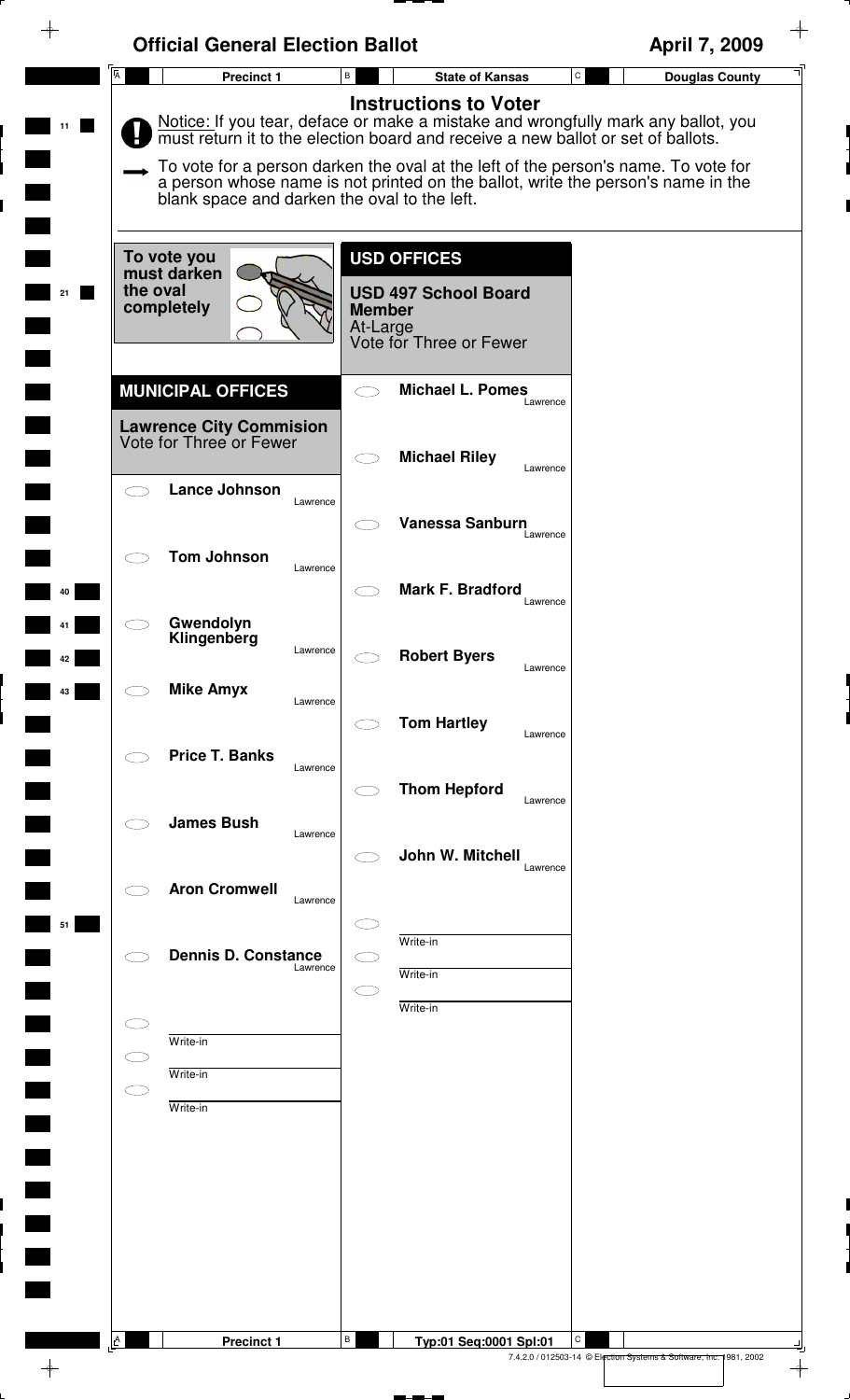| $\overline{\mathsf{A}}$<br>$\mathtt{C}$<br>В<br><b>Precinct 2</b><br><b>State of Kansas</b><br><b>Instructions to Voter</b><br>Notice: If you tear, deface or make a mistake and wrongfully mark any ballot, you<br>must return it to the election board and receive a new ballot or set of ballots.<br>To vote for a person darken the oval at the left of the person's name. To vote for<br>a person whose name is not printed on the ballot, write the person's name in the<br>blank space and darken the oval to the left.<br><b>USD OFFICES</b><br>To vote you<br>must darken<br>the oval<br><b>USD 497 School Board</b><br>completely<br><b>Member</b><br>At-Large<br>Vote for Three or Fewer<br><b>MUNICIPAL OFFICES</b><br>John W. Mitchell<br>Lawrence<br><b>Lawrence City Commision</b><br>Vote for Three or Fewer<br><b>Michael L. Pomes</b><br>Lawrence<br><b>Lance Johnson</b><br>Lawrence<br><b>Michael Riley</b><br>Lawrence<br><b>Tom Johnson</b><br>Lawrence<br><b>Vanessa Sanburn</b><br>40<br>Lawrence<br>Gwendolyn<br>Klingenberg<br>Lawrence<br>Mark F. Bradford<br>42<br>Lawrence<br><b>Mike Amyx</b><br>43<br>Lawrence<br><b>Robert Byers</b><br>Lawrence<br><b>Price T. Banks</b><br>Lawrence<br><b>Tom Hartley</b><br>Lawrence<br><b>James Bush</b><br>Lawrence<br><b>Thom Hepford</b><br>Lawrence<br><b>Aron Cromwell</b><br>Lawrence<br>Write-in<br><b>Dennis D. Constance</b><br>52<br>Lawrence<br>Write-in<br>Write-in<br>Write-in<br>Write-in<br>Write-in | <b>Official General Election Ballot</b> | April 7, 2009         |
|-----------------------------------------------------------------------------------------------------------------------------------------------------------------------------------------------------------------------------------------------------------------------------------------------------------------------------------------------------------------------------------------------------------------------------------------------------------------------------------------------------------------------------------------------------------------------------------------------------------------------------------------------------------------------------------------------------------------------------------------------------------------------------------------------------------------------------------------------------------------------------------------------------------------------------------------------------------------------------------------------------------------------------------------------------------------------------------------------------------------------------------------------------------------------------------------------------------------------------------------------------------------------------------------------------------------------------------------------------------------------------------------------------------------------------------------------------------------------------------------|-----------------------------------------|-----------------------|
|                                                                                                                                                                                                                                                                                                                                                                                                                                                                                                                                                                                                                                                                                                                                                                                                                                                                                                                                                                                                                                                                                                                                                                                                                                                                                                                                                                                                                                                                                         |                                         | <b>Douglas County</b> |
|                                                                                                                                                                                                                                                                                                                                                                                                                                                                                                                                                                                                                                                                                                                                                                                                                                                                                                                                                                                                                                                                                                                                                                                                                                                                                                                                                                                                                                                                                         |                                         |                       |
|                                                                                                                                                                                                                                                                                                                                                                                                                                                                                                                                                                                                                                                                                                                                                                                                                                                                                                                                                                                                                                                                                                                                                                                                                                                                                                                                                                                                                                                                                         |                                         |                       |
|                                                                                                                                                                                                                                                                                                                                                                                                                                                                                                                                                                                                                                                                                                                                                                                                                                                                                                                                                                                                                                                                                                                                                                                                                                                                                                                                                                                                                                                                                         |                                         |                       |
|                                                                                                                                                                                                                                                                                                                                                                                                                                                                                                                                                                                                                                                                                                                                                                                                                                                                                                                                                                                                                                                                                                                                                                                                                                                                                                                                                                                                                                                                                         |                                         |                       |
|                                                                                                                                                                                                                                                                                                                                                                                                                                                                                                                                                                                                                                                                                                                                                                                                                                                                                                                                                                                                                                                                                                                                                                                                                                                                                                                                                                                                                                                                                         |                                         |                       |
|                                                                                                                                                                                                                                                                                                                                                                                                                                                                                                                                                                                                                                                                                                                                                                                                                                                                                                                                                                                                                                                                                                                                                                                                                                                                                                                                                                                                                                                                                         |                                         |                       |
|                                                                                                                                                                                                                                                                                                                                                                                                                                                                                                                                                                                                                                                                                                                                                                                                                                                                                                                                                                                                                                                                                                                                                                                                                                                                                                                                                                                                                                                                                         |                                         |                       |
|                                                                                                                                                                                                                                                                                                                                                                                                                                                                                                                                                                                                                                                                                                                                                                                                                                                                                                                                                                                                                                                                                                                                                                                                                                                                                                                                                                                                                                                                                         |                                         |                       |
|                                                                                                                                                                                                                                                                                                                                                                                                                                                                                                                                                                                                                                                                                                                                                                                                                                                                                                                                                                                                                                                                                                                                                                                                                                                                                                                                                                                                                                                                                         |                                         |                       |
|                                                                                                                                                                                                                                                                                                                                                                                                                                                                                                                                                                                                                                                                                                                                                                                                                                                                                                                                                                                                                                                                                                                                                                                                                                                                                                                                                                                                                                                                                         |                                         |                       |
|                                                                                                                                                                                                                                                                                                                                                                                                                                                                                                                                                                                                                                                                                                                                                                                                                                                                                                                                                                                                                                                                                                                                                                                                                                                                                                                                                                                                                                                                                         |                                         |                       |
|                                                                                                                                                                                                                                                                                                                                                                                                                                                                                                                                                                                                                                                                                                                                                                                                                                                                                                                                                                                                                                                                                                                                                                                                                                                                                                                                                                                                                                                                                         |                                         |                       |
|                                                                                                                                                                                                                                                                                                                                                                                                                                                                                                                                                                                                                                                                                                                                                                                                                                                                                                                                                                                                                                                                                                                                                                                                                                                                                                                                                                                                                                                                                         |                                         |                       |
|                                                                                                                                                                                                                                                                                                                                                                                                                                                                                                                                                                                                                                                                                                                                                                                                                                                                                                                                                                                                                                                                                                                                                                                                                                                                                                                                                                                                                                                                                         |                                         |                       |
|                                                                                                                                                                                                                                                                                                                                                                                                                                                                                                                                                                                                                                                                                                                                                                                                                                                                                                                                                                                                                                                                                                                                                                                                                                                                                                                                                                                                                                                                                         |                                         |                       |
|                                                                                                                                                                                                                                                                                                                                                                                                                                                                                                                                                                                                                                                                                                                                                                                                                                                                                                                                                                                                                                                                                                                                                                                                                                                                                                                                                                                                                                                                                         |                                         |                       |
| $\Delta$<br>В                                                                                                                                                                                                                                                                                                                                                                                                                                                                                                                                                                                                                                                                                                                                                                                                                                                                                                                                                                                                                                                                                                                                                                                                                                                                                                                                                                                                                                                                           |                                         |                       |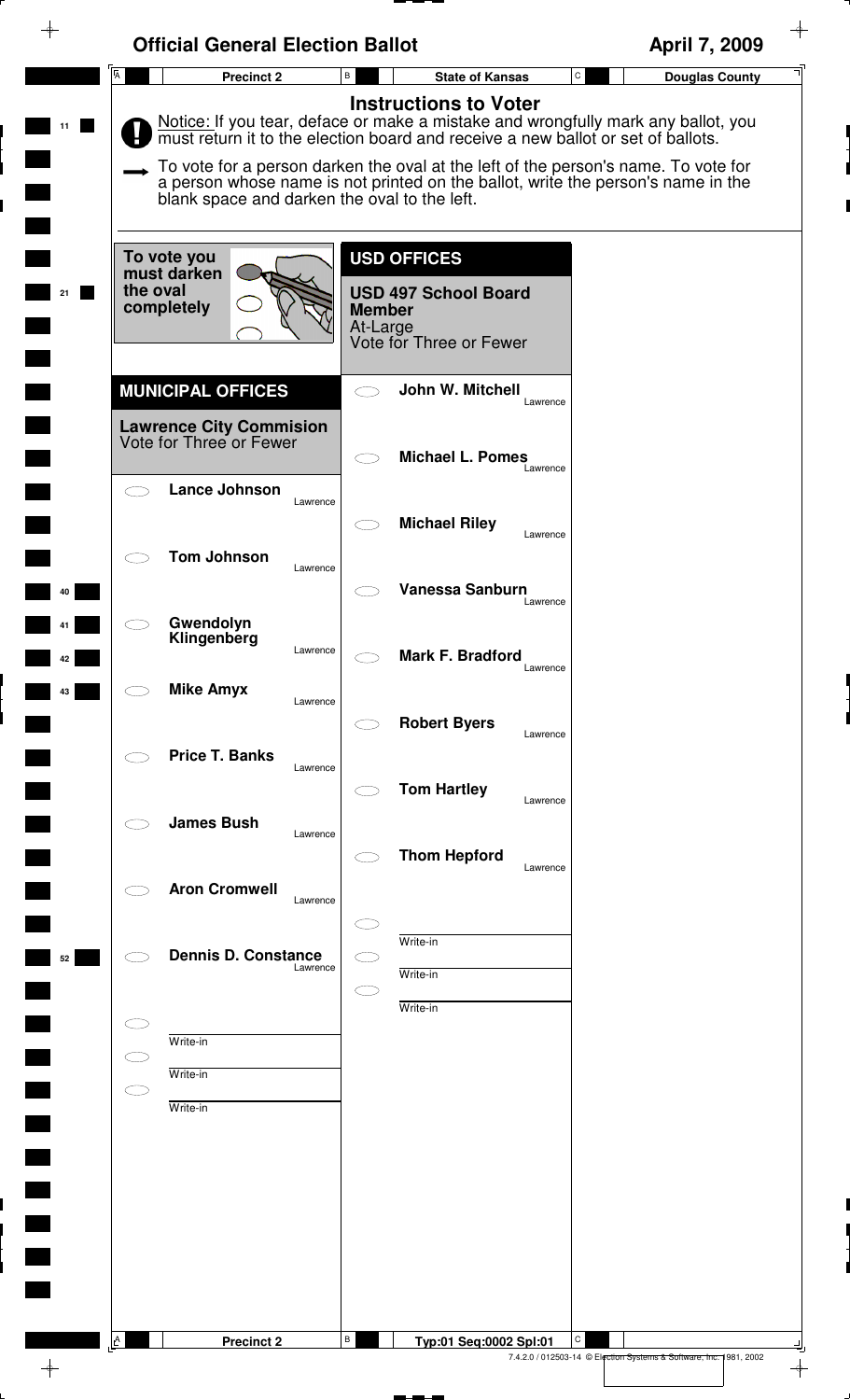|                         | <b>Official General Election Ballot</b>                                               |                                                                                                                                                                                                                                                                                                                                                                                 | April 7, 2009                         |
|-------------------------|---------------------------------------------------------------------------------------|---------------------------------------------------------------------------------------------------------------------------------------------------------------------------------------------------------------------------------------------------------------------------------------------------------------------------------------------------------------------------------|---------------------------------------|
| $\overline{\mathsf{A}}$ | <b>Precinct 3</b>                                                                     | В<br><b>State of Kansas</b>                                                                                                                                                                                                                                                                                                                                                     | $\mathtt{C}$<br><b>Douglas County</b> |
|                         | blank space and darken the oval to the left.                                          | <b>Instructions to Voter</b><br>Notice: If you tear, deface or make a mistake and wrongfully mark any ballot, you<br>must return it to the election board and receive a new ballot or set of ballots.<br>To vote for a person darken the oval at the left of the person's name. To vote for<br>a person whose name is not printed on the ballot, write the person's name in the |                                       |
|                         | To vote you<br>must darken<br>the oval<br>completely                                  | <b>USD OFFICES</b><br><b>USD 497 School Board</b><br><b>Member</b><br>At-Large<br>Vote for Three or Fewer                                                                                                                                                                                                                                                                       |                                       |
|                         | <b>MUNICIPAL OFFICES</b><br><b>Lawrence City Commision</b><br>Vote for Three or Fewer | <b>Tom Hartley</b><br>Lawrence                                                                                                                                                                                                                                                                                                                                                  |                                       |
|                         | <b>Dennis D. Constance</b><br>Lawrence                                                | <b>Thom Hepford</b><br>Lawrence<br>John W. Mitchell                                                                                                                                                                                                                                                                                                                             |                                       |
|                         | <b>Lance Johnson</b><br>Lawrence                                                      | Lawrence<br><b>Michael L. Pomes</b><br>Lawrence                                                                                                                                                                                                                                                                                                                                 |                                       |
|                         | <b>Tom Johnson</b><br>Lawrence                                                        | <b>Michael Riley</b><br>Lawrence                                                                                                                                                                                                                                                                                                                                                |                                       |
| 43                      | Gwendolyn<br>Klingenberg<br>Lawrence<br><b>Mike Amyx</b>                              | <b>Vanessa Sanburn</b><br>Lawrence                                                                                                                                                                                                                                                                                                                                              |                                       |
|                         | Lawrence<br><b>Price T. Banks</b>                                                     | Mark F. Bradford<br>Lawrence                                                                                                                                                                                                                                                                                                                                                    |                                       |
|                         | Lawrence<br><b>James Bush</b><br>Lawrence                                             | <b>Robert Byers</b><br>Lawrence                                                                                                                                                                                                                                                                                                                                                 |                                       |
| 53                      | <b>Aron Cromwell</b><br>Lawrence                                                      | Write-in<br>Write-in                                                                                                                                                                                                                                                                                                                                                            |                                       |
|                         | Write-in<br>Write-in                                                                  | Write-in                                                                                                                                                                                                                                                                                                                                                                        |                                       |
|                         | Write-in                                                                              |                                                                                                                                                                                                                                                                                                                                                                                 |                                       |
|                         |                                                                                       |                                                                                                                                                                                                                                                                                                                                                                                 |                                       |
| A                       | <b>Precinct 3</b>                                                                     | В<br>Typ:01 Seq:0003 Spl:01                                                                                                                                                                                                                                                                                                                                                     | С                                     |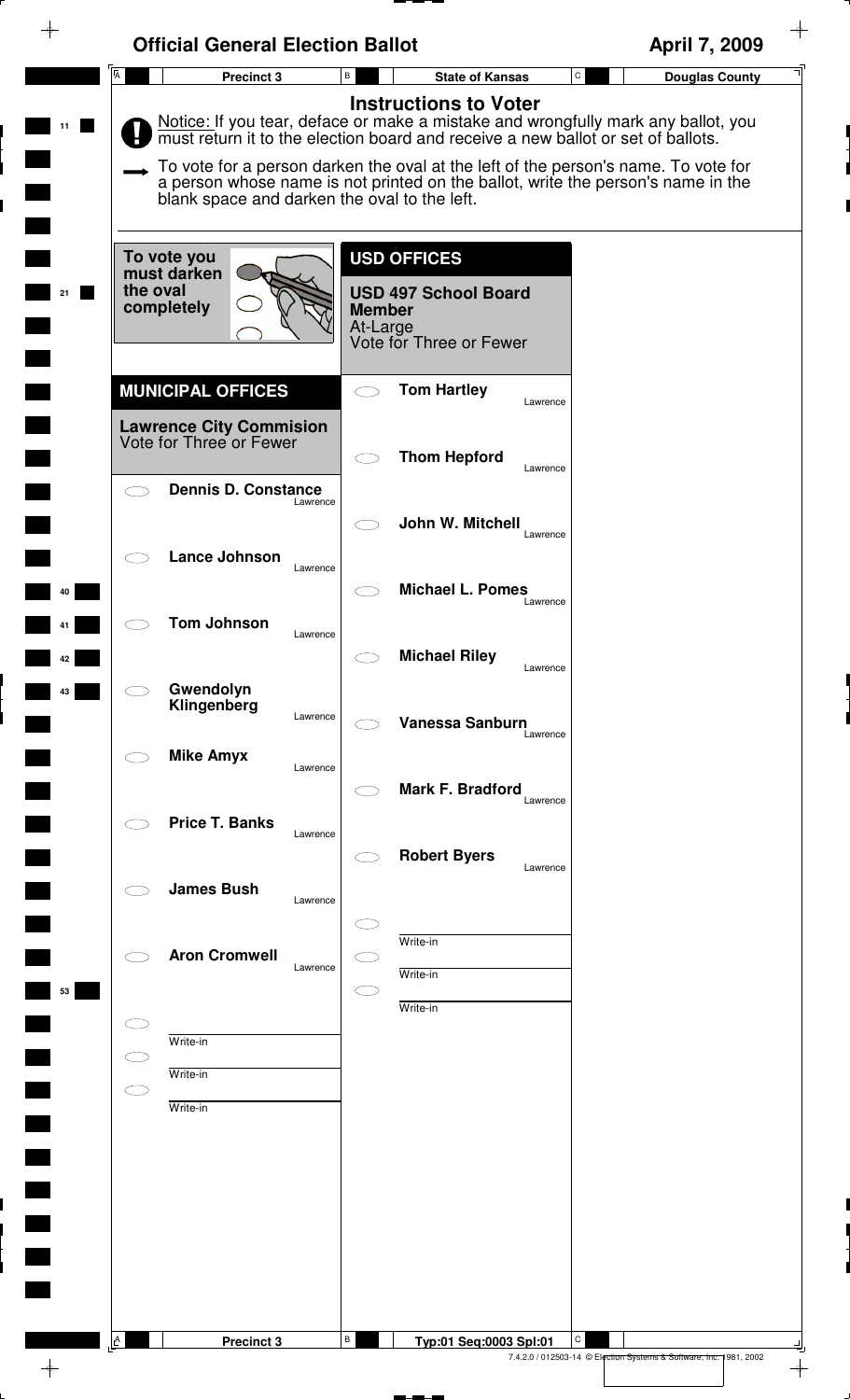|   | <b>Official General Election Ballot</b>                   |                                                                                                                                                                                                                                                                                                                                                                                 | April 7, 2009                         |
|---|-----------------------------------------------------------|---------------------------------------------------------------------------------------------------------------------------------------------------------------------------------------------------------------------------------------------------------------------------------------------------------------------------------------------------------------------------------|---------------------------------------|
| Ā | Precinct 4                                                | В<br><b>State of Kansas</b>                                                                                                                                                                                                                                                                                                                                                     | $\mathtt{C}$<br><b>Douglas County</b> |
|   | blank space and darken the oval to the left.              | <b>Instructions to Voter</b><br>Notice: If you tear, deface or make a mistake and wrongfully mark any ballot, you<br>must return it to the election board and receive a new ballot or set of ballots.<br>To vote for a person darken the oval at the left of the person's name. To vote for<br>a person whose name is not printed on the ballot, write the person's name in the |                                       |
|   | To vote you<br>must darken<br>the oval                    | <b>USD OFFICES</b>                                                                                                                                                                                                                                                                                                                                                              |                                       |
|   | completely                                                | <b>USD 497 School Board</b><br><b>Member</b><br>At-Large<br>Vote for Three or Fewer                                                                                                                                                                                                                                                                                             |                                       |
|   | <b>MUNICIPAL OFFICES</b>                                  | John W. Mitchell<br>Lawrence                                                                                                                                                                                                                                                                                                                                                    |                                       |
|   | <b>Lawrence City Commision</b><br>Vote for Three or Fewer | <b>Michael L. Pomes</b><br>Lawrence                                                                                                                                                                                                                                                                                                                                             |                                       |
|   | <b>Dennis D. Constance</b><br>Lawrence                    |                                                                                                                                                                                                                                                                                                                                                                                 |                                       |
|   | <b>Lance Johnson</b><br>Lawrence                          | <b>Michael Riley</b><br>Lawrence                                                                                                                                                                                                                                                                                                                                                |                                       |
|   | <b>Tom Johnson</b>                                        | Vanessa Sanburn<br>Lawrence                                                                                                                                                                                                                                                                                                                                                     |                                       |
|   | Lawrence                                                  | Mark F. Bradford<br>Lawrence                                                                                                                                                                                                                                                                                                                                                    |                                       |
|   | Gwendolyn<br>Klingenberg<br>Lawrence                      | <b>Robert Byers</b>                                                                                                                                                                                                                                                                                                                                                             |                                       |
|   | <b>Mike Amyx</b><br>Lawrence                              | Lawrence                                                                                                                                                                                                                                                                                                                                                                        |                                       |
|   | <b>Price T. Banks</b><br>Lawrence                         | <b>Tom Hartley</b><br>Lawrence                                                                                                                                                                                                                                                                                                                                                  |                                       |
|   | <b>James Bush</b>                                         | <b>Thom Hepford</b><br>Lawrence                                                                                                                                                                                                                                                                                                                                                 |                                       |
|   | Lawrence                                                  | Write-in                                                                                                                                                                                                                                                                                                                                                                        |                                       |
|   | <b>Aron Cromwell</b><br>Lawrence                          | Write-in                                                                                                                                                                                                                                                                                                                                                                        |                                       |
|   | Write-in                                                  | Write-in                                                                                                                                                                                                                                                                                                                                                                        |                                       |
|   | Write-in                                                  |                                                                                                                                                                                                                                                                                                                                                                                 |                                       |
|   | Write-in                                                  |                                                                                                                                                                                                                                                                                                                                                                                 |                                       |
|   |                                                           |                                                                                                                                                                                                                                                                                                                                                                                 |                                       |
|   |                                                           |                                                                                                                                                                                                                                                                                                                                                                                 |                                       |
|   |                                                           |                                                                                                                                                                                                                                                                                                                                                                                 |                                       |
| A | <b>Precinct 4</b>                                         | B<br>Typ:01 Seq:0004 Spl:01                                                                                                                                                                                                                                                                                                                                                     | С                                     |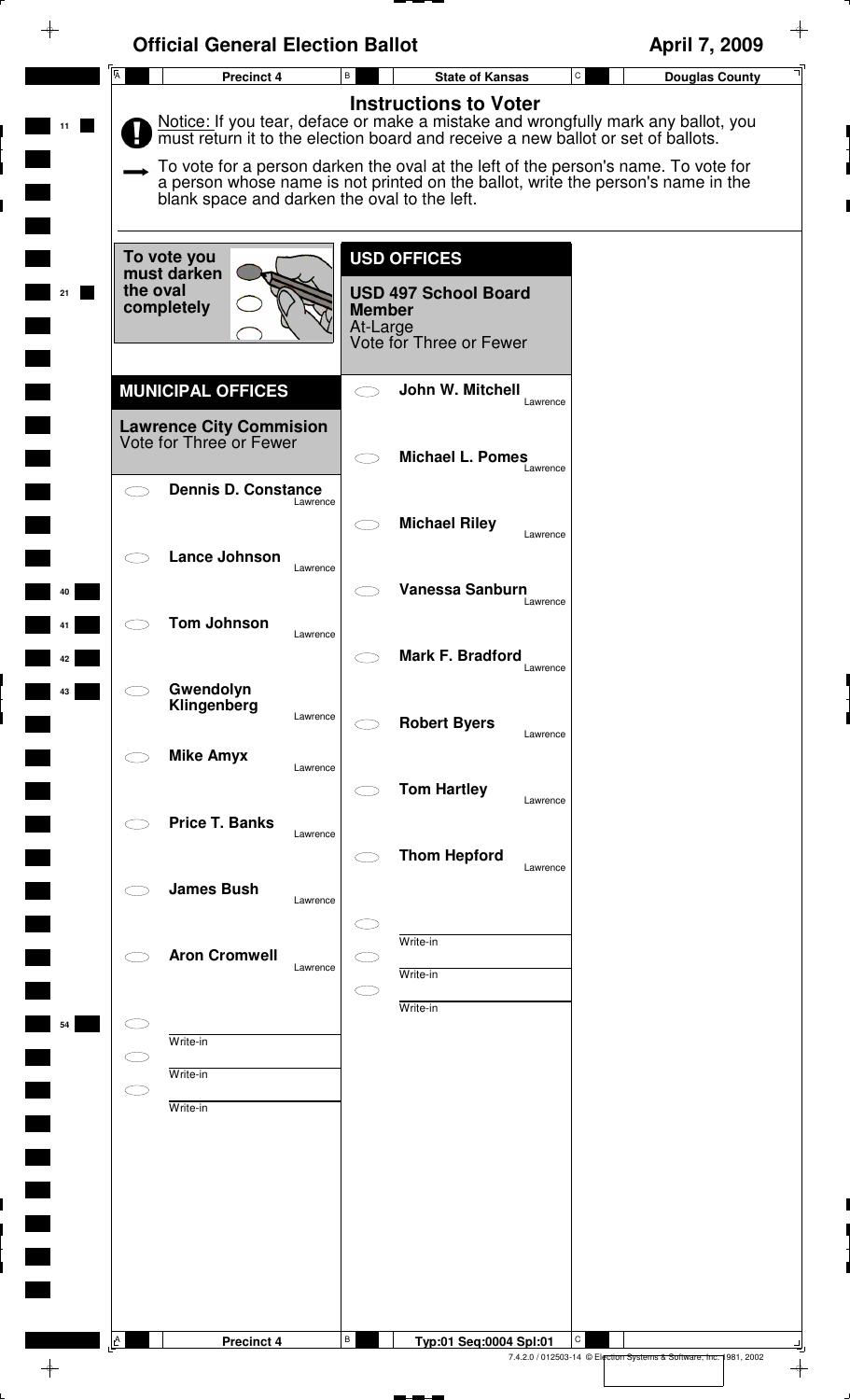| <b>Instructions to Voter</b><br>Notice: If you tear, deface or make a mistake and wrongfully mark any ballot, you<br>must return it to the election board and receive a new ballot or set of ballots.<br>To vote for a person darken the oval at the left of the person's name. To vote for<br>a person whose name is not printed on the ballot, write the person's name in the<br>blank space and darken the oval to the left.<br><b>USD OFFICES</b><br>To vote you<br>must darken<br>the oval<br><b>USD 497 School Board</b><br>completely<br><b>Member</b><br>At-Large<br>Vote for Three or Fewer<br><b>MUNICIPAL OFFICES</b><br>Vanessa Sanburn<br>Lawrence<br><b>Lawrence City Commision</b><br>Vote for Three or Fewer<br><b>Mark F. Bradford</b><br>Lawrence<br><b>James Bush</b><br>Lawrence<br><b>Robert Byers</b><br>Lawrence<br><b>Aron Cromwell</b><br>Lawrence<br><b>Tom Hartley</b><br>Lawrence<br><b>Dennis D. Constance</b><br>Lawrence<br><b>Thom Hepford</b><br>Lawrence<br><b>Lance Johnson</b><br>Lawrence<br>John W. Mitchell<br>Lawrence<br><b>Tom Johnson</b><br>Lawrence<br><b>Michael L. Pomes</b><br>Lawrence<br>Gwendolyn<br>Klingenberg<br>Lawrence<br><b>Michael Riley</b><br>Lawrence<br><b>Mike Amyx</b><br>Lawrence<br>Write-in<br><b>Price T. Banks</b><br>Lawrence<br>Write-in<br>Write-in<br>Write-in<br>Write-in<br>C<br>Write-in | <b>Official General Election Ballot</b> |                             | April 7, 2009                         |
|-----------------------------------------------------------------------------------------------------------------------------------------------------------------------------------------------------------------------------------------------------------------------------------------------------------------------------------------------------------------------------------------------------------------------------------------------------------------------------------------------------------------------------------------------------------------------------------------------------------------------------------------------------------------------------------------------------------------------------------------------------------------------------------------------------------------------------------------------------------------------------------------------------------------------------------------------------------------------------------------------------------------------------------------------------------------------------------------------------------------------------------------------------------------------------------------------------------------------------------------------------------------------------------------------------------------------------------------------------------------------|-----------------------------------------|-----------------------------|---------------------------------------|
|                                                                                                                                                                                                                                                                                                                                                                                                                                                                                                                                                                                                                                                                                                                                                                                                                                                                                                                                                                                                                                                                                                                                                                                                                                                                                                                                                                       | $\overline{\mathsf{A}}$<br>Precinct 5   | В<br><b>State of Kansas</b> | $\mathtt{C}$<br><b>Douglas County</b> |
|                                                                                                                                                                                                                                                                                                                                                                                                                                                                                                                                                                                                                                                                                                                                                                                                                                                                                                                                                                                                                                                                                                                                                                                                                                                                                                                                                                       |                                         |                             |                                       |
|                                                                                                                                                                                                                                                                                                                                                                                                                                                                                                                                                                                                                                                                                                                                                                                                                                                                                                                                                                                                                                                                                                                                                                                                                                                                                                                                                                       |                                         |                             |                                       |
|                                                                                                                                                                                                                                                                                                                                                                                                                                                                                                                                                                                                                                                                                                                                                                                                                                                                                                                                                                                                                                                                                                                                                                                                                                                                                                                                                                       |                                         |                             |                                       |
|                                                                                                                                                                                                                                                                                                                                                                                                                                                                                                                                                                                                                                                                                                                                                                                                                                                                                                                                                                                                                                                                                                                                                                                                                                                                                                                                                                       |                                         |                             |                                       |
|                                                                                                                                                                                                                                                                                                                                                                                                                                                                                                                                                                                                                                                                                                                                                                                                                                                                                                                                                                                                                                                                                                                                                                                                                                                                                                                                                                       |                                         |                             |                                       |
|                                                                                                                                                                                                                                                                                                                                                                                                                                                                                                                                                                                                                                                                                                                                                                                                                                                                                                                                                                                                                                                                                                                                                                                                                                                                                                                                                                       |                                         |                             |                                       |
|                                                                                                                                                                                                                                                                                                                                                                                                                                                                                                                                                                                                                                                                                                                                                                                                                                                                                                                                                                                                                                                                                                                                                                                                                                                                                                                                                                       |                                         |                             |                                       |
|                                                                                                                                                                                                                                                                                                                                                                                                                                                                                                                                                                                                                                                                                                                                                                                                                                                                                                                                                                                                                                                                                                                                                                                                                                                                                                                                                                       |                                         |                             |                                       |
|                                                                                                                                                                                                                                                                                                                                                                                                                                                                                                                                                                                                                                                                                                                                                                                                                                                                                                                                                                                                                                                                                                                                                                                                                                                                                                                                                                       |                                         |                             |                                       |
|                                                                                                                                                                                                                                                                                                                                                                                                                                                                                                                                                                                                                                                                                                                                                                                                                                                                                                                                                                                                                                                                                                                                                                                                                                                                                                                                                                       |                                         |                             |                                       |
|                                                                                                                                                                                                                                                                                                                                                                                                                                                                                                                                                                                                                                                                                                                                                                                                                                                                                                                                                                                                                                                                                                                                                                                                                                                                                                                                                                       |                                         |                             |                                       |
|                                                                                                                                                                                                                                                                                                                                                                                                                                                                                                                                                                                                                                                                                                                                                                                                                                                                                                                                                                                                                                                                                                                                                                                                                                                                                                                                                                       |                                         |                             |                                       |
|                                                                                                                                                                                                                                                                                                                                                                                                                                                                                                                                                                                                                                                                                                                                                                                                                                                                                                                                                                                                                                                                                                                                                                                                                                                                                                                                                                       |                                         |                             |                                       |
|                                                                                                                                                                                                                                                                                                                                                                                                                                                                                                                                                                                                                                                                                                                                                                                                                                                                                                                                                                                                                                                                                                                                                                                                                                                                                                                                                                       |                                         |                             |                                       |
|                                                                                                                                                                                                                                                                                                                                                                                                                                                                                                                                                                                                                                                                                                                                                                                                                                                                                                                                                                                                                                                                                                                                                                                                                                                                                                                                                                       |                                         |                             |                                       |
|                                                                                                                                                                                                                                                                                                                                                                                                                                                                                                                                                                                                                                                                                                                                                                                                                                                                                                                                                                                                                                                                                                                                                                                                                                                                                                                                                                       |                                         |                             |                                       |
|                                                                                                                                                                                                                                                                                                                                                                                                                                                                                                                                                                                                                                                                                                                                                                                                                                                                                                                                                                                                                                                                                                                                                                                                                                                                                                                                                                       |                                         |                             |                                       |
|                                                                                                                                                                                                                                                                                                                                                                                                                                                                                                                                                                                                                                                                                                                                                                                                                                                                                                                                                                                                                                                                                                                                                                                                                                                                                                                                                                       |                                         |                             |                                       |
|                                                                                                                                                                                                                                                                                                                                                                                                                                                                                                                                                                                                                                                                                                                                                                                                                                                                                                                                                                                                                                                                                                                                                                                                                                                                                                                                                                       |                                         |                             |                                       |
|                                                                                                                                                                                                                                                                                                                                                                                                                                                                                                                                                                                                                                                                                                                                                                                                                                                                                                                                                                                                                                                                                                                                                                                                                                                                                                                                                                       |                                         |                             |                                       |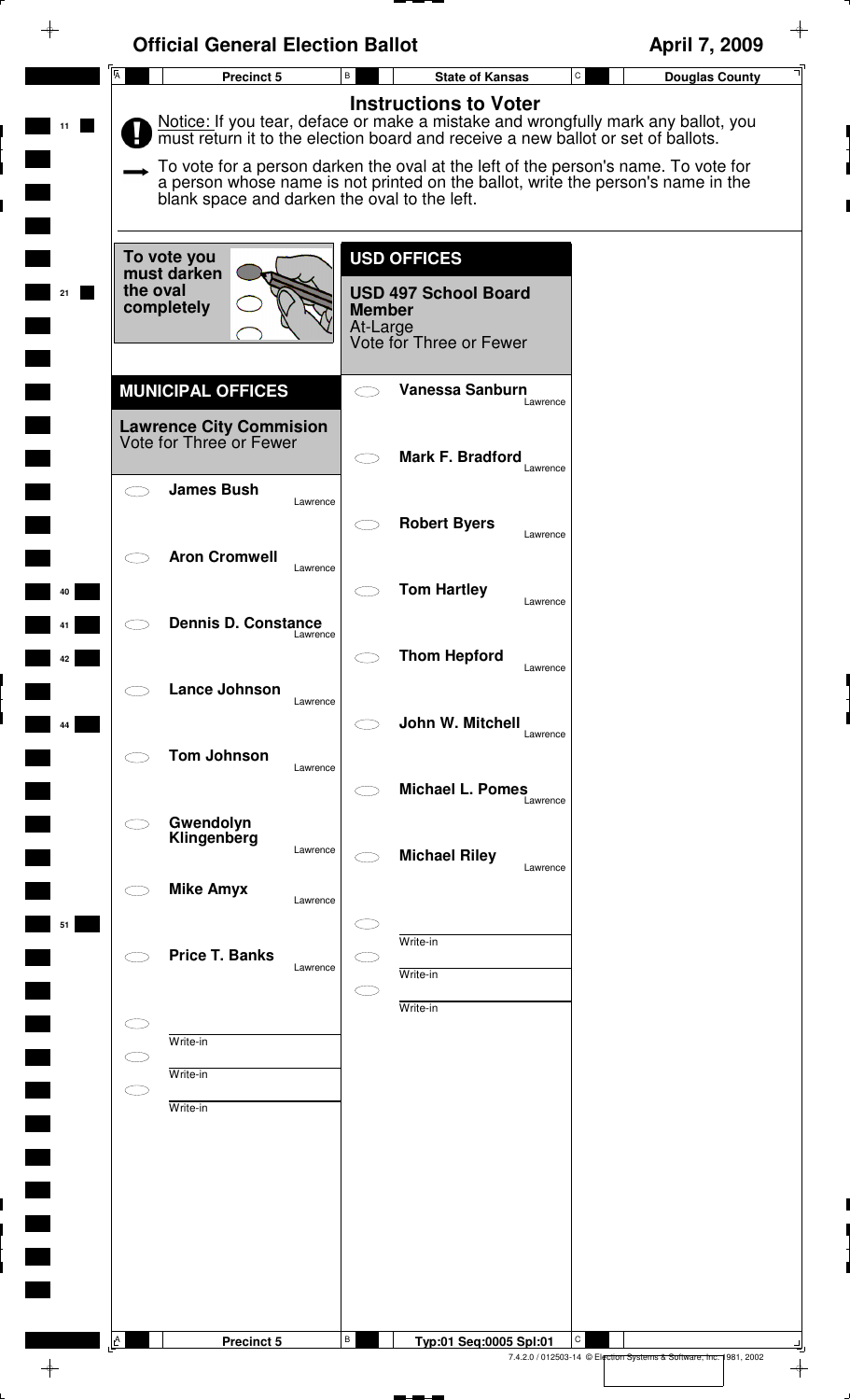|                | <b>Official General Election Ballot</b>                   |                                                                                                                                                                                                                                                                                                                                                                                 | April 7, 2009              |
|----------------|-----------------------------------------------------------|---------------------------------------------------------------------------------------------------------------------------------------------------------------------------------------------------------------------------------------------------------------------------------------------------------------------------------------------------------------------------------|----------------------------|
| $\overline{A}$ | Precinct 6                                                | B<br><b>State of Kansas</b>                                                                                                                                                                                                                                                                                                                                                     | C<br><b>Douglas County</b> |
|                | blank space and darken the oval to the left.              | <b>Instructions to Voter</b><br>Notice: If you tear, deface or make a mistake and wrongfully mark any ballot, you<br>must return it to the election board and receive a new ballot or set of ballots.<br>To vote for a person darken the oval at the left of the person's name. To vote for<br>a person whose name is not printed on the ballot, write the person's name in the |                            |
| the oval       | To vote you<br>must darken<br>completely                  | <b>USD OFFICES</b><br><b>USD 497 School Board</b><br><b>Member</b><br>At-Large<br>Vote for Three or Fewer                                                                                                                                                                                                                                                                       |                            |
|                | <b>MUNICIPAL OFFICES</b>                                  | Vanessa Sanburn<br>Lawrence                                                                                                                                                                                                                                                                                                                                                     |                            |
|                | <b>Lawrence City Commision</b><br>Vote for Three or Fewer | <b>Mark F. Bradford</b><br>Lawrence                                                                                                                                                                                                                                                                                                                                             |                            |
|                | Gwendolyn<br>Klingenberg<br>Lawrence                      | <b>Robert Byers</b><br>Lawrence                                                                                                                                                                                                                                                                                                                                                 |                            |
|                | <b>Mike Amyx</b><br>Lawrence                              | <b>Tom Hartley</b>                                                                                                                                                                                                                                                                                                                                                              |                            |
|                | <b>Price T. Banks</b><br>Lawrence                         | Lawrence<br><b>Thom Hepford</b>                                                                                                                                                                                                                                                                                                                                                 |                            |
|                | <b>James Bush</b><br>Lawrence                             | Lawrence<br>John W. Mitchell                                                                                                                                                                                                                                                                                                                                                    |                            |
|                | <b>Aron Cromwell</b><br>Lawrence                          | Lawrence<br><b>Michael L. Pomes</b>                                                                                                                                                                                                                                                                                                                                             |                            |
|                | <b>Dennis D. Constance</b><br>Lawrence                    | Lawrence                                                                                                                                                                                                                                                                                                                                                                        |                            |
|                | <b>Lance Johnson</b><br>Lawrence                          | <b>Michael Riley</b><br>Lawrence                                                                                                                                                                                                                                                                                                                                                |                            |
|                | <b>Tom Johnson</b><br>Lawrence                            | Write-in<br>Write-in                                                                                                                                                                                                                                                                                                                                                            |                            |
|                |                                                           | Write-in                                                                                                                                                                                                                                                                                                                                                                        |                            |
|                | Write-in                                                  |                                                                                                                                                                                                                                                                                                                                                                                 |                            |
|                | Write-in                                                  |                                                                                                                                                                                                                                                                                                                                                                                 |                            |
|                | Write-in                                                  |                                                                                                                                                                                                                                                                                                                                                                                 |                            |
|                |                                                           |                                                                                                                                                                                                                                                                                                                                                                                 |                            |
|                |                                                           |                                                                                                                                                                                                                                                                                                                                                                                 |                            |
|                |                                                           |                                                                                                                                                                                                                                                                                                                                                                                 |                            |
|                |                                                           |                                                                                                                                                                                                                                                                                                                                                                                 |                            |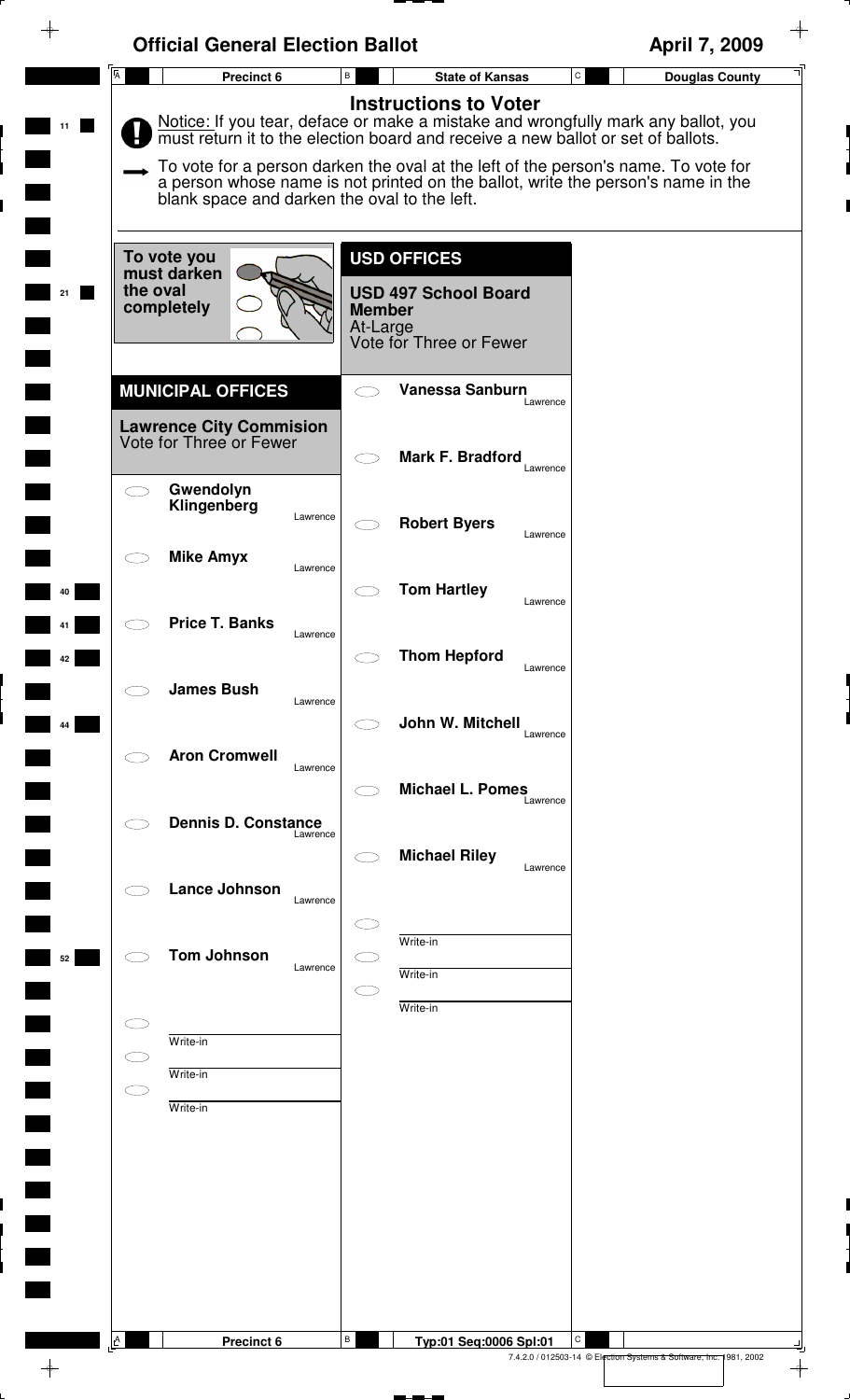| ⊕  | <b>Official General Election Ballot</b>                                               |                                                                                                                                                                                                                                                                                                                                                                                 | $\rightarrow$<br>April 7, 2009                                                      |
|----|---------------------------------------------------------------------------------------|---------------------------------------------------------------------------------------------------------------------------------------------------------------------------------------------------------------------------------------------------------------------------------------------------------------------------------------------------------------------------------|-------------------------------------------------------------------------------------|
|    | $\overline{A}$<br><b>Precinct 7</b>                                                   | $\mathtt{C}$<br>B<br><b>State of Kansas</b>                                                                                                                                                                                                                                                                                                                                     | <b>Douglas County</b>                                                               |
|    | blank space and darken the oval to the left.                                          | <b>Instructions to Voter</b><br>Notice: If you tear, deface or make a mistake and wrongfully mark any ballot, you<br>must return it to the election board and receive a new ballot or set of ballots.<br>To vote for a person darken the oval at the left of the person's name. To vote for<br>a person whose name is not printed on the ballot, write the person's name in the |                                                                                     |
| 21 | To vote you<br>must darken<br>the oval<br>completely                                  | <b>USD OFFICES</b><br><b>USD 497 School Board</b><br><b>Member</b><br>At-Large<br>Vote for Three or Fewer                                                                                                                                                                                                                                                                       |                                                                                     |
|    | <b>MUNICIPAL OFFICES</b><br><b>Lawrence City Commision</b><br>Vote for Three or Fewer | <b>Robert Byers</b><br>Lawrence                                                                                                                                                                                                                                                                                                                                                 |                                                                                     |
|    | <b>Tom Johnson</b><br>Lawrence                                                        | <b>Tom Hartley</b><br>Lawrence                                                                                                                                                                                                                                                                                                                                                  |                                                                                     |
| 40 | Gwendolyn<br>Klingenberg<br>Lawrence                                                  | <b>Thom Hepford</b><br>Lawrence<br>John W. Mitchell                                                                                                                                                                                                                                                                                                                             |                                                                                     |
| 42 | <b>Mike Amyx</b><br>Lawrence                                                          | Lawrence<br><b>Michael L. Pomes</b><br>Lawrence                                                                                                                                                                                                                                                                                                                                 |                                                                                     |
| 44 | <b>Price T. Banks</b><br>Lawrence                                                     | <b>Michael Riley</b><br>Lawrence                                                                                                                                                                                                                                                                                                                                                |                                                                                     |
|    | <b>James Bush</b><br>Lawrence<br><b>Aron Cromwell</b>                                 | <b>Vanessa Sanburn</b><br>Lawrence                                                                                                                                                                                                                                                                                                                                              |                                                                                     |
|    | Lawrence<br><b>Dennis D. Constance</b>                                                | Mark F. Bradford<br>Lawrence                                                                                                                                                                                                                                                                                                                                                    |                                                                                     |
|    | Lawrence<br><b>Lance Johnson</b><br>Lawrence                                          | Write-in<br>Write-in                                                                                                                                                                                                                                                                                                                                                            |                                                                                     |
| 53 | Write-in                                                                              | Write-in                                                                                                                                                                                                                                                                                                                                                                        |                                                                                     |
|    | Write-in<br>CE<br>Write-in                                                            |                                                                                                                                                                                                                                                                                                                                                                                 |                                                                                     |
|    |                                                                                       |                                                                                                                                                                                                                                                                                                                                                                                 |                                                                                     |
|    |                                                                                       |                                                                                                                                                                                                                                                                                                                                                                                 |                                                                                     |
|    | $\Delta$<br><b>Precinct 7</b>                                                         | В<br>С<br>Typ:01 Seq:0007 Spl:01                                                                                                                                                                                                                                                                                                                                                | 7.4.2.0 / 012503-14 © Election Systems & Software, Inc. 1981, 2002<br>$\rightarrow$ |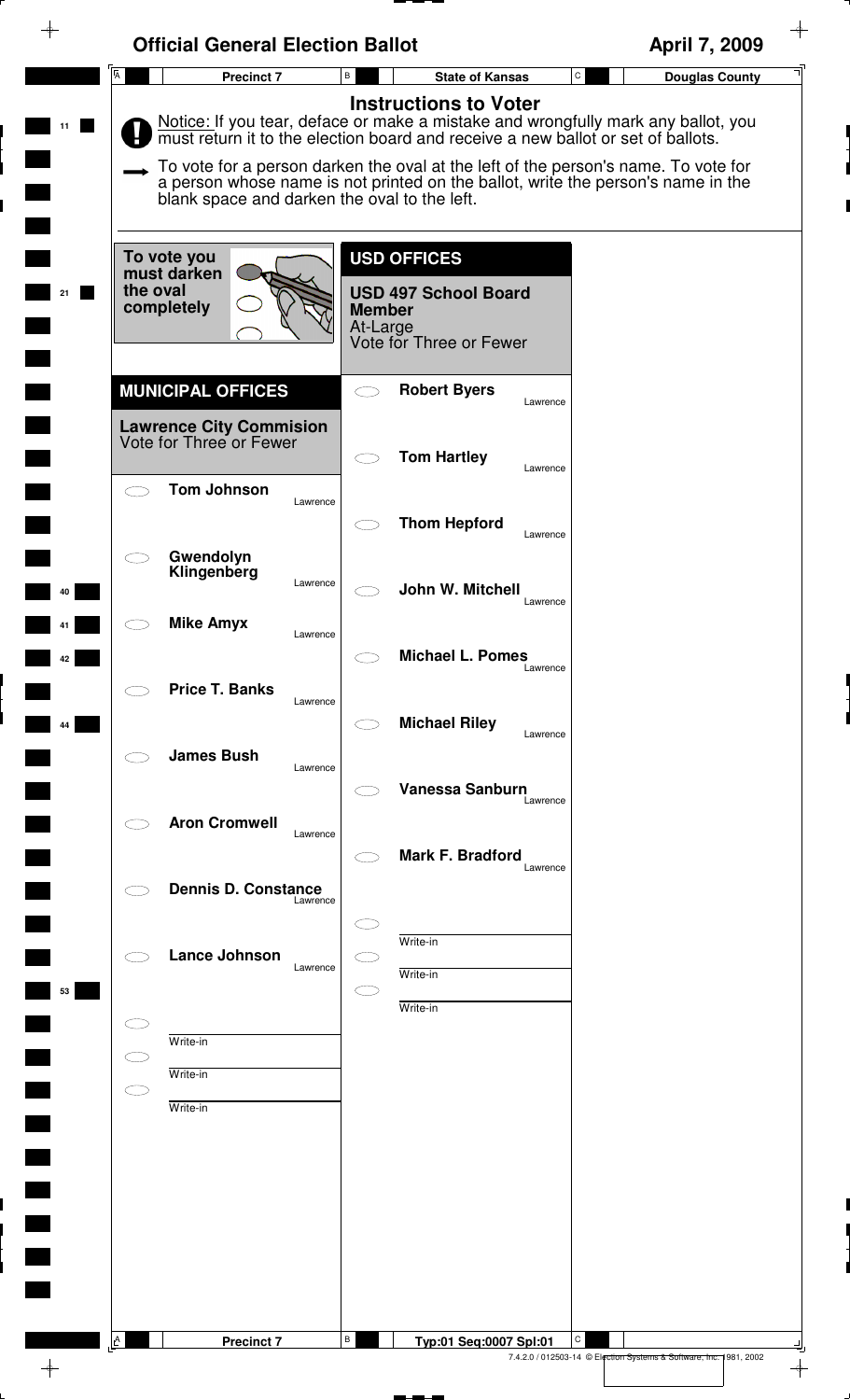| $\mathsf{C}$<br>В<br>Precinct 8<br><b>State of Kansas</b><br><b>Instructions to Voter</b><br>must return it to the election board and receive a new ballot or set of ballots.<br>blank space and darken the oval to the left.<br><b>USD OFFICES</b><br>To vote you<br>must darken<br>the oval<br><b>USD 497 School Board</b><br>completely<br><b>Member</b><br>At-Large<br>Vote for Three or Fewer<br><b>MUNICIPAL OFFICES</b><br><b>Robert Byers</b><br>Lawrence<br><b>Lawrence City Commision</b><br>Vote for Three or Fewer<br><b>Tom Hartley</b><br>Lawrence<br><b>Price T. Banks</b><br>Lawrence<br><b>Thom Hepford</b><br>Lawrence<br><b>James Bush</b><br>Lawrence<br>John W. Mitchell<br>Lawrence<br><b>Aron Cromwell</b><br>Lawrence<br><b>Michael L. Pomes</b><br>Lawrence<br><b>Dennis D. Constance</b><br>Lawrence<br><b>Michael Riley</b><br>Lawrence<br><b>Lance Johnson</b><br>Lawrence<br><b>Vanessa Sanburn</b><br>Lawrence<br><b>Tom Johnson</b><br>Lawrence<br>Mark F. Bradford<br>Lawrence<br>Gwendolyn<br>Klingenberg<br>Lawrence<br>Write-in<br><b>Mike Amyx</b><br>Lawrence<br>Write-in<br>Write-in<br>Write-in<br>Write-in<br>Write-in | Notice: If you tear, deface or make a mistake and wrongfully mark any ballot, you<br>To vote for a person darken the oval at the left of the person's name. To vote for<br>a person whose name is not printed on the ballot, write the person's name in the |                | <b>Official General Election Ballot</b> |                                  | April 7, 2009         |
|----------------------------------------------------------------------------------------------------------------------------------------------------------------------------------------------------------------------------------------------------------------------------------------------------------------------------------------------------------------------------------------------------------------------------------------------------------------------------------------------------------------------------------------------------------------------------------------------------------------------------------------------------------------------------------------------------------------------------------------------------------------------------------------------------------------------------------------------------------------------------------------------------------------------------------------------------------------------------------------------------------------------------------------------------------------------------------------------------------------------------------------------------------------|-------------------------------------------------------------------------------------------------------------------------------------------------------------------------------------------------------------------------------------------------------------|----------------|-----------------------------------------|----------------------------------|-----------------------|
|                                                                                                                                                                                                                                                                                                                                                                                                                                                                                                                                                                                                                                                                                                                                                                                                                                                                                                                                                                                                                                                                                                                                                                |                                                                                                                                                                                                                                                             | $\overline{A}$ |                                         |                                  | <b>Douglas County</b> |
|                                                                                                                                                                                                                                                                                                                                                                                                                                                                                                                                                                                                                                                                                                                                                                                                                                                                                                                                                                                                                                                                                                                                                                |                                                                                                                                                                                                                                                             |                |                                         |                                  |                       |
|                                                                                                                                                                                                                                                                                                                                                                                                                                                                                                                                                                                                                                                                                                                                                                                                                                                                                                                                                                                                                                                                                                                                                                |                                                                                                                                                                                                                                                             |                |                                         |                                  |                       |
|                                                                                                                                                                                                                                                                                                                                                                                                                                                                                                                                                                                                                                                                                                                                                                                                                                                                                                                                                                                                                                                                                                                                                                |                                                                                                                                                                                                                                                             |                |                                         |                                  |                       |
|                                                                                                                                                                                                                                                                                                                                                                                                                                                                                                                                                                                                                                                                                                                                                                                                                                                                                                                                                                                                                                                                                                                                                                |                                                                                                                                                                                                                                                             |                |                                         |                                  |                       |
|                                                                                                                                                                                                                                                                                                                                                                                                                                                                                                                                                                                                                                                                                                                                                                                                                                                                                                                                                                                                                                                                                                                                                                |                                                                                                                                                                                                                                                             |                |                                         |                                  |                       |
|                                                                                                                                                                                                                                                                                                                                                                                                                                                                                                                                                                                                                                                                                                                                                                                                                                                                                                                                                                                                                                                                                                                                                                |                                                                                                                                                                                                                                                             |                |                                         |                                  |                       |
|                                                                                                                                                                                                                                                                                                                                                                                                                                                                                                                                                                                                                                                                                                                                                                                                                                                                                                                                                                                                                                                                                                                                                                |                                                                                                                                                                                                                                                             |                |                                         |                                  |                       |
|                                                                                                                                                                                                                                                                                                                                                                                                                                                                                                                                                                                                                                                                                                                                                                                                                                                                                                                                                                                                                                                                                                                                                                |                                                                                                                                                                                                                                                             |                |                                         |                                  |                       |
|                                                                                                                                                                                                                                                                                                                                                                                                                                                                                                                                                                                                                                                                                                                                                                                                                                                                                                                                                                                                                                                                                                                                                                |                                                                                                                                                                                                                                                             |                |                                         |                                  |                       |
|                                                                                                                                                                                                                                                                                                                                                                                                                                                                                                                                                                                                                                                                                                                                                                                                                                                                                                                                                                                                                                                                                                                                                                |                                                                                                                                                                                                                                                             |                |                                         |                                  |                       |
|                                                                                                                                                                                                                                                                                                                                                                                                                                                                                                                                                                                                                                                                                                                                                                                                                                                                                                                                                                                                                                                                                                                                                                |                                                                                                                                                                                                                                                             |                |                                         |                                  |                       |
|                                                                                                                                                                                                                                                                                                                                                                                                                                                                                                                                                                                                                                                                                                                                                                                                                                                                                                                                                                                                                                                                                                                                                                |                                                                                                                                                                                                                                                             |                |                                         |                                  |                       |
|                                                                                                                                                                                                                                                                                                                                                                                                                                                                                                                                                                                                                                                                                                                                                                                                                                                                                                                                                                                                                                                                                                                                                                |                                                                                                                                                                                                                                                             |                |                                         |                                  |                       |
|                                                                                                                                                                                                                                                                                                                                                                                                                                                                                                                                                                                                                                                                                                                                                                                                                                                                                                                                                                                                                                                                                                                                                                |                                                                                                                                                                                                                                                             |                |                                         |                                  |                       |
|                                                                                                                                                                                                                                                                                                                                                                                                                                                                                                                                                                                                                                                                                                                                                                                                                                                                                                                                                                                                                                                                                                                                                                |                                                                                                                                                                                                                                                             |                |                                         |                                  |                       |
|                                                                                                                                                                                                                                                                                                                                                                                                                                                                                                                                                                                                                                                                                                                                                                                                                                                                                                                                                                                                                                                                                                                                                                |                                                                                                                                                                                                                                                             |                |                                         |                                  |                       |
|                                                                                                                                                                                                                                                                                                                                                                                                                                                                                                                                                                                                                                                                                                                                                                                                                                                                                                                                                                                                                                                                                                                                                                |                                                                                                                                                                                                                                                             |                |                                         |                                  |                       |
|                                                                                                                                                                                                                                                                                                                                                                                                                                                                                                                                                                                                                                                                                                                                                                                                                                                                                                                                                                                                                                                                                                                                                                |                                                                                                                                                                                                                                                             |                |                                         |                                  |                       |
|                                                                                                                                                                                                                                                                                                                                                                                                                                                                                                                                                                                                                                                                                                                                                                                                                                                                                                                                                                                                                                                                                                                                                                |                                                                                                                                                                                                                                                             |                |                                         |                                  |                       |
|                                                                                                                                                                                                                                                                                                                                                                                                                                                                                                                                                                                                                                                                                                                                                                                                                                                                                                                                                                                                                                                                                                                                                                |                                                                                                                                                                                                                                                             | $\mathbf{A}$   | <b>Precinct 8</b>                       | В<br>С<br>Typ:01 Seq:0008 Spl:01 |                       |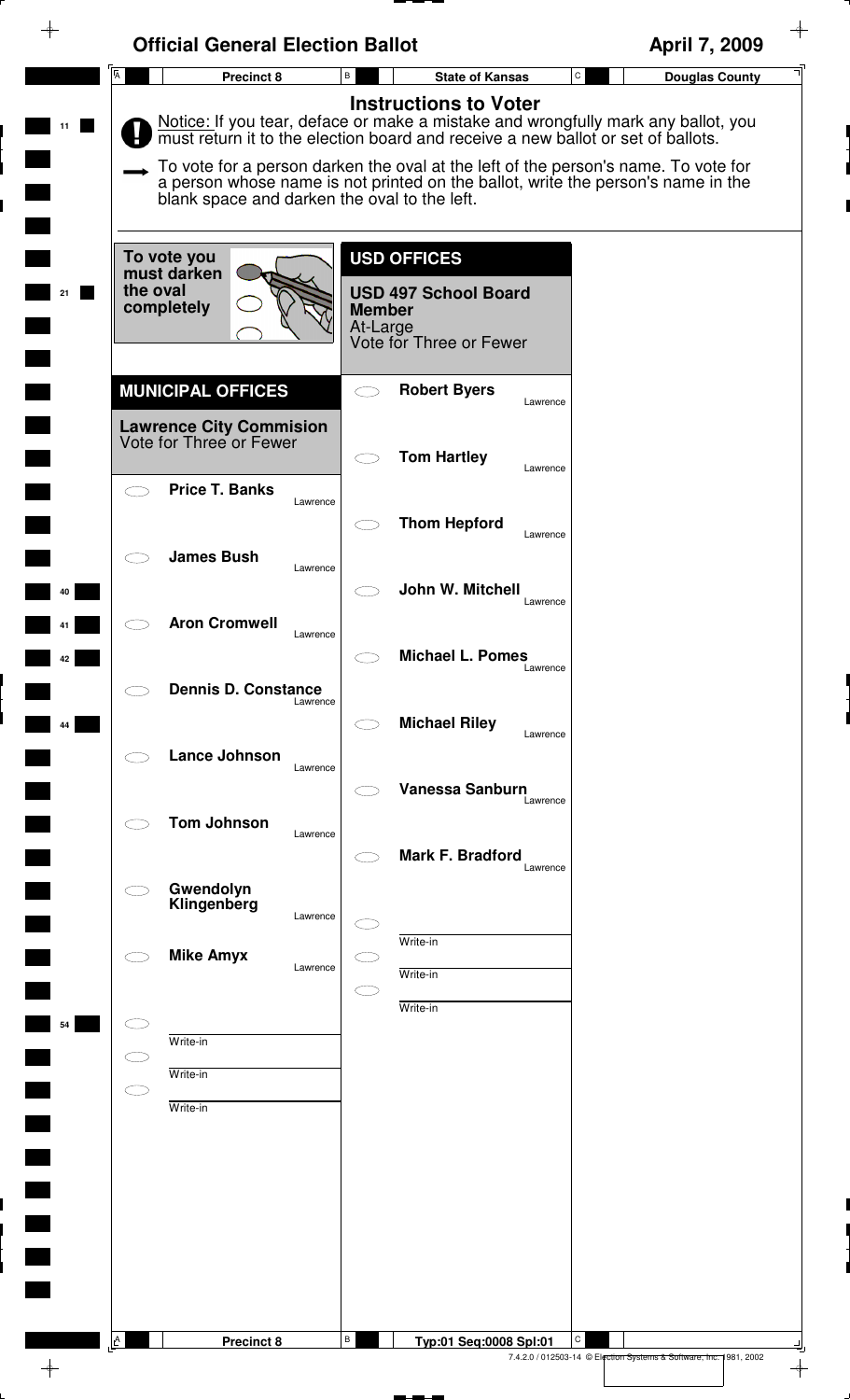|                | <b>Official General Election Ballot</b>                                               |                                                                                                                                                                                                                                                                                                                                                                                 | April 7, 2009                                                                |
|----------------|---------------------------------------------------------------------------------------|---------------------------------------------------------------------------------------------------------------------------------------------------------------------------------------------------------------------------------------------------------------------------------------------------------------------------------------------------------------------------------|------------------------------------------------------------------------------|
| $\overline{A}$ | Precinct 9                                                                            | $\mathsf{B}$<br><b>State of Kansas</b>                                                                                                                                                                                                                                                                                                                                          | $\mathtt{C}$<br><b>Douglas County</b>                                        |
|                | blank space and darken the oval to the left.                                          | <b>Instructions to Voter</b><br>Notice: If you tear, deface or make a mistake and wrongfully mark any ballot, you<br>must return it to the election board and receive a new ballot or set of ballots.<br>To vote for a person darken the oval at the left of the person's name. To vote for<br>a person whose name is not printed on the ballot, write the person's name in the |                                                                              |
| 21             | To vote you<br>must darken<br>the oval<br>completely                                  | <b>USD OFFICES</b><br><b>USD 497 School Board</b><br><b>Member</b><br>At-Large<br>Vote for Three or Fewer                                                                                                                                                                                                                                                                       |                                                                              |
|                | <b>MUNICIPAL OFFICES</b><br><b>Lawrence City Commision</b><br>Vote for Three or Fewer | <b>Mark F. Bradford</b><br>Lawrence                                                                                                                                                                                                                                                                                                                                             |                                                                              |
|                | <b>Mike Amyx</b><br>Lawrence                                                          | <b>Robert Byers</b><br>Lawrence<br><b>Tom Hartley</b>                                                                                                                                                                                                                                                                                                                           |                                                                              |
| 40             | <b>Price T. Banks</b><br>Lawrence                                                     | Lawrence<br><b>Thom Hepford</b>                                                                                                                                                                                                                                                                                                                                                 |                                                                              |
| 42             | <b>James Bush</b><br>Lawrence                                                         | Lawrence<br>John W. Mitchell<br>Lawrence                                                                                                                                                                                                                                                                                                                                        |                                                                              |
|                | <b>Aron Cromwell</b><br>Lawrence                                                      | <b>Michael L. Pomes</b><br>Lawrence                                                                                                                                                                                                                                                                                                                                             |                                                                              |
| 45             | <b>Dennis D. Constance</b><br>Lawrence<br><b>Lance Johnson</b>                        | <b>Michael Riley</b><br>Lawrence                                                                                                                                                                                                                                                                                                                                                |                                                                              |
|                | Lawrence<br><b>Tom Johnson</b><br>Lawrence                                            | <b>Vanessa Sanburn</b><br>Lawrence                                                                                                                                                                                                                                                                                                                                              |                                                                              |
| 51             | Gwendolyn<br>Klingenberg<br>Lawrence                                                  | Write-in<br>Write-in                                                                                                                                                                                                                                                                                                                                                            |                                                                              |
|                | Write-in<br>C I<br>Write-in<br>CD.                                                    | Write-in                                                                                                                                                                                                                                                                                                                                                                        |                                                                              |
|                | Write-in                                                                              |                                                                                                                                                                                                                                                                                                                                                                                 |                                                                              |
|                |                                                                                       |                                                                                                                                                                                                                                                                                                                                                                                 |                                                                              |
|                |                                                                                       |                                                                                                                                                                                                                                                                                                                                                                                 |                                                                              |
| $\mathsf{A}$   | Precinct 9                                                                            | В<br>Typ:01 Seq:0009 Spl:01                                                                                                                                                                                                                                                                                                                                                     | C<br>7.4.2.0 / 012503-14 © Election Systems & Software, Inc. 1981, 2002<br>⊕ |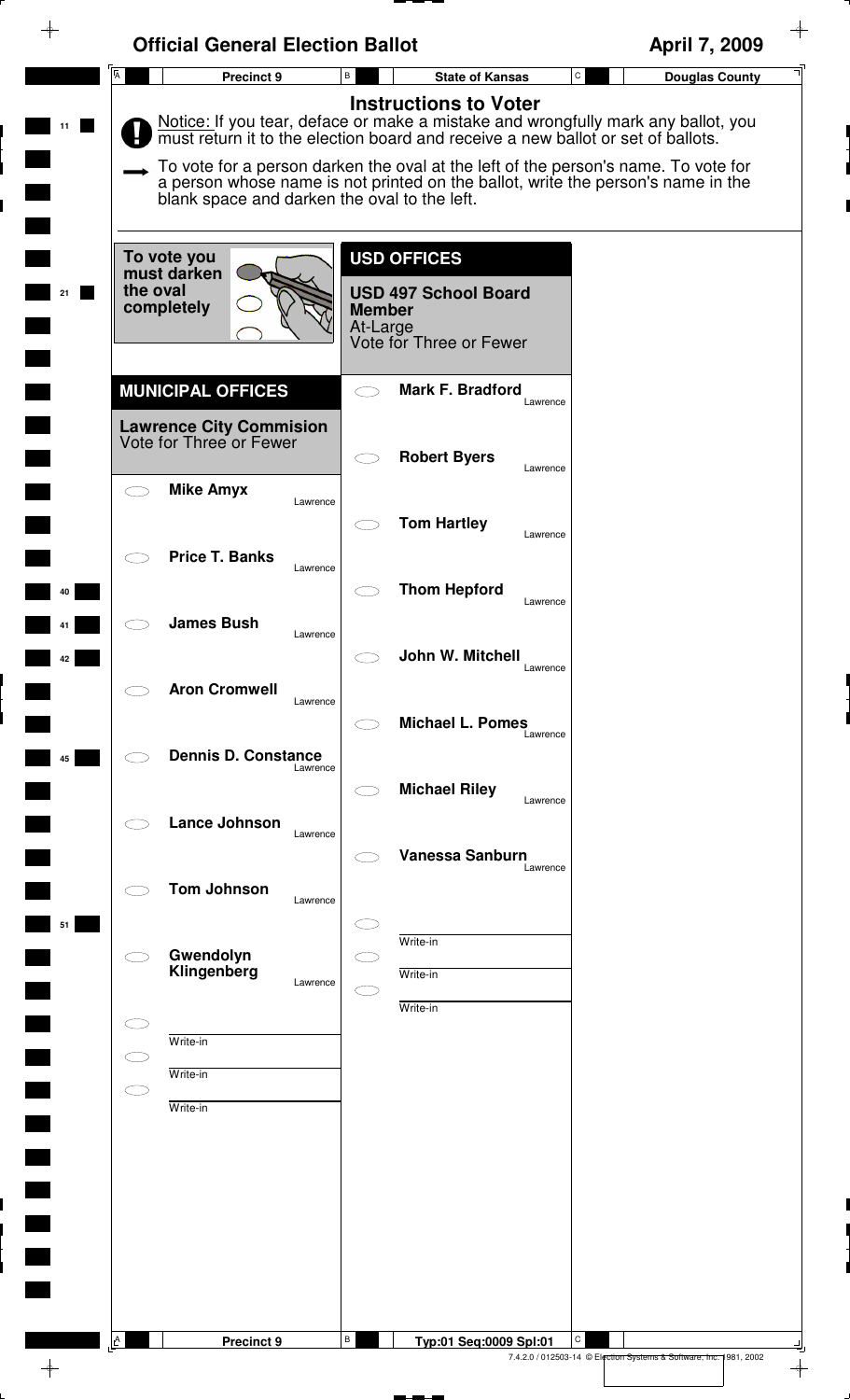| $\overline{A}$      | Precinct 10                                  | B                         | ${\tt C}$<br><b>State of Kansas</b>                                                                                                                                   | <b>Douglas County</b> |
|---------------------|----------------------------------------------|---------------------------|-----------------------------------------------------------------------------------------------------------------------------------------------------------------------|-----------------------|
|                     |                                              |                           | <b>Instructions to Voter</b>                                                                                                                                          |                       |
|                     |                                              |                           | Notice: If you tear, deface or make a mistake and wrongfully mark any ballot, you<br>must return it to the election board and receive a new ballot or set of ballots. |                       |
|                     |                                              |                           | To vote for a person darken the oval at the left of the person's name. To vote for                                                                                    |                       |
|                     | blank space and darken the oval to the left. |                           | a person whose name is not printed on the ballot, write the person's name in the                                                                                      |                       |
|                     |                                              |                           |                                                                                                                                                                       |                       |
|                     | To vote you<br>must darken                   |                           | <b>USD OFFICES</b>                                                                                                                                                    |                       |
| the oval            | completely                                   |                           | <b>USD 497 School Board</b>                                                                                                                                           |                       |
|                     |                                              | <b>Member</b><br>At-Large |                                                                                                                                                                       |                       |
|                     |                                              |                           | Vote for Three or Fewer                                                                                                                                               |                       |
|                     | <b>MUNICIPAL OFFICES</b>                     | $\bigcirc$                | <b>Mark F. Bradford</b><br>Lawrence                                                                                                                                   |                       |
|                     | <b>Lawrence City Commision</b>               |                           |                                                                                                                                                                       |                       |
|                     | Vote for Three or Fewer                      | $\subset$ $\supset$       | <b>Robert Byers</b>                                                                                                                                                   |                       |
| $\frown$            | <b>Price T. Banks</b>                        |                           | Lawrence                                                                                                                                                              |                       |
|                     |                                              | Lawrence                  | <b>Tom Hartley</b>                                                                                                                                                    |                       |
|                     | <b>James Bush</b>                            |                           | Lawrence                                                                                                                                                              |                       |
|                     |                                              | Lawrence                  | <b>Thom Hepford</b>                                                                                                                                                   |                       |
|                     | <b>Aron Cromwell</b>                         |                           | Lawrence                                                                                                                                                              |                       |
|                     |                                              | Lawrence                  | John W. Mitchell                                                                                                                                                      |                       |
|                     |                                              |                           | Lawrence                                                                                                                                                              |                       |
|                     | <b>Dennis D. Constance</b>                   | Lawrence                  |                                                                                                                                                                       |                       |
|                     |                                              |                           | <b>Michael L. Pomes</b><br>Lawrence                                                                                                                                   |                       |
|                     | Lance Johnson                                | Lawrence                  |                                                                                                                                                                       |                       |
|                     |                                              |                           | <b>Michael Riley</b><br>Lawrence                                                                                                                                      |                       |
|                     | <b>Tom Johnson</b>                           | Lawrence                  |                                                                                                                                                                       |                       |
|                     |                                              |                           | <b>Vanessa Sanburn</b><br>Lawrence                                                                                                                                    |                       |
|                     | Gwendolyn<br>Klingenberg                     |                           |                                                                                                                                                                       |                       |
|                     |                                              | Lawrence                  | Write-in                                                                                                                                                              |                       |
|                     | <b>Mike Amyx</b>                             | Lawrence                  | Write-in                                                                                                                                                              |                       |
|                     |                                              | $\subset$ $\bar{\ }$      | Write-in                                                                                                                                                              |                       |
|                     |                                              |                           |                                                                                                                                                                       |                       |
| $\subset$ $\supset$ | Write-in                                     |                           |                                                                                                                                                                       |                       |
| $\subset$           | Write-in                                     |                           |                                                                                                                                                                       |                       |
|                     | Write-in                                     |                           |                                                                                                                                                                       |                       |
|                     |                                              |                           |                                                                                                                                                                       |                       |
|                     |                                              |                           |                                                                                                                                                                       |                       |
|                     |                                              |                           |                                                                                                                                                                       |                       |
|                     |                                              |                           |                                                                                                                                                                       |                       |
|                     |                                              |                           |                                                                                                                                                                       |                       |
|                     |                                              |                           |                                                                                                                                                                       |                       |
| $\mathbf{A}$        | Precinct 10                                  | В                         | С<br>Typ:01 Seq:0010 Spl:01                                                                                                                                           |                       |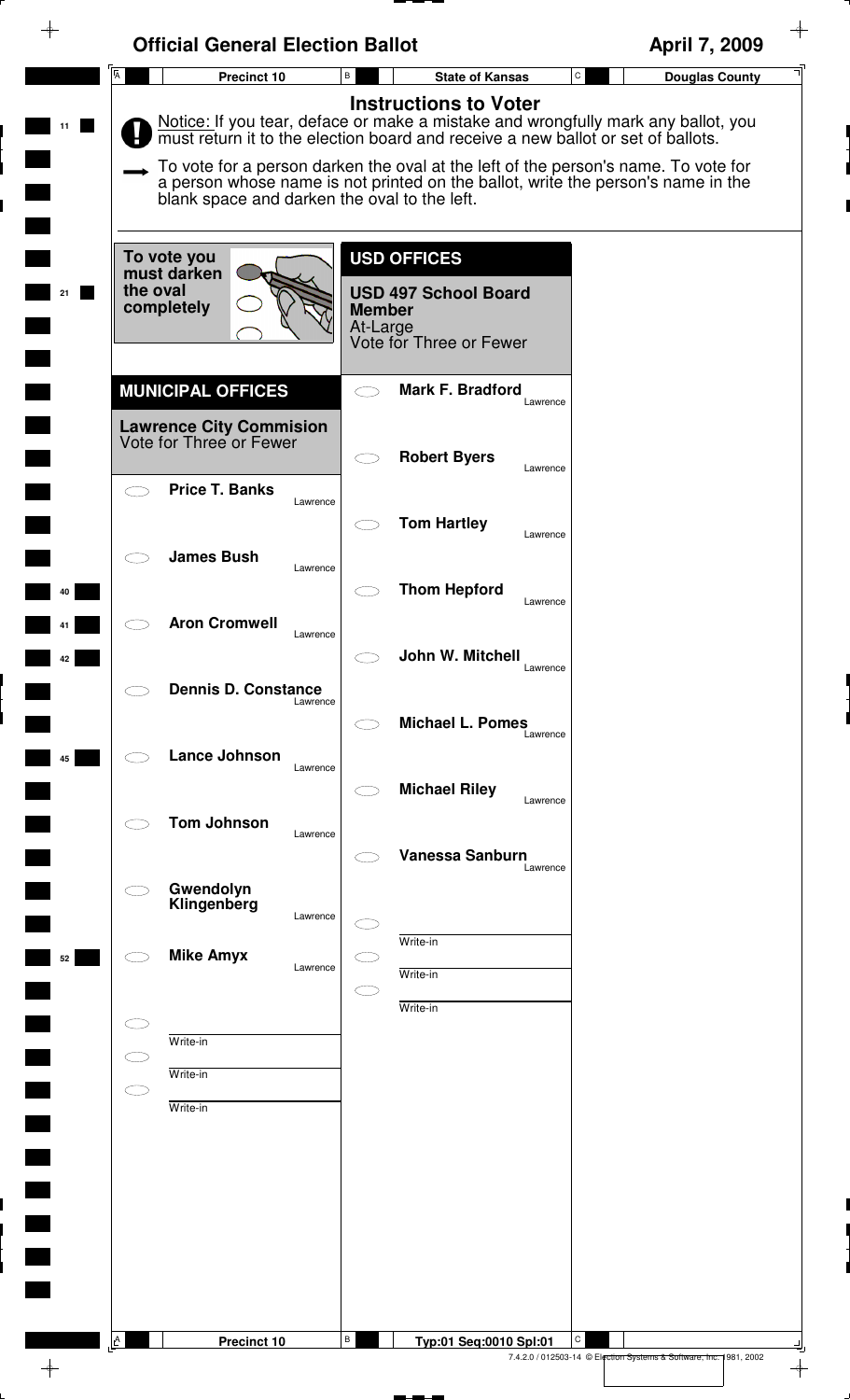|                | <b>Official General Election Ballot</b>                   |                                                                                                                                                                                                    | April 7, 2009                         |
|----------------|-----------------------------------------------------------|----------------------------------------------------------------------------------------------------------------------------------------------------------------------------------------------------|---------------------------------------|
| $\overline{A}$ | Precinct 11                                               | В<br><b>State of Kansas</b>                                                                                                                                                                        | $\mathtt{C}$<br><b>Douglas County</b> |
|                |                                                           | <b>Instructions to Voter</b><br>Notice: If you tear, deface or make a mistake and wrongfully mark any ballot, you must return it to the election board and receive a new ballot or set of ballots. |                                       |
|                | blank space and darken the oval to the left.              | To vote for a person darken the oval at the left of the person's name. To vote for<br>a person whose name is not printed on the ballot, write the person's name in the                             |                                       |
|                | To vote you<br>must darken                                | <b>USD OFFICES</b>                                                                                                                                                                                 |                                       |
|                | the oval<br>completely                                    | <b>USD 497 School Board</b><br><b>Member</b><br>At-Large<br>Vote for Three or Fewer                                                                                                                |                                       |
|                | <b>MUNICIPAL OFFICES</b>                                  | <b>Robert Byers</b><br>$\bigcirc$<br>Lawrence                                                                                                                                                      |                                       |
|                | <b>Lawrence City Commision</b><br>Vote for Three or Fewer | <b>Tom Hartley</b>                                                                                                                                                                                 |                                       |
| $\frown$       | <b>James Bush</b><br>Lawrence                             | Lawrence                                                                                                                                                                                           |                                       |
|                | <b>Aron Cromwell</b>                                      | <b>Thom Hepford</b><br>Lawrence                                                                                                                                                                    |                                       |
|                | Lawrence                                                  | John W. Mitchell<br>Lawrence                                                                                                                                                                       |                                       |
|                | <b>Dennis D. Constance</b><br>Lawrence                    | <b>Michael L. Pomes</b>                                                                                                                                                                            |                                       |
|                | Lance Johnson<br>Lawrence                                 | Lawrence                                                                                                                                                                                           |                                       |
|                | <b>Tom Johnson</b>                                        | <b>Michael Riley</b><br>Lawrence                                                                                                                                                                   |                                       |
|                | Lawrence                                                  | Vanessa Sanburn<br>Lawrence                                                                                                                                                                        |                                       |
|                | Gwendolyn<br>Klingenberg<br>Lawrence                      | Mark F. Bradford<br>Lawrence                                                                                                                                                                       |                                       |
|                | <b>Mike Amyx</b><br>Lawrence                              |                                                                                                                                                                                                    |                                       |
|                | <b>Price T. Banks</b><br>Lawrence                         | Write-in                                                                                                                                                                                           |                                       |
|                |                                                           | Write-in<br>Œ<br>Write-in                                                                                                                                                                          |                                       |
| $\subset$      | Write-in                                                  |                                                                                                                                                                                                    |                                       |
| $\subset$      | Write-in<br>Write-in                                      |                                                                                                                                                                                                    |                                       |
|                |                                                           |                                                                                                                                                                                                    |                                       |
|                |                                                           |                                                                                                                                                                                                    |                                       |
|                |                                                           |                                                                                                                                                                                                    |                                       |
|                |                                                           |                                                                                                                                                                                                    |                                       |
| Ŀ              | Precinct 11                                               | в<br>Typ:01 Seq:0011 Spl:01                                                                                                                                                                        | C                                     |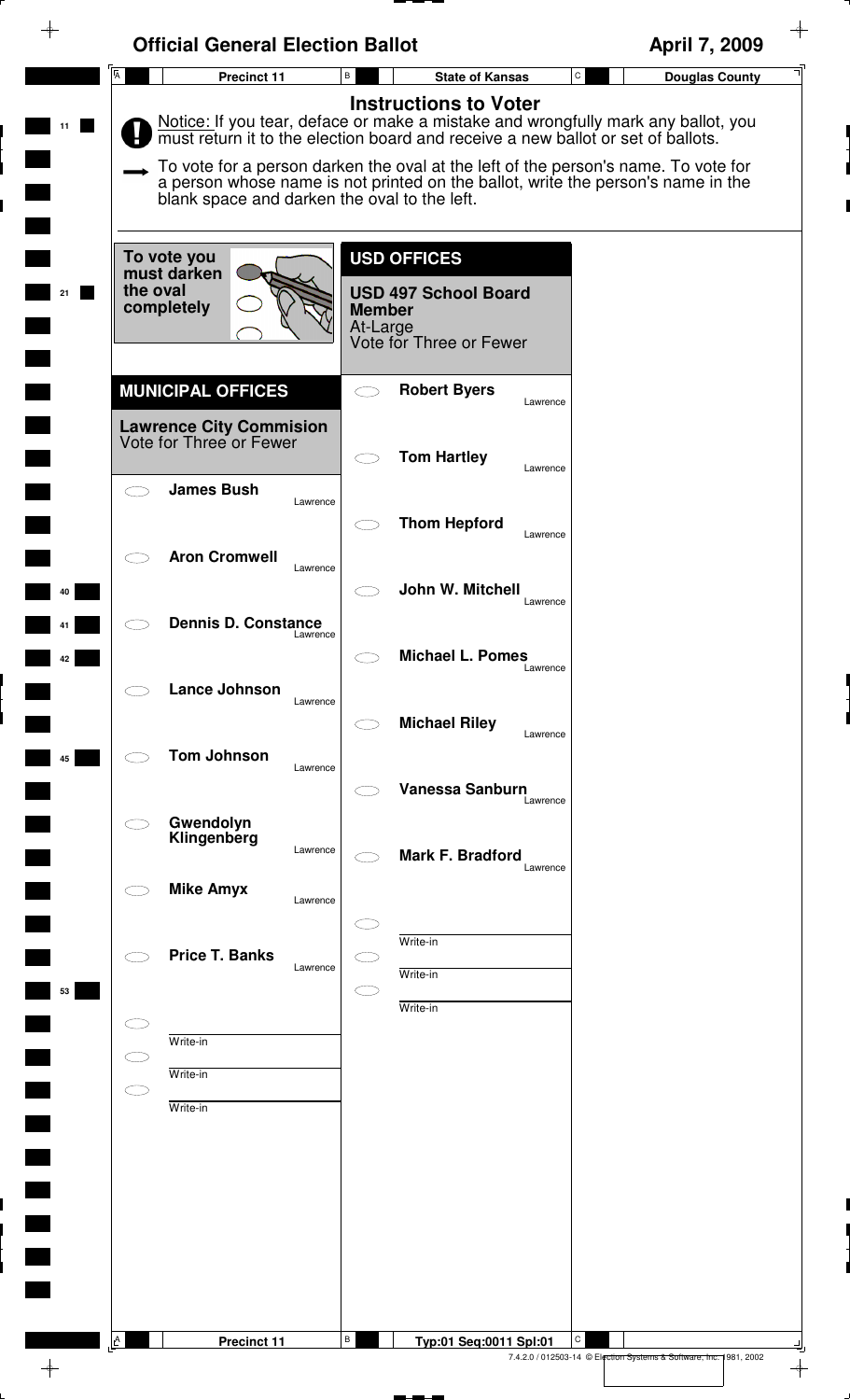|                        | <b>Official General Election Ballot</b>                   |                                                                                                                                                                                                                                                                                                                                                                                 | April 7, 2009                         |
|------------------------|-----------------------------------------------------------|---------------------------------------------------------------------------------------------------------------------------------------------------------------------------------------------------------------------------------------------------------------------------------------------------------------------------------------------------------------------------------|---------------------------------------|
| $\overline{A}$         | Precinct 12                                               | В<br><b>State of Kansas</b>                                                                                                                                                                                                                                                                                                                                                     | $\mathtt{C}$<br><b>Douglas County</b> |
|                        | blank space and darken the oval to the left.              | <b>Instructions to Voter</b><br>Notice: If you tear, deface or make a mistake and wrongfully mark any ballot, you<br>must return it to the election board and receive a new ballot or set of ballots.<br>To vote for a person darken the oval at the left of the person's name. To vote for<br>a person whose name is not printed on the ballot, write the person's name in the |                                       |
| the oval               | To vote you<br>must darken<br>completely                  | <b>USD OFFICES</b><br><b>USD 497 School Board</b><br><b>Member</b><br>At-Large<br>Vote for Three or Fewer                                                                                                                                                                                                                                                                       |                                       |
|                        | <b>MUNICIPAL OFFICES</b>                                  | <b>Thom Hepford</b><br>Lawrence                                                                                                                                                                                                                                                                                                                                                 |                                       |
|                        | <b>Lawrence City Commision</b><br>Vote for Three or Fewer | John W. Mitchell<br>Lawrence                                                                                                                                                                                                                                                                                                                                                    |                                       |
|                        | <b>Aron Cromwell</b><br>Lawrence                          | <b>Michael L. Pomes</b><br>Lawrence                                                                                                                                                                                                                                                                                                                                             |                                       |
|                        | <b>Dennis D. Constance</b><br>Lawrence                    | <b>Michael Riley</b>                                                                                                                                                                                                                                                                                                                                                            |                                       |
|                        | <b>Lance Johnson</b><br>Lawrence                          | Lawrence                                                                                                                                                                                                                                                                                                                                                                        |                                       |
|                        | <b>Tom Johnson</b><br>Lawrence                            | Vanessa Sanburn<br>Lawrence                                                                                                                                                                                                                                                                                                                                                     |                                       |
|                        | Gwendolyn                                                 | Mark F. Bradford<br>Lawrence                                                                                                                                                                                                                                                                                                                                                    |                                       |
|                        | Klingenberg<br>Lawrence<br><b>Mike Amyx</b>               | <b>Robert Byers</b><br>Lawrence                                                                                                                                                                                                                                                                                                                                                 |                                       |
|                        | Lawrence                                                  | <b>Tom Hartley</b><br>Lawrence                                                                                                                                                                                                                                                                                                                                                  |                                       |
|                        | <b>Price T. Banks</b><br>Lawrence                         |                                                                                                                                                                                                                                                                                                                                                                                 |                                       |
|                        | <b>James Bush</b><br>Lawrence                             | Write-in<br>Write-in                                                                                                                                                                                                                                                                                                                                                            |                                       |
|                        | Write-in                                                  | Write-in                                                                                                                                                                                                                                                                                                                                                                        |                                       |
| $\subset \mathbb{R}^n$ | Write-in<br>Write-in                                      |                                                                                                                                                                                                                                                                                                                                                                                 |                                       |
|                        |                                                           |                                                                                                                                                                                                                                                                                                                                                                                 |                                       |
|                        |                                                           |                                                                                                                                                                                                                                                                                                                                                                                 |                                       |
|                        |                                                           |                                                                                                                                                                                                                                                                                                                                                                                 |                                       |
|                        |                                                           |                                                                                                                                                                                                                                                                                                                                                                                 |                                       |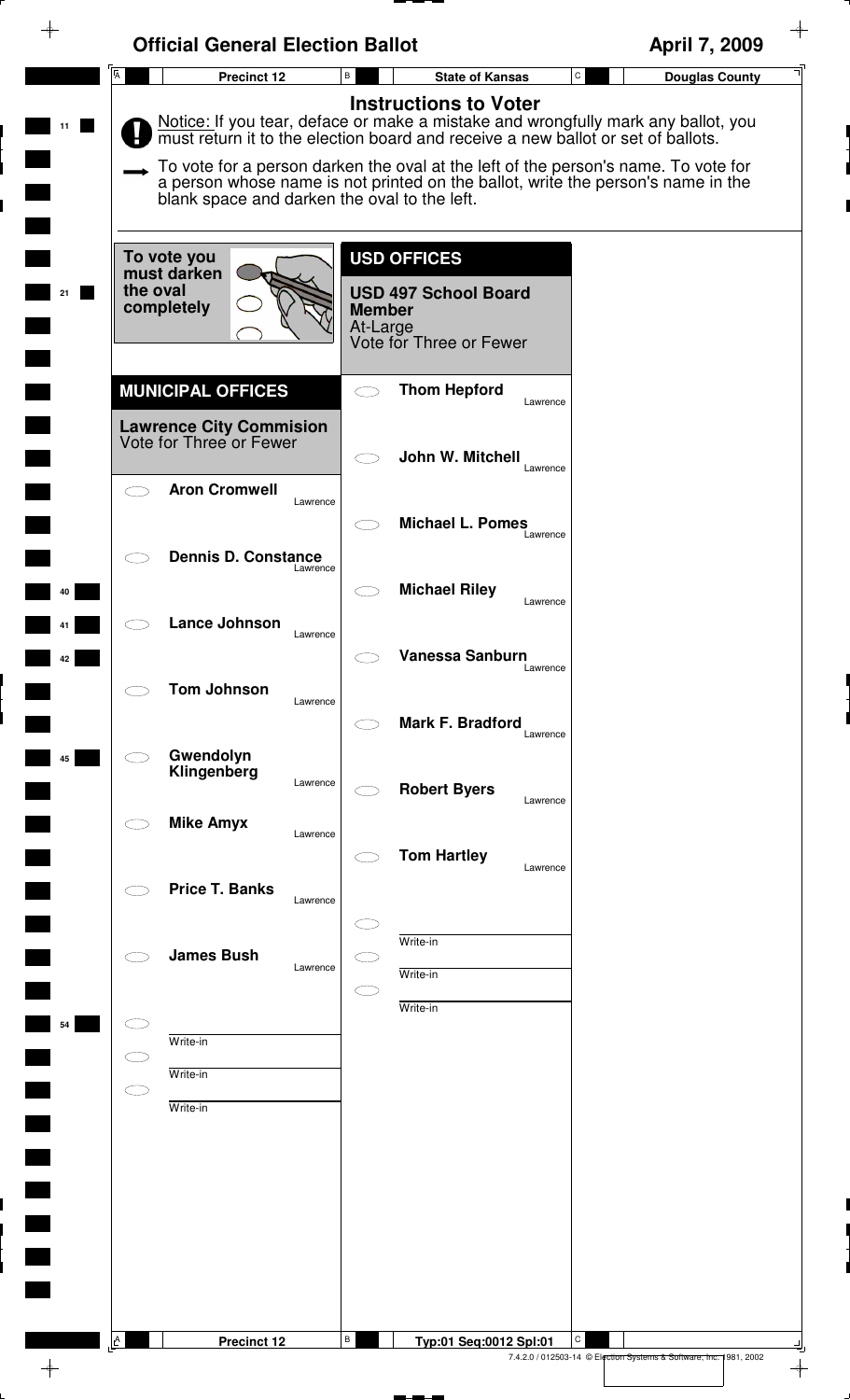|                         | <b>Official General Election Ballot</b>                                               |                                                                                                                                                                                                                                                                                                                                                                                 | April 7, 2009                      |
|-------------------------|---------------------------------------------------------------------------------------|---------------------------------------------------------------------------------------------------------------------------------------------------------------------------------------------------------------------------------------------------------------------------------------------------------------------------------------------------------------------------------|------------------------------------|
| $\overline{\mathsf{A}}$ | Precinct 13                                                                           | B<br><b>State of Kansas</b>                                                                                                                                                                                                                                                                                                                                                     | ${\tt C}$<br><b>Douglas County</b> |
|                         | blank space and darken the oval to the left.                                          | <b>Instructions to Voter</b><br>Notice: If you tear, deface or make a mistake and wrongfully mark any ballot, you<br>must return it to the election board and receive a new ballot or set of ballots.<br>To vote for a person darken the oval at the left of the person's name. To vote for<br>a person whose name is not printed on the ballot, write the person's name in the |                                    |
| the oval<br>21          | To vote you<br>must darken<br>completely                                              | <b>USD OFFICES</b><br><b>USD 497 School Board</b><br><b>Member</b><br>At-Large<br>Vote for Three or Fewer                                                                                                                                                                                                                                                                       |                                    |
|                         | <b>MUNICIPAL OFFICES</b><br><b>Lawrence City Commision</b><br>Vote for Three or Fewer | John W. Mitchell<br>Lawrence<br><b>Michael L. Pomes</b>                                                                                                                                                                                                                                                                                                                         |                                    |
|                         | <b>Dennis D. Constance</b><br>Lawrence                                                | Lawrence<br><b>Michael Riley</b><br>Lawrence                                                                                                                                                                                                                                                                                                                                    |                                    |
| 40                      | <b>Lance Johnson</b><br>Lawrence<br><b>Tom Johnson</b>                                | <b>Vanessa Sanburn</b><br>Lawrence                                                                                                                                                                                                                                                                                                                                              |                                    |
| 42                      | Lawrence<br>Gwendolyn<br>Klingenberg                                                  | Mark F. Bradford<br>Lawrence                                                                                                                                                                                                                                                                                                                                                    |                                    |
|                         | Lawrence<br><b>Mike Amyx</b><br>Lawrence                                              | <b>Robert Byers</b><br>Lawrence                                                                                                                                                                                                                                                                                                                                                 |                                    |
| 46                      | <b>Price T. Banks</b><br>Lawrence                                                     | <b>Tom Hartley</b><br>Lawrence<br><b>Thom Hepford</b><br>Lawrence                                                                                                                                                                                                                                                                                                               |                                    |
| 51                      | <b>James Bush</b><br>Lawrence                                                         | Write-in                                                                                                                                                                                                                                                                                                                                                                        |                                    |
|                         | <b>Aron Cromwell</b><br>Lawrence                                                      | Write-in<br>Write-in                                                                                                                                                                                                                                                                                                                                                            |                                    |
| C I                     | Write-in<br>Write-in<br>Write-in                                                      |                                                                                                                                                                                                                                                                                                                                                                                 |                                    |
|                         |                                                                                       |                                                                                                                                                                                                                                                                                                                                                                                 |                                    |
|                         |                                                                                       |                                                                                                                                                                                                                                                                                                                                                                                 |                                    |
| $\triangle$             | Precinct 13                                                                           | В<br>Typ:01 Seq:0013 Spl:01                                                                                                                                                                                                                                                                                                                                                     | С                                  |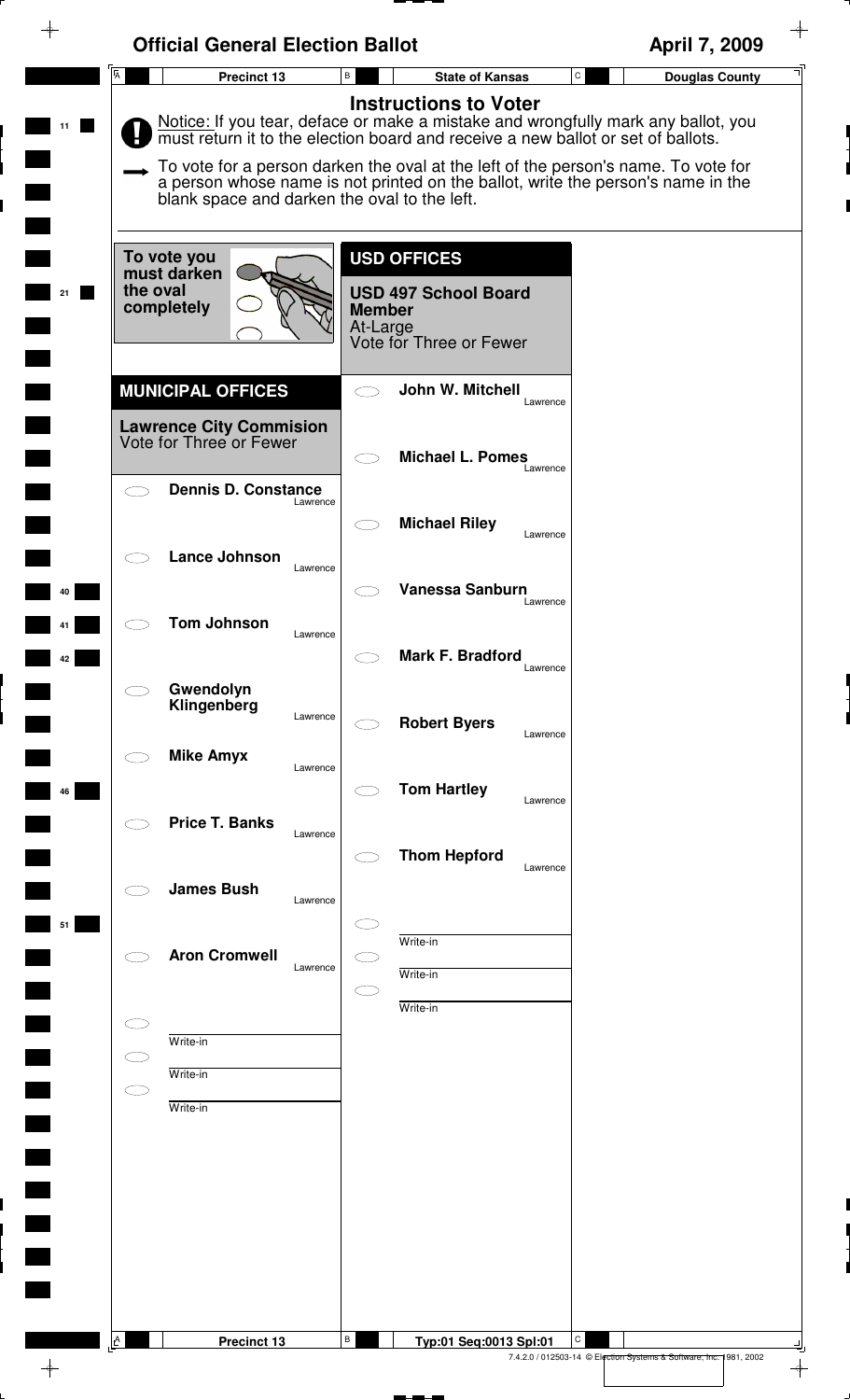| <b>Official General Election Ballot</b>                   |                                                                                                                                                                                                       | April 7, 2009                                                           |
|-----------------------------------------------------------|-------------------------------------------------------------------------------------------------------------------------------------------------------------------------------------------------------|-------------------------------------------------------------------------|
| $\overline{A}$<br>Precinct 14                             | $\, {\bf B} \,$<br><b>State of Kansas</b>                                                                                                                                                             | $\mathtt{C}$<br><b>Douglas County</b>                                   |
|                                                           | <b>Instructions to Voter</b><br>Notice: If you tear, deface or make a mistake and wrongfully mark any ballot, you<br>must return it to the election board and receive a new ballot or set of ballots. |                                                                         |
| blank space and darken the oval to the left.              | To vote for a person darken the oval at the left of the person's name. To vote for<br>a person whose name is not printed on the ballot, write the person's name in the                                |                                                                         |
| To vote you<br>must darken                                | <b>USD OFFICES</b>                                                                                                                                                                                    |                                                                         |
| the oval<br>completely                                    | <b>USD 497 School Board</b><br><b>Member</b><br>At-Large<br>Vote for Three or Fewer                                                                                                                   |                                                                         |
| <b>MUNICIPAL OFFICES</b>                                  | <b>Michael L. Pomes</b><br>$\bigcirc$<br>Lawrence                                                                                                                                                     |                                                                         |
| <b>Lawrence City Commision</b><br>Vote for Three or Fewer | <b>Michael Riley</b><br>$\subset$ $\supset$                                                                                                                                                           |                                                                         |
| Lance Johnson<br>$\bigcirc$<br>Lawrence                   | Lawrence                                                                                                                                                                                              |                                                                         |
| <b>Tom Johnson</b>                                        | Vanessa Sanburn<br>Lawrence                                                                                                                                                                           |                                                                         |
| Lawrence                                                  | Mark F. Bradford<br>Lawrence                                                                                                                                                                          |                                                                         |
| Gwendolyn<br>Klingenberg<br>Lawrence                      | <b>Robert Byers</b><br>Lawrence                                                                                                                                                                       |                                                                         |
| <b>Mike Amyx</b><br>Lawrence                              |                                                                                                                                                                                                       |                                                                         |
| <b>Price T. Banks</b><br>Lawrence                         | <b>Tom Hartley</b><br>Lawrence                                                                                                                                                                        |                                                                         |
|                                                           | <b>Thom Hepford</b><br>Lawrence                                                                                                                                                                       |                                                                         |
| <b>James Bush</b><br>Lawrence                             | John W. Mitchell<br>Lawrence                                                                                                                                                                          |                                                                         |
| <b>Aron Cromwell</b><br>Lawrence                          |                                                                                                                                                                                                       |                                                                         |
| <b>Dennis D. Constance</b><br>Lawrence                    | Write-in                                                                                                                                                                                              |                                                                         |
|                                                           | Write-in<br>Œ<br>Write-in                                                                                                                                                                             |                                                                         |
| Write-in<br>C D<br>Write-in                               |                                                                                                                                                                                                       |                                                                         |
| $\subset$<br>Write-in                                     |                                                                                                                                                                                                       |                                                                         |
|                                                           |                                                                                                                                                                                                       |                                                                         |
|                                                           |                                                                                                                                                                                                       |                                                                         |
|                                                           |                                                                                                                                                                                                       |                                                                         |
|                                                           |                                                                                                                                                                                                       |                                                                         |
| $\Delta$<br>Precinct 14                                   | В<br>Typ:01 Seq:0014 Spl:01                                                                                                                                                                           | C<br>7.4.2.0 / 012503-14 © Election Systems & Software, Inc. 1981, 2002 |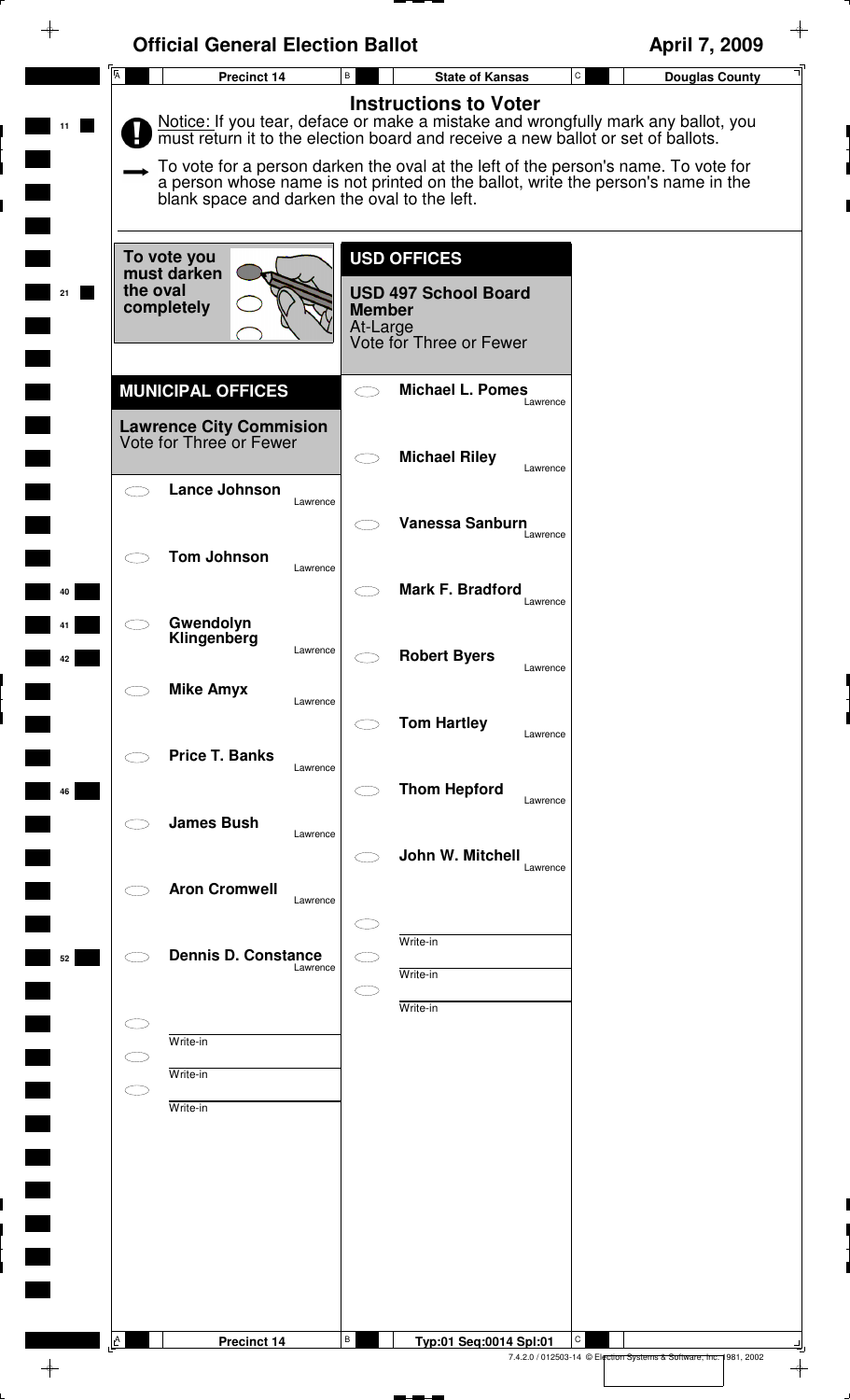| $\overline{A}$<br>B<br>$\mathsf C$<br>Precinct 15<br><b>State of Kansas</b><br><b>Instructions to Voter</b><br>blank space and darken the oval to the left.<br><b>USD OFFICES</b><br>To vote you<br>must darken<br>the oval<br><b>USD 497 School Board</b><br>completely<br><b>Member</b><br>At-Large<br>Vote for Three or Fewer<br><b>MUNICIPAL OFFICES</b><br><b>Michael Riley</b><br>Lawrence<br><b>Lawrence City Commision</b><br>Vote for Three or Fewer<br>Vanessa Sanburn<br>Lawrence<br><b>Tom Johnson</b><br>Lawrence<br><b>Mark F. Bradford</b><br>Lawrence<br>Gwendolyn<br>Klingenberg<br>Lawrence<br><b>Robert Byers</b><br>Lawrence<br><b>Mike Amyx</b><br>Lawrence<br><b>Tom Hartley</b><br>Lawrence<br><b>Price T. Banks</b><br>Lawrence<br><b>Thom Hepford</b><br>Lawrence<br><b>James Bush</b><br>Lawrence<br>John W. Mitchell<br>Lawrence<br><b>Aron Cromwell</b><br>Lawrence<br><b>Michael L. Pomes</b><br>Lawrence<br><b>Dennis D. Constance</b><br>Lawrence<br>Write-in<br><b>Lance Johnson</b><br>Lawrence<br>Write-in<br>m<br>Write-in<br>Write-in<br>CD<br>Write-in<br>$\subset$<br>Write-in | <b>Douglas County</b><br>Notice: If you tear, deface or make a mistake and wrongfully mark any ballot, you must return it to the election board and receive a new ballot or set of ballots.<br>To vote for a person darken the oval at the left of the person's name. To vote for<br>a person whose name is not printed on the ballot, write the person's name in the | <b>Official General Election Ballot</b> | April 7, 2009 |
|----------------------------------------------------------------------------------------------------------------------------------------------------------------------------------------------------------------------------------------------------------------------------------------------------------------------------------------------------------------------------------------------------------------------------------------------------------------------------------------------------------------------------------------------------------------------------------------------------------------------------------------------------------------------------------------------------------------------------------------------------------------------------------------------------------------------------------------------------------------------------------------------------------------------------------------------------------------------------------------------------------------------------------------------------------------------------------------------------------------------|-----------------------------------------------------------------------------------------------------------------------------------------------------------------------------------------------------------------------------------------------------------------------------------------------------------------------------------------------------------------------|-----------------------------------------|---------------|
|                                                                                                                                                                                                                                                                                                                                                                                                                                                                                                                                                                                                                                                                                                                                                                                                                                                                                                                                                                                                                                                                                                                      |                                                                                                                                                                                                                                                                                                                                                                       |                                         |               |
|                                                                                                                                                                                                                                                                                                                                                                                                                                                                                                                                                                                                                                                                                                                                                                                                                                                                                                                                                                                                                                                                                                                      |                                                                                                                                                                                                                                                                                                                                                                       |                                         |               |
|                                                                                                                                                                                                                                                                                                                                                                                                                                                                                                                                                                                                                                                                                                                                                                                                                                                                                                                                                                                                                                                                                                                      |                                                                                                                                                                                                                                                                                                                                                                       |                                         |               |
|                                                                                                                                                                                                                                                                                                                                                                                                                                                                                                                                                                                                                                                                                                                                                                                                                                                                                                                                                                                                                                                                                                                      |                                                                                                                                                                                                                                                                                                                                                                       |                                         |               |
|                                                                                                                                                                                                                                                                                                                                                                                                                                                                                                                                                                                                                                                                                                                                                                                                                                                                                                                                                                                                                                                                                                                      |                                                                                                                                                                                                                                                                                                                                                                       |                                         |               |
|                                                                                                                                                                                                                                                                                                                                                                                                                                                                                                                                                                                                                                                                                                                                                                                                                                                                                                                                                                                                                                                                                                                      |                                                                                                                                                                                                                                                                                                                                                                       |                                         |               |
|                                                                                                                                                                                                                                                                                                                                                                                                                                                                                                                                                                                                                                                                                                                                                                                                                                                                                                                                                                                                                                                                                                                      |                                                                                                                                                                                                                                                                                                                                                                       |                                         |               |
|                                                                                                                                                                                                                                                                                                                                                                                                                                                                                                                                                                                                                                                                                                                                                                                                                                                                                                                                                                                                                                                                                                                      |                                                                                                                                                                                                                                                                                                                                                                       |                                         |               |
|                                                                                                                                                                                                                                                                                                                                                                                                                                                                                                                                                                                                                                                                                                                                                                                                                                                                                                                                                                                                                                                                                                                      |                                                                                                                                                                                                                                                                                                                                                                       |                                         |               |
|                                                                                                                                                                                                                                                                                                                                                                                                                                                                                                                                                                                                                                                                                                                                                                                                                                                                                                                                                                                                                                                                                                                      |                                                                                                                                                                                                                                                                                                                                                                       |                                         |               |
|                                                                                                                                                                                                                                                                                                                                                                                                                                                                                                                                                                                                                                                                                                                                                                                                                                                                                                                                                                                                                                                                                                                      |                                                                                                                                                                                                                                                                                                                                                                       |                                         |               |
|                                                                                                                                                                                                                                                                                                                                                                                                                                                                                                                                                                                                                                                                                                                                                                                                                                                                                                                                                                                                                                                                                                                      |                                                                                                                                                                                                                                                                                                                                                                       |                                         |               |
|                                                                                                                                                                                                                                                                                                                                                                                                                                                                                                                                                                                                                                                                                                                                                                                                                                                                                                                                                                                                                                                                                                                      |                                                                                                                                                                                                                                                                                                                                                                       |                                         |               |
|                                                                                                                                                                                                                                                                                                                                                                                                                                                                                                                                                                                                                                                                                                                                                                                                                                                                                                                                                                                                                                                                                                                      |                                                                                                                                                                                                                                                                                                                                                                       |                                         |               |
|                                                                                                                                                                                                                                                                                                                                                                                                                                                                                                                                                                                                                                                                                                                                                                                                                                                                                                                                                                                                                                                                                                                      |                                                                                                                                                                                                                                                                                                                                                                       |                                         |               |
|                                                                                                                                                                                                                                                                                                                                                                                                                                                                                                                                                                                                                                                                                                                                                                                                                                                                                                                                                                                                                                                                                                                      |                                                                                                                                                                                                                                                                                                                                                                       |                                         |               |
|                                                                                                                                                                                                                                                                                                                                                                                                                                                                                                                                                                                                                                                                                                                                                                                                                                                                                                                                                                                                                                                                                                                      |                                                                                                                                                                                                                                                                                                                                                                       |                                         |               |
|                                                                                                                                                                                                                                                                                                                                                                                                                                                                                                                                                                                                                                                                                                                                                                                                                                                                                                                                                                                                                                                                                                                      |                                                                                                                                                                                                                                                                                                                                                                       |                                         |               |
|                                                                                                                                                                                                                                                                                                                                                                                                                                                                                                                                                                                                                                                                                                                                                                                                                                                                                                                                                                                                                                                                                                                      |                                                                                                                                                                                                                                                                                                                                                                       |                                         |               |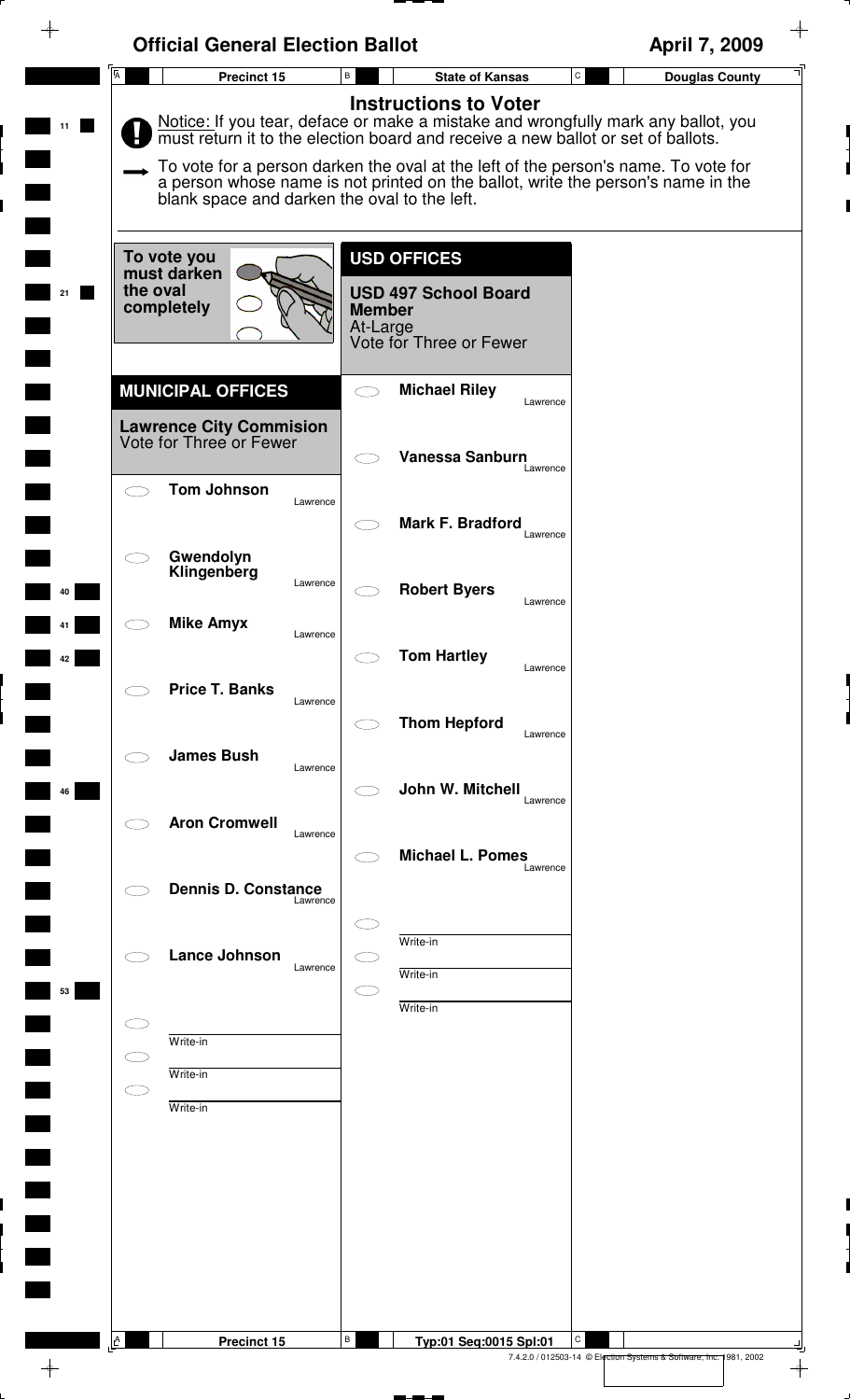| $\overline{A}$<br>B<br>$\mathtt{C}$<br>Precinct 16<br><b>State of Kansas</b><br><b>Instructions to Voter</b><br>Notice: If you tear, deface or make a mistake and wrongfully mark any ballot, you must return it to the election board and receive a new ballot or set of ballots.<br>To vote for a person darken the oval at the left of the person's name. To vote for<br>a person whose name is not printed on the ballot, write the person's name in the<br>blank space and darken the oval to the left.<br><b>USD OFFICES</b><br>To vote you<br>must darken<br>the oval<br><b>USD 497 School Board</b><br>completely<br><b>Member</b><br>At-Large<br>Vote for Three or Fewer<br><b>MUNICIPAL OFFICES</b><br><b>Vanessa Sanburn</b><br>Lawrence<br><b>Lawrence City Commision</b><br>Vote for Three or Fewer<br><b>Mark F. Bradford</b><br>Lawrence<br>Gwendolyn<br>Klingenberg<br>Lawrence<br><b>Robert Byers</b><br>Lawrence<br><b>Mike Amyx</b><br>Lawrence<br><b>Tom Hartley</b><br>Lawrence<br><b>Price T. Banks</b><br>Lawrence<br><b>Thom Hepford</b><br>Lawrence<br><b>James Bush</b><br>Lawrence<br>John W. Mitchell<br>Lawrence<br><b>Aron Cromwell</b><br>Lawrence<br><b>Michael L. Pomes</b><br>Lawrence<br><b>Dennis D. Constance</b><br>Lawrence<br><b>Michael Riley</b><br>Lawrence<br>Lance Johnson<br>Lawrence<br>Write-in<br><b>Tom Johnson</b><br>Lawrence<br>Write-in<br>Write-in<br>Write-in<br>$\subset$ $\supset$<br>Write-in<br>$\subset$<br>Write-in | <b>Official General Election Ballot</b> | April 7, 2009         |
|-----------------------------------------------------------------------------------------------------------------------------------------------------------------------------------------------------------------------------------------------------------------------------------------------------------------------------------------------------------------------------------------------------------------------------------------------------------------------------------------------------------------------------------------------------------------------------------------------------------------------------------------------------------------------------------------------------------------------------------------------------------------------------------------------------------------------------------------------------------------------------------------------------------------------------------------------------------------------------------------------------------------------------------------------------------------------------------------------------------------------------------------------------------------------------------------------------------------------------------------------------------------------------------------------------------------------------------------------------------------------------------------------------------------------------------------------------------------------------------|-----------------------------------------|-----------------------|
|                                                                                                                                                                                                                                                                                                                                                                                                                                                                                                                                                                                                                                                                                                                                                                                                                                                                                                                                                                                                                                                                                                                                                                                                                                                                                                                                                                                                                                                                                   |                                         | <b>Douglas County</b> |
|                                                                                                                                                                                                                                                                                                                                                                                                                                                                                                                                                                                                                                                                                                                                                                                                                                                                                                                                                                                                                                                                                                                                                                                                                                                                                                                                                                                                                                                                                   |                                         |                       |
|                                                                                                                                                                                                                                                                                                                                                                                                                                                                                                                                                                                                                                                                                                                                                                                                                                                                                                                                                                                                                                                                                                                                                                                                                                                                                                                                                                                                                                                                                   |                                         |                       |
|                                                                                                                                                                                                                                                                                                                                                                                                                                                                                                                                                                                                                                                                                                                                                                                                                                                                                                                                                                                                                                                                                                                                                                                                                                                                                                                                                                                                                                                                                   |                                         |                       |
|                                                                                                                                                                                                                                                                                                                                                                                                                                                                                                                                                                                                                                                                                                                                                                                                                                                                                                                                                                                                                                                                                                                                                                                                                                                                                                                                                                                                                                                                                   |                                         |                       |
|                                                                                                                                                                                                                                                                                                                                                                                                                                                                                                                                                                                                                                                                                                                                                                                                                                                                                                                                                                                                                                                                                                                                                                                                                                                                                                                                                                                                                                                                                   |                                         |                       |
|                                                                                                                                                                                                                                                                                                                                                                                                                                                                                                                                                                                                                                                                                                                                                                                                                                                                                                                                                                                                                                                                                                                                                                                                                                                                                                                                                                                                                                                                                   |                                         |                       |
|                                                                                                                                                                                                                                                                                                                                                                                                                                                                                                                                                                                                                                                                                                                                                                                                                                                                                                                                                                                                                                                                                                                                                                                                                                                                                                                                                                                                                                                                                   |                                         |                       |
|                                                                                                                                                                                                                                                                                                                                                                                                                                                                                                                                                                                                                                                                                                                                                                                                                                                                                                                                                                                                                                                                                                                                                                                                                                                                                                                                                                                                                                                                                   |                                         |                       |
|                                                                                                                                                                                                                                                                                                                                                                                                                                                                                                                                                                                                                                                                                                                                                                                                                                                                                                                                                                                                                                                                                                                                                                                                                                                                                                                                                                                                                                                                                   |                                         |                       |
|                                                                                                                                                                                                                                                                                                                                                                                                                                                                                                                                                                                                                                                                                                                                                                                                                                                                                                                                                                                                                                                                                                                                                                                                                                                                                                                                                                                                                                                                                   |                                         |                       |
|                                                                                                                                                                                                                                                                                                                                                                                                                                                                                                                                                                                                                                                                                                                                                                                                                                                                                                                                                                                                                                                                                                                                                                                                                                                                                                                                                                                                                                                                                   |                                         |                       |
|                                                                                                                                                                                                                                                                                                                                                                                                                                                                                                                                                                                                                                                                                                                                                                                                                                                                                                                                                                                                                                                                                                                                                                                                                                                                                                                                                                                                                                                                                   |                                         |                       |
|                                                                                                                                                                                                                                                                                                                                                                                                                                                                                                                                                                                                                                                                                                                                                                                                                                                                                                                                                                                                                                                                                                                                                                                                                                                                                                                                                                                                                                                                                   |                                         |                       |
|                                                                                                                                                                                                                                                                                                                                                                                                                                                                                                                                                                                                                                                                                                                                                                                                                                                                                                                                                                                                                                                                                                                                                                                                                                                                                                                                                                                                                                                                                   |                                         |                       |
|                                                                                                                                                                                                                                                                                                                                                                                                                                                                                                                                                                                                                                                                                                                                                                                                                                                                                                                                                                                                                                                                                                                                                                                                                                                                                                                                                                                                                                                                                   |                                         |                       |
|                                                                                                                                                                                                                                                                                                                                                                                                                                                                                                                                                                                                                                                                                                                                                                                                                                                                                                                                                                                                                                                                                                                                                                                                                                                                                                                                                                                                                                                                                   |                                         |                       |
|                                                                                                                                                                                                                                                                                                                                                                                                                                                                                                                                                                                                                                                                                                                                                                                                                                                                                                                                                                                                                                                                                                                                                                                                                                                                                                                                                                                                                                                                                   |                                         |                       |
|                                                                                                                                                                                                                                                                                                                                                                                                                                                                                                                                                                                                                                                                                                                                                                                                                                                                                                                                                                                                                                                                                                                                                                                                                                                                                                                                                                                                                                                                                   |                                         |                       |
|                                                                                                                                                                                                                                                                                                                                                                                                                                                                                                                                                                                                                                                                                                                                                                                                                                                                                                                                                                                                                                                                                                                                                                                                                                                                                                                                                                                                                                                                                   |                                         |                       |
|                                                                                                                                                                                                                                                                                                                                                                                                                                                                                                                                                                                                                                                                                                                                                                                                                                                                                                                                                                                                                                                                                                                                                                                                                                                                                                                                                                                                                                                                                   |                                         |                       |
| В<br>$\mathbf{A}$<br>Typ:01 Seq:0016 Spl:01                                                                                                                                                                                                                                                                                                                                                                                                                                                                                                                                                                                                                                                                                                                                                                                                                                                                                                                                                                                                                                                                                                                                                                                                                                                                                                                                                                                                                                       |                                         |                       |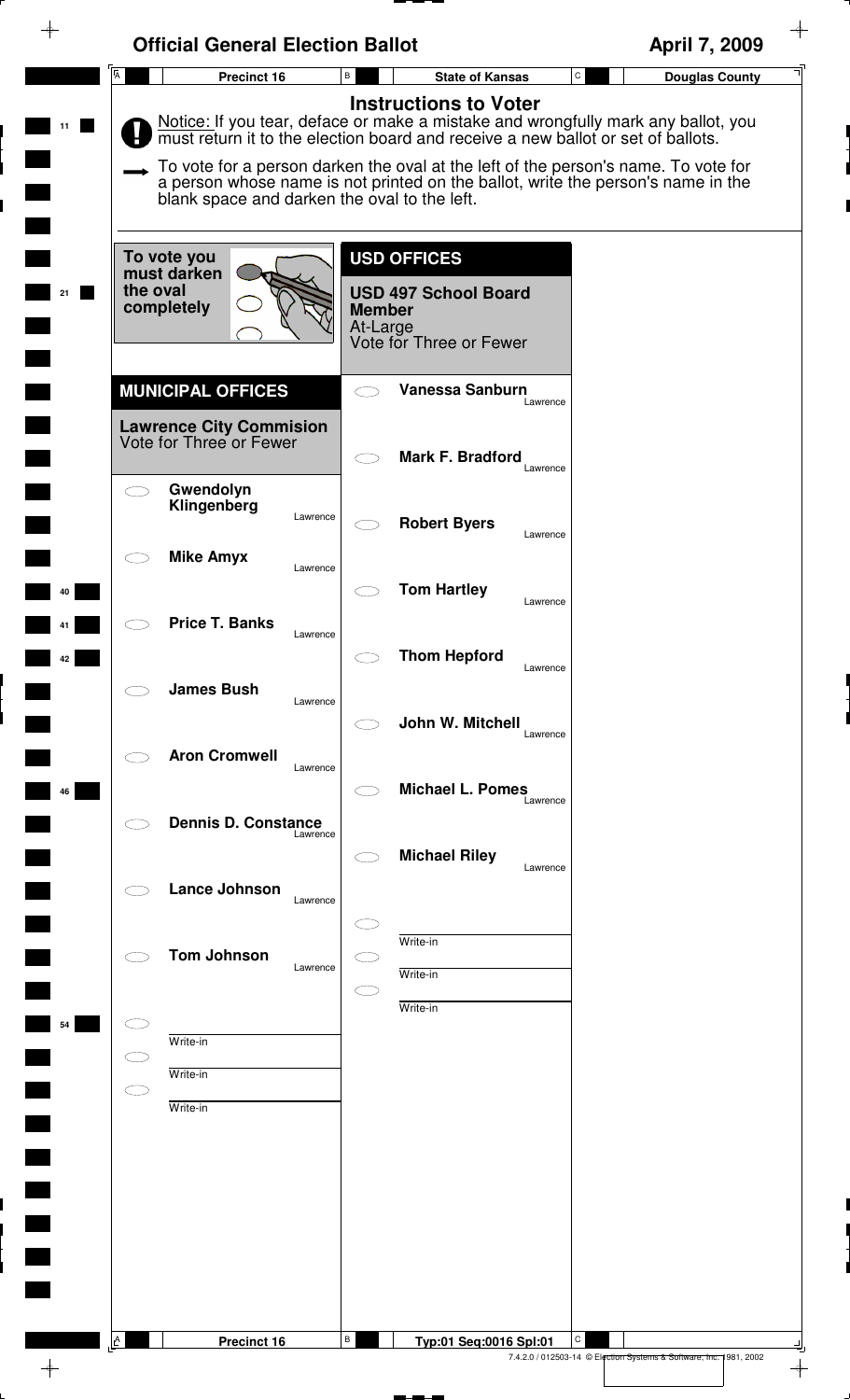|    | <b>Official General Election Ballot</b>                                               |                                                                                                                                                                                                                                                                                                                                                                                 | April 7, 2009                                                                       |
|----|---------------------------------------------------------------------------------------|---------------------------------------------------------------------------------------------------------------------------------------------------------------------------------------------------------------------------------------------------------------------------------------------------------------------------------------------------------------------------------|-------------------------------------------------------------------------------------|
|    | $\overline{A}$<br><b>Precinct 17</b>                                                  | B<br><b>State of Kansas</b>                                                                                                                                                                                                                                                                                                                                                     | ${\tt C}$<br><b>Douglas County</b>                                                  |
|    | blank space and darken the oval to the left.                                          | <b>Instructions to Voter</b><br>Notice: If you tear, deface or make a mistake and wrongfully mark any ballot, you<br>must return it to the election board and receive a new ballot or set of ballots.<br>To vote for a person darken the oval at the left of the person's name. To vote for<br>a person whose name is not printed on the ballot, write the person's name in the |                                                                                     |
| 21 | To vote you<br>must darken<br>the oval<br>completely                                  | <b>USD OFFICES</b><br><b>USD 497 School Board</b><br><b>Member</b><br>At-Large<br>Vote for Three or Fewer                                                                                                                                                                                                                                                                       |                                                                                     |
|    | <b>MUNICIPAL OFFICES</b><br><b>Lawrence City Commision</b><br>Vote for Three or Fewer | <b>Vanessa Sanburn</b><br>Lawrence                                                                                                                                                                                                                                                                                                                                              |                                                                                     |
|    |                                                                                       | <b>Mark F. Bradford</b><br>Lawrence                                                                                                                                                                                                                                                                                                                                             |                                                                                     |
|    | Gwendolyn<br>Klingenberg<br>Lawrence<br><b>Mike Amyx</b>                              | <b>Robert Byers</b><br>Lawrence                                                                                                                                                                                                                                                                                                                                                 |                                                                                     |
| 40 | Lawrence<br><b>Price T. Banks</b>                                                     | <b>Tom Hartley</b><br>Lawrence                                                                                                                                                                                                                                                                                                                                                  |                                                                                     |
| 42 | Lawrence<br><b>James Bush</b>                                                         | <b>Thom Hepford</b><br>Lawrence                                                                                                                                                                                                                                                                                                                                                 |                                                                                     |
|    | Lawrence<br><b>Aron Cromwell</b>                                                      | John W. Mitchell<br>Lawrence                                                                                                                                                                                                                                                                                                                                                    |                                                                                     |
| 47 | Lawrence<br><b>Dennis D. Constance</b>                                                | <b>Michael L. Pomes</b><br>Lawrence                                                                                                                                                                                                                                                                                                                                             |                                                                                     |
|    | Lawrence<br>Lance Johnson                                                             | <b>Michael Riley</b><br>Lawrence                                                                                                                                                                                                                                                                                                                                                |                                                                                     |
| 51 | Lawrence                                                                              | Write-in                                                                                                                                                                                                                                                                                                                                                                        |                                                                                     |
|    | <b>Tom Johnson</b><br>Lawrence                                                        | Write-in<br>Write-in                                                                                                                                                                                                                                                                                                                                                            |                                                                                     |
|    |                                                                                       |                                                                                                                                                                                                                                                                                                                                                                                 |                                                                                     |
|    | Write-in                                                                              |                                                                                                                                                                                                                                                                                                                                                                                 |                                                                                     |
|    | Write-in<br>CΞ                                                                        |                                                                                                                                                                                                                                                                                                                                                                                 |                                                                                     |
|    | Write-in                                                                              |                                                                                                                                                                                                                                                                                                                                                                                 |                                                                                     |
|    |                                                                                       |                                                                                                                                                                                                                                                                                                                                                                                 |                                                                                     |
|    |                                                                                       |                                                                                                                                                                                                                                                                                                                                                                                 |                                                                                     |
|    |                                                                                       |                                                                                                                                                                                                                                                                                                                                                                                 |                                                                                     |
|    |                                                                                       |                                                                                                                                                                                                                                                                                                                                                                                 |                                                                                     |
|    |                                                                                       |                                                                                                                                                                                                                                                                                                                                                                                 |                                                                                     |
|    |                                                                                       |                                                                                                                                                                                                                                                                                                                                                                                 |                                                                                     |
|    | $\underline{\mathsf{A}}$<br><b>Precinct 17</b>                                        | В<br>Typ:01 Seq:0017 Spl:01                                                                                                                                                                                                                                                                                                                                                     | С                                                                                   |
|    |                                                                                       |                                                                                                                                                                                                                                                                                                                                                                                 | 7.4.2.0 / 012503-14 © Election Systems & Software, Inc. 1981, 2002<br>$\rightarrow$ |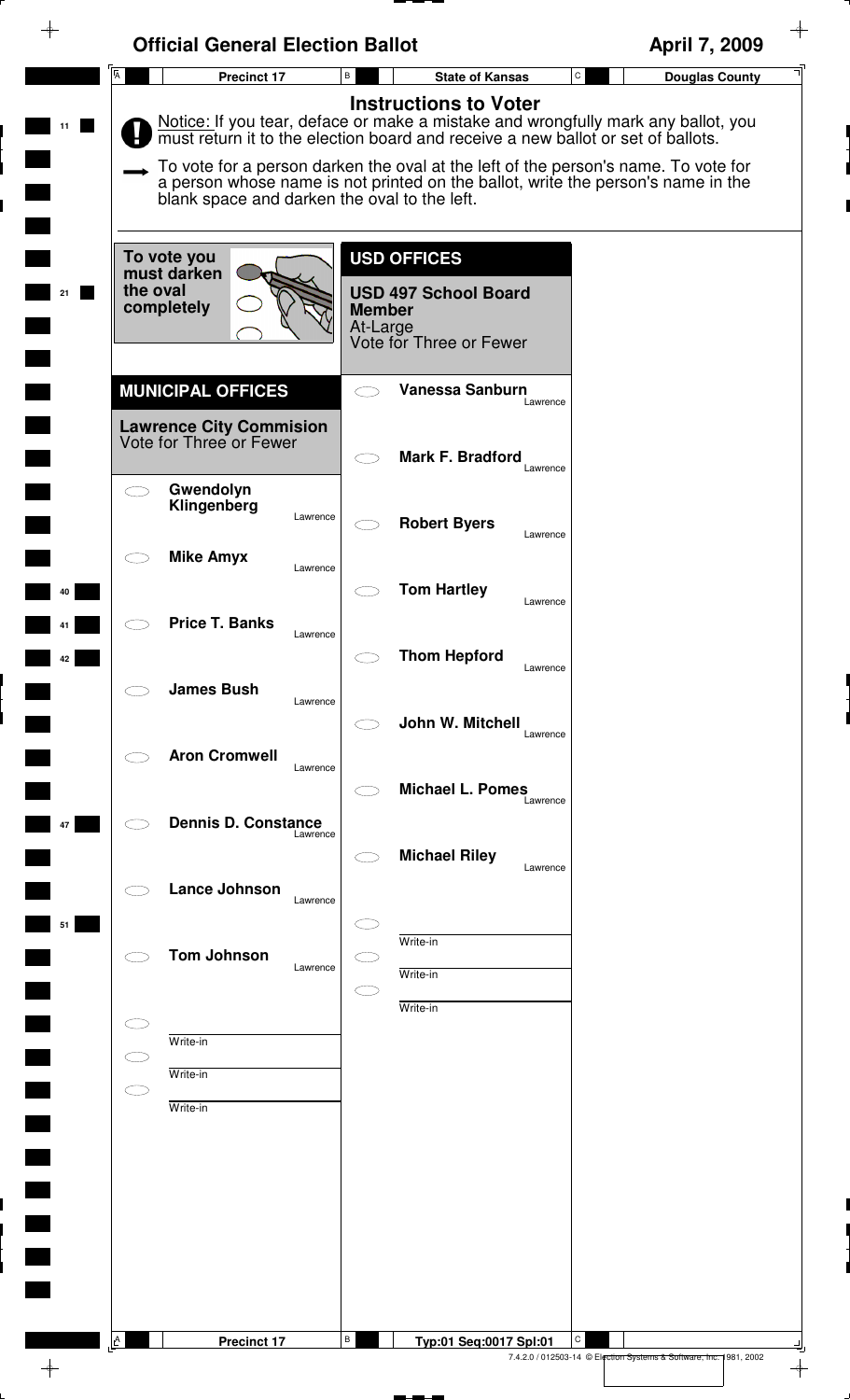|                                                  | <b>Official General Election Ballot</b>                   |                           |                                                        | April 7, 2009                                                                                                                                                          |
|--------------------------------------------------|-----------------------------------------------------------|---------------------------|--------------------------------------------------------|------------------------------------------------------------------------------------------------------------------------------------------------------------------------|
| $\overline{A}$                                   | Precinct 18                                               | B                         | <b>State of Kansas</b>                                 | $\mathtt{C}$<br><b>Douglas County</b>                                                                                                                                  |
|                                                  |                                                           |                           | <b>Instructions to Voter</b>                           | Notice: If you tear, deface or make a mistake and wrongfully mark any ballot, you must return it to the election board and receive a new ballot or set of ballots.     |
|                                                  | blank space and darken the oval to the left.              |                           |                                                        | To vote for a person darken the oval at the left of the person's name. To vote for<br>a person whose name is not printed on the ballot, write the person's name in the |
|                                                  | To vote you<br>must darken                                |                           | <b>USD OFFICES</b>                                     |                                                                                                                                                                        |
| the oval                                         | completely                                                | <b>Member</b><br>At-Large | <b>USD 497 School Board</b><br>Vote for Three or Fewer |                                                                                                                                                                        |
|                                                  | <b>MUNICIPAL OFFICES</b>                                  |                           | <b>Vanessa Sanburn</b><br>Lawrence                     |                                                                                                                                                                        |
|                                                  | <b>Lawrence City Commision</b><br>Vote for Three or Fewer |                           | Mark F. Bradford                                       |                                                                                                                                                                        |
|                                                  | Gwendolyn<br>Klingenberg<br>Lawrence                      |                           | Lawrence<br><b>Robert Byers</b>                        |                                                                                                                                                                        |
|                                                  | <b>Mike Amyx</b><br>Lawrence                              |                           | Lawrence                                               |                                                                                                                                                                        |
|                                                  | <b>Price T. Banks</b><br>Lawrence                         |                           | <b>Tom Hartley</b><br>Lawrence                         |                                                                                                                                                                        |
|                                                  | <b>James Bush</b>                                         |                           | <b>Thom Hepford</b><br>Lawrence                        |                                                                                                                                                                        |
|                                                  | Lawrence<br><b>Aron Cromwell</b>                          |                           | John W. Mitchell<br>Lawrence                           |                                                                                                                                                                        |
|                                                  | Lawrence                                                  |                           | <b>Michael L. Pomes</b><br>Lawrence                    |                                                                                                                                                                        |
|                                                  | <b>Dennis D. Constance</b><br>Lawrence                    |                           | <b>Michael Riley</b><br>Lawrence                       |                                                                                                                                                                        |
|                                                  | Lance Johnson<br>Lawrence                                 |                           |                                                        |                                                                                                                                                                        |
|                                                  | <b>Tom Johnson</b><br>Lawrence                            |                           | Write-in<br>Write-in                                   |                                                                                                                                                                        |
|                                                  | Write-in                                                  | 11                        | Write-in                                               |                                                                                                                                                                        |
| $\subset$ $\overline{\phantom{a}}$<br>$\bigcirc$ | Write-in                                                  |                           |                                                        |                                                                                                                                                                        |
|                                                  | Write-in                                                  |                           |                                                        |                                                                                                                                                                        |
|                                                  |                                                           |                           |                                                        |                                                                                                                                                                        |
|                                                  |                                                           |                           |                                                        |                                                                                                                                                                        |
|                                                  |                                                           |                           |                                                        |                                                                                                                                                                        |
| A                                                | Precinct 18                                               | В                         | Typ:01 Seq:0018 Spl:01                                 | С                                                                                                                                                                      |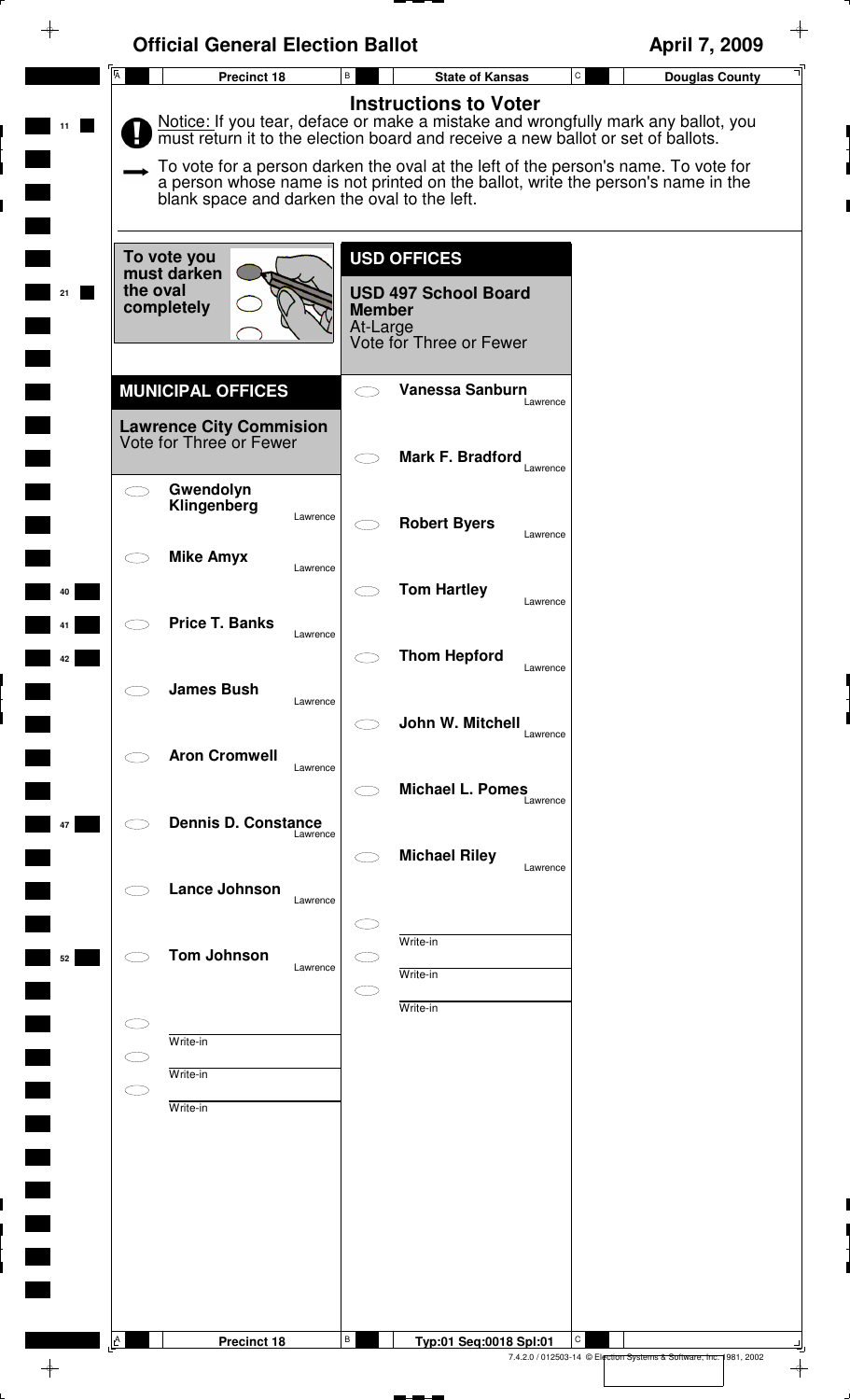|                | <b>Official General Election Ballot</b>                   |                                                                                                                  | April 7, 2009                                                                                                                                                                                                                                               |
|----------------|-----------------------------------------------------------|------------------------------------------------------------------------------------------------------------------|-------------------------------------------------------------------------------------------------------------------------------------------------------------------------------------------------------------------------------------------------------------|
| $\overline{A}$ | Precinct 19                                               | $\, {\sf B}$<br><b>State of Kansas</b>                                                                           | $\mathtt{C}$<br><b>Douglas County</b>                                                                                                                                                                                                                       |
|                |                                                           | <b>Instructions to Voter</b><br>must return it to the election board and receive a new ballot or set of ballots. | Notice: If you tear, deface or make a mistake and wrongfully mark any ballot, you<br>To vote for a person darken the oval at the left of the person's name. To vote for<br>a person whose name is not printed on the ballot, write the person's name in the |
|                | blank space and darken the oval to the left.              |                                                                                                                  |                                                                                                                                                                                                                                                             |
| the oval       | To vote you<br>must darken<br>completely                  | <b>USD OFFICES</b><br><b>USD 497 School Board</b><br><b>Member</b><br>At-Large<br>Vote for Three or Fewer        |                                                                                                                                                                                                                                                             |
|                | <b>MUNICIPAL OFFICES</b>                                  | <b>Michael L. Pomes</b><br>$\subset$ $\supset$                                                                   | Lawrence                                                                                                                                                                                                                                                    |
|                | <b>Lawrence City Commision</b><br>Vote for Three or Fewer | <b>Michael Riley</b>                                                                                             | Lawrence                                                                                                                                                                                                                                                    |
| $\subset$      | <b>James Bush</b><br>Lawrence                             | Vanessa Sanburn                                                                                                  |                                                                                                                                                                                                                                                             |
|                | <b>Aron Cromwell</b><br>Lawrence                          |                                                                                                                  | Lawrence                                                                                                                                                                                                                                                    |
|                | <b>Dennis D. Constance</b><br>Lawrence                    | <b>Mark F. Bradford</b><br>$\subset$ .                                                                           | Lawrence                                                                                                                                                                                                                                                    |
|                | Lance Johnson                                             | <b>Robert Byers</b>                                                                                              | Lawrence                                                                                                                                                                                                                                                    |
|                | Lawrence                                                  | <b>Tom Hartley</b>                                                                                               | Lawrence                                                                                                                                                                                                                                                    |
|                | <b>Tom Johnson</b><br>Lawrence                            | <b>Thom Hepford</b>                                                                                              | Lawrence                                                                                                                                                                                                                                                    |
|                | Gwendolyn<br>Klingenberg<br>Lawrence                      | John W. Mitchell                                                                                                 |                                                                                                                                                                                                                                                             |
|                | <b>Mike Amyx</b><br>Lawrence                              |                                                                                                                  | Lawrence                                                                                                                                                                                                                                                    |
|                | <b>Price T. Banks</b><br>Lawrence                         | Write-in<br>Write-in                                                                                             |                                                                                                                                                                                                                                                             |
|                | Write-in                                                  | Write-in                                                                                                         |                                                                                                                                                                                                                                                             |
| C J<br>C D     | Write-in                                                  |                                                                                                                  |                                                                                                                                                                                                                                                             |
|                | Write-in                                                  |                                                                                                                  |                                                                                                                                                                                                                                                             |
|                |                                                           |                                                                                                                  |                                                                                                                                                                                                                                                             |
|                |                                                           |                                                                                                                  |                                                                                                                                                                                                                                                             |
|                |                                                           |                                                                                                                  |                                                                                                                                                                                                                                                             |
| $\mathbf{A}$   | Precinct 19                                               | В<br>Typ:01 Seq:0019 Spl:01                                                                                      | C                                                                                                                                                                                                                                                           |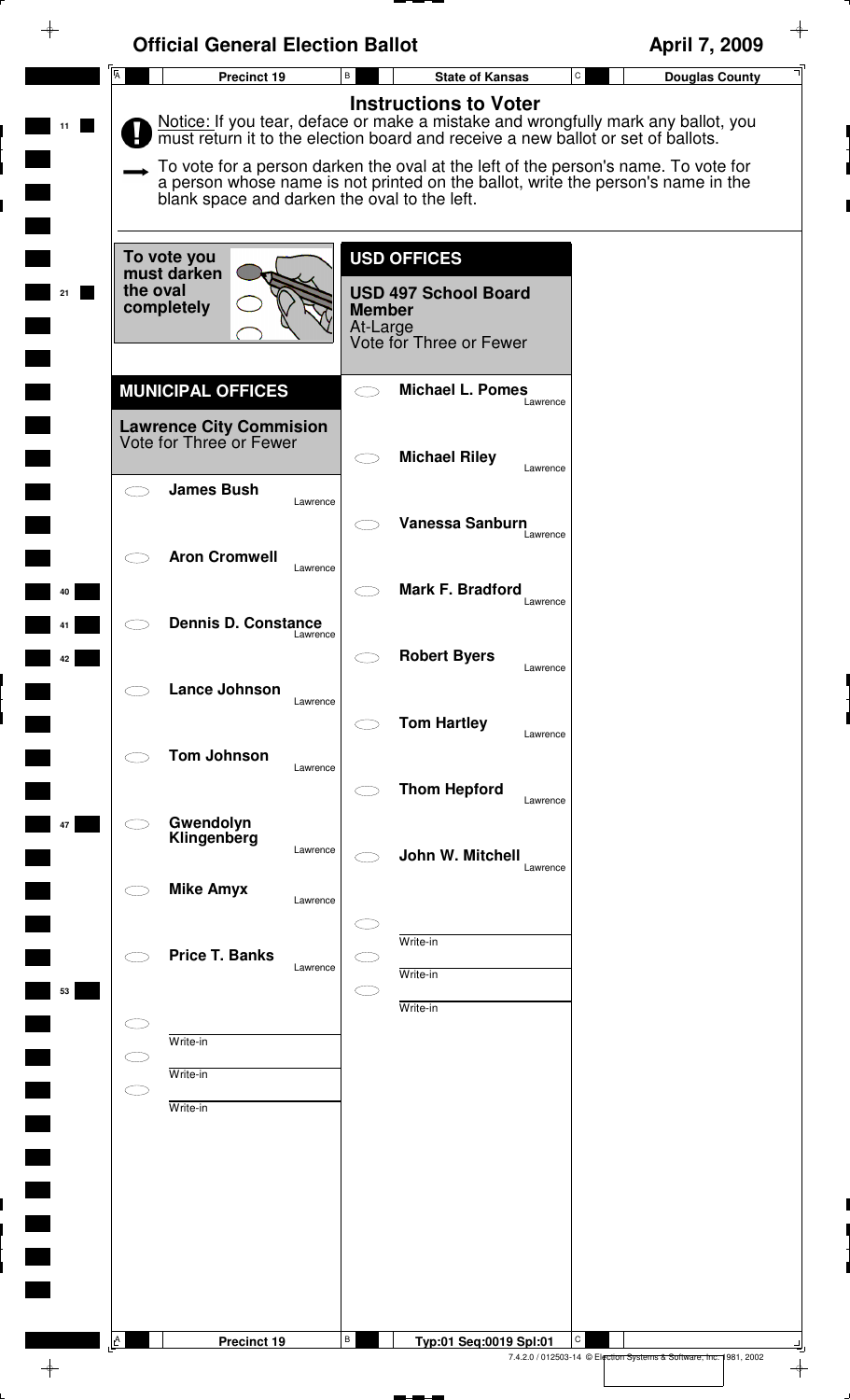|                           | <b>Official General Election Ballot</b>                                               |                                                                                                                                                                                                                                                                                                                                                                                 | April 7, 2009                                                      |
|---------------------------|---------------------------------------------------------------------------------------|---------------------------------------------------------------------------------------------------------------------------------------------------------------------------------------------------------------------------------------------------------------------------------------------------------------------------------------------------------------------------------|--------------------------------------------------------------------|
| $\overline{A}$            | <b>Precinct 20</b>                                                                    | $\mathtt{C}$<br>B<br><b>State of Kansas</b>                                                                                                                                                                                                                                                                                                                                     | <b>Douglas County</b>                                              |
|                           | blank space and darken the oval to the left.                                          | <b>Instructions to Voter</b><br>Notice: If you tear, deface or make a mistake and wrongfully mark any ballot, you<br>must return it to the election board and receive a new ballot or set of ballots.<br>To vote for a person darken the oval at the left of the person's name. To vote for<br>a person whose name is not printed on the ballot, write the person's name in the |                                                                    |
|                           | To vote you<br>must darken<br>the oval<br>completely                                  | <b>USD OFFICES</b><br><b>USD 497 School Board</b><br><b>Member</b><br>At-Large<br>Vote for Three or Fewer                                                                                                                                                                                                                                                                       |                                                                    |
|                           | <b>MUNICIPAL OFFICES</b><br><b>Lawrence City Commision</b><br>Vote for Three or Fewer | <b>Thom Hepford</b><br>Lawrence                                                                                                                                                                                                                                                                                                                                                 |                                                                    |
|                           | <b>Aron Cromwell</b><br>Lawrence                                                      | John W. Mitchell<br>Lawrence                                                                                                                                                                                                                                                                                                                                                    |                                                                    |
|                           | <b>Dennis D. Constance</b><br>Lawrence                                                | <b>Michael L. Pomes</b><br>Lawrence<br><b>Michael Riley</b>                                                                                                                                                                                                                                                                                                                     |                                                                    |
| 42                        | Lance Johnson<br>Lawrence                                                             | Lawrence<br><b>Vanessa Sanburn</b>                                                                                                                                                                                                                                                                                                                                              |                                                                    |
|                           | <b>Tom Johnson</b><br>Lawrence                                                        | Lawrence<br>Mark F. Bradford<br>Lawrence                                                                                                                                                                                                                                                                                                                                        |                                                                    |
|                           | Gwendolyn<br>Klingenberg<br>Lawrence                                                  | <b>Robert Byers</b><br>Lawrence                                                                                                                                                                                                                                                                                                                                                 |                                                                    |
|                           | <b>Mike Amyx</b><br>Lawrence                                                          | <b>Tom Hartley</b><br>Lawrence                                                                                                                                                                                                                                                                                                                                                  |                                                                    |
|                           | <b>Price T. Banks</b><br>Lawrence<br><b>James Bush</b>                                | Write-in                                                                                                                                                                                                                                                                                                                                                                        |                                                                    |
| 54                        | Lawrence                                                                              | Write-in<br>Write-in                                                                                                                                                                                                                                                                                                                                                            |                                                                    |
| CΠ<br>$\subset$ $\supset$ | Write-in<br>Write-in<br>Write-in                                                      |                                                                                                                                                                                                                                                                                                                                                                                 |                                                                    |
|                           |                                                                                       |                                                                                                                                                                                                                                                                                                                                                                                 |                                                                    |
|                           |                                                                                       |                                                                                                                                                                                                                                                                                                                                                                                 |                                                                    |
|                           |                                                                                       |                                                                                                                                                                                                                                                                                                                                                                                 |                                                                    |
| <b>A</b>                  | Precinct 20                                                                           | В<br>С<br>Typ:01 Seq:0020 Spl:01                                                                                                                                                                                                                                                                                                                                                | 7.4.2.0 / 012503-14 © Election Systems & Software, Inc. 1981, 2002 |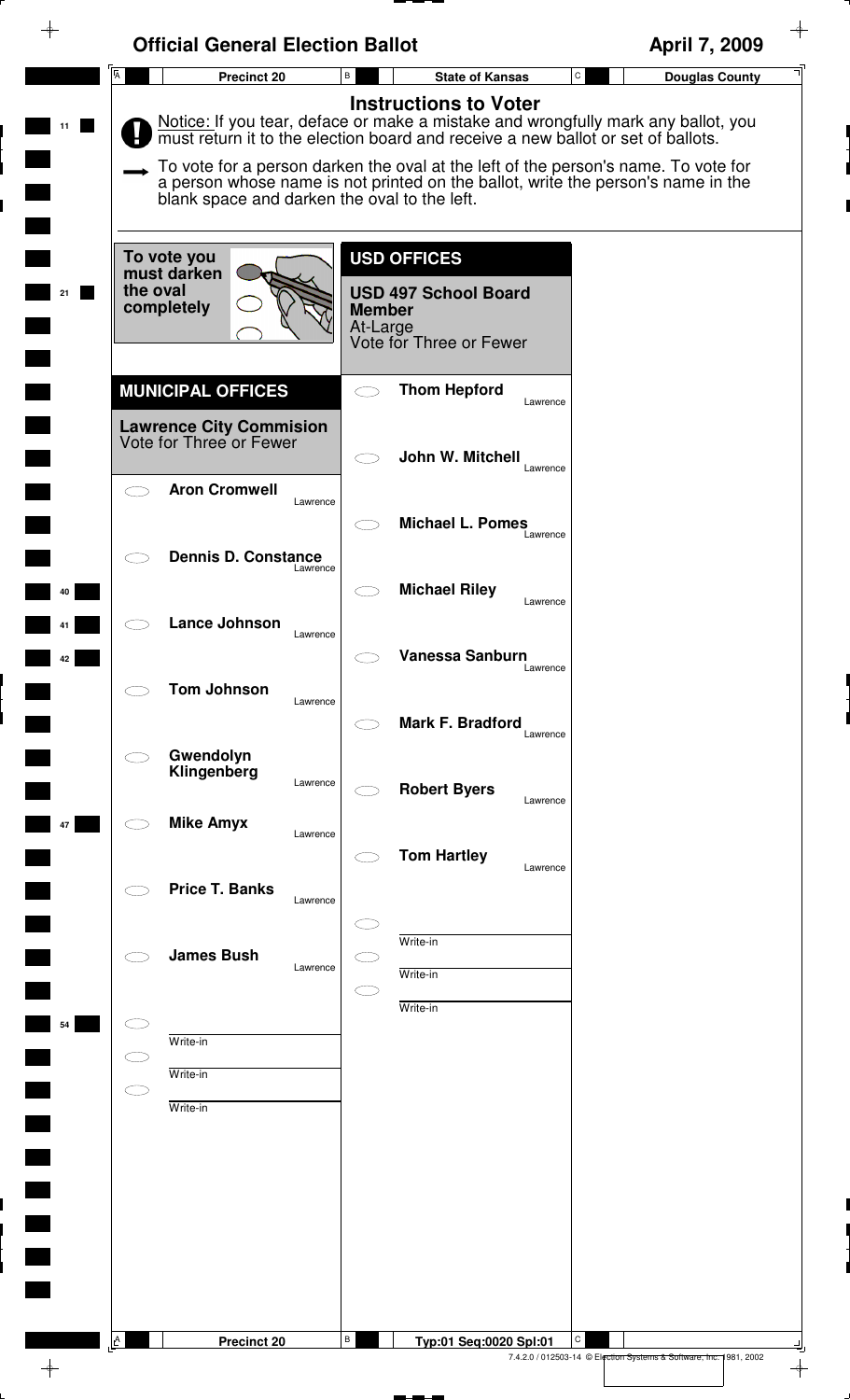| $\overline{A}$ | <b>Official General Election Ballot</b><br><b>Precinct 21</b> | $\, {\bf B} \,$           | $\mathtt{C}$<br><b>State of Kansas</b>                                                                                                                                 | April 7, 2009<br><b>Douglas County</b>                             |
|----------------|---------------------------------------------------------------|---------------------------|------------------------------------------------------------------------------------------------------------------------------------------------------------------------|--------------------------------------------------------------------|
|                |                                                               |                           | <b>Instructions to Voter</b>                                                                                                                                           |                                                                    |
|                |                                                               |                           | Notice: If you tear, deface or make a mistake and wrongfully mark any ballot, you must return it to the election board and receive a new ballot or set of ballots.     |                                                                    |
|                | blank space and darken the oval to the left.                  |                           | To vote for a person darken the oval at the left of the person's name. To vote for<br>a person whose name is not printed on the ballot, write the person's name in the |                                                                    |
|                | To vote you<br>must darken                                    |                           | <b>USD OFFICES</b>                                                                                                                                                     |                                                                    |
| the oval       | completely                                                    | <b>Member</b><br>At-Large | <b>USD 497 School Board</b><br>Vote for Three or Fewer                                                                                                                 |                                                                    |
|                | <b>MUNICIPAL OFFICES</b>                                      | $\bigcirc$                | John W. Mitchell<br>Lawrence                                                                                                                                           |                                                                    |
|                | <b>Lawrence City Commision</b><br>Vote for Three or Fewer     |                           |                                                                                                                                                                        |                                                                    |
|                | <b>Aron Cromwell</b>                                          |                           | <b>Michael L. Pomes</b><br>Lawrence                                                                                                                                    |                                                                    |
|                | Lawrence                                                      |                           | <b>Michael Riley</b><br>Lawrence                                                                                                                                       |                                                                    |
|                | <b>Dennis D. Constance</b><br>Lawrence                        |                           | Vanessa Sanburn                                                                                                                                                        |                                                                    |
|                | Lance Johnson<br>Lawrence                                     |                           | Lawrence                                                                                                                                                               |                                                                    |
|                | <b>Tom Johnson</b>                                            |                           | Mark F. Bradford<br>Lawrence                                                                                                                                           |                                                                    |
|                | Lawrence                                                      |                           | <b>Robert Byers</b><br>Lawrence                                                                                                                                        |                                                                    |
|                | Gwendolyn<br>Klingenberg<br>Lawrence                          |                           | <b>Tom Hartley</b>                                                                                                                                                     |                                                                    |
|                | <b>Mike Amyx</b><br>Lawrence                                  |                           | Lawrence                                                                                                                                                               |                                                                    |
|                | <b>Price T. Banks</b>                                         |                           | <b>Thom Hepford</b><br>Lawrence                                                                                                                                        |                                                                    |
|                | Lawrence                                                      |                           | Write-in                                                                                                                                                               |                                                                    |
|                | <b>James Bush</b><br>Lawrence                                 |                           | Write-in                                                                                                                                                               |                                                                    |
|                | Write-in                                                      |                           | Write-in                                                                                                                                                               |                                                                    |
| $\subset$      | Write-in                                                      |                           |                                                                                                                                                                        |                                                                    |
|                | Write-in                                                      |                           |                                                                                                                                                                        |                                                                    |
|                |                                                               |                           |                                                                                                                                                                        |                                                                    |
|                |                                                               |                           |                                                                                                                                                                        |                                                                    |
|                |                                                               |                           |                                                                                                                                                                        |                                                                    |
|                |                                                               |                           |                                                                                                                                                                        |                                                                    |
| $\Delta$       | <b>Precinct 21</b>                                            | В                         | C<br>Typ:01 Seq:0021 Spl:01                                                                                                                                            | 7.4.2.0 / 012503-14 © Election Systems & Software, Inc. 1981, 2002 |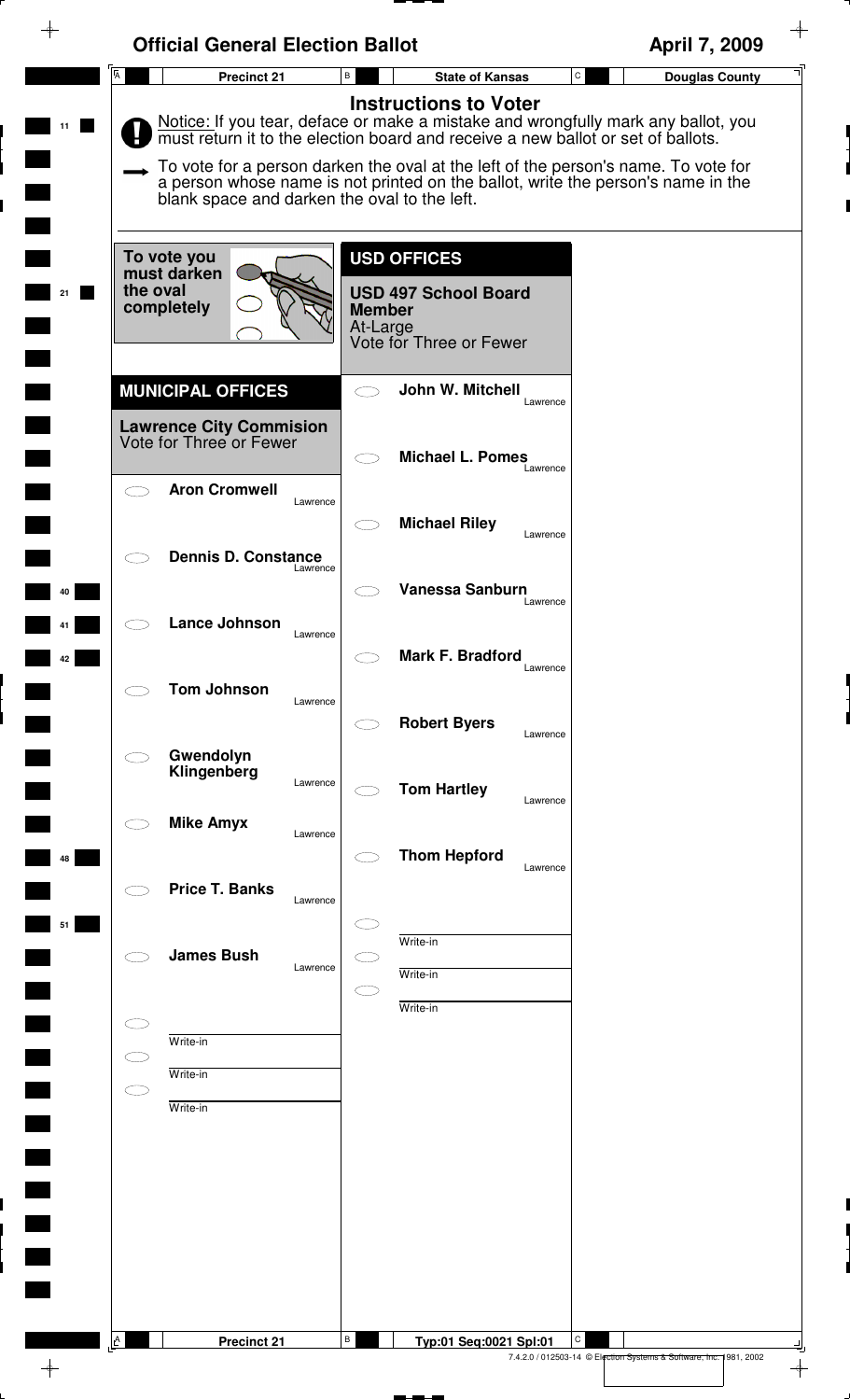| <b>Official General Election Ballot</b>                   |                                                                                                                                                                                                                                                                                             | April 7, 2009                                                           |
|-----------------------------------------------------------|---------------------------------------------------------------------------------------------------------------------------------------------------------------------------------------------------------------------------------------------------------------------------------------------|-------------------------------------------------------------------------|
| $\overline{A}$<br><b>Precinct 22</b>                      | $\, {\bf B} \,$<br><b>State of Kansas</b>                                                                                                                                                                                                                                                   | $\mathtt{C}$<br><b>Douglas County</b>                                   |
|                                                           | <b>Instructions to Voter</b><br>Notice: If you tear, deface or make a mistake and wrongfully mark any ballot, you<br>must return it to the election board and receive a new ballot or set of ballots.<br>To vote for a person darken the oval at the left of the person's name. To vote for |                                                                         |
| blank space and darken the oval to the left.              | a person whose name is not printed on the ballot, write the person's name in the                                                                                                                                                                                                            |                                                                         |
| To vote you<br>must darken<br>the oval                    | <b>USD OFFICES</b>                                                                                                                                                                                                                                                                          |                                                                         |
| completely                                                | <b>USD 497 School Board</b><br><b>Member</b><br>At-Large<br>Vote for Three or Fewer                                                                                                                                                                                                         |                                                                         |
| <b>MUNICIPAL OFFICES</b>                                  | <b>Michael L. Pomes</b><br>$\bigcirc$<br>Lawrence                                                                                                                                                                                                                                           |                                                                         |
| <b>Lawrence City Commision</b><br>Vote for Three or Fewer | <b>Michael Riley</b><br>$\subset$ $\supset$                                                                                                                                                                                                                                                 |                                                                         |
| Lance Johnson<br>$\bigcirc$<br>Lawrence                   | Lawrence                                                                                                                                                                                                                                                                                    |                                                                         |
| <b>Tom Johnson</b><br>Lawrence                            | Vanessa Sanburn<br>Lawrence                                                                                                                                                                                                                                                                 |                                                                         |
|                                                           | Mark F. Bradford<br>Lawrence                                                                                                                                                                                                                                                                |                                                                         |
| Gwendolyn<br>Klingenberg<br>Lawrence                      | <b>Robert Byers</b><br>Lawrence                                                                                                                                                                                                                                                             |                                                                         |
| <b>Mike Amyx</b><br>Lawrence                              |                                                                                                                                                                                                                                                                                             |                                                                         |
| <b>Price T. Banks</b><br>Lawrence                         | <b>Tom Hartley</b><br>Lawrence                                                                                                                                                                                                                                                              |                                                                         |
| <b>James Bush</b>                                         | <b>Thom Hepford</b><br>Lawrence                                                                                                                                                                                                                                                             |                                                                         |
| Lawrence                                                  | John W. Mitchell<br>Lawrence                                                                                                                                                                                                                                                                |                                                                         |
| <b>Aron Cromwell</b><br>Lawrence                          |                                                                                                                                                                                                                                                                                             |                                                                         |
| <b>Dennis D. Constance</b><br>Lawrence                    | Write-in<br>Write-in                                                                                                                                                                                                                                                                        |                                                                         |
|                                                           | Œ<br>Write-in                                                                                                                                                                                                                                                                               |                                                                         |
| Write-in<br>C D<br>Write-in                               |                                                                                                                                                                                                                                                                                             |                                                                         |
| $\subset$<br>Write-in                                     |                                                                                                                                                                                                                                                                                             |                                                                         |
|                                                           |                                                                                                                                                                                                                                                                                             |                                                                         |
|                                                           |                                                                                                                                                                                                                                                                                             |                                                                         |
|                                                           |                                                                                                                                                                                                                                                                                             |                                                                         |
|                                                           |                                                                                                                                                                                                                                                                                             |                                                                         |
| $\Delta$<br><b>Precinct 22</b>                            | В<br>Typ:01 Seq:0022 Spl:01                                                                                                                                                                                                                                                                 | C<br>7.4.2.0 / 012503-14 © Election Systems & Software, Inc. 1981, 2002 |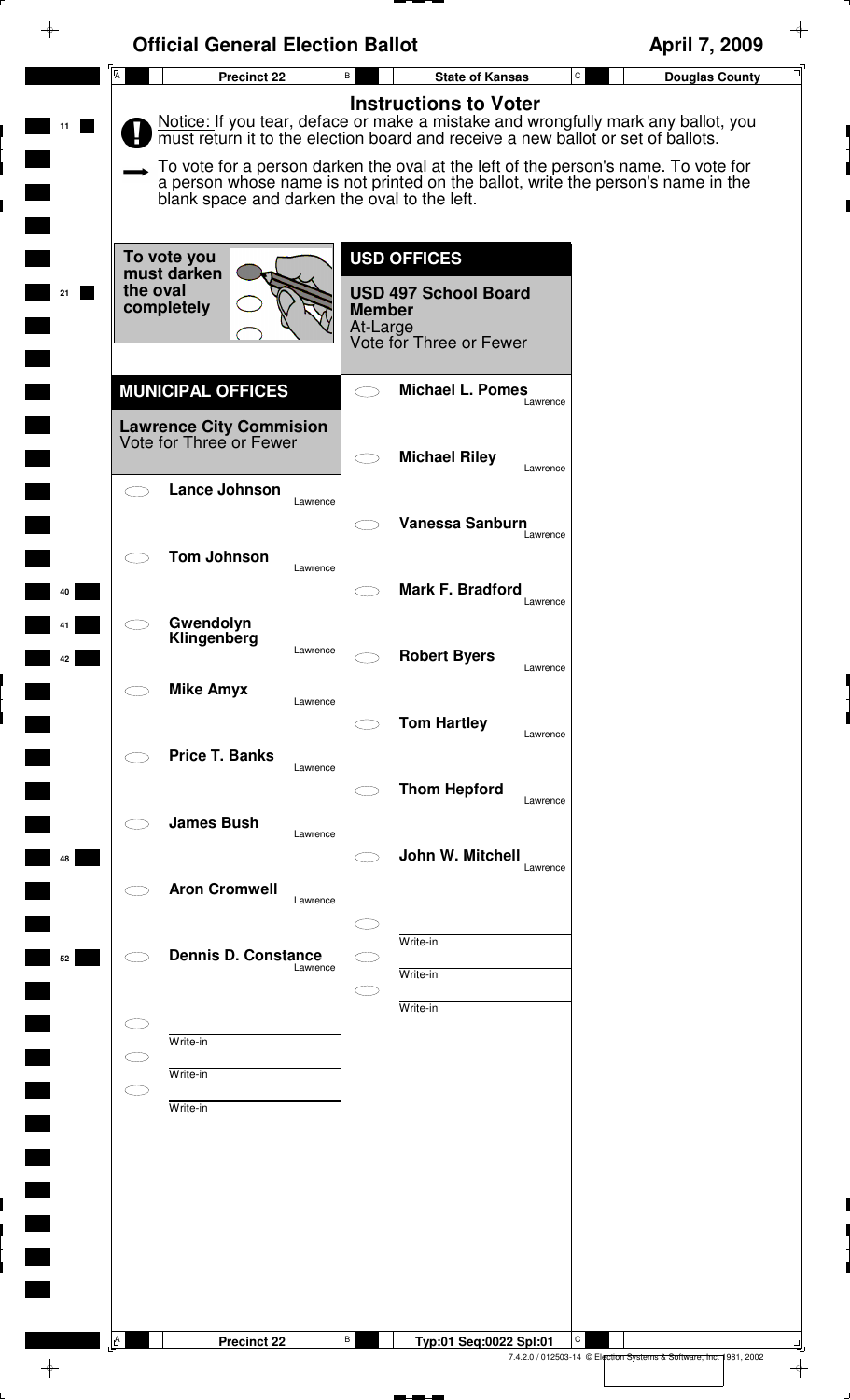| <b>Official General Election Ballot</b>                   |                                              | April 7, 2009                                                                                                                                                                                                                                                                                                                                   |
|-----------------------------------------------------------|----------------------------------------------|-------------------------------------------------------------------------------------------------------------------------------------------------------------------------------------------------------------------------------------------------------------------------------------------------------------------------------------------------|
| $\overline{A}$<br>Precinct 23                             | В                                            | $\mathtt{C}$<br><b>State of Kansas</b><br><b>Douglas County</b>                                                                                                                                                                                                                                                                                 |
|                                                           | <b>Instructions to Voter</b>                 | Notice: If you tear, deface or make a mistake and wrongfully mark any ballot, you<br>must return it to the election board and receive a new ballot or set of ballots.<br>To vote for a person darken the oval at the left of the person's name. To vote for<br>a person whose name is not printed on the ballot, write the person's name in the |
|                                                           | blank space and darken the oval to the left. |                                                                                                                                                                                                                                                                                                                                                 |
|                                                           |                                              |                                                                                                                                                                                                                                                                                                                                                 |
| To vote you<br>must darken                                | <b>USD OFFICES</b>                           |                                                                                                                                                                                                                                                                                                                                                 |
| the oval<br>completely                                    | <b>USD 497 School Board</b><br><b>Member</b> |                                                                                                                                                                                                                                                                                                                                                 |
|                                                           | At-Large<br>Vote for Three or Fewer          |                                                                                                                                                                                                                                                                                                                                                 |
|                                                           |                                              |                                                                                                                                                                                                                                                                                                                                                 |
| <b>MUNICIPAL OFFICES</b>                                  | <b>Michael Riley</b><br>$\bigcirc$           | Lawrence                                                                                                                                                                                                                                                                                                                                        |
| <b>Lawrence City Commision</b><br>Vote for Three or Fewer | <b>Vanessa Sanburn</b>                       |                                                                                                                                                                                                                                                                                                                                                 |
| <b>Tom Johnson</b><br>$\overline{\phantom{m}}$            |                                              | Lawrence                                                                                                                                                                                                                                                                                                                                        |
|                                                           | Lawrence<br>Mark F. Bradford                 |                                                                                                                                                                                                                                                                                                                                                 |
| Gwendolyn                                                 |                                              | Lawrence                                                                                                                                                                                                                                                                                                                                        |
| Klingenberg                                               | Lawrence<br><b>Robert Byers</b>              |                                                                                                                                                                                                                                                                                                                                                 |
| <b>Mike Amyx</b>                                          |                                              | Lawrence                                                                                                                                                                                                                                                                                                                                        |
|                                                           | Lawrence<br><b>Tom Hartley</b>               |                                                                                                                                                                                                                                                                                                                                                 |
| <b>Price T. Banks</b>                                     |                                              | Lawrence                                                                                                                                                                                                                                                                                                                                        |
|                                                           | Lawrence<br><b>Thom Hepford</b>              | Lawrence                                                                                                                                                                                                                                                                                                                                        |
| <b>James Bush</b>                                         | Lawrence                                     |                                                                                                                                                                                                                                                                                                                                                 |
|                                                           | John W. Mitchell                             | Lawrence                                                                                                                                                                                                                                                                                                                                        |
| <b>Aron Cromwell</b>                                      | Lawrence                                     |                                                                                                                                                                                                                                                                                                                                                 |
|                                                           | <b>Michael L. Pomes</b>                      | Lawrence                                                                                                                                                                                                                                                                                                                                        |
| <b>Dennis D. Constance</b>                                | Lawrence                                     |                                                                                                                                                                                                                                                                                                                                                 |
|                                                           | Write-in                                     |                                                                                                                                                                                                                                                                                                                                                 |
| <b>Lance Johnson</b>                                      | Lawrence<br>Write-in                         |                                                                                                                                                                                                                                                                                                                                                 |
|                                                           | Write-in                                     |                                                                                                                                                                                                                                                                                                                                                 |
| Write-in                                                  |                                              |                                                                                                                                                                                                                                                                                                                                                 |
| Write-in<br>$\subset$ $\supset$                           |                                              |                                                                                                                                                                                                                                                                                                                                                 |
| Write-in                                                  |                                              |                                                                                                                                                                                                                                                                                                                                                 |
|                                                           |                                              |                                                                                                                                                                                                                                                                                                                                                 |
|                                                           |                                              |                                                                                                                                                                                                                                                                                                                                                 |
|                                                           |                                              |                                                                                                                                                                                                                                                                                                                                                 |
|                                                           |                                              |                                                                                                                                                                                                                                                                                                                                                 |
|                                                           |                                              |                                                                                                                                                                                                                                                                                                                                                 |
|                                                           |                                              |                                                                                                                                                                                                                                                                                                                                                 |
| A<br><b>Precinct 23</b>                                   | В                                            | C<br>Typ:01 Seq:0023 Spl:01<br>7.4.2.0 / 012503-14 © Election Systems & Software, Inc. 1981, 2002                                                                                                                                                                                                                                               |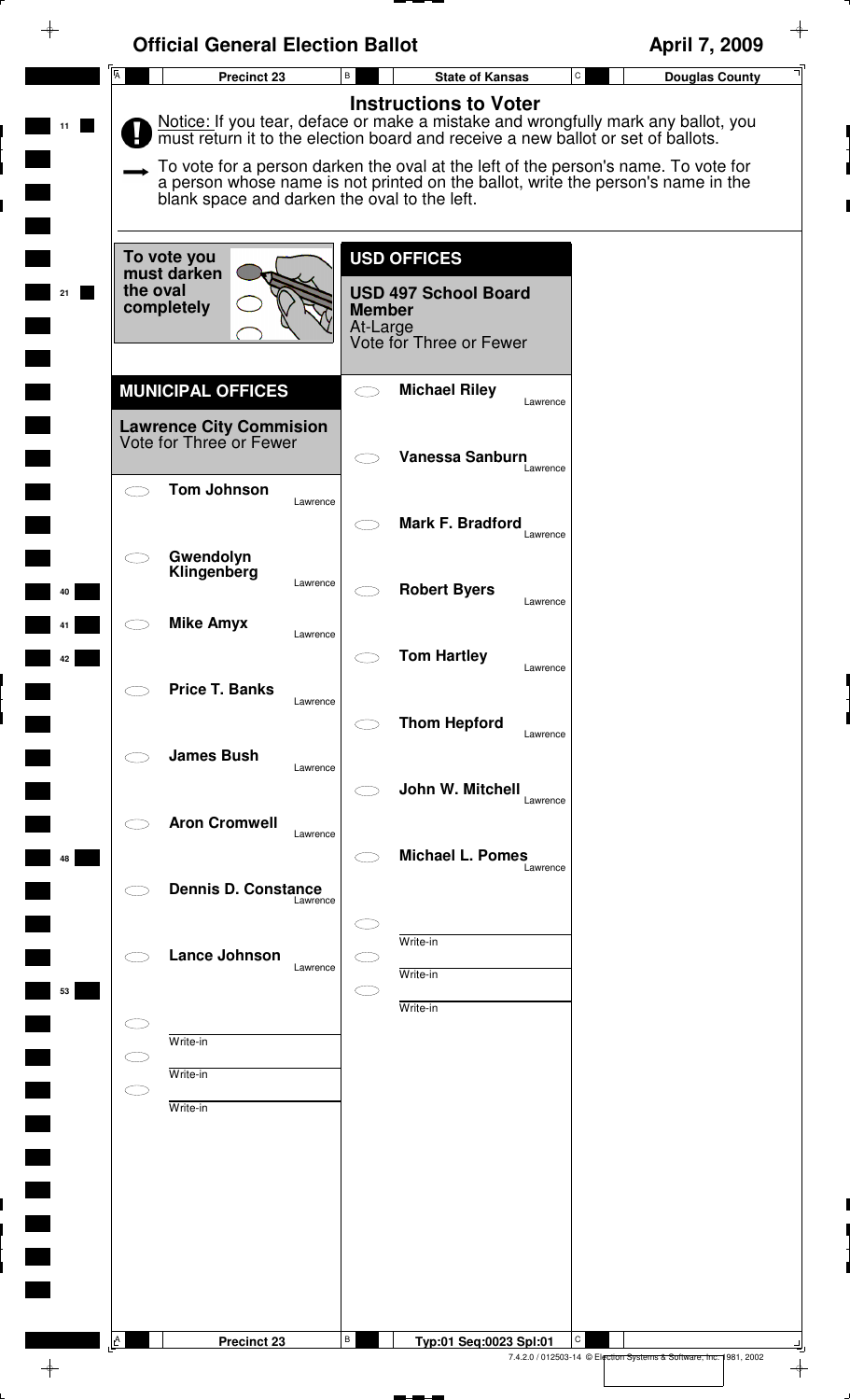|                | <b>Official General Election Ballot</b>                   |                                                                                                                                                                                                                                                                                                                                                                                 | April 7, 2009                      |
|----------------|-----------------------------------------------------------|---------------------------------------------------------------------------------------------------------------------------------------------------------------------------------------------------------------------------------------------------------------------------------------------------------------------------------------------------------------------------------|------------------------------------|
| $\overline{A}$ | Precinct 24                                               | $\, {\bf B} \,$<br><b>State of Kansas</b>                                                                                                                                                                                                                                                                                                                                       | ${\tt C}$<br><b>Douglas County</b> |
|                | blank space and darken the oval to the left.              | <b>Instructions to Voter</b><br>Notice: If you tear, deface or make a mistake and wrongfully mark any ballot, you<br>must return it to the election board and receive a new ballot or set of ballots.<br>To vote for a person darken the oval at the left of the person's name. To vote for<br>a person whose name is not printed on the ballot, write the person's name in the |                                    |
|                | To vote you                                               | <b>USD OFFICES</b>                                                                                                                                                                                                                                                                                                                                                              |                                    |
| the oval       | must darken<br>completely                                 | <b>USD 497 School Board</b><br><b>Member</b><br>At-Large<br>Vote for Three or Fewer                                                                                                                                                                                                                                                                                             |                                    |
|                | <b>MUNICIPAL OFFICES</b>                                  | <b>Thom Hepford</b><br>Lawrence                                                                                                                                                                                                                                                                                                                                                 |                                    |
|                | <b>Lawrence City Commision</b><br>Vote for Three or Fewer | John W. Mitchell<br>Lawrence                                                                                                                                                                                                                                                                                                                                                    |                                    |
| $\subset$      | <b>Price T. Banks</b><br>Lawrence                         | <b>Michael L. Pomes</b>                                                                                                                                                                                                                                                                                                                                                         |                                    |
|                | <b>James Bush</b><br>Lawrence                             | Lawrence<br><b>Michael Riley</b>                                                                                                                                                                                                                                                                                                                                                |                                    |
|                | <b>Aron Cromwell</b><br>Lawrence                          | Lawrence                                                                                                                                                                                                                                                                                                                                                                        |                                    |
|                | <b>Dennis D. Constance</b><br>Lawrence                    | <b>Vanessa Sanburn</b><br>Lawrence                                                                                                                                                                                                                                                                                                                                              |                                    |
|                | <b>Lance Johnson</b><br>Lawrence                          | <b>Mark F. Bradford</b><br>Lawrence                                                                                                                                                                                                                                                                                                                                             |                                    |
|                | <b>Tom Johnson</b>                                        | <b>Robert Byers</b><br>Lawrence                                                                                                                                                                                                                                                                                                                                                 |                                    |
|                | Lawrence<br>Gwendolyn                                     | <b>Tom Hartley</b><br>Lawrence                                                                                                                                                                                                                                                                                                                                                  |                                    |
|                | Klingenberg<br>Lawrence                                   | Write-in                                                                                                                                                                                                                                                                                                                                                                        |                                    |
|                | <b>Mike Amyx</b><br>Lawrence                              | Write-in<br>Write-in                                                                                                                                                                                                                                                                                                                                                            |                                    |
| CI.            | Write-in                                                  |                                                                                                                                                                                                                                                                                                                                                                                 |                                    |
| C D            | Write-in<br>Write-in                                      |                                                                                                                                                                                                                                                                                                                                                                                 |                                    |
|                |                                                           |                                                                                                                                                                                                                                                                                                                                                                                 |                                    |
|                |                                                           |                                                                                                                                                                                                                                                                                                                                                                                 |                                    |
|                |                                                           |                                                                                                                                                                                                                                                                                                                                                                                 |                                    |
|                |                                                           |                                                                                                                                                                                                                                                                                                                                                                                 |                                    |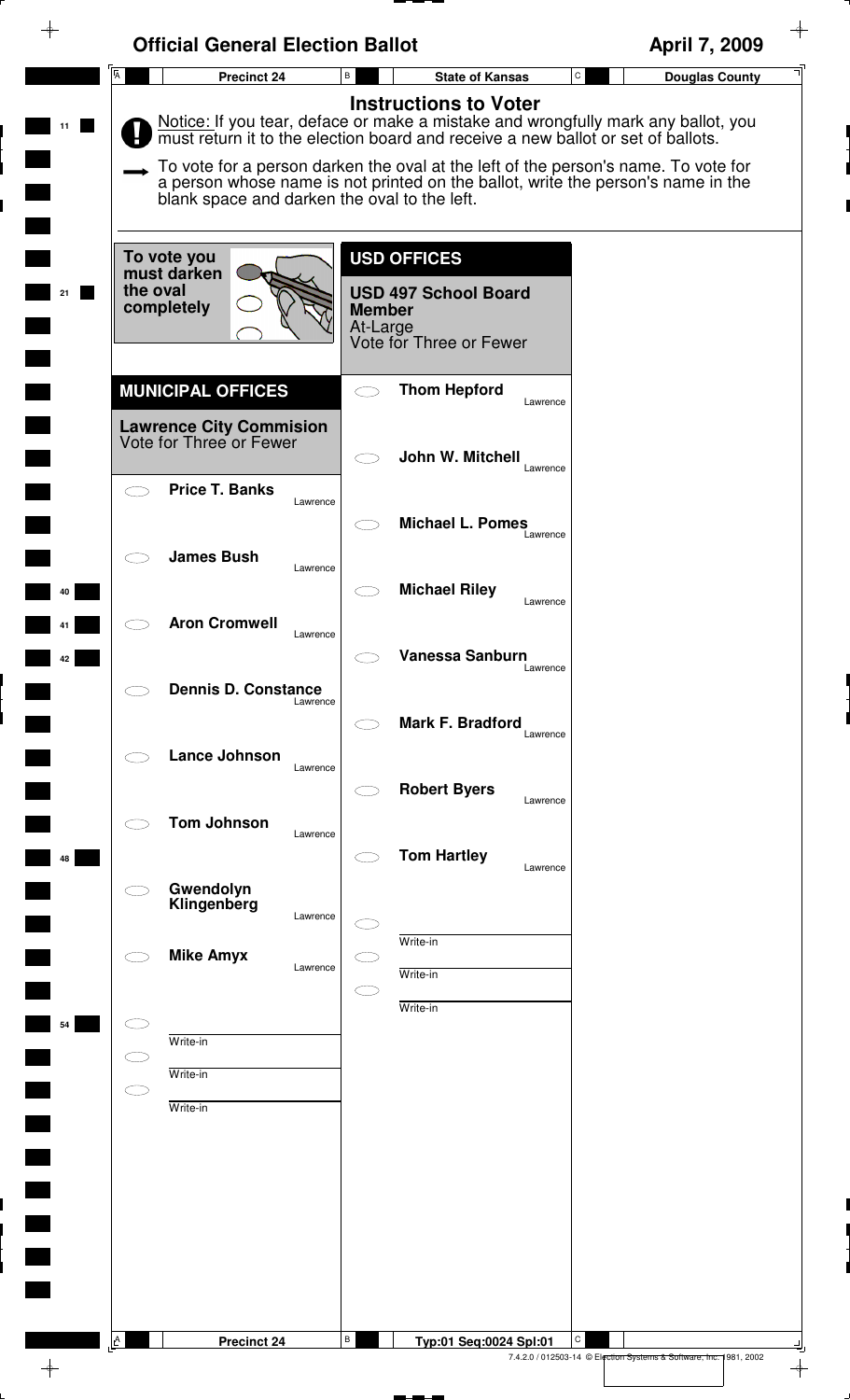|                                    | <b>Official General Election Ballot</b>                                               |                                                                                                           | April 7, 2009                                                                                                                                                                                                                                                                                                                                |
|------------------------------------|---------------------------------------------------------------------------------------|-----------------------------------------------------------------------------------------------------------|----------------------------------------------------------------------------------------------------------------------------------------------------------------------------------------------------------------------------------------------------------------------------------------------------------------------------------------------|
| $\overline{A}$                     | Precinct 25                                                                           | В<br><b>State of Kansas</b>                                                                               | $\mathtt{C}$<br><b>Douglas County</b>                                                                                                                                                                                                                                                                                                        |
|                                    | blank space and darken the oval to the left.                                          | <b>Instructions to Voter</b>                                                                              | Notice: If you tear, deface or make a mistake and wrongfully mark any ballot, you must return it to the election board and receive a new ballot or set of ballots.<br>To vote for a person darken the oval at the left of the person's name. To vote for<br>a person whose name is not printed on the ballot, write the person's name in the |
| 21                                 | To vote you<br>must darken<br>the oval<br>completely                                  | <b>USD OFFICES</b><br><b>USD 497 School Board</b><br><b>Member</b><br>At-Large<br>Vote for Three or Fewer |                                                                                                                                                                                                                                                                                                                                              |
|                                    | <b>MUNICIPAL OFFICES</b><br><b>Lawrence City Commision</b><br>Vote for Three or Fewer | <b>Robert Byers</b>                                                                                       | Lawrence                                                                                                                                                                                                                                                                                                                                     |
| $\subset$ $\overline{\phantom{a}}$ | <b>Mike Amyx</b><br>Lawrence                                                          | <b>Tom Hartley</b><br><b>Thom Hepford</b>                                                                 | Lawrence<br>Lawrence                                                                                                                                                                                                                                                                                                                         |
| 40                                 | <b>Price T. Banks</b><br>Lawrence<br><b>James Bush</b>                                | John W. Mitchell                                                                                          | Lawrence                                                                                                                                                                                                                                                                                                                                     |
| 42                                 | Lawrence<br><b>Aron Cromwell</b><br>Lawrence                                          | <b>Michael L. Pomes</b>                                                                                   | Lawrence                                                                                                                                                                                                                                                                                                                                     |
|                                    | <b>Dennis D. Constance</b><br>Lawrence                                                | <b>Michael Riley</b><br><b>Vanessa Sanburn</b>                                                            | Lawrence                                                                                                                                                                                                                                                                                                                                     |
|                                    | Lance Johnson<br>Lawrence                                                             | <b>Mark F. Bradford</b>                                                                                   | Lawrence<br>Lawrence                                                                                                                                                                                                                                                                                                                         |
| 49<br>51                           | <b>Tom Johnson</b><br>Lawrence                                                        | Write-in                                                                                                  |                                                                                                                                                                                                                                                                                                                                              |
|                                    | Gwendolyn<br>Klingenberg<br>Lawrence                                                  | Write-in<br>Write-in                                                                                      |                                                                                                                                                                                                                                                                                                                                              |
| C.                                 | Write-in<br>Write-in<br>Write-in                                                      |                                                                                                           |                                                                                                                                                                                                                                                                                                                                              |
|                                    |                                                                                       |                                                                                                           |                                                                                                                                                                                                                                                                                                                                              |
|                                    |                                                                                       |                                                                                                           |                                                                                                                                                                                                                                                                                                                                              |
| A                                  | Precinct 25                                                                           | В<br>Typ:01 Seq:0025 Spl:01                                                                               | C<br>7.4.2.0 / 012503-14 © Election Systems & Software, Inc. 1981, 2002                                                                                                                                                                                                                                                                      |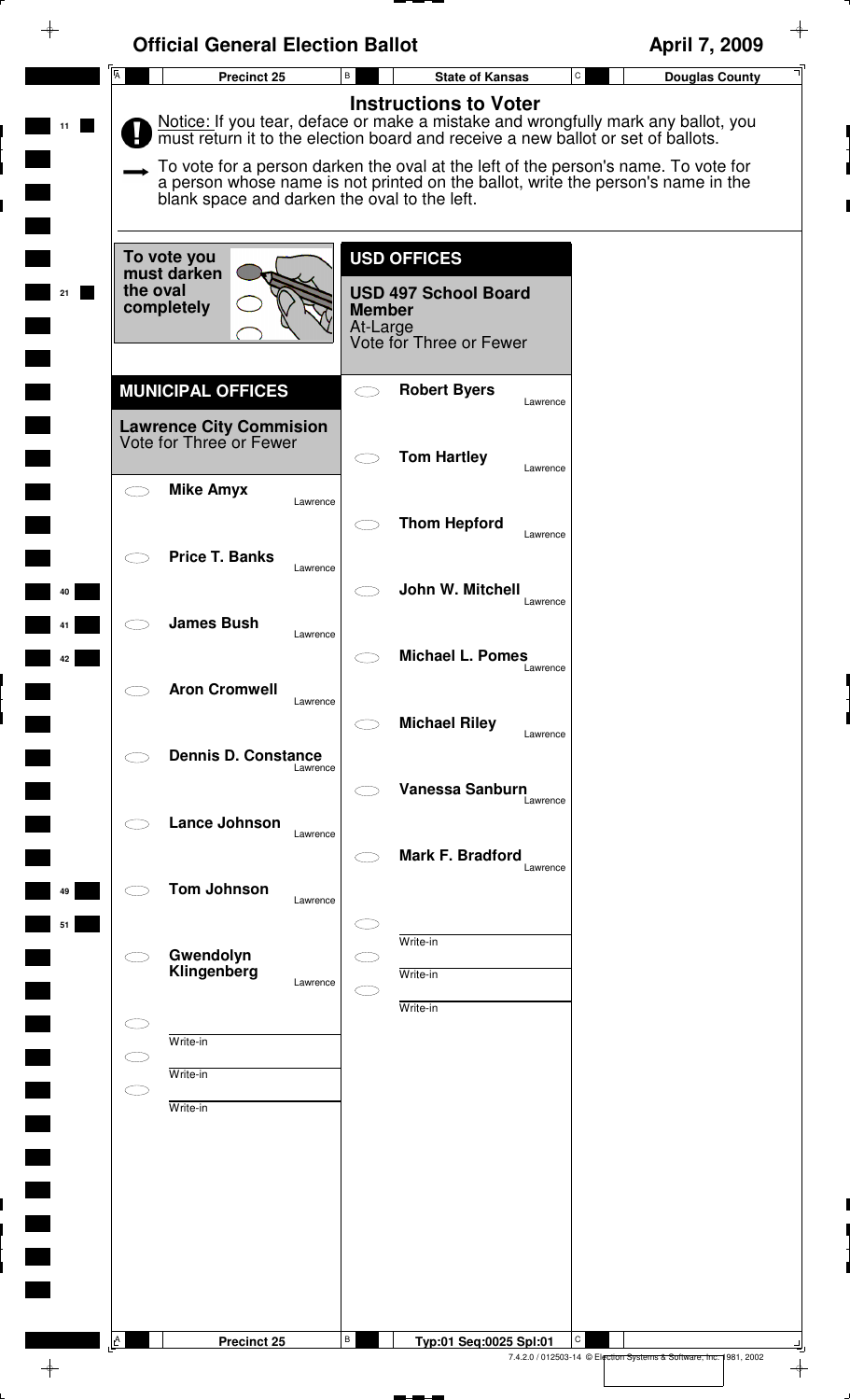|                         | <b>Official General Election Ballot</b>                    |                                                                                                                                                                                                        | April 7, 2009                                                                                                                                                      |
|-------------------------|------------------------------------------------------------|--------------------------------------------------------------------------------------------------------------------------------------------------------------------------------------------------------|--------------------------------------------------------------------------------------------------------------------------------------------------------------------|
| $\overline{\mathsf{A}}$ | Precinct 26                                                | B<br><b>State of Kansas</b>                                                                                                                                                                            | $\mathtt{C}$<br><b>Douglas County</b>                                                                                                                              |
| 11                      | blank space and darken the oval to the left.               | <b>Instructions to Voter</b><br>To vote for a person darken the oval at the left of the person's name. To vote for<br>a person whose name is not printed on the ballot, write the person's name in the | Notice: If you tear, deface or make a mistake and wrongfully mark any ballot, you must return it to the election board and receive a new ballot or set of ballots. |
| the oval<br>21          | To vote you<br>must darken<br>completely                   | <b>USD OFFICES</b><br><b>USD 497 School Board</b><br><b>Member</b><br>At-Large<br>Vote for Three or Fewer                                                                                              |                                                                                                                                                                    |
|                         | <b>MUNICIPAL OFFICES</b><br><b>Lawrence City Commision</b> | <b>Robert Byers</b><br>Lawrence                                                                                                                                                                        |                                                                                                                                                                    |
|                         | Vote for Three or Fewer<br><b>Price T. Banks</b>           | <b>Tom Hartley</b><br>Lawrence                                                                                                                                                                         |                                                                                                                                                                    |
|                         | Lawrence                                                   | <b>Thom Hepford</b><br>Lawrence                                                                                                                                                                        |                                                                                                                                                                    |
| 40                      | <b>James Bush</b><br>Lawrence                              | John W. Mitchell<br>Lawrence                                                                                                                                                                           |                                                                                                                                                                    |
| 42                      | <b>Aron Cromwell</b><br>Lawrence                           | <b>Michael L. Pomes</b><br>Lawrence                                                                                                                                                                    |                                                                                                                                                                    |
|                         | <b>Dennis D. Constance</b><br>Lawrence                     | <b>Michael Riley</b><br>Lawrence                                                                                                                                                                       |                                                                                                                                                                    |
|                         | <b>Lance Johnson</b><br>Lawrence                           | <b>Vanessa Sanburn</b><br>Lawrence                                                                                                                                                                     |                                                                                                                                                                    |
|                         | <b>Tom Johnson</b><br>Lawrence                             | <b>Mark F. Bradford</b>                                                                                                                                                                                |                                                                                                                                                                    |
| 49                      | Gwendolyn<br>Klingenberg<br>Lawrence                       | Lawrence                                                                                                                                                                                               |                                                                                                                                                                    |
| 52                      | <b>Mike Amyx</b><br>Lawrence                               | Write-in<br>Write-in                                                                                                                                                                                   |                                                                                                                                                                    |
|                         | Write-in                                                   | Write-in                                                                                                                                                                                               |                                                                                                                                                                    |
| C I                     | Write-in<br>Write-in                                       |                                                                                                                                                                                                        |                                                                                                                                                                    |
|                         |                                                            |                                                                                                                                                                                                        |                                                                                                                                                                    |
|                         |                                                            |                                                                                                                                                                                                        |                                                                                                                                                                    |
|                         |                                                            |                                                                                                                                                                                                        |                                                                                                                                                                    |
| $\triangle$             | <b>Precinct 26</b>                                         | В<br>Typ:01 Seq:0026 Spl:01<br>7.4.2.0 / 012503-14 © Election Systems & Software, Inc. 1981, 2002                                                                                                      | C                                                                                                                                                                  |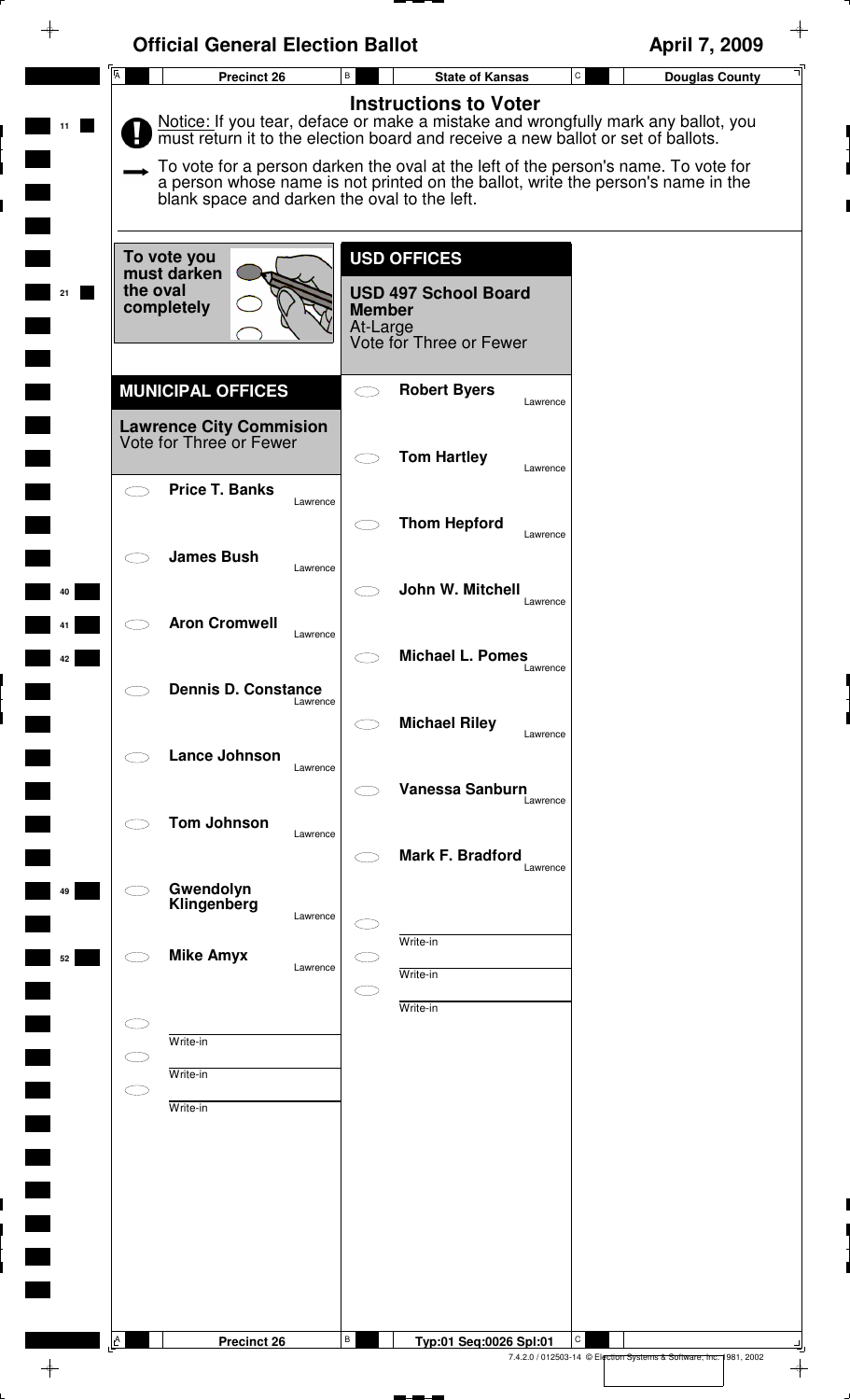|                | <b>Official General Election Ballot</b>                        |                                                                                                                                                                                                                                                                                                                                                                                 | April 7, 2009         |
|----------------|----------------------------------------------------------------|---------------------------------------------------------------------------------------------------------------------------------------------------------------------------------------------------------------------------------------------------------------------------------------------------------------------------------------------------------------------------------|-----------------------|
| $\overline{A}$ | <b>Precinct 27</b>                                             | $\, {\bf B} \,$<br>$\mathtt{C}$<br><b>State of Kansas</b>                                                                                                                                                                                                                                                                                                                       | <b>Douglas County</b> |
|                | blank space and darken the oval to the left.                   | <b>Instructions to Voter</b><br>Notice: If you tear, deface or make a mistake and wrongfully mark any ballot, you<br>must return it to the election board and receive a new ballot or set of ballots.<br>To vote for a person darken the oval at the left of the person's name. To vote for<br>a person whose name is not printed on the ballot, write the person's name in the |                       |
| the oval<br>21 | To vote you<br>must darken<br>completely                       | <b>USD OFFICES</b><br><b>USD 497 School Board</b><br><b>Member</b><br>At-Large<br>Vote for Three or Fewer                                                                                                                                                                                                                                                                       |                       |
|                | <b>MUNICIPAL OFFICES</b>                                       | <b>Tom Hartley</b><br>Lawrence                                                                                                                                                                                                                                                                                                                                                  |                       |
|                | <b>Lawrence City Commision</b><br>Vote for Three or Fewer      | <b>Thom Hepford</b><br>Lawrence                                                                                                                                                                                                                                                                                                                                                 |                       |
|                | <b>James Bush</b><br>Lawrence                                  | John W. Mitchell<br>Lawrence                                                                                                                                                                                                                                                                                                                                                    |                       |
| 40             | <b>Aron Cromwell</b><br>Lawrence<br><b>Dennis D. Constance</b> | <b>Michael L. Pomes</b><br>Lawrence                                                                                                                                                                                                                                                                                                                                             |                       |
| 42             | Lawrence                                                       | <b>Michael Riley</b><br>Lawrence                                                                                                                                                                                                                                                                                                                                                |                       |
|                | <b>Lance Johnson</b><br>Lawrence<br><b>Tom Johnson</b>         | <b>Vanessa Sanburn</b><br>Lawrence                                                                                                                                                                                                                                                                                                                                              |                       |
|                | Lawrence<br>Gwendolyn                                          | Mark F. Bradford<br>Lawrence                                                                                                                                                                                                                                                                                                                                                    |                       |
|                | Klingenberg<br>Lawrence                                        | <b>Robert Byers</b><br>Lawrence                                                                                                                                                                                                                                                                                                                                                 |                       |
| 49             | <b>Mike Amyx</b><br>Lawrence                                   |                                                                                                                                                                                                                                                                                                                                                                                 |                       |
| 53             | <b>Price T. Banks</b><br>Lawrence                              | Write-in<br>Write-in                                                                                                                                                                                                                                                                                                                                                            |                       |
|                | Write-in                                                       | Write-in                                                                                                                                                                                                                                                                                                                                                                        |                       |
| СI             | Write-in<br>Write-in                                           |                                                                                                                                                                                                                                                                                                                                                                                 |                       |
|                |                                                                |                                                                                                                                                                                                                                                                                                                                                                                 |                       |
|                |                                                                |                                                                                                                                                                                                                                                                                                                                                                                 |                       |
|                |                                                                |                                                                                                                                                                                                                                                                                                                                                                                 |                       |
| A              | <b>Precinct 27</b>                                             | B<br>С<br>Typ:01 Seq:0027 Spl:01                                                                                                                                                                                                                                                                                                                                                |                       |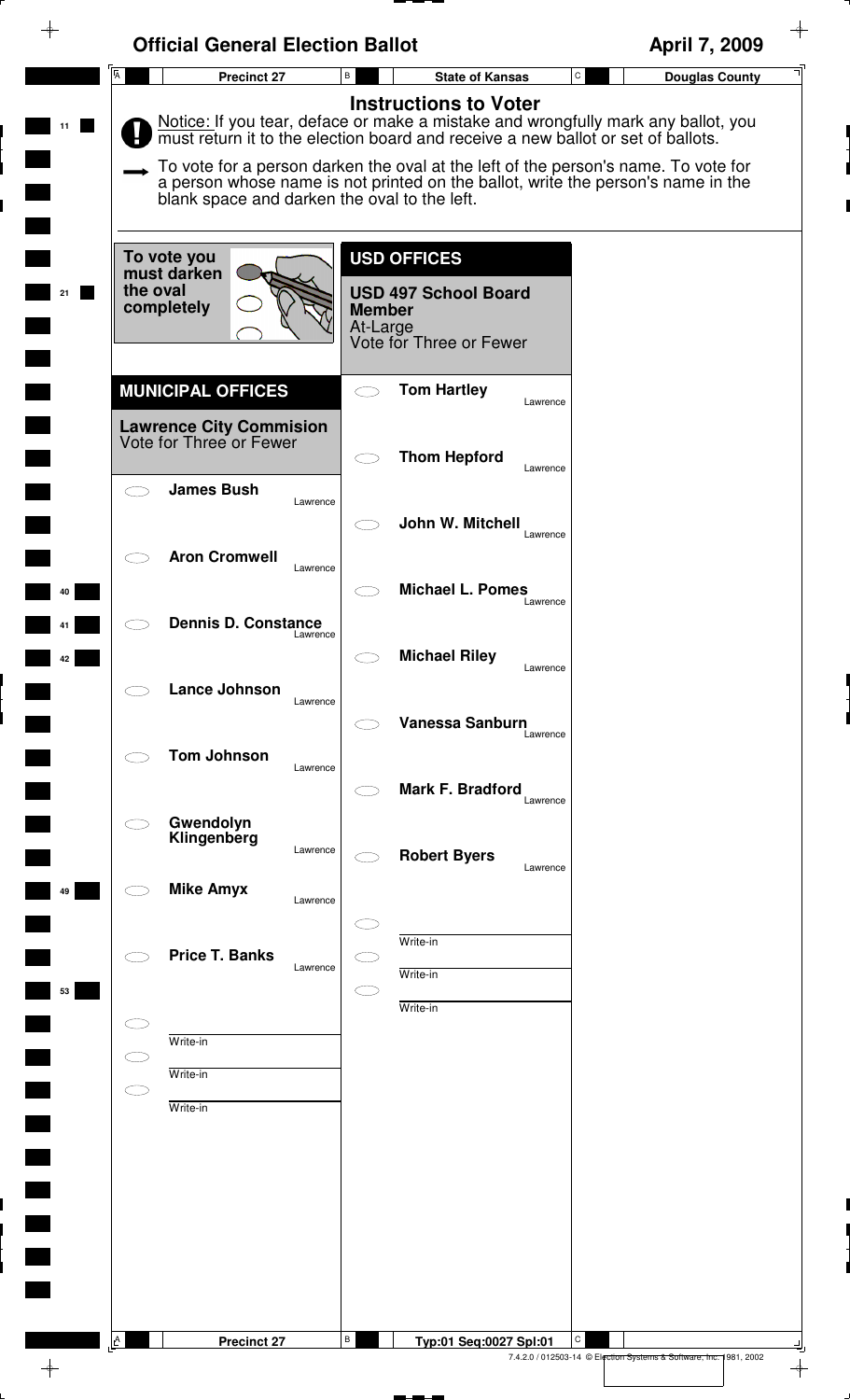|                | <b>Official General Election Ballot</b>                   |                                                                                                                                                                                                                                                                                                                                                                              | April 7, 2009                         |
|----------------|-----------------------------------------------------------|------------------------------------------------------------------------------------------------------------------------------------------------------------------------------------------------------------------------------------------------------------------------------------------------------------------------------------------------------------------------------|---------------------------------------|
| $\overline{A}$ | <b>Precinct 28</b>                                        | В<br><b>State of Kansas</b>                                                                                                                                                                                                                                                                                                                                                  | $\mathtt{C}$<br><b>Douglas County</b> |
|                | blank space and darken the oval to the left.              | <b>Instructions to Voter</b><br>Notice: If you tear, deface or make a mistake and wrongfully mark any ballot, you must return it to the election board and receive a new ballot or set of ballots.<br>To vote for a person darken the oval at the left of the person's name. To vote for<br>a person whose name is not printed on the ballot, write the person's name in the |                                       |
|                | To vote you<br>must darken<br>the oval<br>completely      | <b>USD OFFICES</b><br><b>USD 497 School Board</b><br><b>Member</b><br>At-Large<br>Vote for Three or Fewer                                                                                                                                                                                                                                                                    |                                       |
|                | <b>MUNICIPAL OFFICES</b>                                  | <b>Michael Riley</b><br>Lawrence                                                                                                                                                                                                                                                                                                                                             |                                       |
|                | <b>Lawrence City Commision</b><br>Vote for Three or Fewer | Vanessa Sanburn<br>Lawrence                                                                                                                                                                                                                                                                                                                                                  |                                       |
|                | <b>Tom Johnson</b><br>Lawrence                            | Mark F. Bradford<br>Lawrence                                                                                                                                                                                                                                                                                                                                                 |                                       |
|                | Gwendolyn<br>Klingenberg<br>Lawrence                      | <b>Robert Byers</b><br>Lawrence                                                                                                                                                                                                                                                                                                                                              |                                       |
|                | <b>Mike Amyx</b><br>Lawrence                              | <b>Tom Hartley</b><br>Lawrence                                                                                                                                                                                                                                                                                                                                               |                                       |
|                | <b>Price T. Banks</b><br>Lawrence                         | <b>Thom Hepford</b><br>Lawrence                                                                                                                                                                                                                                                                                                                                              |                                       |
|                | <b>James Bush</b><br>Lawrence                             | John W. Mitchell<br>Lawrence                                                                                                                                                                                                                                                                                                                                                 |                                       |
|                | <b>Aron Cromwell</b><br>Lawrence                          | <b>Michael L. Pomes</b><br>Lawrence                                                                                                                                                                                                                                                                                                                                          |                                       |
|                | <b>Dennis D. Constance</b><br>Lawrence                    |                                                                                                                                                                                                                                                                                                                                                                              |                                       |
|                | <b>Lance Johnson</b><br>Lawrence                          | Write-in<br>Write-in                                                                                                                                                                                                                                                                                                                                                         |                                       |
|                | Write-in                                                  | Write-in                                                                                                                                                                                                                                                                                                                                                                     |                                       |
|                | Write-in<br>Write-in                                      |                                                                                                                                                                                                                                                                                                                                                                              |                                       |
|                |                                                           |                                                                                                                                                                                                                                                                                                                                                                              |                                       |
|                |                                                           |                                                                                                                                                                                                                                                                                                                                                                              |                                       |
|                |                                                           |                                                                                                                                                                                                                                                                                                                                                                              |                                       |
|                |                                                           |                                                                                                                                                                                                                                                                                                                                                                              |                                       |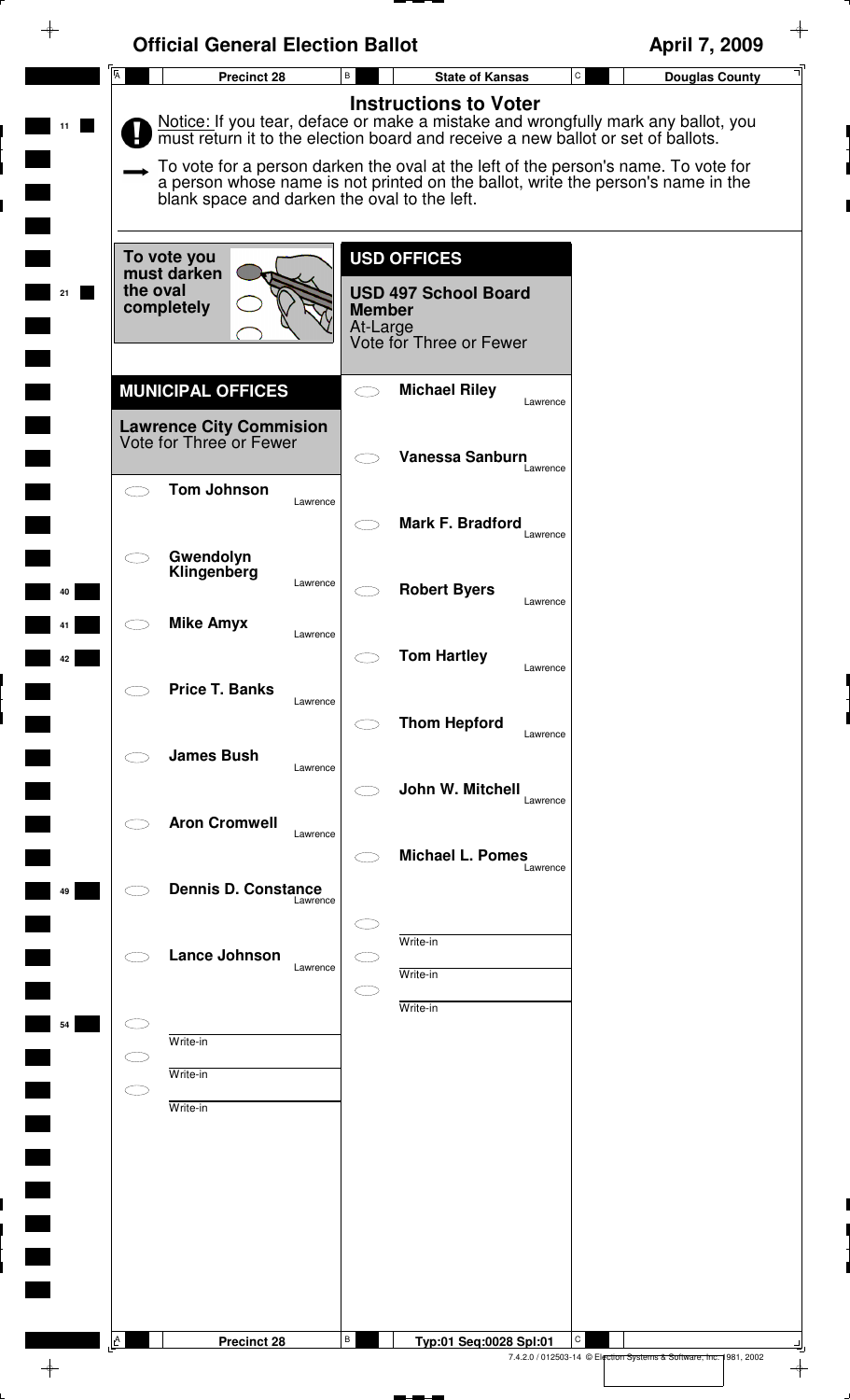| ⊕              | <b>Official General Election Ballot</b>                                               |                                                                                                                                                                                                                                                                                                                                                                                 | April 7, 2009                                                           |
|----------------|---------------------------------------------------------------------------------------|---------------------------------------------------------------------------------------------------------------------------------------------------------------------------------------------------------------------------------------------------------------------------------------------------------------------------------------------------------------------------------|-------------------------------------------------------------------------|
| $\overline{A}$ | <b>Precinct 29</b>                                                                    | B<br><b>State of Kansas</b>                                                                                                                                                                                                                                                                                                                                                     | ${\tt C}$<br><b>Douglas County</b>                                      |
|                | blank space and darken the oval to the left.                                          | <b>Instructions to Voter</b><br>Notice: If you tear, deface or make a mistake and wrongfully mark any ballot, you<br>must return it to the election board and receive a new ballot or set of ballots.<br>To vote for a person darken the oval at the left of the person's name. To vote for<br>a person whose name is not printed on the ballot, write the person's name in the |                                                                         |
| 21             | To vote you<br>must darken<br>the oval<br>completely                                  | <b>USD OFFICES</b><br><b>USD 497 School Board</b><br><b>Member</b><br>At-Large<br>Vote for Three or Fewer                                                                                                                                                                                                                                                                       |                                                                         |
|                | <b>MUNICIPAL OFFICES</b><br><b>Lawrence City Commision</b><br>Vote for Three or Fewer | John W. Mitchell<br>Lawrence                                                                                                                                                                                                                                                                                                                                                    |                                                                         |
|                | <b>Dennis D. Constance</b><br>Lawrence                                                | <b>Michael L. Pomes</b><br>Lawrence                                                                                                                                                                                                                                                                                                                                             |                                                                         |
|                | <b>Lance Johnson</b><br>Lawrence                                                      | <b>Michael Riley</b><br>Lawrence                                                                                                                                                                                                                                                                                                                                                |                                                                         |
| 40             | <b>Tom Johnson</b>                                                                    | Vanessa Sanburn<br>Lawrence                                                                                                                                                                                                                                                                                                                                                     |                                                                         |
| 43             | Lawrence<br>Gwendolyn                                                                 | Mark F. Bradford<br>Lawrence                                                                                                                                                                                                                                                                                                                                                    |                                                                         |
| 44             | Klingenberg<br>Lawrence<br><b>Mike Amyx</b>                                           | <b>Robert Byers</b><br>Lawrence                                                                                                                                                                                                                                                                                                                                                 |                                                                         |
|                | Lawrence<br><b>Price T. Banks</b>                                                     | <b>Tom Hartley</b><br>Lawrence                                                                                                                                                                                                                                                                                                                                                  |                                                                         |
|                | Lawrence<br><b>James Bush</b>                                                         | <b>Thom Hepford</b><br>Lawrence                                                                                                                                                                                                                                                                                                                                                 |                                                                         |
| 51             | Lawrence                                                                              | Write-in                                                                                                                                                                                                                                                                                                                                                                        |                                                                         |
|                | <b>Aron Cromwell</b><br>Lawrence                                                      | Write-in<br>Write-in                                                                                                                                                                                                                                                                                                                                                            |                                                                         |
|                | Write-in<br>Write-in                                                                  |                                                                                                                                                                                                                                                                                                                                                                                 |                                                                         |
| СĪ             | Write-in                                                                              |                                                                                                                                                                                                                                                                                                                                                                                 |                                                                         |
|                |                                                                                       |                                                                                                                                                                                                                                                                                                                                                                                 |                                                                         |
|                |                                                                                       |                                                                                                                                                                                                                                                                                                                                                                                 |                                                                         |
|                |                                                                                       |                                                                                                                                                                                                                                                                                                                                                                                 |                                                                         |
| $\mathsf{A}$   | <b>Precinct 29</b>                                                                    | В<br>Typ:01 Seq:0029 Spl:01                                                                                                                                                                                                                                                                                                                                                     | С<br>7.4.2.0 / 012503-14 © Election Systems & Software, Inc. 1981, 2002 |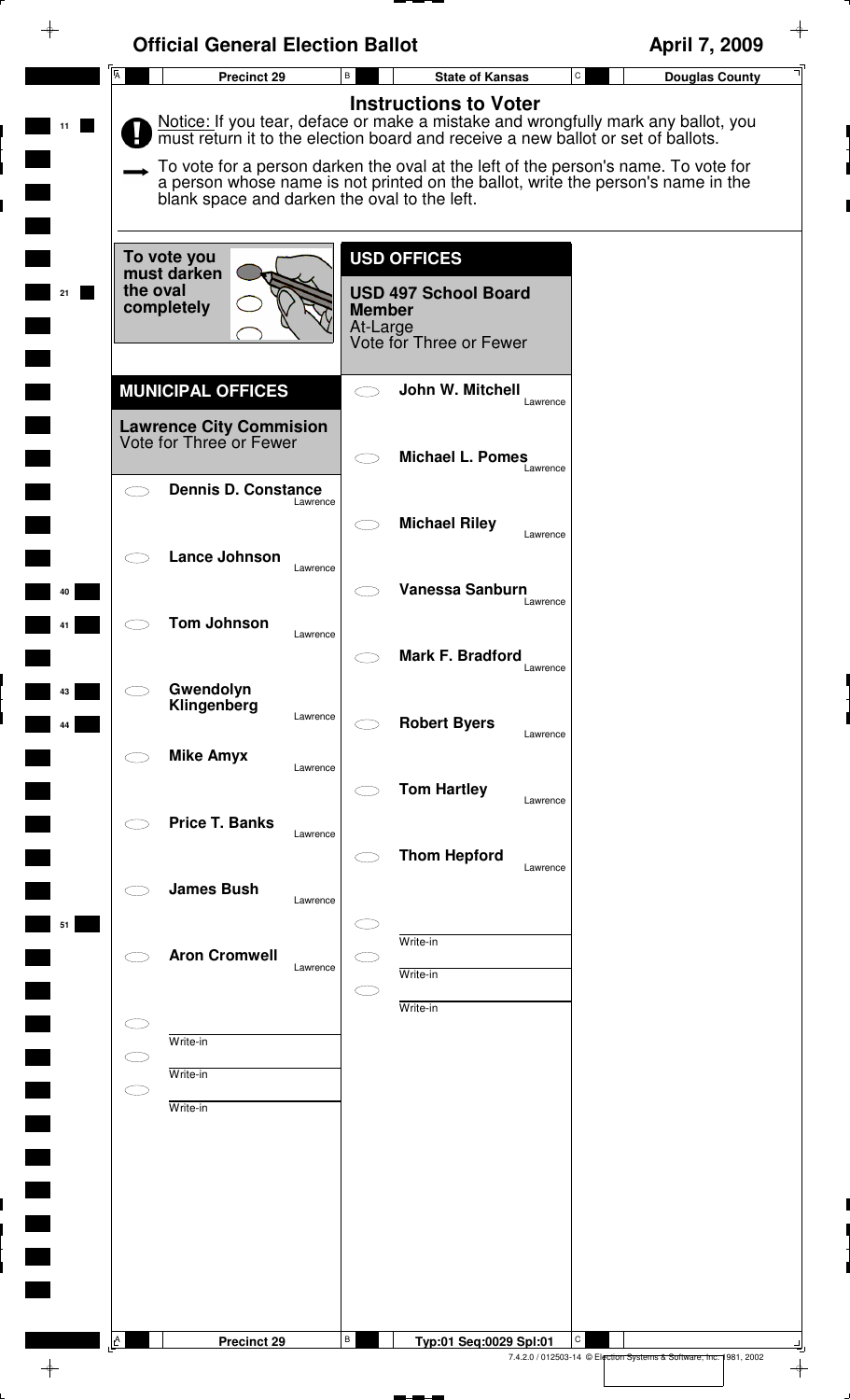| <b>Official General Election Ballot</b>                   |                                                                                                                                                                                                                                                                                                                                                                                 | April 7, 2009         |
|-----------------------------------------------------------|---------------------------------------------------------------------------------------------------------------------------------------------------------------------------------------------------------------------------------------------------------------------------------------------------------------------------------------------------------------------------------|-----------------------|
| $\overline{A}$<br>Precinct 30                             | $\mathtt{C}$<br>$\, {\bf B} \,$<br><b>State of Kansas</b>                                                                                                                                                                                                                                                                                                                       | <b>Douglas County</b> |
| blank space and darken the oval to the left.              | <b>Instructions to Voter</b><br>Notice: If you tear, deface or make a mistake and wrongfully mark any ballot, you<br>must return it to the election board and receive a new ballot or set of ballots.<br>To vote for a person darken the oval at the left of the person's name. To vote for<br>a person whose name is not printed on the ballot, write the person's name in the |                       |
| To vote you<br>must darken<br>the oval<br>completely      | <b>USD OFFICES</b><br><b>USD 497 School Board</b><br><b>Member</b><br>At-Large<br>Vote for Three or Fewer                                                                                                                                                                                                                                                                       |                       |
| <b>MUNICIPAL OFFICES</b>                                  | <b>Tom Hartley</b><br>$\bigcirc$<br>Lawrence                                                                                                                                                                                                                                                                                                                                    |                       |
| <b>Lawrence City Commision</b><br>Vote for Three or Fewer | <b>Thom Hepford</b>                                                                                                                                                                                                                                                                                                                                                             |                       |
| <b>Lance Johnson</b><br>$\bigcirc$<br>Lawrence            | Lawrence<br>John W. Mitchell                                                                                                                                                                                                                                                                                                                                                    |                       |
| <b>Tom Johnson</b><br>Lawrence                            | Lawrence<br><b>Michael L. Pomes</b>                                                                                                                                                                                                                                                                                                                                             |                       |
| Gwendolyn<br>Klingenberg<br>Lawrence                      | Lawrence<br><b>Michael Riley</b>                                                                                                                                                                                                                                                                                                                                                |                       |
| <b>Mike Amyx</b><br>Lawrence                              | Lawrence                                                                                                                                                                                                                                                                                                                                                                        |                       |
| <b>Price T. Banks</b><br>Lawrence                         | Vanessa Sanburn<br>Lawrence                                                                                                                                                                                                                                                                                                                                                     |                       |
| <b>James Bush</b><br>Lawrence                             | <b>Mark F. Bradford</b><br>Lawrence                                                                                                                                                                                                                                                                                                                                             |                       |
| <b>Aron Cromwell</b><br>Lawrence                          | <b>Robert Byers</b><br>Lawrence                                                                                                                                                                                                                                                                                                                                                 |                       |
| <b>Dennis D. Constance</b><br>Lawrence                    | Write-in<br>C - 1<br>Write-in<br>$\subset$                                                                                                                                                                                                                                                                                                                                      |                       |
| Write-in                                                  | Write-in                                                                                                                                                                                                                                                                                                                                                                        |                       |
| $\subset$<br>Write-in<br>$\bigcirc$<br>Write-in           |                                                                                                                                                                                                                                                                                                                                                                                 |                       |
|                                                           |                                                                                                                                                                                                                                                                                                                                                                                 |                       |
|                                                           |                                                                                                                                                                                                                                                                                                                                                                                 |                       |
|                                                           |                                                                                                                                                                                                                                                                                                                                                                                 |                       |
| A<br>Precinct 30                                          | В<br>C<br>Typ:01 Seq:0030 Spl:01                                                                                                                                                                                                                                                                                                                                                |                       |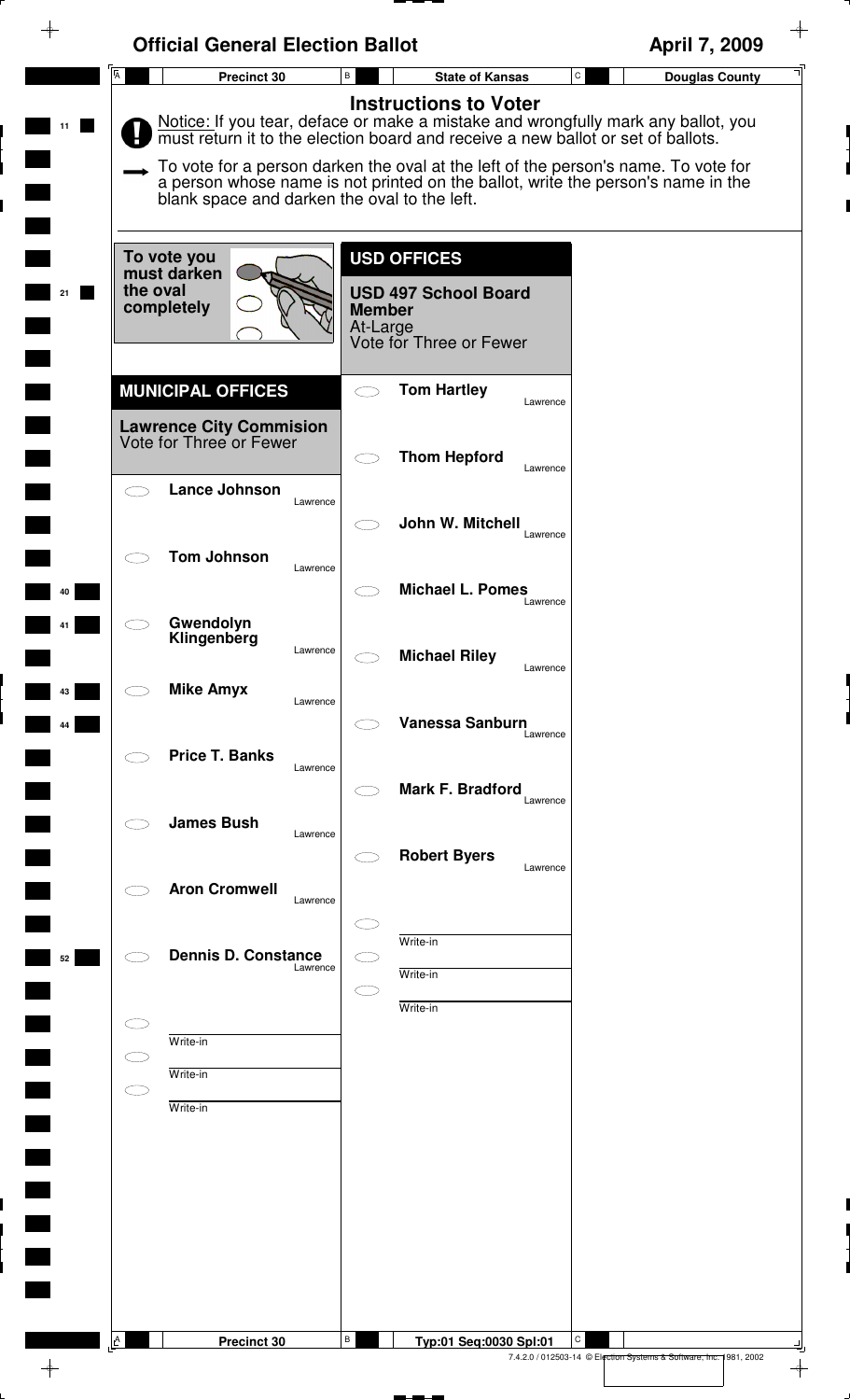| $\overline{A}$ | <b>Official General Election Ballot</b>                                                                                                                                                                                                                                                                                                                                                         | B                         |                                                        | $\mathbf C$ | April 7, 2009         |
|----------------|-------------------------------------------------------------------------------------------------------------------------------------------------------------------------------------------------------------------------------------------------------------------------------------------------------------------------------------------------------------------------------------------------|---------------------------|--------------------------------------------------------|-------------|-----------------------|
|                | Precinct 31                                                                                                                                                                                                                                                                                                                                                                                     |                           | <b>State of Kansas</b><br><b>Instructions to Voter</b> |             | <b>Douglas County</b> |
|                | Notice: If you tear, deface or make a mistake and wrongfully mark any ballot, you<br>must return it to the election board and receive a new ballot or set of ballots.<br>To vote for a person darken the oval at the left of the person's name. To vote for<br>a person whose name is not printed on the ballot, write the person's name in the<br>blank space and darken the oval to the left. |                           |                                                        |             |                       |
|                |                                                                                                                                                                                                                                                                                                                                                                                                 |                           |                                                        |             |                       |
|                | To vote you<br>must darken                                                                                                                                                                                                                                                                                                                                                                      |                           | <b>USD OFFICES</b>                                     |             |                       |
| the oval       | completely                                                                                                                                                                                                                                                                                                                                                                                      | <b>Member</b><br>At-Large | <b>USD 497 School Board</b><br>Vote for Three or Fewer |             |                       |
|                | <b>MUNICIPAL OFFICES</b>                                                                                                                                                                                                                                                                                                                                                                        |                           | <b>Thom Hepford</b>                                    |             |                       |
|                |                                                                                                                                                                                                                                                                                                                                                                                                 |                           |                                                        | Lawrence    |                       |
|                | <b>Lawrence City Commision</b><br>Vote for Three or Fewer                                                                                                                                                                                                                                                                                                                                       |                           | John W. Mitchell                                       | Lawrence    |                       |
|                | <b>Aron Cromwell</b><br>Lawrence                                                                                                                                                                                                                                                                                                                                                                |                           |                                                        |             |                       |
|                |                                                                                                                                                                                                                                                                                                                                                                                                 |                           | <b>Michael L. Pomes</b>                                | Lawrence    |                       |
|                | <b>Dennis D. Constance</b><br>Lawrence                                                                                                                                                                                                                                                                                                                                                          |                           | <b>Michael Riley</b>                                   |             |                       |
|                | Lance Johnson<br>Lawrence                                                                                                                                                                                                                                                                                                                                                                       |                           |                                                        | Lawrence    |                       |
|                |                                                                                                                                                                                                                                                                                                                                                                                                 |                           | Vanessa Sanburn                                        | Lawrence    |                       |
|                | <b>Tom Johnson</b><br>Lawrence                                                                                                                                                                                                                                                                                                                                                                  |                           |                                                        |             |                       |
|                |                                                                                                                                                                                                                                                                                                                                                                                                 |                           | Mark F. Bradford                                       | Lawrence    |                       |
|                | Gwendolyn<br>Klingenberg<br>Lawrence                                                                                                                                                                                                                                                                                                                                                            |                           | <b>Robert Byers</b>                                    |             |                       |
|                | <b>Mike Amyx</b><br>Lawrence                                                                                                                                                                                                                                                                                                                                                                    |                           |                                                        | Lawrence    |                       |
|                |                                                                                                                                                                                                                                                                                                                                                                                                 |                           | <b>Tom Hartley</b>                                     | Lawrence    |                       |
|                | <b>Price T. Banks</b><br>Lawrence                                                                                                                                                                                                                                                                                                                                                               |                           |                                                        |             |                       |
|                | <b>James Bush</b>                                                                                                                                                                                                                                                                                                                                                                               |                           | Write-in                                               |             |                       |
|                | Lawrence                                                                                                                                                                                                                                                                                                                                                                                        | m.                        | Write-in                                               |             |                       |
|                |                                                                                                                                                                                                                                                                                                                                                                                                 |                           | Write-in                                               |             |                       |
| $\subset$      | Write-in<br>Write-in                                                                                                                                                                                                                                                                                                                                                                            |                           |                                                        |             |                       |
| $\bigcirc$     | Write-in                                                                                                                                                                                                                                                                                                                                                                                        |                           |                                                        |             |                       |
|                |                                                                                                                                                                                                                                                                                                                                                                                                 |                           |                                                        |             |                       |
|                |                                                                                                                                                                                                                                                                                                                                                                                                 |                           |                                                        |             |                       |
|                |                                                                                                                                                                                                                                                                                                                                                                                                 |                           |                                                        |             |                       |
|                |                                                                                                                                                                                                                                                                                                                                                                                                 |                           |                                                        |             |                       |
|                |                                                                                                                                                                                                                                                                                                                                                                                                 |                           |                                                        |             |                       |
| $\mathbf{A}$   | Precinct 31                                                                                                                                                                                                                                                                                                                                                                                     | В                         | Typ:01 Seq:0031 Spl:01                                 | С           |                       |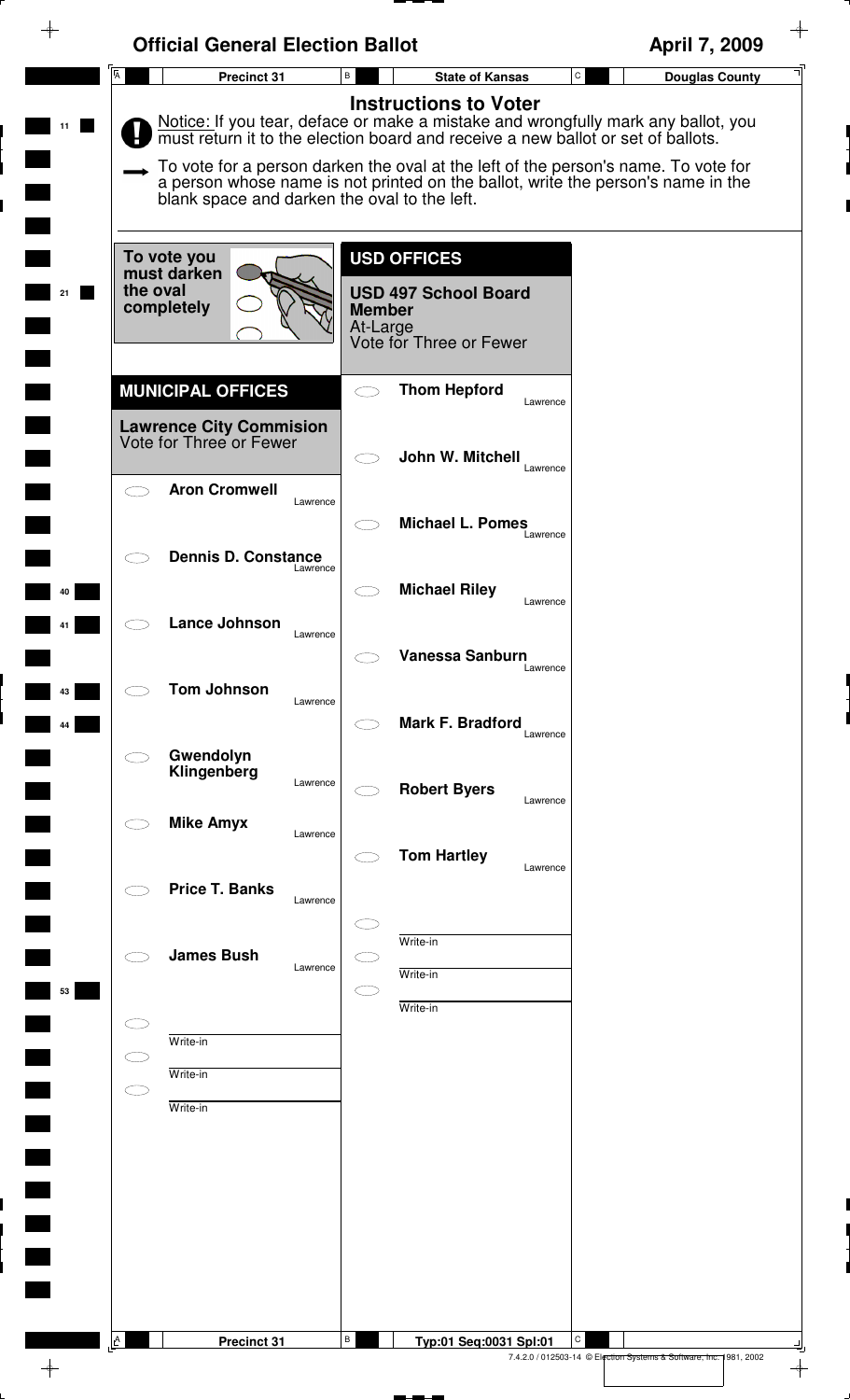|          | <b>Official General Election Ballot</b>                                               |                                                                                                                                                                                                                                                                                                                                                                                 | April 7, 2009                                                                 |
|----------|---------------------------------------------------------------------------------------|---------------------------------------------------------------------------------------------------------------------------------------------------------------------------------------------------------------------------------------------------------------------------------------------------------------------------------------------------------------------------------|-------------------------------------------------------------------------------|
|          | $\overline{A}$<br><b>Precinct 32</b>                                                  | В<br><b>State of Kansas</b>                                                                                                                                                                                                                                                                                                                                                     | ${\tt C}$<br><b>Douglas County</b>                                            |
|          | blank space and darken the oval to the left.                                          | <b>Instructions to Voter</b><br>Notice: If you tear, deface or make a mistake and wrongfully mark any ballot, you<br>must return it to the election board and receive a new ballot or set of ballots.<br>To vote for a person darken the oval at the left of the person's name. To vote for<br>a person whose name is not printed on the ballot, write the person's name in the |                                                                               |
| 21       | To vote you<br>must darken<br>the oval<br>completely                                  | <b>USD OFFICES</b><br><b>USD 497 School Board</b><br><b>Member</b><br>At-Large<br>Vote for Three or Fewer                                                                                                                                                                                                                                                                       |                                                                               |
|          | <b>MUNICIPAL OFFICES</b><br><b>Lawrence City Commision</b><br>Vote for Three or Fewer | <b>Vanessa Sanburn</b><br>Lawrence                                                                                                                                                                                                                                                                                                                                              |                                                                               |
|          | Gwendolyn<br>Klingenberg<br>Lawrence                                                  | Mark F. Bradford<br>Lawrence<br><b>Robert Byers</b>                                                                                                                                                                                                                                                                                                                             |                                                                               |
| 40       | <b>Mike Amyx</b><br>Lawrence                                                          | Lawrence<br><b>Tom Hartley</b>                                                                                                                                                                                                                                                                                                                                                  |                                                                               |
|          | <b>Price T. Banks</b><br>Lawrence                                                     | Lawrence<br><b>Thom Hepford</b><br>Lawrence                                                                                                                                                                                                                                                                                                                                     |                                                                               |
| 43<br>44 | <b>James Bush</b><br>Lawrence                                                         | John W. Mitchell<br>Lawrence                                                                                                                                                                                                                                                                                                                                                    |                                                                               |
|          | <b>Aron Cromwell</b><br>Lawrence<br><b>Dennis D. Constance</b>                        | <b>Michael L. Pomes</b><br>Lawrence                                                                                                                                                                                                                                                                                                                                             |                                                                               |
|          | Lawrence<br><b>Lance Johnson</b><br>Lawrence                                          | <b>Michael Riley</b><br>Lawrence                                                                                                                                                                                                                                                                                                                                                |                                                                               |
|          | <b>Tom Johnson</b><br>Lawrence                                                        | Write-in<br>Write-in                                                                                                                                                                                                                                                                                                                                                            |                                                                               |
| 54       | Write-in                                                                              | Write-in                                                                                                                                                                                                                                                                                                                                                                        |                                                                               |
|          | Write-in<br>E - 1<br>Write-in                                                         |                                                                                                                                                                                                                                                                                                                                                                                 |                                                                               |
|          |                                                                                       |                                                                                                                                                                                                                                                                                                                                                                                 |                                                                               |
|          |                                                                                       |                                                                                                                                                                                                                                                                                                                                                                                 |                                                                               |
|          | A<br><b>Precinct 32</b>                                                               | В<br>Typ:01 Seq:0032 Spl:01                                                                                                                                                                                                                                                                                                                                                     | C<br>7.4.2.0 / 012503-14 © Election Systems & Software, Inc. 1981, 2002<br>∲– |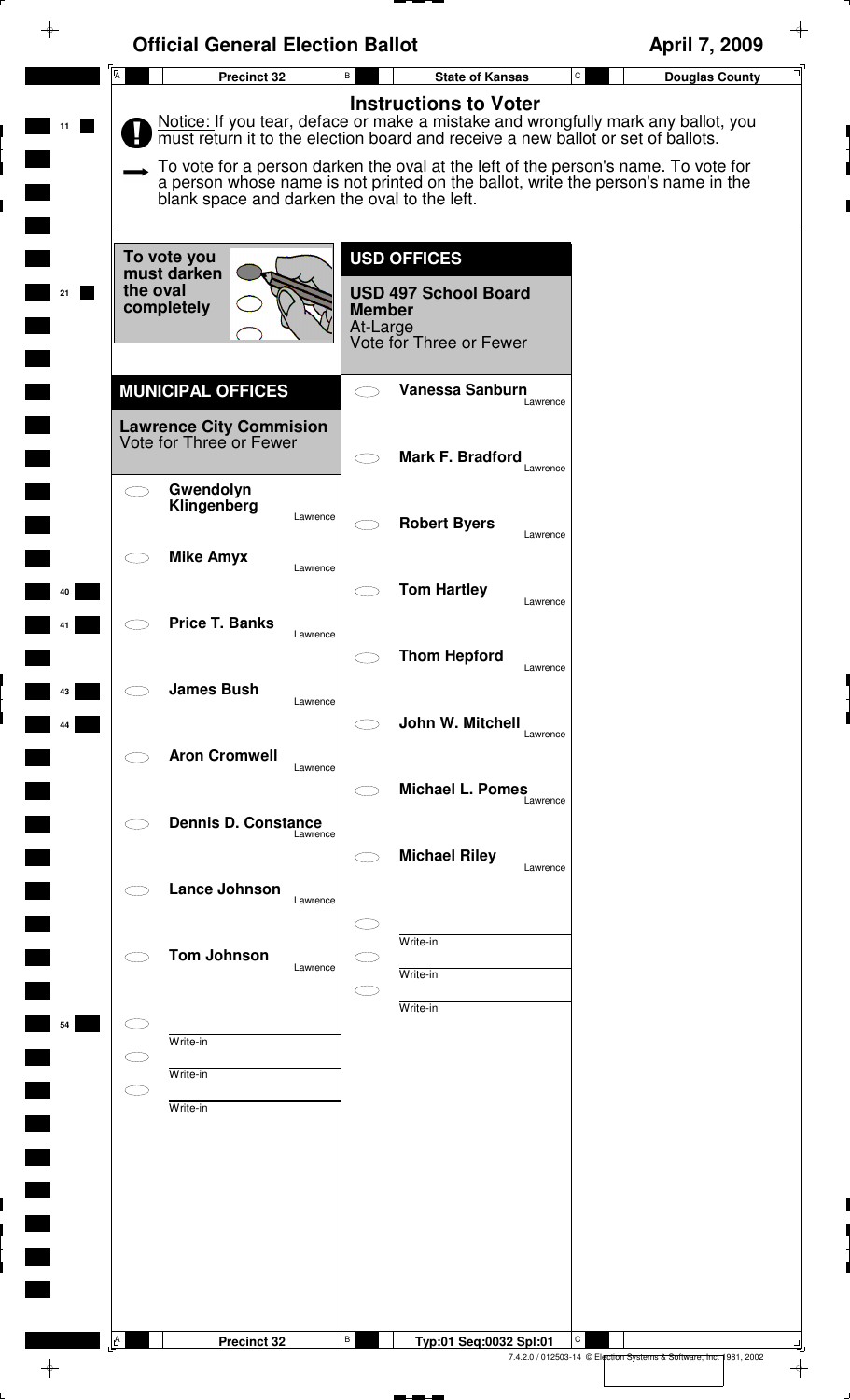|                         | <b>Official General Election Ballot</b>                                               |                                                                                                                                                                                                                                                                                                                                                                              | April 7, 2009                         |
|-------------------------|---------------------------------------------------------------------------------------|------------------------------------------------------------------------------------------------------------------------------------------------------------------------------------------------------------------------------------------------------------------------------------------------------------------------------------------------------------------------------|---------------------------------------|
| $\overline{\mathsf{A}}$ | Precinct 33                                                                           | В<br><b>State of Kansas</b>                                                                                                                                                                                                                                                                                                                                                  | $\mathtt{C}$<br><b>Douglas County</b> |
| 11                      | blank space and darken the oval to the left.                                          | <b>Instructions to Voter</b><br>Notice: If you tear, deface or make a mistake and wrongfully mark any ballot, you must return it to the election board and receive a new ballot or set of ballots.<br>To vote for a person darken the oval at the left of the person's name. To vote for<br>a person whose name is not printed on the ballot, write the person's name in the |                                       |
| 21                      | To vote you<br>must darken<br>the oval<br>completely                                  | <b>USD OFFICES</b><br><b>USD 497 School Board</b><br><b>Member</b><br>At-Large<br>Vote for Three or Fewer                                                                                                                                                                                                                                                                    |                                       |
|                         | <b>MUNICIPAL OFFICES</b><br><b>Lawrence City Commision</b><br>Vote for Three or Fewer | <b>Mark F. Bradford</b><br>Lawrence                                                                                                                                                                                                                                                                                                                                          |                                       |
|                         | <b>Mike Amyx</b><br>Lawrence                                                          | <b>Robert Byers</b><br>Lawrence<br><b>Tom Hartley</b>                                                                                                                                                                                                                                                                                                                        |                                       |
| 40                      | <b>Price T. Banks</b><br>Lawrence                                                     | Lawrence<br><b>Thom Hepford</b><br>Lawrence                                                                                                                                                                                                                                                                                                                                  |                                       |
| 43                      | <b>James Bush</b><br>Lawrence<br><b>Aron Cromwell</b>                                 | John W. Mitchell<br>Lawrence                                                                                                                                                                                                                                                                                                                                                 |                                       |
| 45                      | Lawrence<br><b>Dennis D. Constance</b><br>Lawrence                                    | <b>Michael L. Pomes</b><br>Lawrence                                                                                                                                                                                                                                                                                                                                          |                                       |
|                         | <b>Lance Johnson</b><br>Lawrence                                                      | <b>Michael Riley</b><br>Lawrence                                                                                                                                                                                                                                                                                                                                             |                                       |
| 51                      | <b>Tom Johnson</b><br>Lawrence                                                        | <b>Vanessa Sanburn</b><br>Lawrence                                                                                                                                                                                                                                                                                                                                           |                                       |
|                         | Gwendolyn<br>Klingenberg<br>Lawrence                                                  | Write-in<br>Write-in<br>Write-in                                                                                                                                                                                                                                                                                                                                             |                                       |
| С.                      | Write-in<br>Write-in                                                                  |                                                                                                                                                                                                                                                                                                                                                                              |                                       |
| C I                     | Write-in                                                                              |                                                                                                                                                                                                                                                                                                                                                                              |                                       |
|                         |                                                                                       |                                                                                                                                                                                                                                                                                                                                                                              |                                       |
|                         |                                                                                       |                                                                                                                                                                                                                                                                                                                                                                              |                                       |
| $\mathbb{A}$            | Precinct 33                                                                           | В<br>Typ:01 Seq:0033 Spl:01                                                                                                                                                                                                                                                                                                                                                  | С                                     |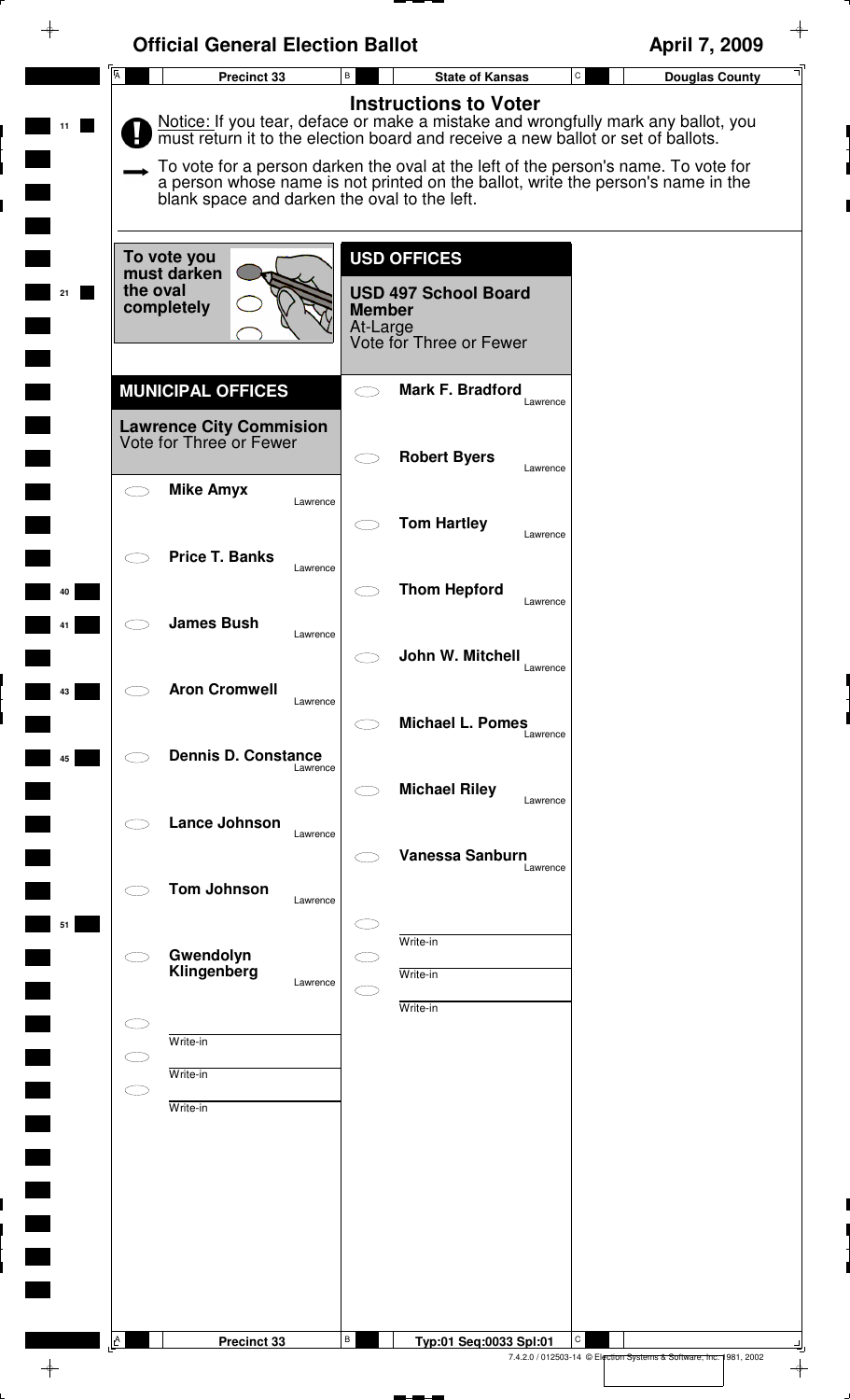| <b>Official General Election Ballot</b><br>$\overline{A}$<br>Precinct 34 | $\, {\bf B} \,$<br><b>State of Kansas</b>                                                                                                                              | April 7, 2009<br>$\mathtt{C}$<br><b>Douglas County</b> |
|--------------------------------------------------------------------------|------------------------------------------------------------------------------------------------------------------------------------------------------------------------|--------------------------------------------------------|
|                                                                          | <b>Instructions to Voter</b>                                                                                                                                           |                                                        |
|                                                                          | Notice: If you tear, deface or make a mistake and wrongfully mark any ballot, you<br>must return it to the election board and receive a new ballot or set of ballots.  |                                                        |
| blank space and darken the oval to the left.                             | To vote for a person darken the oval at the left of the person's name. To vote for<br>a person whose name is not printed on the ballot, write the person's name in the |                                                        |
| To vote you                                                              | <b>USD OFFICES</b>                                                                                                                                                     |                                                        |
| must darken<br>the oval<br>completely                                    | <b>USD 497 School Board</b><br><b>Member</b><br>At-Large<br>Vote for Three or Fewer                                                                                    |                                                        |
| <b>MUNICIPAL OFFICES</b>                                                 | <b>Michael Riley</b><br>$\bigcirc$                                                                                                                                     |                                                        |
| <b>Lawrence City Commision</b><br>Vote for Three or Fewer                | Lawrence                                                                                                                                                               |                                                        |
| <b>Price T. Banks</b><br>$\bigcirc$                                      | Vanessa Sanburn<br>Lawrence                                                                                                                                            |                                                        |
| Lawrence                                                                 | <b>Mark F. Bradford</b><br>Lawrence                                                                                                                                    |                                                        |
| <b>James Bush</b><br>10<br>Lawrence                                      |                                                                                                                                                                        |                                                        |
| <b>Aron Cromwell</b>                                                     | <b>Robert Byers</b><br>Lawrence                                                                                                                                        |                                                        |
| Lawrence                                                                 | <b>Tom Hartley</b><br>Lawrence                                                                                                                                         |                                                        |
| <b>Dennis D. Constance</b><br>Lawrence                                   | <b>Thom Hepford</b>                                                                                                                                                    |                                                        |
| <b>Lance Johnson</b><br>Lawrence                                         | Lawrence                                                                                                                                                               |                                                        |
| <b>Tom Johnson</b>                                                       | John W. Mitchell<br>Lawrence                                                                                                                                           |                                                        |
| Lawrence                                                                 | <b>Michael L. Pomes</b><br>Lawrence                                                                                                                                    |                                                        |
| Gwendolyn<br>Klingenberg<br>Lawrence                                     |                                                                                                                                                                        |                                                        |
| <b>Mike Amyx</b><br>Lawrence                                             | Write-in                                                                                                                                                               |                                                        |
|                                                                          | Write-in<br>Write-in                                                                                                                                                   |                                                        |
| 31<br>Write-in<br>$\subset$ $\supset$                                    |                                                                                                                                                                        |                                                        |
| Write-in<br>$\subset$ $\supset$<br>Write-in                              |                                                                                                                                                                        |                                                        |
|                                                                          |                                                                                                                                                                        |                                                        |
|                                                                          |                                                                                                                                                                        |                                                        |
|                                                                          |                                                                                                                                                                        |                                                        |
|                                                                          |                                                                                                                                                                        |                                                        |
|                                                                          |                                                                                                                                                                        |                                                        |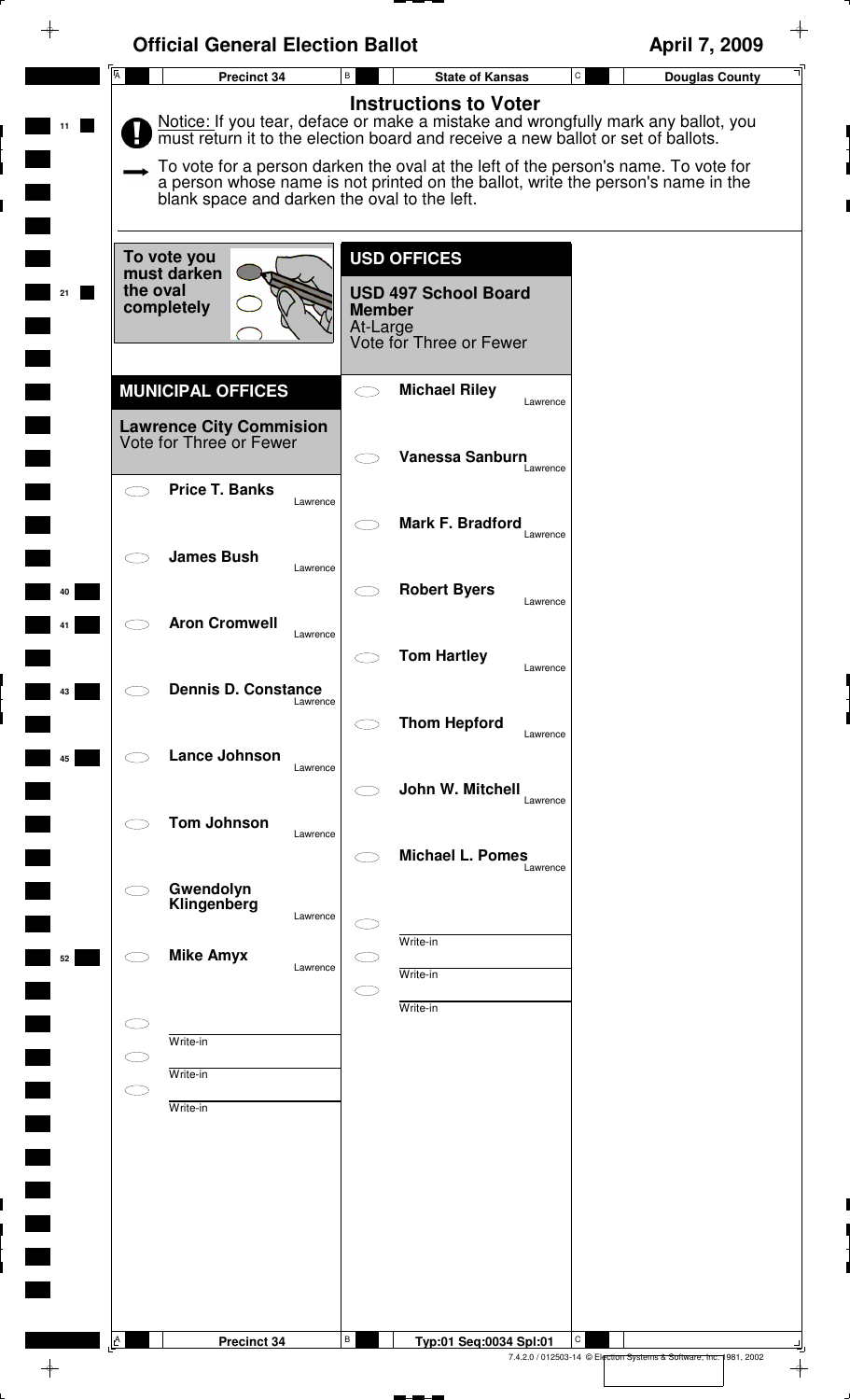|                | <b>Official General Election Ballot</b>                                               |                                                                                                                                                                                                                                                                                                                                                                                 | April 7, 2009                         |
|----------------|---------------------------------------------------------------------------------------|---------------------------------------------------------------------------------------------------------------------------------------------------------------------------------------------------------------------------------------------------------------------------------------------------------------------------------------------------------------------------------|---------------------------------------|
| $\overline{A}$ | Precinct 35                                                                           | $\, {\sf B}$<br><b>State of Kansas</b>                                                                                                                                                                                                                                                                                                                                          | $\mathtt{C}$<br><b>Douglas County</b> |
|                | blank space and darken the oval to the left.                                          | <b>Instructions to Voter</b><br>Notice: If you tear, deface or make a mistake and wrongfully mark any ballot, you<br>must return it to the election board and receive a new ballot or set of ballots.<br>To vote for a person darken the oval at the left of the person's name. To vote for<br>a person whose name is not printed on the ballot, write the person's name in the |                                       |
|                | To vote you<br>must darken<br>the oval<br>completely                                  | <b>USD OFFICES</b><br><b>USD 497 School Board</b><br><b>Member</b><br>At-Large<br>Vote for Three or Fewer                                                                                                                                                                                                                                                                       |                                       |
|                | <b>MUNICIPAL OFFICES</b><br><b>Lawrence City Commision</b><br>Vote for Three or Fewer | <b>Tom Hartley</b><br>Lawrence                                                                                                                                                                                                                                                                                                                                                  |                                       |
|                | <b>James Bush</b>                                                                     | <b>Thom Hepford</b><br>Lawrence                                                                                                                                                                                                                                                                                                                                                 |                                       |
|                | Lawrence<br><b>Aron Cromwell</b>                                                      | John W. Mitchell<br>Lawrence                                                                                                                                                                                                                                                                                                                                                    |                                       |
|                | Lawrence                                                                              | <b>Michael L. Pomes</b><br>Lawrence                                                                                                                                                                                                                                                                                                                                             |                                       |
|                | <b>Dennis D. Constance</b><br>Lawrence                                                | <b>Michael Riley</b><br>Lawrence                                                                                                                                                                                                                                                                                                                                                |                                       |
|                | Lance Johnson<br>Lawrence                                                             | Vanessa Sanburn<br>Lawrence                                                                                                                                                                                                                                                                                                                                                     |                                       |
|                | <b>Tom Johnson</b><br>Lawrence                                                        | Mark F. Bradford<br>Lawrence                                                                                                                                                                                                                                                                                                                                                    |                                       |
|                | Gwendolyn<br>Klingenberg<br>Lawrence                                                  | <b>Robert Byers</b><br>Lawrence                                                                                                                                                                                                                                                                                                                                                 |                                       |
|                | <b>Mike Amyx</b><br>Lawrence                                                          |                                                                                                                                                                                                                                                                                                                                                                                 |                                       |
| 53             | <b>Price T. Banks</b><br>Lawrence                                                     | Write-in<br>Write-in                                                                                                                                                                                                                                                                                                                                                            |                                       |
|                | Write-in                                                                              | Write-in                                                                                                                                                                                                                                                                                                                                                                        |                                       |
| ᆖ              | Write-in<br>Write-in                                                                  |                                                                                                                                                                                                                                                                                                                                                                                 |                                       |
|                |                                                                                       |                                                                                                                                                                                                                                                                                                                                                                                 |                                       |
|                |                                                                                       |                                                                                                                                                                                                                                                                                                                                                                                 |                                       |
|                |                                                                                       |                                                                                                                                                                                                                                                                                                                                                                                 |                                       |
| A              | Precinct 35                                                                           | В<br>Typ:01 Seq:0035 Spl:01                                                                                                                                                                                                                                                                                                                                                     | C                                     |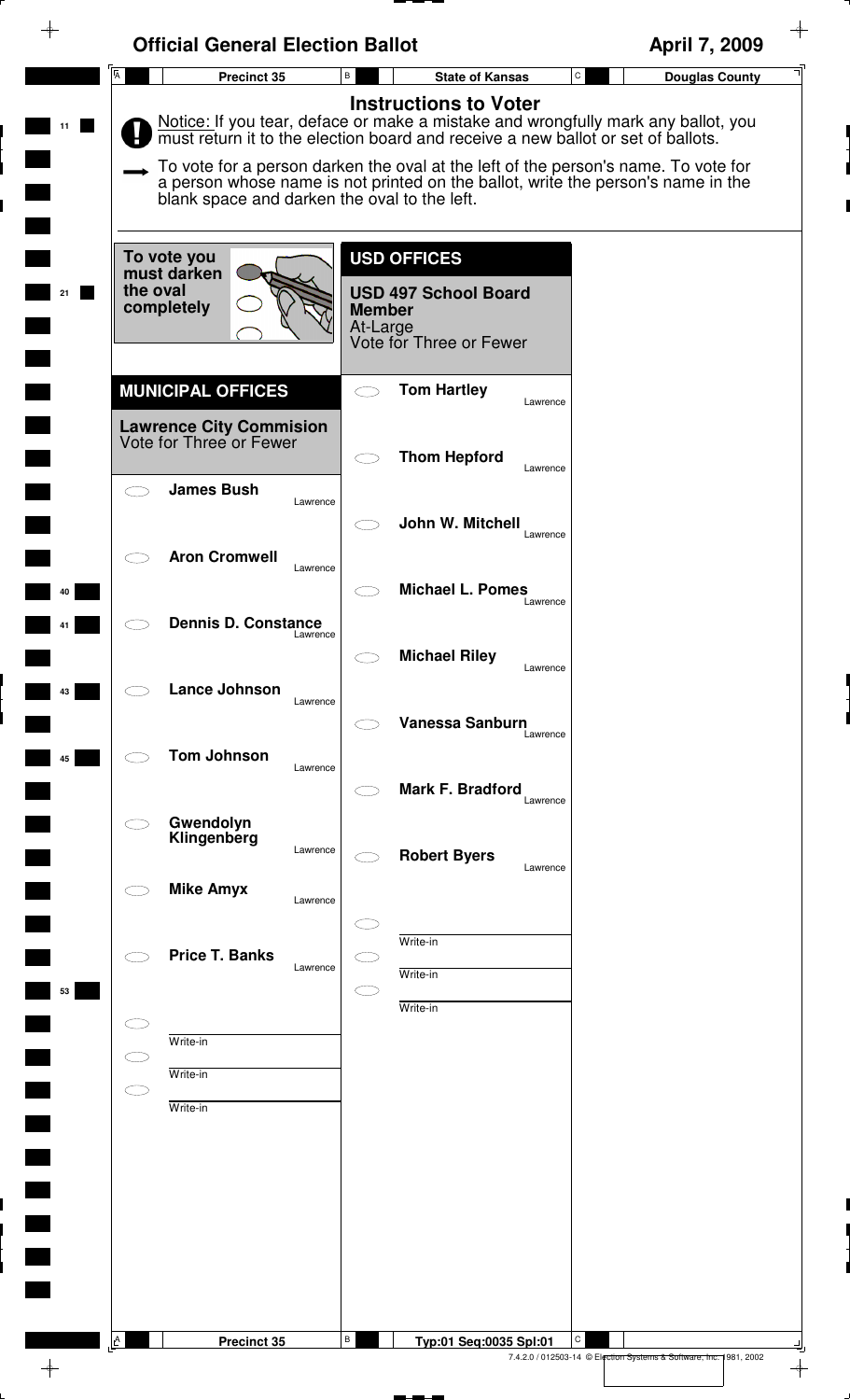|                     | <b>Official General Election Ballot</b>                                               |                                                                                                                                                                                                                                                                                                                                                                              | April 7, 2009                                                           |
|---------------------|---------------------------------------------------------------------------------------|------------------------------------------------------------------------------------------------------------------------------------------------------------------------------------------------------------------------------------------------------------------------------------------------------------------------------------------------------------------------------|-------------------------------------------------------------------------|
| $\overline{A}$      | Precinct 36                                                                           | В<br><b>State of Kansas</b>                                                                                                                                                                                                                                                                                                                                                  | $\mathtt{C}$<br><b>Douglas County</b>                                   |
|                     | blank space and darken the oval to the left.                                          | <b>Instructions to Voter</b><br>Notice: If you tear, deface or make a mistake and wrongfully mark any ballot, you must return it to the election board and receive a new ballot or set of ballots.<br>To vote for a person darken the oval at the left of the person's name. To vote for<br>a person whose name is not printed on the ballot, write the person's name in the |                                                                         |
|                     | To vote you<br>must darken<br>the oval<br>completely                                  | <b>USD OFFICES</b><br><b>USD 497 School Board</b><br><b>Member</b><br>At-Large<br>Vote for Three or Fewer                                                                                                                                                                                                                                                                    |                                                                         |
|                     | <b>MUNICIPAL OFFICES</b><br><b>Lawrence City Commision</b><br>Vote for Three or Fewer | <b>Thom Hepford</b><br>Lawrence                                                                                                                                                                                                                                                                                                                                              |                                                                         |
|                     | <b>Aron Cromwell</b><br>Lawrence                                                      | John W. Mitchell<br>Lawrence                                                                                                                                                                                                                                                                                                                                                 |                                                                         |
|                     | <b>Dennis D. Constance</b><br>Lawrence                                                | <b>Michael L. Pomes</b><br>Lawrence                                                                                                                                                                                                                                                                                                                                          |                                                                         |
|                     | Lance Johnson<br>Lawrence                                                             | <b>Michael Riley</b><br>Lawrence                                                                                                                                                                                                                                                                                                                                             |                                                                         |
|                     | <b>Tom Johnson</b><br>Lawrence                                                        | Vanessa Sanburn<br>Lawrence                                                                                                                                                                                                                                                                                                                                                  |                                                                         |
|                     | Gwendolyn<br>Klingenberg<br>Lawrence                                                  | Mark F. Bradford<br>Lawrence                                                                                                                                                                                                                                                                                                                                                 |                                                                         |
|                     | <b>Mike Amyx</b><br>Lawrence                                                          | <b>Robert Byers</b><br>Lawrence                                                                                                                                                                                                                                                                                                                                              |                                                                         |
|                     | <b>Price T. Banks</b><br>Lawrence                                                     | <b>Tom Hartley</b><br>Lawrence                                                                                                                                                                                                                                                                                                                                               |                                                                         |
|                     | <b>James Bush</b><br>Lawrence                                                         | Write-in<br>Write-in<br>Write-in                                                                                                                                                                                                                                                                                                                                             |                                                                         |
|                     | Write-in<br>Write-in                                                                  |                                                                                                                                                                                                                                                                                                                                                                              |                                                                         |
| $\subset$ $\supset$ | Write-in                                                                              |                                                                                                                                                                                                                                                                                                                                                                              |                                                                         |
|                     |                                                                                       |                                                                                                                                                                                                                                                                                                                                                                              |                                                                         |
|                     |                                                                                       |                                                                                                                                                                                                                                                                                                                                                                              |                                                                         |
| $\mathsf{A}$        | <b>Precinct 36</b>                                                                    | В<br>Typ:01 Seq:0036 Spl:01                                                                                                                                                                                                                                                                                                                                                  | С<br>7.4.2.0 / 012503-14 © Election Systems & Software, Inc. 1981, 2002 |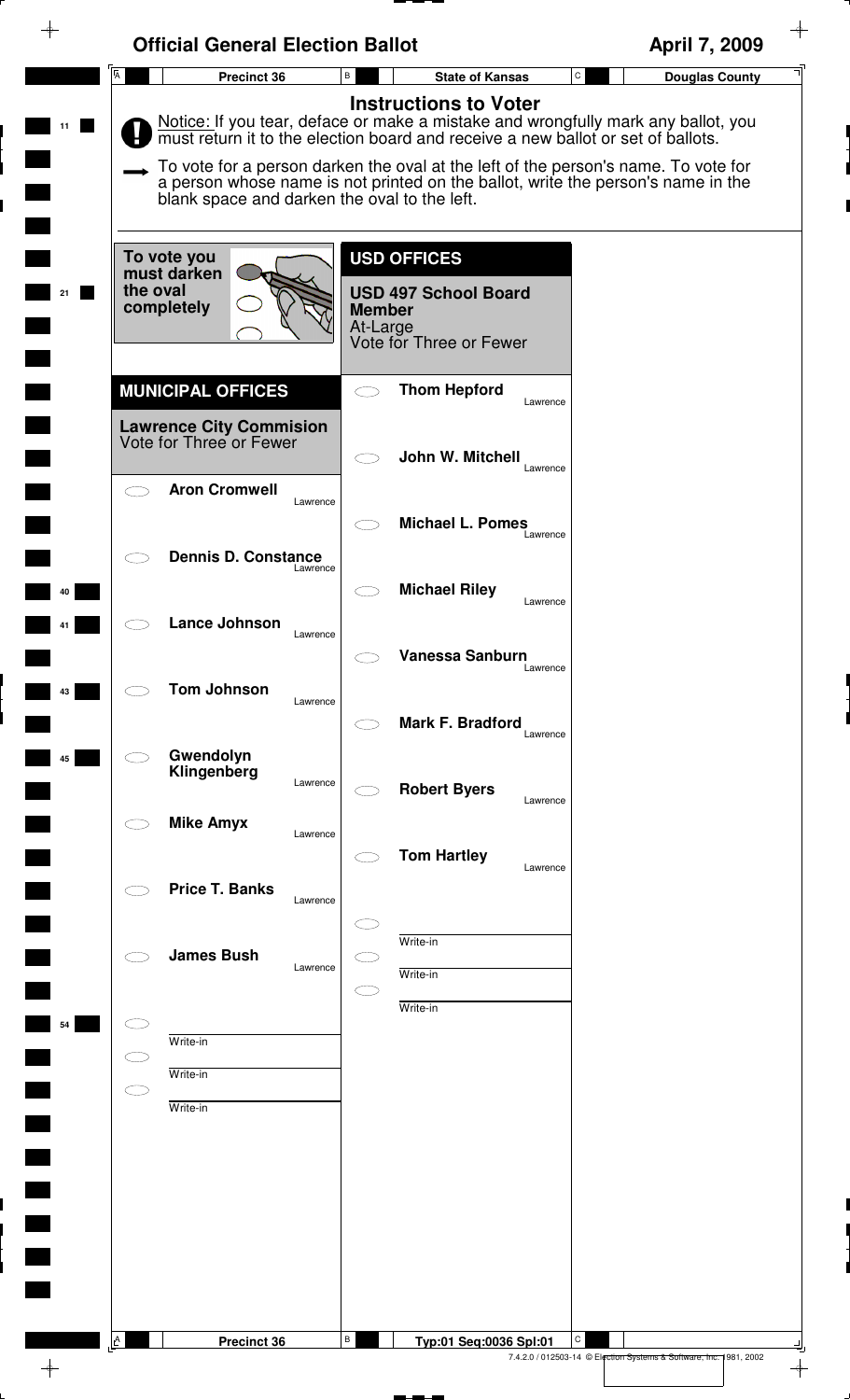|                | <b>Official General Election Ballot</b>                                               |                                                                                                                                                                                                                                                                                                                                                                                 | April 7, 2009                                                           |
|----------------|---------------------------------------------------------------------------------------|---------------------------------------------------------------------------------------------------------------------------------------------------------------------------------------------------------------------------------------------------------------------------------------------------------------------------------------------------------------------------------|-------------------------------------------------------------------------|
| $\overline{A}$ | <b>Precinct 37</b>                                                                    | В<br><b>State of Kansas</b>                                                                                                                                                                                                                                                                                                                                                     | $\mathtt{C}$<br><b>Douglas County</b>                                   |
|                | blank space and darken the oval to the left.                                          | <b>Instructions to Voter</b><br>Notice: If you tear, deface or make a mistake and wrongfully mark any ballot, you<br>must return it to the election board and receive a new ballot or set of ballots.<br>To vote for a person darken the oval at the left of the person's name. To vote for<br>a person whose name is not printed on the ballot, write the person's name in the |                                                                         |
| 21             | To vote you<br>must darken<br>the oval<br>completely                                  | <b>USD OFFICES</b><br><b>USD 497 School Board</b><br><b>Member</b><br>At-Large<br>Vote for Three or Fewer                                                                                                                                                                                                                                                                       |                                                                         |
|                | <b>MUNICIPAL OFFICES</b><br><b>Lawrence City Commision</b><br>Vote for Three or Fewer | <b>Mark F. Bradford</b><br>Lawrence                                                                                                                                                                                                                                                                                                                                             |                                                                         |
|                | <b>Dennis D. Constance</b><br>Lawrence                                                | <b>Robert Byers</b><br>Lawrence                                                                                                                                                                                                                                                                                                                                                 |                                                                         |
|                | <b>Lance Johnson</b>                                                                  | <b>Tom Hartley</b><br>Lawrence                                                                                                                                                                                                                                                                                                                                                  |                                                                         |
| 40             | Lawrence<br><b>Tom Johnson</b>                                                        | <b>Thom Hepford</b><br>Lawrence                                                                                                                                                                                                                                                                                                                                                 |                                                                         |
|                | Lawrence                                                                              | John W. Mitchell<br>Lawrence                                                                                                                                                                                                                                                                                                                                                    |                                                                         |
| 43             | Gwendolyn<br>Klingenberg<br>Lawrence                                                  | <b>Michael L. Pomes</b><br>Lawrence                                                                                                                                                                                                                                                                                                                                             |                                                                         |
| 46             | <b>Mike Amyx</b><br>Lawrence                                                          | <b>Michael Riley</b><br>Lawrence                                                                                                                                                                                                                                                                                                                                                |                                                                         |
|                | <b>Price T. Banks</b><br>Lawrence                                                     | <b>Vanessa Sanburn</b><br>Lawrence                                                                                                                                                                                                                                                                                                                                              |                                                                         |
| 51             | <b>James Bush</b><br>Lawrence                                                         |                                                                                                                                                                                                                                                                                                                                                                                 |                                                                         |
|                | <b>Aron Cromwell</b><br>Lawrence                                                      | Write-in<br>Write-in<br>Write-in                                                                                                                                                                                                                                                                                                                                                |                                                                         |
| C              | Write-in<br>Write-in                                                                  |                                                                                                                                                                                                                                                                                                                                                                                 |                                                                         |
|                | Write-in                                                                              |                                                                                                                                                                                                                                                                                                                                                                                 |                                                                         |
|                |                                                                                       |                                                                                                                                                                                                                                                                                                                                                                                 |                                                                         |
|                |                                                                                       |                                                                                                                                                                                                                                                                                                                                                                                 |                                                                         |
| A              | <b>Precinct 37</b>                                                                    | B<br>Typ:01 Seq:0037 Spl:01                                                                                                                                                                                                                                                                                                                                                     | С<br>7.4.2.0 / 012503-14 © Election Systems & Software, Inc. 1981, 2002 |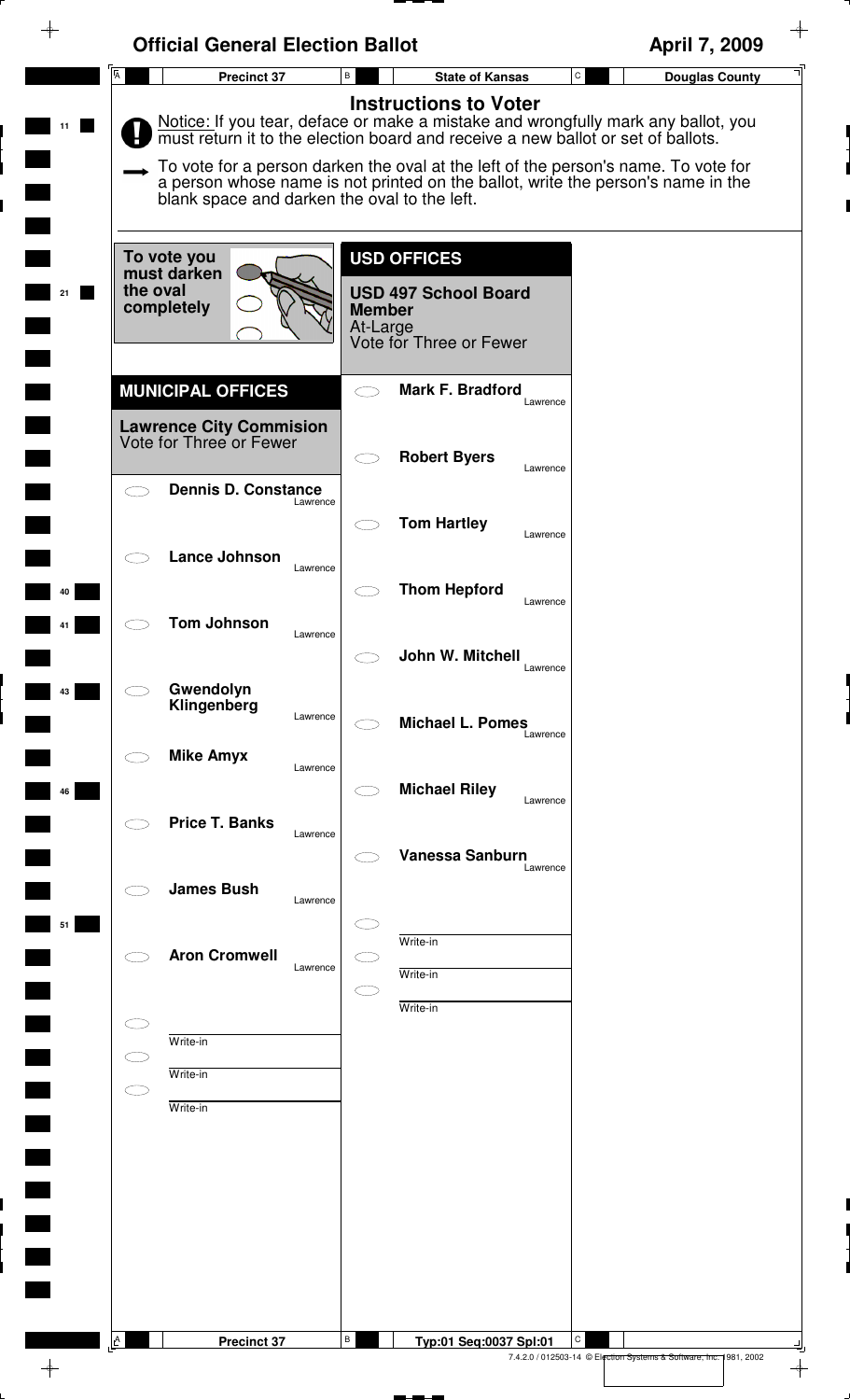|                                                           | <b>Official General Election Ballot</b>                                                                                                                                                                                | April 7, 2009                         |
|-----------------------------------------------------------|------------------------------------------------------------------------------------------------------------------------------------------------------------------------------------------------------------------------|---------------------------------------|
| $\overline{A}$<br>Precinct 38                             | B<br><b>State of Kansas</b>                                                                                                                                                                                            | $\mathtt{C}$<br><b>Douglas County</b> |
|                                                           | <b>Instructions to Voter</b><br>Notice: If you tear, deface or make a mistake and wrongfully mark any ballot, you<br>must return it to the election board and receive a new ballot or set of ballots.                  |                                       |
|                                                           | To vote for a person darken the oval at the left of the person's name. To vote for<br>a person whose name is not printed on the ballot, write the person's name in the<br>blank space and darken the oval to the left. |                                       |
| To vote you<br>must darken                                | <b>USD OFFICES</b>                                                                                                                                                                                                     |                                       |
| the oval<br>completely                                    | <b>USD 497 School Board</b><br><b>Member</b><br>At-Large<br>Vote for Three or Fewer                                                                                                                                    |                                       |
| <b>MUNICIPAL OFFICES</b>                                  | <b>Michael L. Pomes</b><br>$\bigcirc$<br>Lawrence                                                                                                                                                                      |                                       |
| <b>Lawrence City Commision</b><br>Vote for Three or Fewer | <b>Michael Riley</b><br>$\subset$ $\supset$<br>Lawrence                                                                                                                                                                |                                       |
| Gwendolyn<br>$\subset$ $\supset$<br>Klingenberg           | Lawrence<br><b>Vanessa Sanburn</b><br>Lawrence                                                                                                                                                                         |                                       |
| <b>Mike Amyx</b>                                          | Lawrence<br>Mark F. Bradford                                                                                                                                                                                           |                                       |
| <b>Price T. Banks</b>                                     | Lawrence<br>Lawrence                                                                                                                                                                                                   |                                       |
| <b>James Bush</b>                                         | <b>Robert Byers</b><br>Lawrence<br>Lawrence                                                                                                                                                                            |                                       |
| <b>Aron Cromwell</b>                                      | <b>Tom Hartley</b><br>Lawrence<br>Lawrence                                                                                                                                                                             |                                       |
| <b>Dennis D. Constance</b>                                | <b>Thom Hepford</b><br>Lawrence<br>Lawrence                                                                                                                                                                            |                                       |
| <b>Lance Johnson</b>                                      | John W. Mitchell<br>Lawrence                                                                                                                                                                                           |                                       |
| <b>Tom Johnson</b>                                        | Lawrence<br>Write-in                                                                                                                                                                                                   |                                       |
|                                                           | Lawrence<br>Write-in<br>Write-in                                                                                                                                                                                       |                                       |
| Write-in<br>Write-in                                      |                                                                                                                                                                                                                        |                                       |
| $\subset$ $\supset$<br>Write-in                           |                                                                                                                                                                                                                        |                                       |
|                                                           |                                                                                                                                                                                                                        |                                       |
|                                                           |                                                                                                                                                                                                                        |                                       |
|                                                           |                                                                                                                                                                                                                        |                                       |
| $\Delta$<br><b>Precinct 38</b>                            | В<br>Typ:01 Seq:0038 Spl:01                                                                                                                                                                                            | С                                     |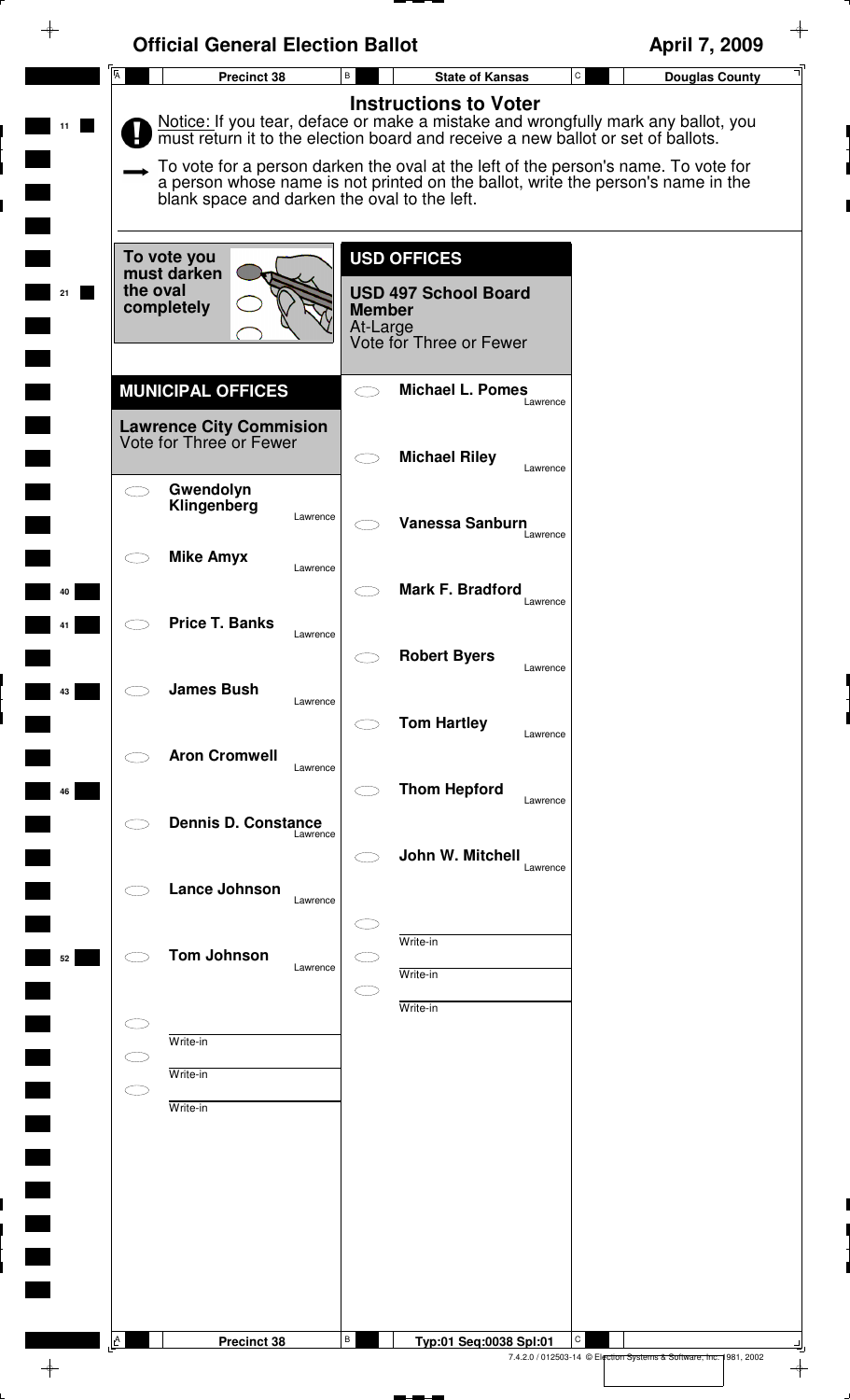| <b>Official General Election Ballot</b>                    |                                              |                                                                                                                                                                                                                                                                                             |                                                                         | April 7, 2009         |
|------------------------------------------------------------|----------------------------------------------|---------------------------------------------------------------------------------------------------------------------------------------------------------------------------------------------------------------------------------------------------------------------------------------------|-------------------------------------------------------------------------|-----------------------|
| $\overline{A}$<br>Precinct 39                              | $\, {\sf B}$                                 | <b>State of Kansas</b>                                                                                                                                                                                                                                                                      | $\mathtt{C}$                                                            | <b>Douglas County</b> |
|                                                            |                                              | <b>Instructions to Voter</b><br>Notice: If you tear, deface or make a mistake and wrongfully mark any ballot, you<br>must return it to the election board and receive a new ballot or set of ballots.<br>To vote for a person darken the oval at the left of the person's name. To vote for |                                                                         |                       |
|                                                            | blank space and darken the oval to the left. | a person whose name is not printed on the ballot, write the person's name in the                                                                                                                                                                                                            |                                                                         |                       |
| To vote you<br>must darken<br>the oval<br>21<br>completely | <b>Member</b><br>At-Large                    | <b>USD OFFICES</b><br><b>USD 497 School Board</b><br>Vote for Three or Fewer                                                                                                                                                                                                                |                                                                         |                       |
| <b>MUNICIPAL OFFICES</b>                                   | $\bigcirc$                                   | <b>Michael Riley</b>                                                                                                                                                                                                                                                                        | Lawrence                                                                |                       |
| <b>Lawrence City Commision</b><br>Vote for Three or Fewer  |                                              | <b>Vanessa Sanburn</b>                                                                                                                                                                                                                                                                      | Lawrence                                                                |                       |
| <b>Tom Johnson</b><br>$\overline{\phantom{1}}$             | Lawrence                                     | Mark F. Bradford                                                                                                                                                                                                                                                                            | Lawrence                                                                |                       |
| Gwendolyn<br>Klingenberg                                   | Lawrence                                     | <b>Robert Byers</b>                                                                                                                                                                                                                                                                         | Lawrence                                                                |                       |
| <b>Mike Amyx</b>                                           | Lawrence                                     | <b>Tom Hartley</b>                                                                                                                                                                                                                                                                          | Lawrence                                                                |                       |
| <b>Price T. Banks</b>                                      | Lawrence                                     | <b>Thom Hepford</b>                                                                                                                                                                                                                                                                         | Lawrence                                                                |                       |
| <b>James Bush</b><br>46                                    | Lawrence                                     | John W. Mitchell                                                                                                                                                                                                                                                                            | Lawrence                                                                |                       |
| <b>Aron Cromwell</b>                                       | Lawrence                                     | <b>Michael L. Pomes</b>                                                                                                                                                                                                                                                                     | Lawrence                                                                |                       |
| <b>Dennis D. Constance</b>                                 | Lawrence                                     |                                                                                                                                                                                                                                                                                             |                                                                         |                       |
| <b>Lance Johnson</b><br>53                                 | Lawrence                                     | Write-in<br>Write-in                                                                                                                                                                                                                                                                        |                                                                         |                       |
| Write-in                                                   |                                              | Write-in                                                                                                                                                                                                                                                                                    |                                                                         |                       |
| Write-in<br>CD<br>Write-in                                 |                                              |                                                                                                                                                                                                                                                                                             |                                                                         |                       |
|                                                            |                                              |                                                                                                                                                                                                                                                                                             |                                                                         |                       |
|                                                            |                                              |                                                                                                                                                                                                                                                                                             |                                                                         |                       |
|                                                            |                                              |                                                                                                                                                                                                                                                                                             |                                                                         |                       |
| A<br>Precinct 39                                           | В                                            | Typ:01 Seq:0039 Spl:01                                                                                                                                                                                                                                                                      | С<br>7.4.2.0 / 012503-14 © Election Systems & Software, Inc. 1981, 2002 |                       |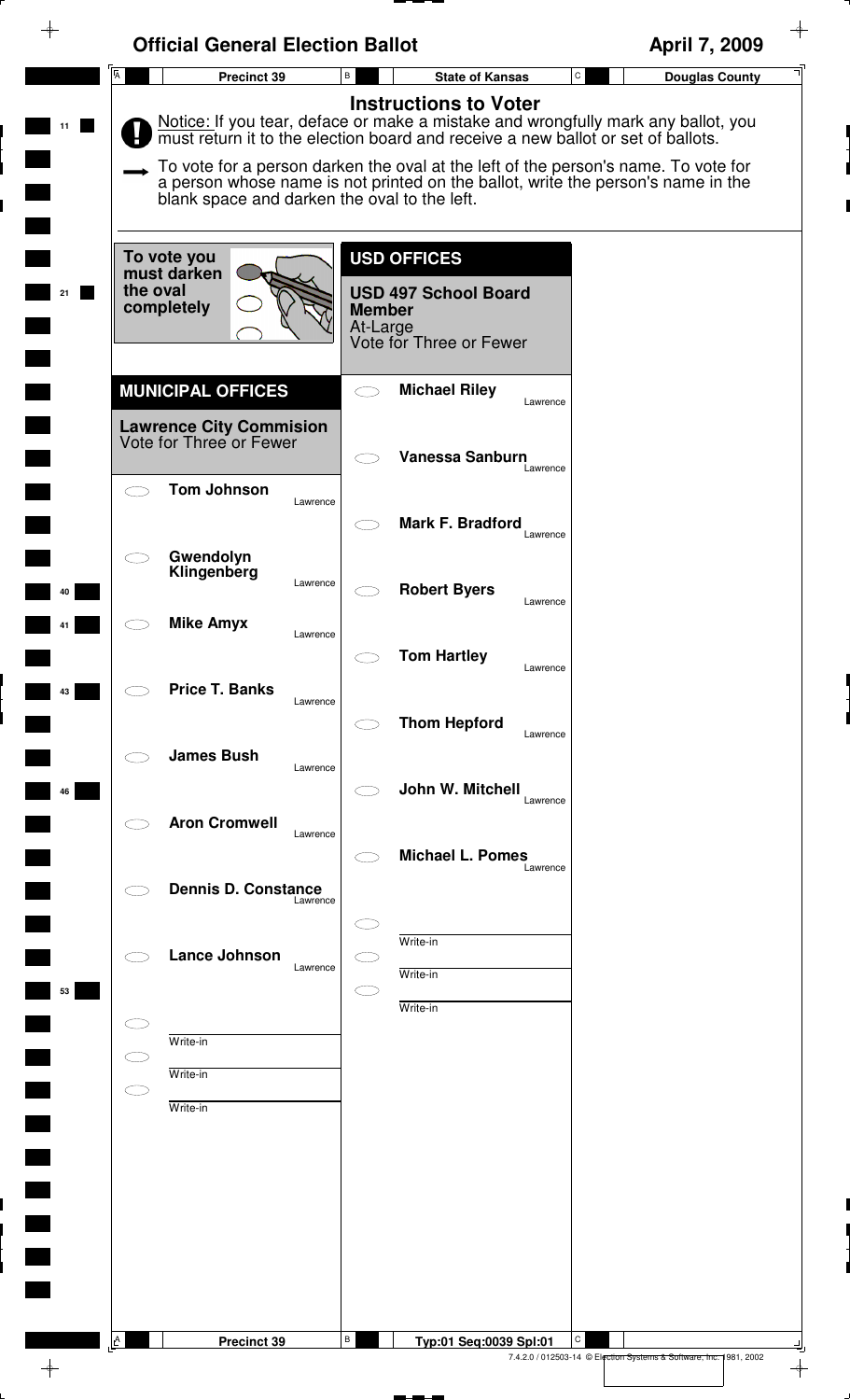| $\overline{A}$ | <b>Official General Election Ballot</b><br>Precinct 40    | В<br><b>State of Kansas</b>                                                                                                                                            | April 7, 2009<br>$\mathtt{C}$<br><b>Douglas County</b> |
|----------------|-----------------------------------------------------------|------------------------------------------------------------------------------------------------------------------------------------------------------------------------|--------------------------------------------------------|
|                |                                                           | <b>Instructions to Voter</b>                                                                                                                                           |                                                        |
|                |                                                           | Notice: If you tear, deface or make a mistake and wrongfully mark any ballot, you<br>must return it to the election board and receive a new ballot or set of ballots.  |                                                        |
|                |                                                           |                                                                                                                                                                        |                                                        |
|                |                                                           | To vote for a person darken the oval at the left of the person's name. To vote for<br>a person whose name is not printed on the ballot, write the person's name in the |                                                        |
|                | blank space and darken the oval to the left.              |                                                                                                                                                                        |                                                        |
|                |                                                           |                                                                                                                                                                        |                                                        |
|                | To vote you<br>must darken                                | <b>USD OFFICES</b>                                                                                                                                                     |                                                        |
| the oval       | completely                                                | <b>USD 497 School Board</b>                                                                                                                                            |                                                        |
|                |                                                           | <b>Member</b><br>At-Large                                                                                                                                              |                                                        |
|                |                                                           | Vote for Three or Fewer                                                                                                                                                |                                                        |
|                | <b>MUNICIPAL OFFICES</b>                                  | <b>Mark F. Bradford</b><br>$\bigcirc$                                                                                                                                  |                                                        |
|                |                                                           | Lawrence                                                                                                                                                               |                                                        |
|                | <b>Lawrence City Commision</b><br>Vote for Three or Fewer |                                                                                                                                                                        |                                                        |
|                |                                                           | <b>Robert Byers</b><br>Lawrence                                                                                                                                        |                                                        |
| $\bigcirc$     | <b>Mike Amyx</b><br>Lawrence                              |                                                                                                                                                                        |                                                        |
|                |                                                           | <b>Tom Hartley</b><br>Lawrence                                                                                                                                         |                                                        |
|                | <b>Price T. Banks</b>                                     |                                                                                                                                                                        |                                                        |
|                | Lawrence                                                  | <b>Thom Hepford</b>                                                                                                                                                    |                                                        |
|                | <b>James Bush</b>                                         | Lawrence                                                                                                                                                               |                                                        |
|                | Lawrence                                                  |                                                                                                                                                                        |                                                        |
|                |                                                           | John W. Mitchell<br>Lawrence                                                                                                                                           |                                                        |
|                | <b>Aron Cromwell</b><br>Lawrence                          |                                                                                                                                                                        |                                                        |
|                |                                                           | <b>Michael L. Pomes</b><br>Lawrence                                                                                                                                    |                                                        |
|                | <b>Dennis D. Constance</b>                                |                                                                                                                                                                        |                                                        |
|                | Lawrence                                                  | <b>Michael Riley</b>                                                                                                                                                   |                                                        |
|                | <b>Lance Johnson</b>                                      | Lawrence                                                                                                                                                               |                                                        |
|                | Lawrence                                                  |                                                                                                                                                                        |                                                        |
|                |                                                           | <b>Vanessa Sanburn</b><br>Lawrence                                                                                                                                     |                                                        |
|                | <b>Tom Johnson</b><br>Lawrence                            |                                                                                                                                                                        |                                                        |
|                |                                                           |                                                                                                                                                                        |                                                        |
|                | Gwendolyn                                                 | Write-in                                                                                                                                                               |                                                        |
|                | Klingenberg<br>Lawrence                                   | Write-in                                                                                                                                                               |                                                        |
| 0.             |                                                           | Write-in                                                                                                                                                               |                                                        |
|                | Write-in                                                  |                                                                                                                                                                        |                                                        |
| C D            | Write-in                                                  |                                                                                                                                                                        |                                                        |
| C D            | Write-in                                                  |                                                                                                                                                                        |                                                        |
|                |                                                           |                                                                                                                                                                        |                                                        |
|                |                                                           |                                                                                                                                                                        |                                                        |
|                |                                                           |                                                                                                                                                                        |                                                        |
|                |                                                           |                                                                                                                                                                        |                                                        |
|                |                                                           |                                                                                                                                                                        |                                                        |
|                |                                                           |                                                                                                                                                                        |                                                        |
|                |                                                           |                                                                                                                                                                        |                                                        |
| $\mathbb{A}$   | Precinct 40                                               | В<br>Typ:01 Seq:0040 Spl:01                                                                                                                                            |                                                        |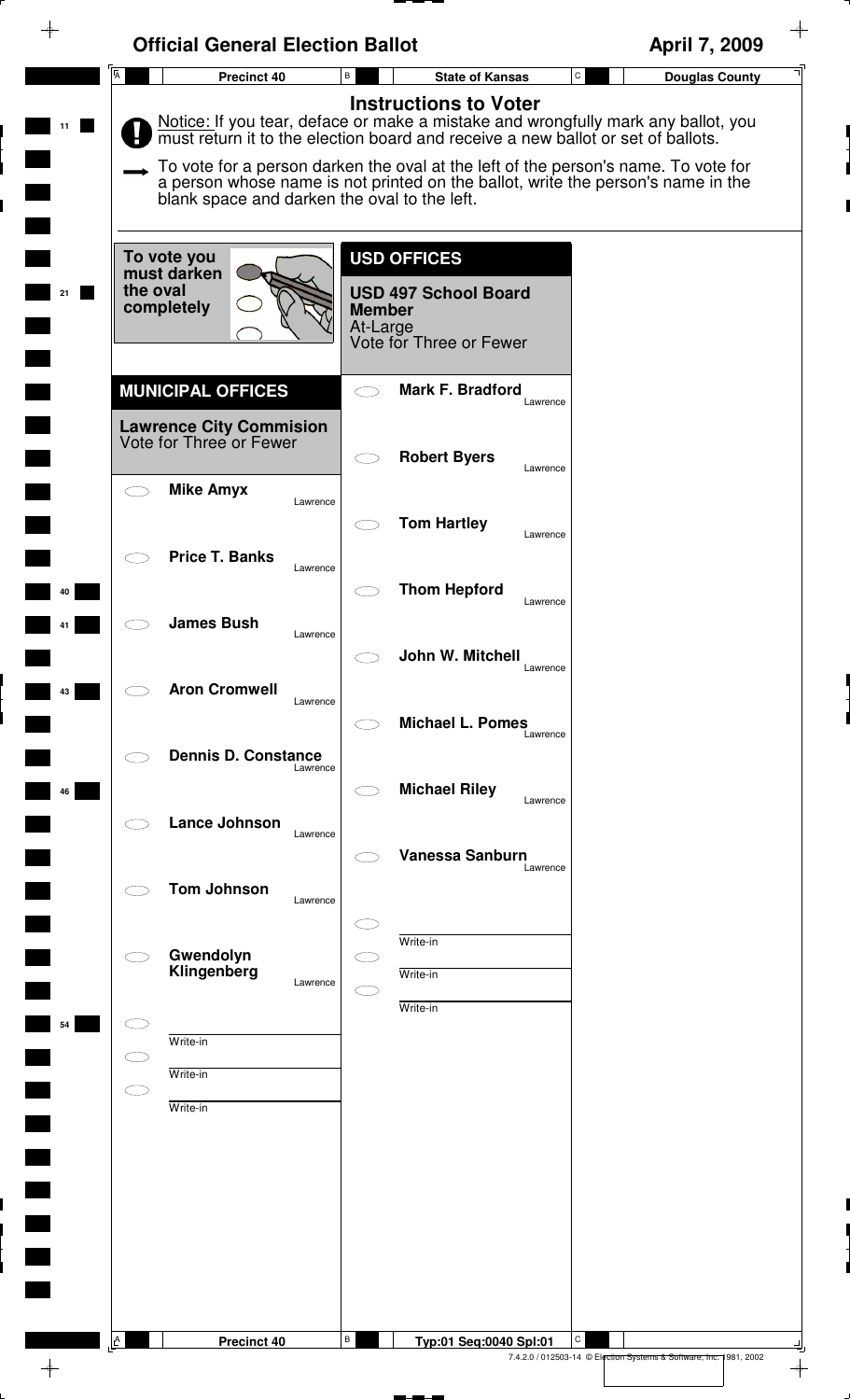| <b>Official General Election Ballot</b><br>$\overline{A}$ |                                                                                                                                                                                                                        | April 7, 2009                         |
|-----------------------------------------------------------|------------------------------------------------------------------------------------------------------------------------------------------------------------------------------------------------------------------------|---------------------------------------|
| Precinct 41                                               | В<br><b>State of Kansas</b>                                                                                                                                                                                            | $\mathtt{C}$<br><b>Douglas County</b> |
|                                                           | <b>Instructions to Voter</b><br>Notice: If you tear, deface or make a mistake and wrongfully mark any ballot, you must return it to the election board and receive a new ballot or set of ballots.                     |                                       |
|                                                           | To vote for a person darken the oval at the left of the person's name. To vote for<br>a person whose name is not printed on the ballot, write the person's name in the<br>blank space and darken the oval to the left. |                                       |
| To vote you                                               | <b>USD OFFICES</b>                                                                                                                                                                                                     |                                       |
| must darken<br>the oval<br>completely                     | <b>USD 497 School Board</b><br><b>Member</b><br>At-Large<br>Vote for Three or Fewer                                                                                                                                    |                                       |
| <b>MUNICIPAL OFFICES</b>                                  | John W. Mitchell                                                                                                                                                                                                       |                                       |
| <b>Lawrence City Commision</b><br>Vote for Three or Fewer | Lawrence                                                                                                                                                                                                               |                                       |
| <b>Mike Amyx</b><br>$\subset$ $\overline{\phantom{a}}$    | <b>Michael L. Pomes</b><br>Lawrence                                                                                                                                                                                    |                                       |
|                                                           | Lawrence<br><b>Michael Riley</b><br>$\subset$ $\overline{\phantom{a}}$<br>Lawrence                                                                                                                                     |                                       |
| <b>Price T. Banks</b>                                     | Lawrence<br>Vanessa Sanburn                                                                                                                                                                                            |                                       |
| <b>James Bush</b>                                         | Lawrence<br>Lawrence                                                                                                                                                                                                   |                                       |
|                                                           | Mark F. Bradford<br>Lawrence                                                                                                                                                                                           |                                       |
| <b>Aron Cromwell</b>                                      | Lawrence<br><b>Robert Byers</b><br>Lawrence                                                                                                                                                                            |                                       |
| <b>Dennis D. Constance</b>                                | Lawrence                                                                                                                                                                                                               |                                       |
| <b>Lance Johnson</b>                                      | <b>Tom Hartley</b><br>Lawrence                                                                                                                                                                                         |                                       |
|                                                           | Lawrence<br><b>Thom Hepford</b><br>Lawrence                                                                                                                                                                            |                                       |
| <b>Tom Johnson</b>                                        | Lawrence                                                                                                                                                                                                               |                                       |
| Gwendolyn<br>Klingenberg                                  | Write-in<br>Write-in                                                                                                                                                                                                   |                                       |
|                                                           | Lawrence<br>Write-in                                                                                                                                                                                                   |                                       |
| Write-in<br>Write-in                                      |                                                                                                                                                                                                                        |                                       |
| in 1<br>Write-in                                          |                                                                                                                                                                                                                        |                                       |
|                                                           |                                                                                                                                                                                                                        |                                       |
|                                                           |                                                                                                                                                                                                                        |                                       |
|                                                           |                                                                                                                                                                                                                        |                                       |
|                                                           |                                                                                                                                                                                                                        |                                       |
| A<br>Precinct 41                                          | В<br>Typ:01 Seq:0041 Spl:01                                                                                                                                                                                            | C                                     |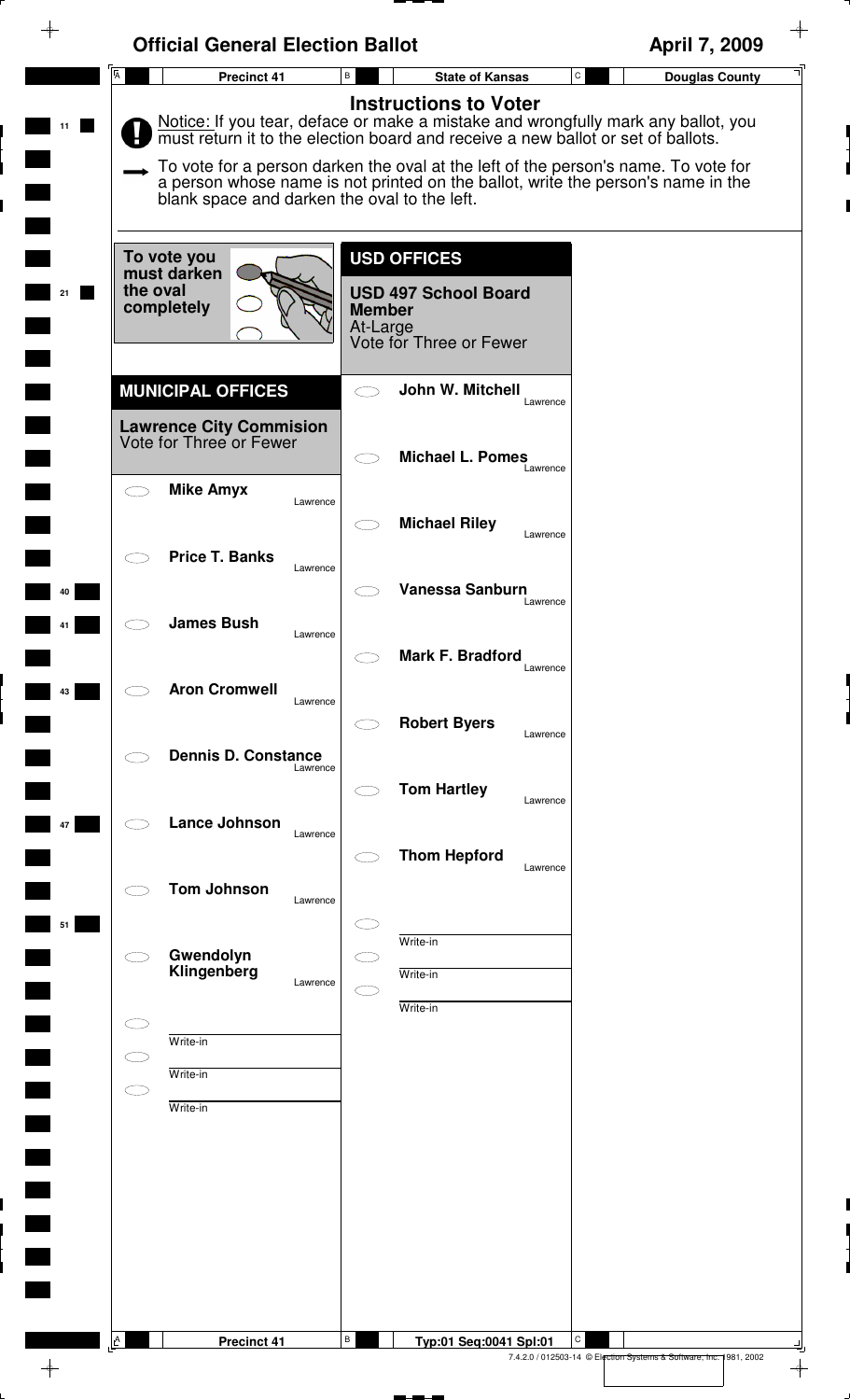| $\overline{A}$<br>Precinct 42                             | B<br><b>State of Kansas</b>                                                                                                                                            | $\mathtt{C}$<br><b>Douglas County</b> |
|-----------------------------------------------------------|------------------------------------------------------------------------------------------------------------------------------------------------------------------------|---------------------------------------|
|                                                           | <b>Instructions to Voter</b>                                                                                                                                           |                                       |
|                                                           | Notice: If you tear, deface or make a mistake and wrongfully mark any ballot, you must return it to the election board and receive a new ballot or set of ballots.     |                                       |
|                                                           | To vote for a person darken the oval at the left of the person's name. To vote for<br>a person whose name is not printed on the ballot, write the person's name in the |                                       |
| blank space and darken the oval to the left.              |                                                                                                                                                                        |                                       |
|                                                           |                                                                                                                                                                        |                                       |
| To vote you<br>must darken                                | <b>USD OFFICES</b>                                                                                                                                                     |                                       |
| the oval<br>completely                                    | <b>USD 497 School Board</b><br><b>Member</b>                                                                                                                           |                                       |
|                                                           | At-Large<br>Vote for Three or Fewer                                                                                                                                    |                                       |
|                                                           |                                                                                                                                                                        |                                       |
| <b>MUNICIPAL OFFICES</b>                                  | <b>Tom Hartley</b><br>$\subset$ $\supset$<br>Lawrence                                                                                                                  |                                       |
| <b>Lawrence City Commision</b><br>Vote for Three or Fewer |                                                                                                                                                                        |                                       |
|                                                           | <b>Thom Hepford</b><br>Lawrence                                                                                                                                        |                                       |
| <b>Price T. Banks</b><br>$\bigcirc$<br>Lawrence           |                                                                                                                                                                        |                                       |
|                                                           | John W. Mitchell                                                                                                                                                       |                                       |
| <b>James Bush</b>                                         | Lawrence                                                                                                                                                               |                                       |
| Lawrence                                                  | <b>Michael L. Pomes</b>                                                                                                                                                |                                       |
| <b>Aron Cromwell</b>                                      | Lawrence                                                                                                                                                               |                                       |
| Lawrence                                                  | <b>Michael Riley</b>                                                                                                                                                   |                                       |
| <b>Dennis D. Constance</b>                                | Lawrence                                                                                                                                                               |                                       |
| Lawrence                                                  | <b>Vanessa Sanburn</b>                                                                                                                                                 |                                       |
| Lance Johnson                                             | Lawrence                                                                                                                                                               |                                       |
| Lawrence                                                  | Mark F. Bradford                                                                                                                                                       |                                       |
|                                                           | Lawrence                                                                                                                                                               |                                       |
| <b>Tom Johnson</b><br>Lawrence                            |                                                                                                                                                                        |                                       |
|                                                           | <b>Robert Byers</b><br>Lawrence                                                                                                                                        |                                       |
| Gwendolyn<br>Klingenberg<br>Lawrence                      |                                                                                                                                                                        |                                       |
|                                                           | Write-in                                                                                                                                                               |                                       |
| <b>Mike Amyx</b><br>Lawrence                              | Write-in                                                                                                                                                               |                                       |
|                                                           | C<br>Write-in                                                                                                                                                          |                                       |
| C<br>Write-in                                             |                                                                                                                                                                        |                                       |
| $\subset$ $\supset$<br>Write-in                           |                                                                                                                                                                        |                                       |
| $\subset$<br>Write-in                                     |                                                                                                                                                                        |                                       |
|                                                           |                                                                                                                                                                        |                                       |
|                                                           |                                                                                                                                                                        |                                       |
|                                                           |                                                                                                                                                                        |                                       |
|                                                           |                                                                                                                                                                        |                                       |
|                                                           |                                                                                                                                                                        |                                       |
|                                                           |                                                                                                                                                                        |                                       |
|                                                           |                                                                                                                                                                        |                                       |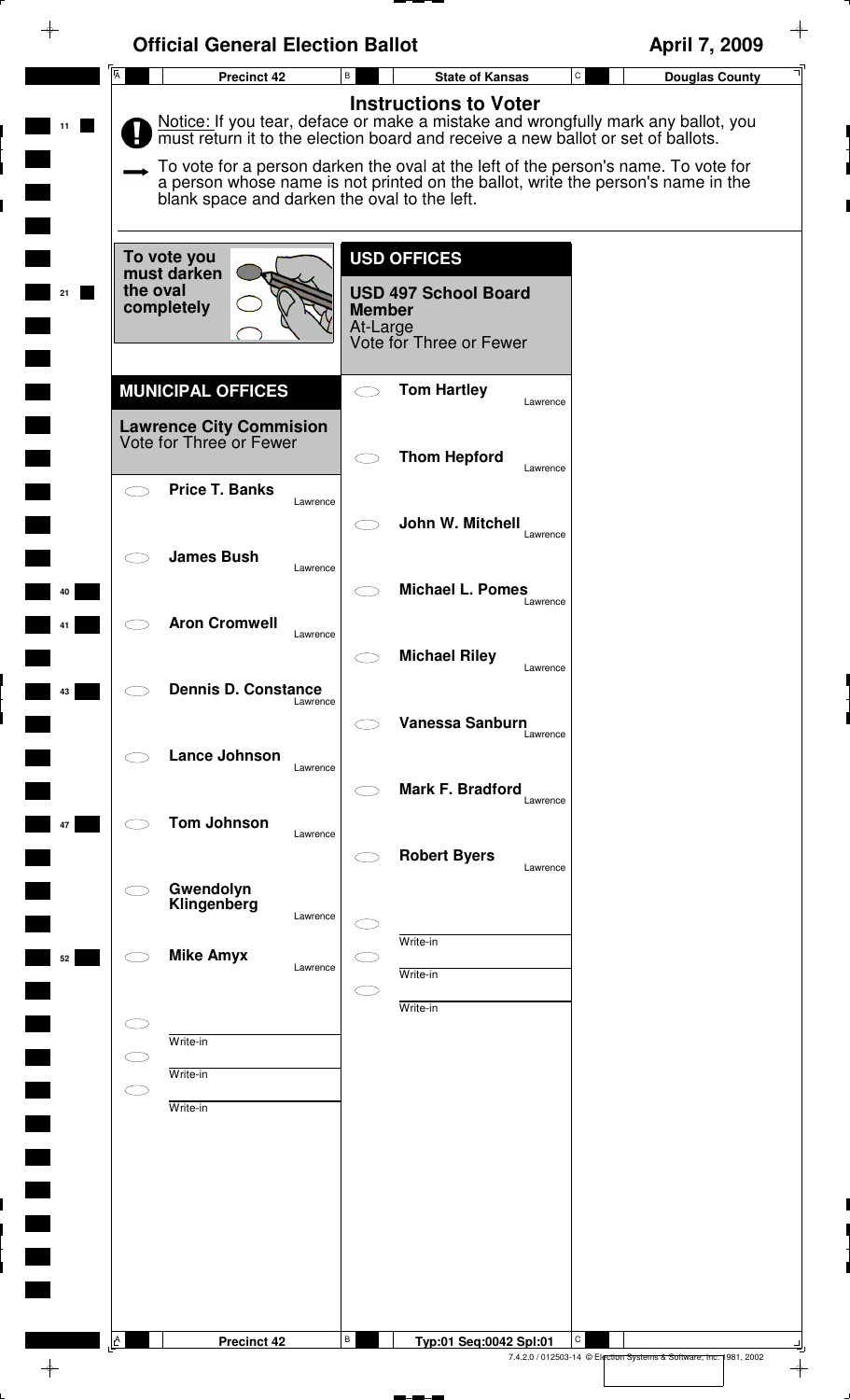|                | <b>Official General Election Ballot</b>                                               |                                                                                                                                                                                                                                                                                                                                                                                 | April 7, 2009                         |
|----------------|---------------------------------------------------------------------------------------|---------------------------------------------------------------------------------------------------------------------------------------------------------------------------------------------------------------------------------------------------------------------------------------------------------------------------------------------------------------------------------|---------------------------------------|
| $\overline{A}$ | Precinct 43                                                                           | В<br><b>State of Kansas</b>                                                                                                                                                                                                                                                                                                                                                     | $\mathsf{C}$<br><b>Douglas County</b> |
|                | blank space and darken the oval to the left.                                          | <b>Instructions to Voter</b><br>Notice: If you tear, deface or make a mistake and wrongfully mark any ballot, you<br>must return it to the election board and receive a new ballot or set of ballots.<br>To vote for a person darken the oval at the left of the person's name. To vote for<br>a person whose name is not printed on the ballot, write the person's name in the |                                       |
| the oval       | To vote you<br>must darken<br>completely                                              | <b>USD OFFICES</b><br><b>USD 497 School Board</b><br><b>Member</b><br>At-Large<br>Vote for Three or Fewer                                                                                                                                                                                                                                                                       |                                       |
|                | <b>MUNICIPAL OFFICES</b><br><b>Lawrence City Commision</b><br>Vote for Three or Fewer | <b>Tom Hartley</b><br>Lawrence                                                                                                                                                                                                                                                                                                                                                  |                                       |
|                | <b>James Bush</b><br>Lawrence                                                         | <b>Thom Hepford</b><br>Lawrence                                                                                                                                                                                                                                                                                                                                                 |                                       |
|                | <b>Aron Cromwell</b><br>Lawrence                                                      | John W. Mitchell<br>Lawrence                                                                                                                                                                                                                                                                                                                                                    |                                       |
|                | <b>Dennis D. Constance</b><br>Lawrence                                                | <b>Michael L. Pomes</b><br>Lawrence                                                                                                                                                                                                                                                                                                                                             |                                       |
|                | Lance Johnson<br>Lawrence                                                             | <b>Michael Riley</b><br>Lawrence                                                                                                                                                                                                                                                                                                                                                |                                       |
|                | <b>Tom Johnson</b><br>Lawrence                                                        | <b>Vanessa Sanburn</b><br>Lawrence<br>Mark F. Bradford                                                                                                                                                                                                                                                                                                                          |                                       |
|                | Gwendolyn<br>Klingenberg<br>Lawrence                                                  | Lawrence<br><b>Robert Byers</b>                                                                                                                                                                                                                                                                                                                                                 |                                       |
|                | <b>Mike Amyx</b><br>Lawrence                                                          | Lawrence                                                                                                                                                                                                                                                                                                                                                                        |                                       |
| 53             | <b>Price T. Banks</b><br>Lawrence                                                     | Write-in<br>Write-in                                                                                                                                                                                                                                                                                                                                                            |                                       |
|                | Write-in<br>Write-in                                                                  | Write-in                                                                                                                                                                                                                                                                                                                                                                        |                                       |
| СD             | Write-in                                                                              |                                                                                                                                                                                                                                                                                                                                                                                 |                                       |
|                |                                                                                       |                                                                                                                                                                                                                                                                                                                                                                                 |                                       |
|                |                                                                                       |                                                                                                                                                                                                                                                                                                                                                                                 |                                       |
| A              | <b>Precinct 43</b>                                                                    | В<br>Typ:01 Seq:0043 Spl:01                                                                                                                                                                                                                                                                                                                                                     | C                                     |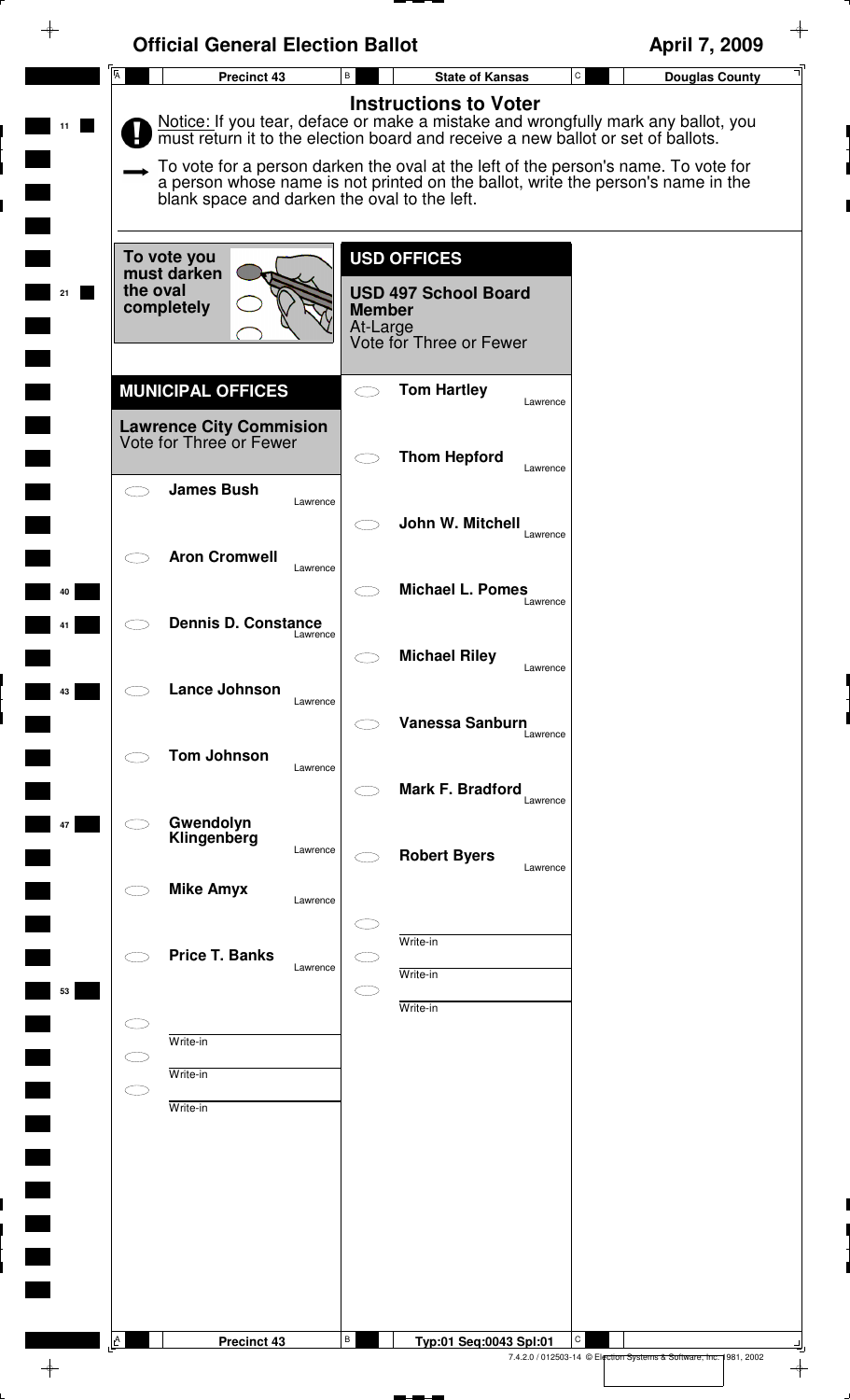|                | <b>Official General Election Ballot</b>                                          |                                  |                                                        | April 7, 2009                                                                                                                                                          |
|----------------|----------------------------------------------------------------------------------|----------------------------------|--------------------------------------------------------|------------------------------------------------------------------------------------------------------------------------------------------------------------------------|
| $\overline{A}$ | Precinct 44                                                                      | B                                | <b>State of Kansas</b>                                 | $\mathtt{C}$<br><b>Douglas County</b>                                                                                                                                  |
|                | must return it to the election board and receive a new ballot or set of ballots. |                                  | <b>Instructions to Voter</b>                           | Notice: If you tear, deface or make a mistake and wrongfully mark any ballot, you                                                                                      |
|                | blank space and darken the oval to the left.                                     |                                  |                                                        | To vote for a person darken the oval at the left of the person's name. To vote for<br>a person whose name is not printed on the ballot, write the person's name in the |
|                | To vote you<br>must darken                                                       | <b>USD OFFICES</b>               |                                                        |                                                                                                                                                                        |
| the oval       | completely                                                                       | <b>Member</b><br>At-Large        | <b>USD 497 School Board</b><br>Vote for Three or Fewer |                                                                                                                                                                        |
|                | <b>MUNICIPAL OFFICES</b>                                                         |                                  | <b>Robert Byers</b><br>Lawrence                        |                                                                                                                                                                        |
|                | <b>Lawrence City Commision</b><br>Vote for Three or Fewer                        |                                  | <b>Tom Hartley</b>                                     |                                                                                                                                                                        |
|                | <b>Aron Cromwell</b>                                                             | Lawrence                         | Lawrence                                               |                                                                                                                                                                        |
|                | <b>Dennis D. Constance</b>                                                       |                                  | <b>Thom Hepford</b><br>Lawrence                        |                                                                                                                                                                        |
|                |                                                                                  | Lawrence                         | John W. Mitchell<br>Lawrence                           |                                                                                                                                                                        |
|                | <b>Lance Johnson</b>                                                             | Lawrence                         | <b>Michael L. Pomes</b>                                |                                                                                                                                                                        |
|                | <b>Tom Johnson</b>                                                               | Lawrence                         | Lawrence                                               |                                                                                                                                                                        |
|                | Gwendolyn                                                                        |                                  | <b>Michael Riley</b><br>Lawrence                       |                                                                                                                                                                        |
|                | Klingenberg                                                                      | Lawrence                         | <b>Vanessa Sanburn</b><br>Lawrence                     |                                                                                                                                                                        |
|                | <b>Mike Amyx</b>                                                                 | Lawrence                         | <b>Mark F. Bradford</b>                                |                                                                                                                                                                        |
|                | <b>Price T. Banks</b>                                                            | Lawrence                         | Lawrence                                               |                                                                                                                                                                        |
|                | <b>James Bush</b>                                                                | Write-in                         |                                                        |                                                                                                                                                                        |
|                |                                                                                  | Lawrence<br>Write-in<br>Write-in |                                                        |                                                                                                                                                                        |
|                | Write-in                                                                         |                                  |                                                        |                                                                                                                                                                        |
|                | Write-in<br>Write-in                                                             |                                  |                                                        |                                                                                                                                                                        |
|                |                                                                                  |                                  |                                                        |                                                                                                                                                                        |
|                |                                                                                  |                                  |                                                        |                                                                                                                                                                        |
|                |                                                                                  |                                  |                                                        |                                                                                                                                                                        |
|                |                                                                                  |                                  |                                                        |                                                                                                                                                                        |
| <b>A</b>       | <b>Precinct 44</b>                                                               | В                                | С<br>Typ:01 Seq:0044 Spl:01                            |                                                                                                                                                                        |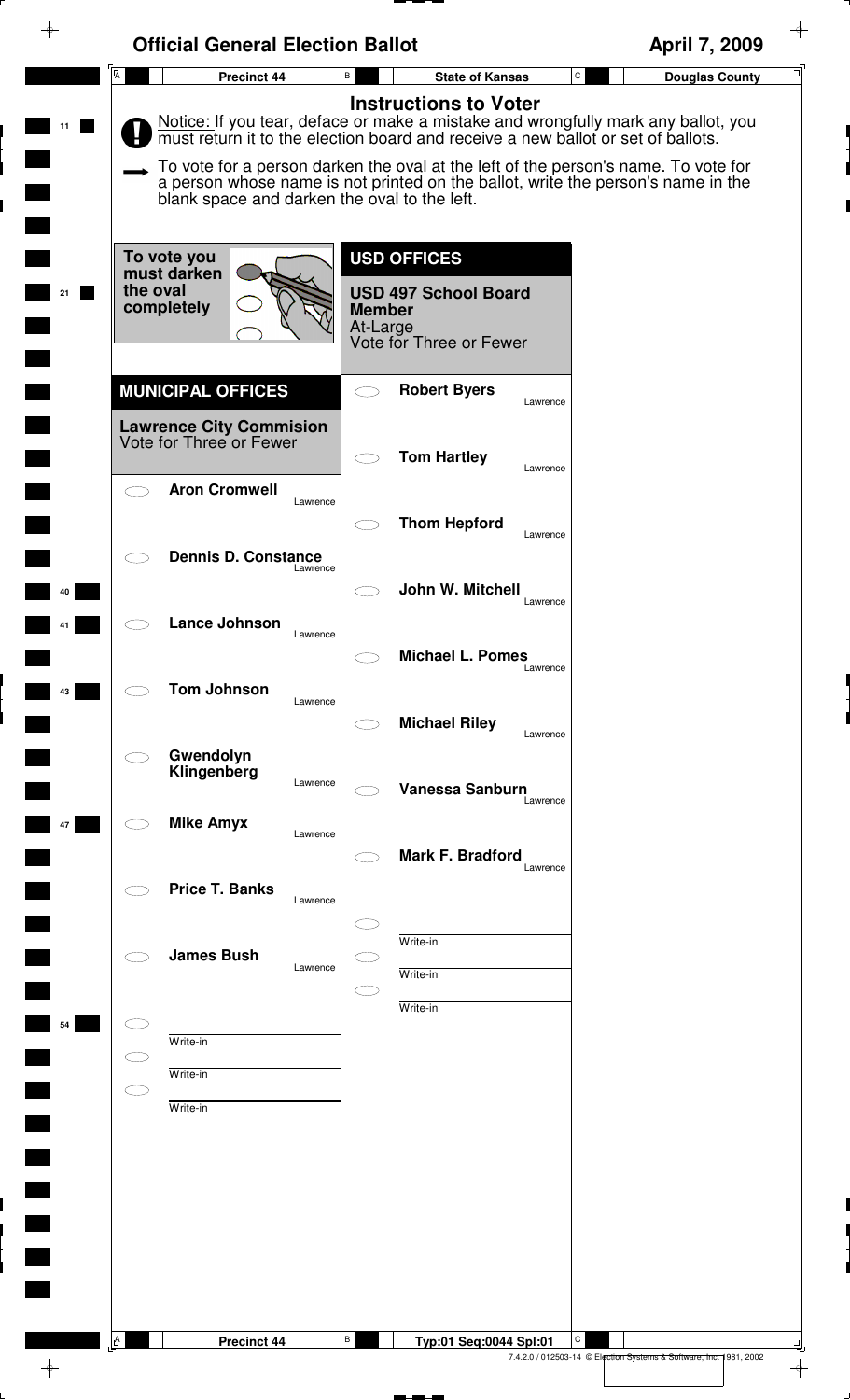| <b>Instructions to Voter</b><br>Notice: If you tear, deface or make a mistake and wrongfully mark any ballot, you must return it to the election board and receive a new ballot or set of ballots.<br>To vote for a person darken the oval at the left of the person's name. To vote for<br>a person whose name is not printed on the ballot, write the person's name in the<br>blank space and darken the oval to the left.<br><b>USD OFFICES</b><br>To vote you<br>must darken<br>the oval<br><b>USD 497 School Board</b><br>completely<br><b>Member</b><br>At-Large<br>Vote for Three or Fewer<br><b>MUNICIPAL OFFICES</b><br>John W. Mitchell<br>$\bigcirc$<br>Lawrence<br><b>Lawrence City Commision</b><br>Vote for Three or Fewer<br><b>Michael L. Pomes</b><br>$\subset$ $\supset$<br>Lawrence<br><b>Dennis D. Constance</b><br>$\bigcirc$<br>Lawrence<br><b>Michael Riley</b><br>Lawrence<br><b>Lance Johnson</b><br>Lawrence<br><b>Vanessa Sanburn</b><br>Lawrence<br><b>Tom Johnson</b><br>Lawrence<br>Mark F. Bradford<br>Lawrence<br>Gwendolyn<br>Klingenberg<br>Lawrence<br><b>Robert Byers</b><br>Lawrence<br><b>Mike Amyx</b><br>Lawrence<br><b>Tom Hartley</b><br>Lawrence<br><b>Price T. Banks</b><br>Lawrence<br><b>Thom Hepford</b><br>Lawrence<br><b>James Bush</b><br>Lawrence<br>Write-in<br><b>Aron Cromwell</b><br>Lawrence<br>Write-in<br>C i<br>Write-in<br>CD<br>Write-in<br>$\subset$ $\supset$<br>Write-in<br>$\subset$<br>Write-in | $\overline{A}$ | Precinct 45 | $\, {\bf B} \,$ | <b>State of Kansas</b> | $\mathtt{C}$<br><b>Douglas County</b> |
|-------------------------------------------------------------------------------------------------------------------------------------------------------------------------------------------------------------------------------------------------------------------------------------------------------------------------------------------------------------------------------------------------------------------------------------------------------------------------------------------------------------------------------------------------------------------------------------------------------------------------------------------------------------------------------------------------------------------------------------------------------------------------------------------------------------------------------------------------------------------------------------------------------------------------------------------------------------------------------------------------------------------------------------------------------------------------------------------------------------------------------------------------------------------------------------------------------------------------------------------------------------------------------------------------------------------------------------------------------------------------------------------------------------------------------------------------------------------|----------------|-------------|-----------------|------------------------|---------------------------------------|
|                                                                                                                                                                                                                                                                                                                                                                                                                                                                                                                                                                                                                                                                                                                                                                                                                                                                                                                                                                                                                                                                                                                                                                                                                                                                                                                                                                                                                                                                   |                |             |                 |                        |                                       |
|                                                                                                                                                                                                                                                                                                                                                                                                                                                                                                                                                                                                                                                                                                                                                                                                                                                                                                                                                                                                                                                                                                                                                                                                                                                                                                                                                                                                                                                                   |                |             |                 |                        |                                       |
|                                                                                                                                                                                                                                                                                                                                                                                                                                                                                                                                                                                                                                                                                                                                                                                                                                                                                                                                                                                                                                                                                                                                                                                                                                                                                                                                                                                                                                                                   |                |             |                 |                        |                                       |
|                                                                                                                                                                                                                                                                                                                                                                                                                                                                                                                                                                                                                                                                                                                                                                                                                                                                                                                                                                                                                                                                                                                                                                                                                                                                                                                                                                                                                                                                   |                |             |                 |                        |                                       |
|                                                                                                                                                                                                                                                                                                                                                                                                                                                                                                                                                                                                                                                                                                                                                                                                                                                                                                                                                                                                                                                                                                                                                                                                                                                                                                                                                                                                                                                                   |                |             |                 |                        |                                       |
|                                                                                                                                                                                                                                                                                                                                                                                                                                                                                                                                                                                                                                                                                                                                                                                                                                                                                                                                                                                                                                                                                                                                                                                                                                                                                                                                                                                                                                                                   |                |             |                 |                        |                                       |
|                                                                                                                                                                                                                                                                                                                                                                                                                                                                                                                                                                                                                                                                                                                                                                                                                                                                                                                                                                                                                                                                                                                                                                                                                                                                                                                                                                                                                                                                   |                |             |                 |                        |                                       |
|                                                                                                                                                                                                                                                                                                                                                                                                                                                                                                                                                                                                                                                                                                                                                                                                                                                                                                                                                                                                                                                                                                                                                                                                                                                                                                                                                                                                                                                                   |                |             |                 |                        |                                       |
|                                                                                                                                                                                                                                                                                                                                                                                                                                                                                                                                                                                                                                                                                                                                                                                                                                                                                                                                                                                                                                                                                                                                                                                                                                                                                                                                                                                                                                                                   |                |             |                 |                        |                                       |
|                                                                                                                                                                                                                                                                                                                                                                                                                                                                                                                                                                                                                                                                                                                                                                                                                                                                                                                                                                                                                                                                                                                                                                                                                                                                                                                                                                                                                                                                   |                |             |                 |                        |                                       |
|                                                                                                                                                                                                                                                                                                                                                                                                                                                                                                                                                                                                                                                                                                                                                                                                                                                                                                                                                                                                                                                                                                                                                                                                                                                                                                                                                                                                                                                                   |                |             |                 |                        |                                       |
|                                                                                                                                                                                                                                                                                                                                                                                                                                                                                                                                                                                                                                                                                                                                                                                                                                                                                                                                                                                                                                                                                                                                                                                                                                                                                                                                                                                                                                                                   |                |             |                 |                        |                                       |
|                                                                                                                                                                                                                                                                                                                                                                                                                                                                                                                                                                                                                                                                                                                                                                                                                                                                                                                                                                                                                                                                                                                                                                                                                                                                                                                                                                                                                                                                   |                |             |                 |                        |                                       |
|                                                                                                                                                                                                                                                                                                                                                                                                                                                                                                                                                                                                                                                                                                                                                                                                                                                                                                                                                                                                                                                                                                                                                                                                                                                                                                                                                                                                                                                                   |                |             |                 |                        |                                       |
|                                                                                                                                                                                                                                                                                                                                                                                                                                                                                                                                                                                                                                                                                                                                                                                                                                                                                                                                                                                                                                                                                                                                                                                                                                                                                                                                                                                                                                                                   |                |             |                 |                        |                                       |
|                                                                                                                                                                                                                                                                                                                                                                                                                                                                                                                                                                                                                                                                                                                                                                                                                                                                                                                                                                                                                                                                                                                                                                                                                                                                                                                                                                                                                                                                   |                |             |                 |                        |                                       |
|                                                                                                                                                                                                                                                                                                                                                                                                                                                                                                                                                                                                                                                                                                                                                                                                                                                                                                                                                                                                                                                                                                                                                                                                                                                                                                                                                                                                                                                                   |                |             |                 |                        |                                       |
|                                                                                                                                                                                                                                                                                                                                                                                                                                                                                                                                                                                                                                                                                                                                                                                                                                                                                                                                                                                                                                                                                                                                                                                                                                                                                                                                                                                                                                                                   |                |             |                 |                        |                                       |
|                                                                                                                                                                                                                                                                                                                                                                                                                                                                                                                                                                                                                                                                                                                                                                                                                                                                                                                                                                                                                                                                                                                                                                                                                                                                                                                                                                                                                                                                   |                |             |                 |                        |                                       |
|                                                                                                                                                                                                                                                                                                                                                                                                                                                                                                                                                                                                                                                                                                                                                                                                                                                                                                                                                                                                                                                                                                                                                                                                                                                                                                                                                                                                                                                                   |                |             |                 |                        |                                       |
| $\, {\bf B} \,$<br><b>Precinct 45</b><br>Typ:01 Seq:0045 Spl:01                                                                                                                                                                                                                                                                                                                                                                                                                                                                                                                                                                                                                                                                                                                                                                                                                                                                                                                                                                                                                                                                                                                                                                                                                                                                                                                                                                                                   |                |             |                 |                        |                                       |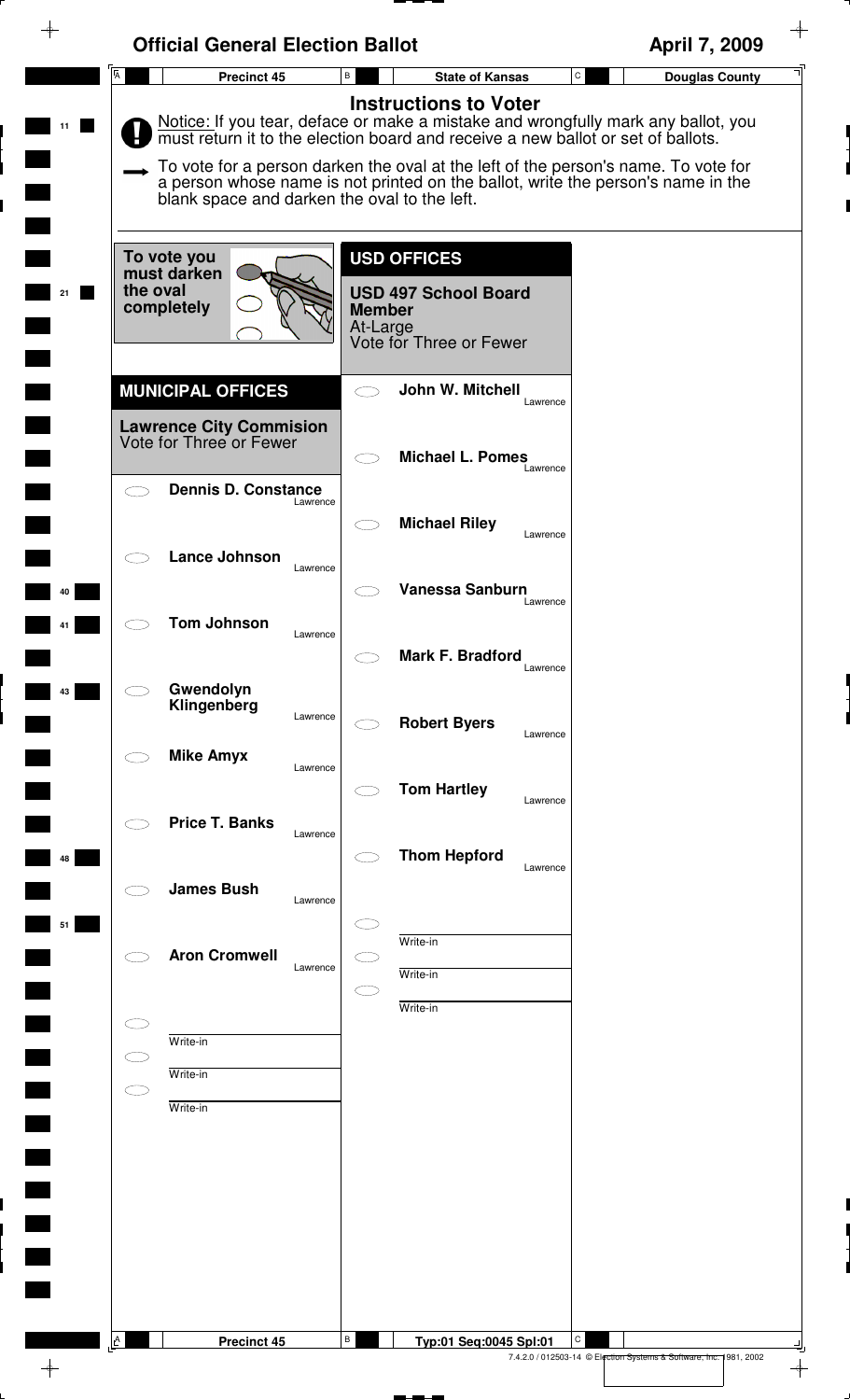| $\overline{A}$                             | Precinct 46                                  | B             | <b>State of Kansas</b>       | ${\tt C}$ | April 7, 2009<br><b>Douglas County</b>                                                                                                                                 |
|--------------------------------------------|----------------------------------------------|---------------|------------------------------|-----------|------------------------------------------------------------------------------------------------------------------------------------------------------------------------|
|                                            |                                              |               | <b>Instructions to Voter</b> |           |                                                                                                                                                                        |
|                                            |                                              |               |                              |           | Notice: If you tear, deface or make a mistake and wrongfully mark any ballot, you                                                                                      |
|                                            |                                              |               |                              |           | must return it to the election board and receive a new ballot or set of ballots.                                                                                       |
|                                            |                                              |               |                              |           | To vote for a person darken the oval at the left of the person's name. To vote for<br>a person whose name is not printed on the ballot, write the person's name in the |
|                                            | blank space and darken the oval to the left. |               |                              |           |                                                                                                                                                                        |
|                                            |                                              |               |                              |           |                                                                                                                                                                        |
| To vote you<br>must darken                 |                                              |               | <b>USD OFFICES</b>           |           |                                                                                                                                                                        |
| the oval<br>completely                     |                                              | <b>Member</b> | <b>USD 497 School Board</b>  |           |                                                                                                                                                                        |
|                                            |                                              | At-Large      |                              |           |                                                                                                                                                                        |
|                                            |                                              |               | Vote for Three or Fewer      |           |                                                                                                                                                                        |
| <b>MUNICIPAL OFFICES</b>                   |                                              | $\bigcirc$    | <b>Michael Riley</b>         |           |                                                                                                                                                                        |
| <b>Lawrence City Commision</b>             |                                              |               |                              | Lawrence  |                                                                                                                                                                        |
| Vote for Three or Fewer                    |                                              |               | Vanessa Sanburn              |           |                                                                                                                                                                        |
|                                            |                                              |               |                              | Lawrence  |                                                                                                                                                                        |
| <b>Tom Johnson</b><br>$\subset$ $\bar{\ }$ | Lawrence                                     |               |                              |           |                                                                                                                                                                        |
|                                            |                                              |               | Mark F. Bradford             | Lawrence  |                                                                                                                                                                        |
| Gwendolyn<br>Klingenberg                   |                                              |               |                              |           |                                                                                                                                                                        |
|                                            | Lawrence                                     |               | <b>Robert Byers</b>          | Lawrence  |                                                                                                                                                                        |
| <b>Mike Amyx</b>                           |                                              |               |                              |           |                                                                                                                                                                        |
|                                            | Lawrence                                     |               | <b>Tom Hartley</b>           |           |                                                                                                                                                                        |
| <b>Price T. Banks</b>                      |                                              |               |                              | Lawrence  |                                                                                                                                                                        |
|                                            | Lawrence                                     |               |                              |           |                                                                                                                                                                        |
|                                            |                                              |               | <b>Thom Hepford</b>          | Lawrence  |                                                                                                                                                                        |
| <b>James Bush</b>                          | Lawrence                                     |               |                              |           |                                                                                                                                                                        |
|                                            |                                              |               | John W. Mitchell             | Lawrence  |                                                                                                                                                                        |
| <b>Aron Cromwell</b>                       | Lawrence                                     |               |                              |           |                                                                                                                                                                        |
|                                            |                                              |               | <b>Michael L. Pomes</b>      |           |                                                                                                                                                                        |
|                                            | <b>Dennis D. Constance</b>                   |               |                              | Lawrence  |                                                                                                                                                                        |
|                                            | Lawrence                                     |               |                              |           |                                                                                                                                                                        |
|                                            |                                              |               | Write-in                     |           |                                                                                                                                                                        |
| <b>Lance Johnson</b>                       | Lawrence                                     |               | Write-in                     |           |                                                                                                                                                                        |
|                                            |                                              |               | Write-in                     |           |                                                                                                                                                                        |
|                                            |                                              |               |                              |           |                                                                                                                                                                        |
| Write-in<br>$\subset$ $\bar{ }$            |                                              |               |                              |           |                                                                                                                                                                        |
| Write-in<br>$\subset$ .                    |                                              |               |                              |           |                                                                                                                                                                        |
| Write-in                                   |                                              |               |                              |           |                                                                                                                                                                        |
|                                            |                                              |               |                              |           |                                                                                                                                                                        |
|                                            |                                              |               |                              |           |                                                                                                                                                                        |
|                                            |                                              |               |                              |           |                                                                                                                                                                        |
|                                            |                                              |               |                              |           |                                                                                                                                                                        |
|                                            |                                              |               |                              |           |                                                                                                                                                                        |
|                                            |                                              |               |                              |           |                                                                                                                                                                        |
|                                            |                                              |               |                              |           |                                                                                                                                                                        |
| ΙA                                         | <b>Precinct 46</b>                           | В             | Typ:01 Seq:0046 Spl:01       | C         |                                                                                                                                                                        |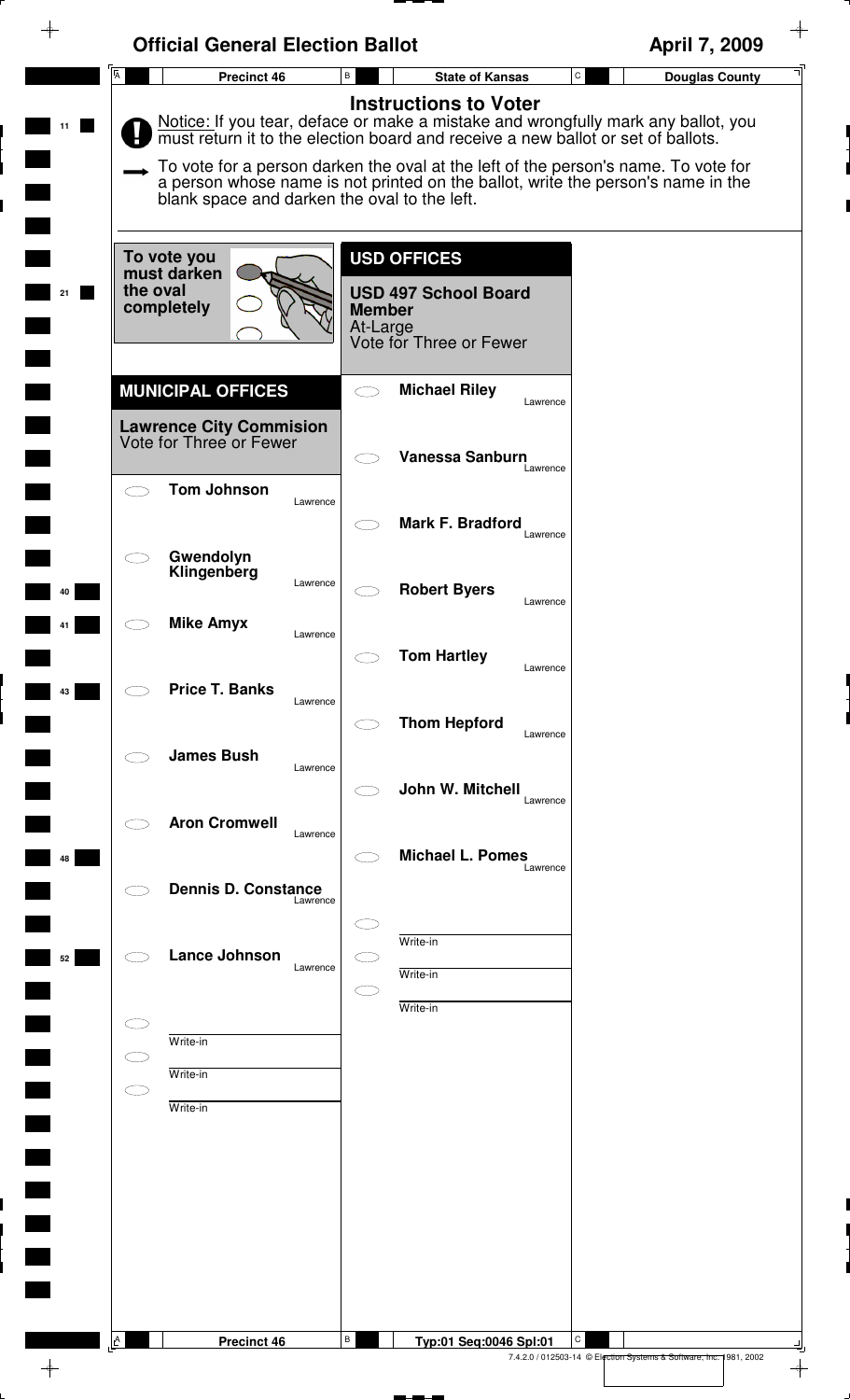|                          | <b>Official General Election Ballot</b>                     |                                                                                                                                                                                                                                                                                             | April 7, 2009                         |
|--------------------------|-------------------------------------------------------------|---------------------------------------------------------------------------------------------------------------------------------------------------------------------------------------------------------------------------------------------------------------------------------------------|---------------------------------------|
| $\overline{A}$           | <b>Precinct 47</b>                                          | $\, {\sf B}$<br><b>State of Kansas</b>                                                                                                                                                                                                                                                      | $\mathtt{C}$<br><b>Douglas County</b> |
|                          |                                                             | <b>Instructions to Voter</b><br>Notice: If you tear, deface or make a mistake and wrongfully mark any ballot, you<br>must return it to the election board and receive a new ballot or set of ballots.<br>To vote for a person darken the oval at the left of the person's name. To vote for |                                       |
|                          | blank space and darken the oval to the left.<br>To vote you | a person whose name is not printed on the ballot, write the person's name in the<br><b>USD OFFICES</b>                                                                                                                                                                                      |                                       |
| the oval<br>21           | must darken<br>completely                                   | <b>USD 497 School Board</b><br><b>Member</b><br>At-Large<br>Vote for Three or Fewer                                                                                                                                                                                                         |                                       |
|                          | <b>MUNICIPAL OFFICES</b>                                    | <b>Michael Riley</b><br>$\bigcirc$<br>Lawrence                                                                                                                                                                                                                                              |                                       |
|                          | <b>Lawrence City Commision</b><br>Vote for Three or Fewer   | <b>Vanessa Sanburn</b>                                                                                                                                                                                                                                                                      |                                       |
| $\overline{\phantom{1}}$ | <b>Tom Johnson</b><br>Lawrence                              | Lawrence<br>Mark F. Bradford                                                                                                                                                                                                                                                                |                                       |
|                          | Gwendolyn<br>Klingenberg<br>Lawrence                        | Lawrence<br><b>Robert Byers</b><br>Lawrence                                                                                                                                                                                                                                                 |                                       |
|                          | <b>Mike Amyx</b><br>Lawrence                                | <b>Tom Hartley</b><br>Lawrence                                                                                                                                                                                                                                                              |                                       |
|                          | <b>Price T. Banks</b><br>Lawrence                           | <b>Thom Hepford</b><br>Lawrence                                                                                                                                                                                                                                                             |                                       |
|                          | <b>James Bush</b><br>Lawrence                               | John W. Mitchell<br>Lawrence                                                                                                                                                                                                                                                                |                                       |
| 48                       | <b>Aron Cromwell</b><br>Lawrence                            | <b>Michael L. Pomes</b><br>Lawrence                                                                                                                                                                                                                                                         |                                       |
|                          | <b>Dennis D. Constance</b><br>Lawrence                      |                                                                                                                                                                                                                                                                                             |                                       |
|                          | <b>Lance Johnson</b><br>Lawrence                            | Write-in<br>Write-in                                                                                                                                                                                                                                                                        |                                       |
| 53                       | Write-in                                                    | Write-in                                                                                                                                                                                                                                                                                    |                                       |
| CD                       | Write-in<br>Write-in                                        |                                                                                                                                                                                                                                                                                             |                                       |
|                          |                                                             |                                                                                                                                                                                                                                                                                             |                                       |
|                          |                                                             |                                                                                                                                                                                                                                                                                             |                                       |
|                          |                                                             |                                                                                                                                                                                                                                                                                             |                                       |
| $\mathbf{A}$             | <b>Precinct 47</b>                                          | В<br>Typ:01 Seq:0047 Spl:01                                                                                                                                                                                                                                                                 | С                                     |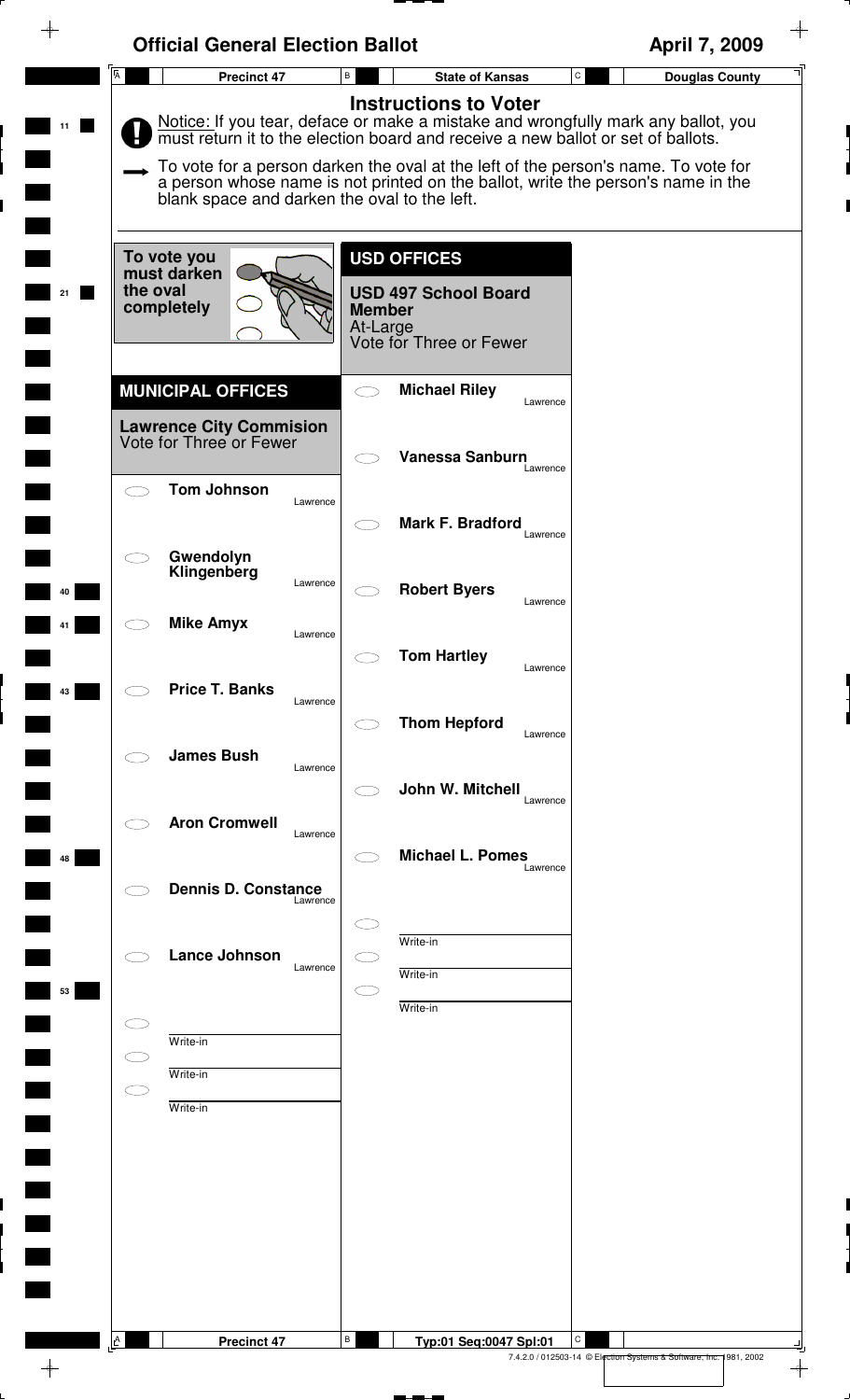|                | <b>Official General Election Ballot</b>                   |                                                                                                                                                                                                       | April 7, 2009                         |
|----------------|-----------------------------------------------------------|-------------------------------------------------------------------------------------------------------------------------------------------------------------------------------------------------------|---------------------------------------|
| $\overline{A}$ | Precinct 48                                               | В<br><b>State of Kansas</b>                                                                                                                                                                           | $\mathtt{C}$<br><b>Douglas County</b> |
|                |                                                           | <b>Instructions to Voter</b><br>Notice: If you tear, deface or make a mistake and wrongfully mark any ballot, you<br>must return it to the election board and receive a new ballot or set of ballots. |                                       |
|                | blank space and darken the oval to the left.              | To vote for a person darken the oval at the left of the person's name. To vote for<br>a person whose name is not printed on the ballot, write the person's name in the                                |                                       |
|                | To vote you<br>must darken                                | <b>USD OFFICES</b>                                                                                                                                                                                    |                                       |
|                | the oval<br>completely                                    | <b>USD 497 School Board</b><br><b>Member</b><br>At-Large<br>Vote for Three or Fewer                                                                                                                   |                                       |
|                | <b>MUNICIPAL OFFICES</b>                                  | <b>Vanessa Sanburn</b><br>Lawrence                                                                                                                                                                    |                                       |
|                | <b>Lawrence City Commision</b><br>Vote for Three or Fewer | Mark F. Bradford<br>Lawrence                                                                                                                                                                          |                                       |
|                | Gwendolyn<br>Klingenberg<br>Lawrence                      | <b>Robert Byers</b><br>Lawrence                                                                                                                                                                       |                                       |
|                | <b>Mike Amyx</b><br>Lawrence                              | <b>Tom Hartley</b><br>Lawrence                                                                                                                                                                        |                                       |
|                | <b>Price T. Banks</b><br>Lawrence                         | <b>Thom Hepford</b>                                                                                                                                                                                   |                                       |
|                | <b>James Bush</b><br>Lawrence                             | Lawrence<br>John W. Mitchell                                                                                                                                                                          |                                       |
|                | <b>Aron Cromwell</b><br>Lawrence                          | Lawrence<br><b>Michael L. Pomes</b>                                                                                                                                                                   |                                       |
|                | <b>Dennis D. Constance</b><br>Lawrence                    | Lawrence                                                                                                                                                                                              |                                       |
| 48             | <b>Lance Johnson</b><br>Lawrence                          | <b>Michael Riley</b><br>Lawrence                                                                                                                                                                      |                                       |
|                | <b>Tom Johnson</b><br>Lawrence                            | Write-in                                                                                                                                                                                              |                                       |
| 54             |                                                           | Write-in<br>Write-in                                                                                                                                                                                  |                                       |
|                | Write-in<br>Write-in                                      |                                                                                                                                                                                                       |                                       |
|                | Write-in                                                  |                                                                                                                                                                                                       |                                       |
|                |                                                           |                                                                                                                                                                                                       |                                       |
|                |                                                           |                                                                                                                                                                                                       |                                       |
|                |                                                           |                                                                                                                                                                                                       |                                       |
| A              | <b>Precinct 48</b>                                        | В<br>Typ:01 Seq:0048 Spl:01                                                                                                                                                                           | С                                     |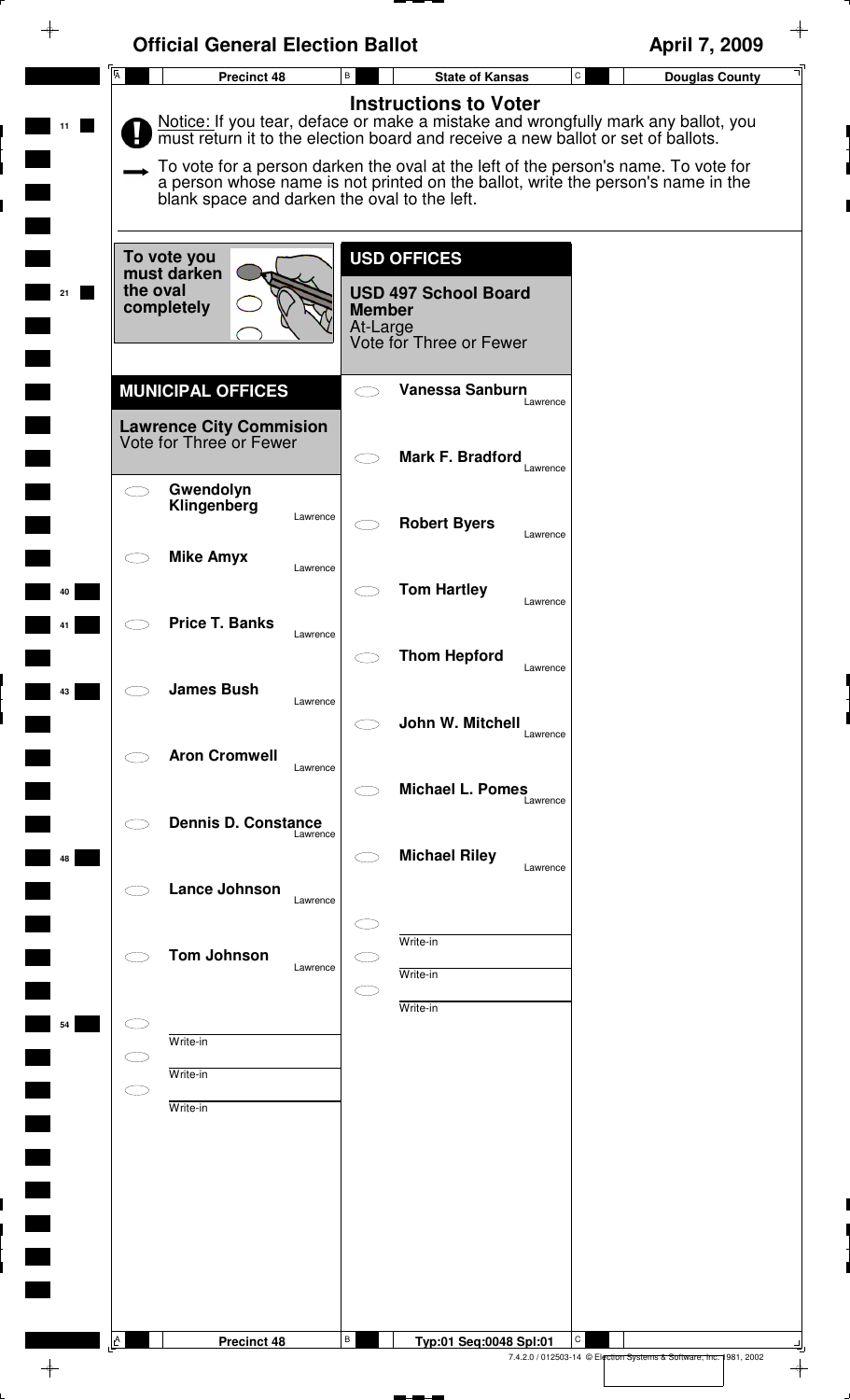|                                                                                       | <b>Official General Election Ballot</b>      |                                                                                                           | April 7, 2009                                                                                                                                                                                                                                                                                                                                |
|---------------------------------------------------------------------------------------|----------------------------------------------|-----------------------------------------------------------------------------------------------------------|----------------------------------------------------------------------------------------------------------------------------------------------------------------------------------------------------------------------------------------------------------------------------------------------------------------------------------------------|
| A                                                                                     | $\, {\bf B} \,$<br>Precinct 49               | <b>State of Kansas</b>                                                                                    | $\mathtt{C}$<br><b>Douglas County</b>                                                                                                                                                                                                                                                                                                        |
|                                                                                       | blank space and darken the oval to the left. | <b>Instructions to Voter</b>                                                                              | Notice: If you tear, deface or make a mistake and wrongfully mark any ballot, you must return it to the election board and receive a new ballot or set of ballots.<br>To vote for a person darken the oval at the left of the person's name. To vote for<br>a person whose name is not printed on the ballot, write the person's name in the |
| To vote you<br>must darken<br>the oval<br>completely                                  |                                              | <b>USD OFFICES</b><br><b>USD 497 School Board</b><br><b>Member</b><br>At-Large<br>Vote for Three or Fewer |                                                                                                                                                                                                                                                                                                                                              |
| <b>MUNICIPAL OFFICES</b><br><b>Lawrence City Commision</b><br>Vote for Three or Fewer |                                              | <b>Mark F. Bradford</b><br>Lawrence                                                                       |                                                                                                                                                                                                                                                                                                                                              |
| <b>Mike Amyx</b>                                                                      | Lawrence                                     | <b>Robert Byers</b><br>Lawrence                                                                           |                                                                                                                                                                                                                                                                                                                                              |
| <b>Price T. Banks</b>                                                                 | Lawrence                                     | <b>Tom Hartley</b><br>Lawrence                                                                            |                                                                                                                                                                                                                                                                                                                                              |
| <b>James Bush</b>                                                                     | Lawrence                                     | <b>Thom Hepford</b><br>Lawrence                                                                           |                                                                                                                                                                                                                                                                                                                                              |
| <b>Aron Cromwell</b>                                                                  | Lawrence                                     | John W. Mitchell<br>Lawrence<br><b>Michael L. Pomes</b>                                                   |                                                                                                                                                                                                                                                                                                                                              |
|                                                                                       | <b>Dennis D. Constance</b><br>Lawrence       | Lawrence<br><b>Michael Riley</b>                                                                          |                                                                                                                                                                                                                                                                                                                                              |
| Lance Johnson                                                                         | Lawrence                                     | Lawrence<br><b>Vanessa Sanburn</b>                                                                        |                                                                                                                                                                                                                                                                                                                                              |
| <b>Tom Johnson</b>                                                                    | Lawrence                                     | Lawrence                                                                                                  |                                                                                                                                                                                                                                                                                                                                              |
| Gwendolyn<br>Klingenberg                                                              | Lawrence                                     | Write-in<br>Write-in                                                                                      |                                                                                                                                                                                                                                                                                                                                              |
| Write-in                                                                              |                                              | Write-in                                                                                                  |                                                                                                                                                                                                                                                                                                                                              |
| Write-in<br>C.<br>Write-in                                                            |                                              |                                                                                                           |                                                                                                                                                                                                                                                                                                                                              |
|                                                                                       |                                              |                                                                                                           |                                                                                                                                                                                                                                                                                                                                              |
|                                                                                       |                                              |                                                                                                           |                                                                                                                                                                                                                                                                                                                                              |
|                                                                                       |                                              |                                                                                                           |                                                                                                                                                                                                                                                                                                                                              |

 $\overline{\phantom{a}}$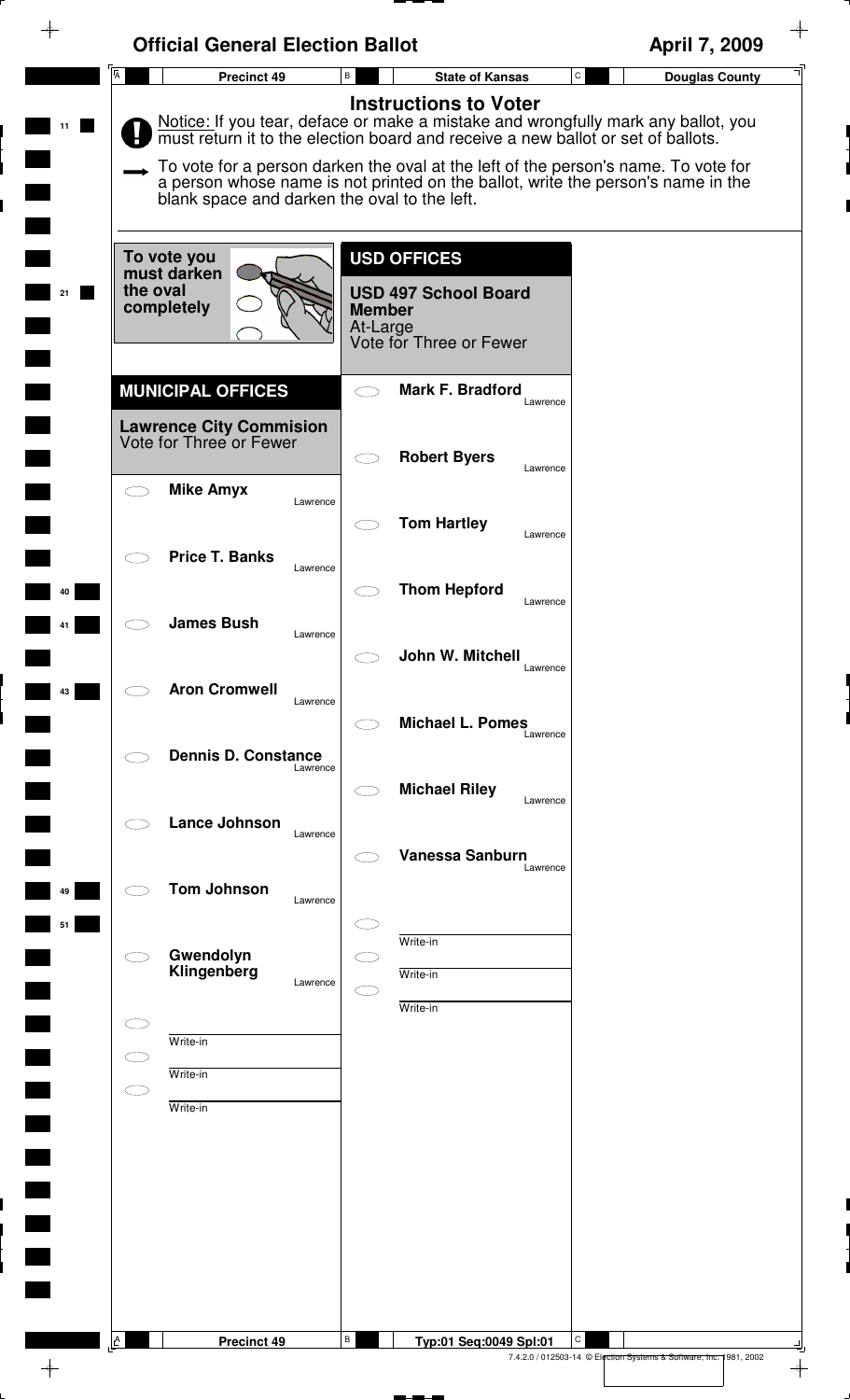|    | <b>Official General Election Ballot</b>                                                                                                                                                                                                                                                                                                                                                      |                                        | April 7, 2009                                                      |
|----|----------------------------------------------------------------------------------------------------------------------------------------------------------------------------------------------------------------------------------------------------------------------------------------------------------------------------------------------------------------------------------------------|----------------------------------------|--------------------------------------------------------------------|
|    | $\overline{A}$<br>B<br>Precinct 50 Split 1                                                                                                                                                                                                                                                                                                                                                   | $\mathtt{C}$<br><b>State of Kansas</b> | <b>Douglas County</b>                                              |
|    | Notice: If you tear, deface or make a mistake and wrongfully mark any ballot, you must return it to the election board and receive a new ballot or set of ballots.<br>To vote for a person darken the oval at the left of the person's name. To vote for<br>a person whose name is not printed on the ballot, write the person's name in the<br>blank space and darken the oval to the left. | <b>Instructions to Voter</b>           |                                                                    |
| 21 | To vote you<br>must darken<br>the oval<br>completely                                                                                                                                                                                                                                                                                                                                         |                                        |                                                                    |
|    | <b>USD OFFICES</b><br><b>USD 491 School Board</b><br><b>Member</b><br>At-Large<br>Vote for Three or Fewer                                                                                                                                                                                                                                                                                    |                                        |                                                                    |
|    | <b>Brenda Clark</b><br>Eudora<br><b>Daniel S. Dickerson</b>                                                                                                                                                                                                                                                                                                                                  |                                        |                                                                    |
| 40 | Eudora<br><b>Mike Howard</b><br>Eudora                                                                                                                                                                                                                                                                                                                                                       |                                        |                                                                    |
|    | Michael P. Kelso<br>Eudora<br><b>Keith Nowland</b><br>Eudora                                                                                                                                                                                                                                                                                                                                 |                                        |                                                                    |
| 43 | Eric D. Votaw<br>Eudora                                                                                                                                                                                                                                                                                                                                                                      |                                        |                                                                    |
|    | Write-in<br>Write-in                                                                                                                                                                                                                                                                                                                                                                         |                                        |                                                                    |
|    | Write-in                                                                                                                                                                                                                                                                                                                                                                                     |                                        |                                                                    |
|    |                                                                                                                                                                                                                                                                                                                                                                                              |                                        |                                                                    |
| 49 |                                                                                                                                                                                                                                                                                                                                                                                              |                                        |                                                                    |
| 52 |                                                                                                                                                                                                                                                                                                                                                                                              |                                        |                                                                    |
|    |                                                                                                                                                                                                                                                                                                                                                                                              |                                        |                                                                    |
|    |                                                                                                                                                                                                                                                                                                                                                                                              |                                        |                                                                    |
|    |                                                                                                                                                                                                                                                                                                                                                                                              |                                        |                                                                    |
|    |                                                                                                                                                                                                                                                                                                                                                                                              |                                        |                                                                    |
|    |                                                                                                                                                                                                                                                                                                                                                                                              |                                        |                                                                    |
|    | $\mathbf{A}$<br>$\, {\bf B}$<br>Precinct 50 Split 1                                                                                                                                                                                                                                                                                                                                          | С<br>Typ:01 Seq:0050 Spl:01            |                                                                    |
|    |                                                                                                                                                                                                                                                                                                                                                                                              |                                        | 7.4.2.0 / 012503-14 © Election Systems & Software, Inc. 1981, 2002 |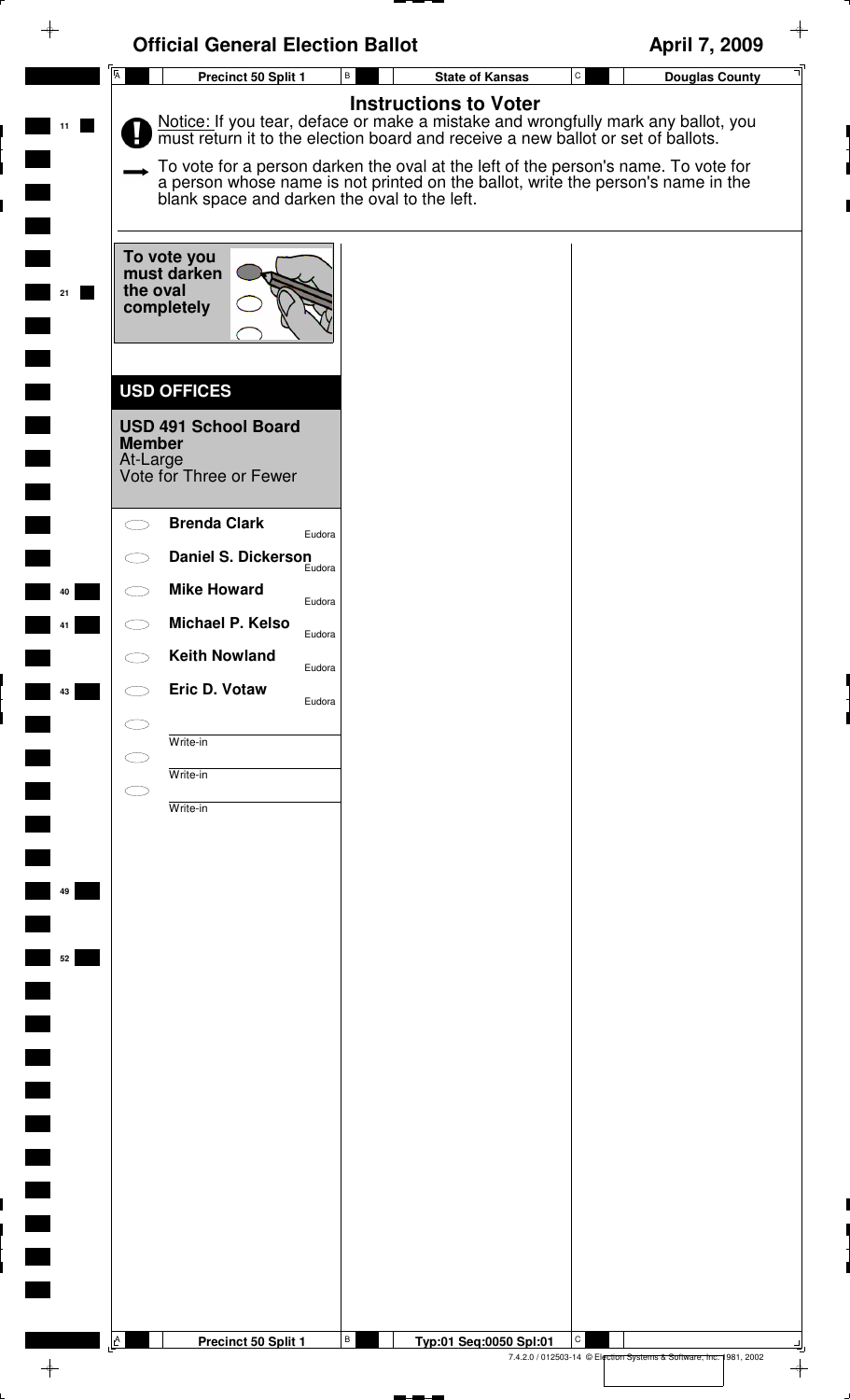| →        | <b>Official General Election Ballot</b>              |                                                                                                                                                                                                                                                                                                                                                                              | April 7, 2009                                                           |
|----------|------------------------------------------------------|------------------------------------------------------------------------------------------------------------------------------------------------------------------------------------------------------------------------------------------------------------------------------------------------------------------------------------------------------------------------------|-------------------------------------------------------------------------|
|          | $\overline{\mathsf{A}}$<br>Precinct 50 Split 2       | В<br><b>State of Kansas</b>                                                                                                                                                                                                                                                                                                                                                  | ${\tt C}$<br><b>Douglas County</b>                                      |
| 11       | blank space and darken the oval to the left.         | <b>Instructions to Voter</b><br>Notice: If you tear, deface or make a mistake and wrongfully mark any ballot, you must return it to the election board and receive a new ballot or set of ballots.<br>To vote for a person darken the oval at the left of the person's name. To vote for<br>a person whose name is not printed on the ballot, write the person's name in the |                                                                         |
| 21<br>22 | To vote you<br>must darken<br>the oval<br>completely | <b>USD OFFICES</b><br><b>USD 491 School Board</b><br><b>Member</b><br>At-Large<br>Vote for Three or Fewer                                                                                                                                                                                                                                                                    |                                                                         |
|          | <b>MUNICIPAL OFFICES</b>                             | <b>Daniel S. Dickerson</b>                                                                                                                                                                                                                                                                                                                                                   |                                                                         |
|          | <b>Eudora City Mayor</b><br>Vote for One             | Eudora<br><b>Mike Howard</b><br>Eudora<br>Michael P. Kelso<br>Eudora                                                                                                                                                                                                                                                                                                         |                                                                         |
|          | <b>Jean Farmer</b>                                   | <b>Keith Nowland</b>                                                                                                                                                                                                                                                                                                                                                         |                                                                         |
|          | Eudora<br><b>Scott Hopson</b><br>Eudora              | Eudora<br>Eric D. Votaw<br>Eudora                                                                                                                                                                                                                                                                                                                                            |                                                                         |
|          | <b>Tom Pyle</b><br>Eudora                            | <b>Brenda Clark</b><br>Eudora                                                                                                                                                                                                                                                                                                                                                |                                                                         |
| 40       |                                                      |                                                                                                                                                                                                                                                                                                                                                                              |                                                                         |
|          | Write-in                                             | Write-in                                                                                                                                                                                                                                                                                                                                                                     |                                                                         |
| 43       | <b>Eudora City Council</b><br>Vote for Two or Fewer  | Write-in<br>$\subset$<br>Write-in                                                                                                                                                                                                                                                                                                                                            |                                                                         |
|          | <b>Brian W. Nyp</b>                                  |                                                                                                                                                                                                                                                                                                                                                                              |                                                                         |
|          | Eudora<br><b>Tim Reazin</b>                          |                                                                                                                                                                                                                                                                                                                                                                              |                                                                         |
|          | Eudora<br><b>Tonya Summers</b><br>Eudora             |                                                                                                                                                                                                                                                                                                                                                                              |                                                                         |
|          | <b>Mike Warner</b><br>Eudora                         |                                                                                                                                                                                                                                                                                                                                                                              |                                                                         |
|          | William J. Whitten<br>Eudora                         |                                                                                                                                                                                                                                                                                                                                                                              |                                                                         |
| 49       | Write-in                                             |                                                                                                                                                                                                                                                                                                                                                                              |                                                                         |
|          | Write-in                                             |                                                                                                                                                                                                                                                                                                                                                                              |                                                                         |
| 52       |                                                      |                                                                                                                                                                                                                                                                                                                                                                              |                                                                         |
|          |                                                      |                                                                                                                                                                                                                                                                                                                                                                              |                                                                         |
|          |                                                      |                                                                                                                                                                                                                                                                                                                                                                              |                                                                         |
|          |                                                      |                                                                                                                                                                                                                                                                                                                                                                              |                                                                         |
|          |                                                      |                                                                                                                                                                                                                                                                                                                                                                              |                                                                         |
|          |                                                      |                                                                                                                                                                                                                                                                                                                                                                              |                                                                         |
|          |                                                      |                                                                                                                                                                                                                                                                                                                                                                              |                                                                         |
|          |                                                      |                                                                                                                                                                                                                                                                                                                                                                              |                                                                         |
|          |                                                      |                                                                                                                                                                                                                                                                                                                                                                              |                                                                         |
| 62       |                                                      |                                                                                                                                                                                                                                                                                                                                                                              |                                                                         |
|          |                                                      |                                                                                                                                                                                                                                                                                                                                                                              |                                                                         |
|          | $\Delta$<br>Precinct 50 Split 2                      | В<br>Typ:01 Seq:0050 Spl:02                                                                                                                                                                                                                                                                                                                                                  | C<br>7.4.2.0 / 012503-14 © Election Systems & Software, Inc. 1981, 2002 |
|          |                                                      |                                                                                                                                                                                                                                                                                                                                                                              | $\rightarrow$                                                           |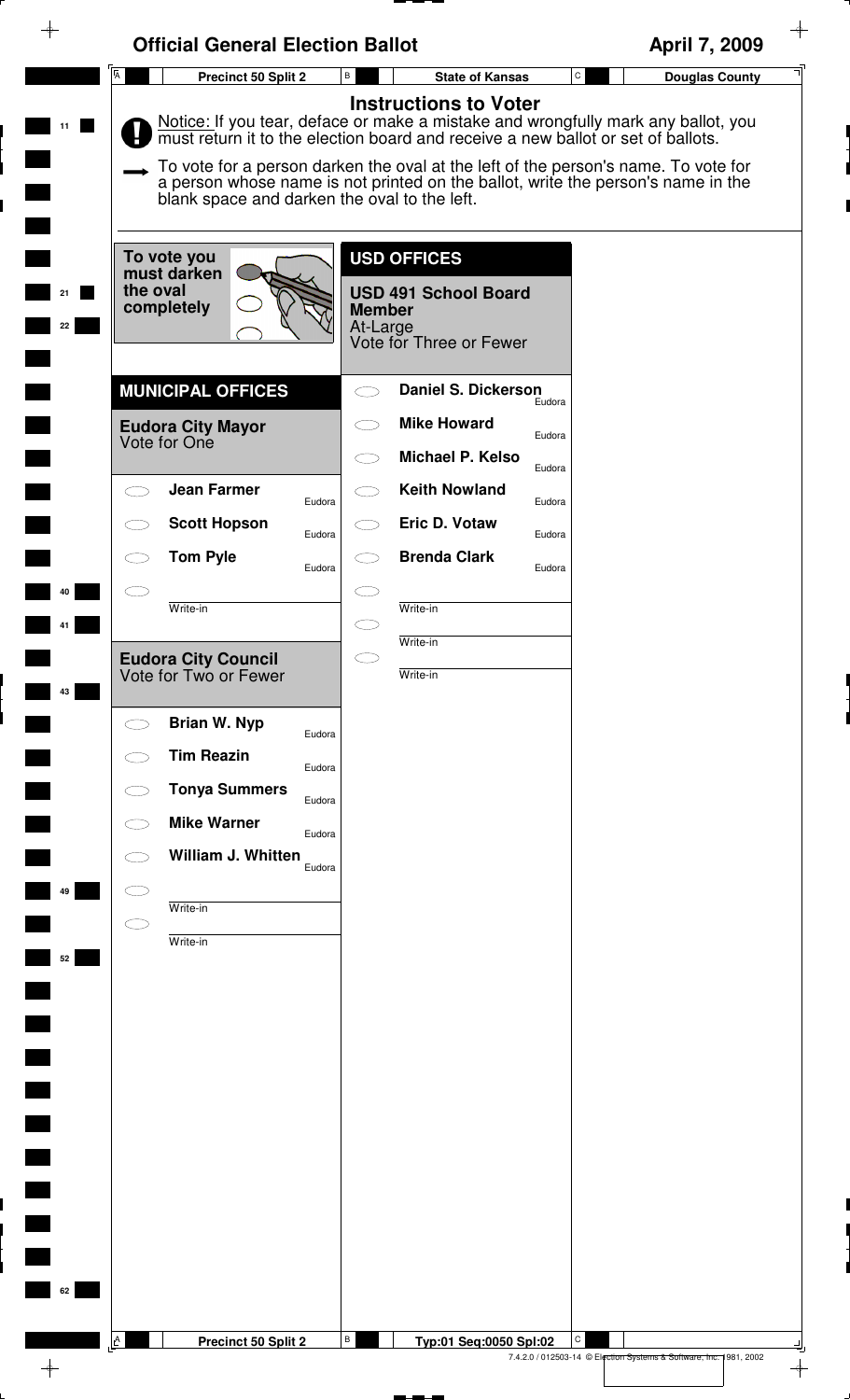| $\overline{\mathsf{A}}$<br>${\rm C}$<br>Precinct 50 Split 3<br>В<br><b>State of Kansas</b><br><b>Douglas County</b><br><b>Instructions to Voter</b><br>Notice: If you tear, deface or make a mistake and wrongfully mark any ballot, you must return it to the election board and receive a new ballot or set of ballots.<br>To vote for a person darken the oval at the left of the person's name. To vote for<br>a person whose name is not printed on the ballot, write the person's name in the<br>blank space and darken the oval to the left.<br>To vote you<br>must darken<br>the oval<br>completely<br>23<br><b>USD OFFICES</b><br><b>USD 497 School Board</b><br><b>Member</b><br>At-Large<br>Vote for Three or Fewer<br><b>Robert Byers</b><br>Lawrence<br><b>Tom Hartley</b><br>40<br>Lawrence<br><b>Thom Hepford</b><br>$\bigcirc$<br>Lawrence<br>43<br>John W. Mitchell<br>Lawrence<br><b>Michael L. Pomes</b><br>Lawrence<br><b>Michael Riley</b><br>Lawrence<br>49<br>Vanessa Sanburn<br>Lawrence<br>52<br>Mark F. Bradford<br>Lawrence<br>Write-in<br>Write-in<br>Write-in<br>62 | <b>Official General Election Ballot</b> | April 7, 2009 |
|--------------------------------------------------------------------------------------------------------------------------------------------------------------------------------------------------------------------------------------------------------------------------------------------------------------------------------------------------------------------------------------------------------------------------------------------------------------------------------------------------------------------------------------------------------------------------------------------------------------------------------------------------------------------------------------------------------------------------------------------------------------------------------------------------------------------------------------------------------------------------------------------------------------------------------------------------------------------------------------------------------------------------------------------------------------------------------------------------|-----------------------------------------|---------------|
|                                                                                                                                                                                                                                                                                                                                                                                                                                                                                                                                                                                                                                                                                                                                                                                                                                                                                                                                                                                                                                                                                                  |                                         |               |
|                                                                                                                                                                                                                                                                                                                                                                                                                                                                                                                                                                                                                                                                                                                                                                                                                                                                                                                                                                                                                                                                                                  |                                         |               |
|                                                                                                                                                                                                                                                                                                                                                                                                                                                                                                                                                                                                                                                                                                                                                                                                                                                                                                                                                                                                                                                                                                  |                                         |               |
|                                                                                                                                                                                                                                                                                                                                                                                                                                                                                                                                                                                                                                                                                                                                                                                                                                                                                                                                                                                                                                                                                                  |                                         |               |
|                                                                                                                                                                                                                                                                                                                                                                                                                                                                                                                                                                                                                                                                                                                                                                                                                                                                                                                                                                                                                                                                                                  |                                         |               |
|                                                                                                                                                                                                                                                                                                                                                                                                                                                                                                                                                                                                                                                                                                                                                                                                                                                                                                                                                                                                                                                                                                  |                                         |               |
|                                                                                                                                                                                                                                                                                                                                                                                                                                                                                                                                                                                                                                                                                                                                                                                                                                                                                                                                                                                                                                                                                                  |                                         |               |
|                                                                                                                                                                                                                                                                                                                                                                                                                                                                                                                                                                                                                                                                                                                                                                                                                                                                                                                                                                                                                                                                                                  |                                         |               |
|                                                                                                                                                                                                                                                                                                                                                                                                                                                                                                                                                                                                                                                                                                                                                                                                                                                                                                                                                                                                                                                                                                  |                                         |               |
|                                                                                                                                                                                                                                                                                                                                                                                                                                                                                                                                                                                                                                                                                                                                                                                                                                                                                                                                                                                                                                                                                                  |                                         |               |
|                                                                                                                                                                                                                                                                                                                                                                                                                                                                                                                                                                                                                                                                                                                                                                                                                                                                                                                                                                                                                                                                                                  |                                         |               |
|                                                                                                                                                                                                                                                                                                                                                                                                                                                                                                                                                                                                                                                                                                                                                                                                                                                                                                                                                                                                                                                                                                  |                                         |               |
|                                                                                                                                                                                                                                                                                                                                                                                                                                                                                                                                                                                                                                                                                                                                                                                                                                                                                                                                                                                                                                                                                                  |                                         |               |
|                                                                                                                                                                                                                                                                                                                                                                                                                                                                                                                                                                                                                                                                                                                                                                                                                                                                                                                                                                                                                                                                                                  |                                         |               |
| B<br>A<br>C<br>Precinct 50 Split 3<br>Typ:01 Seq:0050 Spl:03                                                                                                                                                                                                                                                                                                                                                                                                                                                                                                                                                                                                                                                                                                                                                                                                                                                                                                                                                                                                                                     |                                         |               |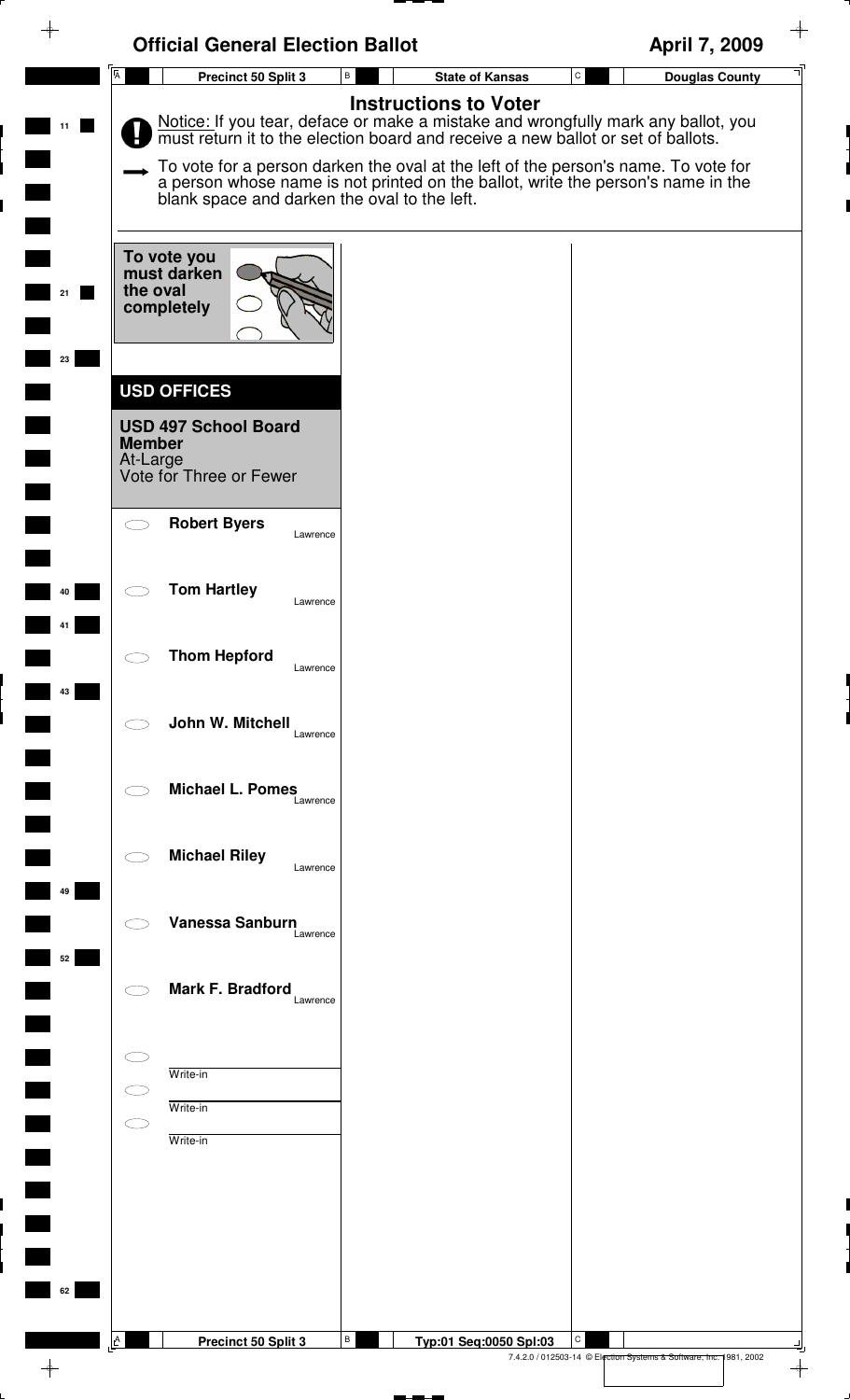|    | <b>Official General Election Ballot</b>                                                                    |                                           | $\rightarrow$<br>April 7, 2009                                                                                                                                                                                                                                                                                                               |
|----|------------------------------------------------------------------------------------------------------------|-------------------------------------------|----------------------------------------------------------------------------------------------------------------------------------------------------------------------------------------------------------------------------------------------------------------------------------------------------------------------------------------------|
|    | $\overline{A}$<br>Precinct 51 Split 1                                                                      | $\, {\bf B} \,$<br><b>State of Kansas</b> | $\mathtt{C}$<br><b>Douglas County</b>                                                                                                                                                                                                                                                                                                        |
| 11 | blank space and darken the oval to the left.                                                               | <b>Instructions to Voter</b>              | Notice: If you tear, deface or make a mistake and wrongfully mark any ballot, you must return it to the election board and receive a new ballot or set of ballots.<br>To vote for a person darken the oval at the left of the person's name. To vote for<br>a person whose name is not printed on the ballot, write the person's name in the |
| 21 | To vote you<br>must darken<br>the oval<br>completely                                                       |                                           |                                                                                                                                                                                                                                                                                                                                              |
|    | <b>USD OFFICES</b><br><b>USD 434 School Board</b><br><b>Member</b><br>USD 434 Position 4<br>Vote for One   |                                           |                                                                                                                                                                                                                                                                                                                                              |
| 40 | Zachary J.C. Anshutz<br>Overbrook<br><b>Brad Fischer</b><br>Overbrook<br>Write-in                          |                                           |                                                                                                                                                                                                                                                                                                                                              |
| 43 | <b>USD 434 School Board</b><br><b>Member</b><br>USD 434 Position 5<br>Vote for One                         |                                           |                                                                                                                                                                                                                                                                                                                                              |
|    | <b>Randy Boudeman</b><br>Carbondale<br>Write-in                                                            |                                           |                                                                                                                                                                                                                                                                                                                                              |
| 49 | <b>USD 434 School Board</b><br><b>Member</b><br>USD 434 Position 6<br>Vote for One<br><b>Chris Kendall</b> |                                           |                                                                                                                                                                                                                                                                                                                                              |
| 53 | Scranton<br><b>Shandy L. Vollrath</b><br>Scranton<br>Write-in                                              |                                           |                                                                                                                                                                                                                                                                                                                                              |
|    |                                                                                                            |                                           |                                                                                                                                                                                                                                                                                                                                              |
|    |                                                                                                            |                                           |                                                                                                                                                                                                                                                                                                                                              |
|    | $\mathbb{A}$<br>Precinct 51 Split 1                                                                        | В<br>Typ:01 Seq:0051 Spl:01               | С<br>7.4.2.0 / 012503-14 © Election Systems & Software, Inc. 1981, 2002<br>$\rightarrow$                                                                                                                                                                                                                                                     |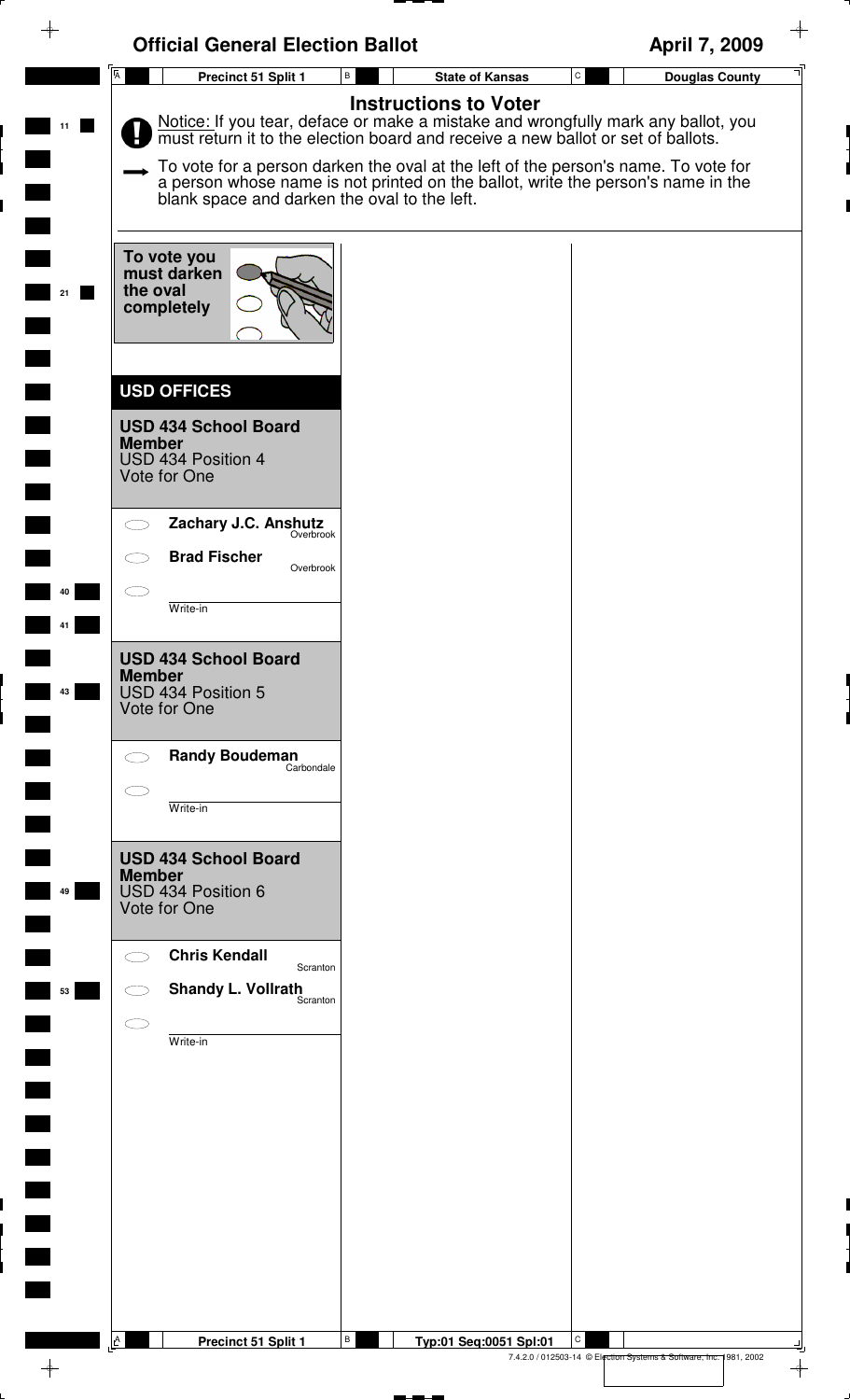|                | <b>Official General Election Ballot</b>                                                                          |                                                                                                                                                                                                                                                                                                                                                                              | April 7, 2009                                                                       |
|----------------|------------------------------------------------------------------------------------------------------------------|------------------------------------------------------------------------------------------------------------------------------------------------------------------------------------------------------------------------------------------------------------------------------------------------------------------------------------------------------------------------------|-------------------------------------------------------------------------------------|
|                | $\overline{A}$<br>Precinct 51 Split 2                                                                            | В<br><b>State of Kansas</b>                                                                                                                                                                                                                                                                                                                                                  | ${\tt C}$<br><b>Douglas County</b>                                                  |
| 11             | blank space and darken the oval to the left.                                                                     | <b>Instructions to Voter</b><br>Notice: If you tear, deface or make a mistake and wrongfully mark any ballot, you must return it to the election board and receive a new ballot or set of ballots.<br>To vote for a person darken the oval at the left of the person's name. To vote for<br>a person whose name is not printed on the ballot, write the person's name in the |                                                                                     |
| 21<br>22       | To vote you<br>must darken<br>the oval<br>completely                                                             |                                                                                                                                                                                                                                                                                                                                                                              |                                                                                     |
|                | <b>USD OFFICES</b><br><b>USD 450 School Board</b><br><b>Member</b><br>USD 450 Dist. A Position 4<br>Vote for One |                                                                                                                                                                                                                                                                                                                                                                              |                                                                                     |
| 40             | Jason C. Crawford<br>Topeka<br><b>Gene L. Edwards</b><br>Topeka                                                  |                                                                                                                                                                                                                                                                                                                                                                              |                                                                                     |
|                | Write-in<br><b>USD 450 School Board</b><br><b>Member</b>                                                         |                                                                                                                                                                                                                                                                                                                                                                              |                                                                                     |
| 43             | USD 450 Dist. B Position 5<br>Vote for One                                                                       |                                                                                                                                                                                                                                                                                                                                                                              |                                                                                     |
|                | Jim Zimmerman<br>Topeka<br>Write-in                                                                              |                                                                                                                                                                                                                                                                                                                                                                              |                                                                                     |
| 49             | <b>USD 450 School Board</b><br><b>Member</b><br>USD 450 Dist. C Position 6<br>Vote for One                       |                                                                                                                                                                                                                                                                                                                                                                              |                                                                                     |
| 53             | <b>Steve Walker</b><br>Topeka<br>Write-in                                                                        |                                                                                                                                                                                                                                                                                                                                                                              |                                                                                     |
|                |                                                                                                                  |                                                                                                                                                                                                                                                                                                                                                                              |                                                                                     |
| $\blacksquare$ |                                                                                                                  |                                                                                                                                                                                                                                                                                                                                                                              |                                                                                     |
| $\blacksquare$ |                                                                                                                  |                                                                                                                                                                                                                                                                                                                                                                              |                                                                                     |
| 62             | <b>A</b><br>Precinct 51 Split 2                                                                                  | В<br>Typ:01 Seq:0051 Spl:02                                                                                                                                                                                                                                                                                                                                                  | C                                                                                   |
|                |                                                                                                                  |                                                                                                                                                                                                                                                                                                                                                                              | 7.4.2.0 / 012503-14 © Election Systems & Software, Inc. 1981, 2002<br>$\rightarrow$ |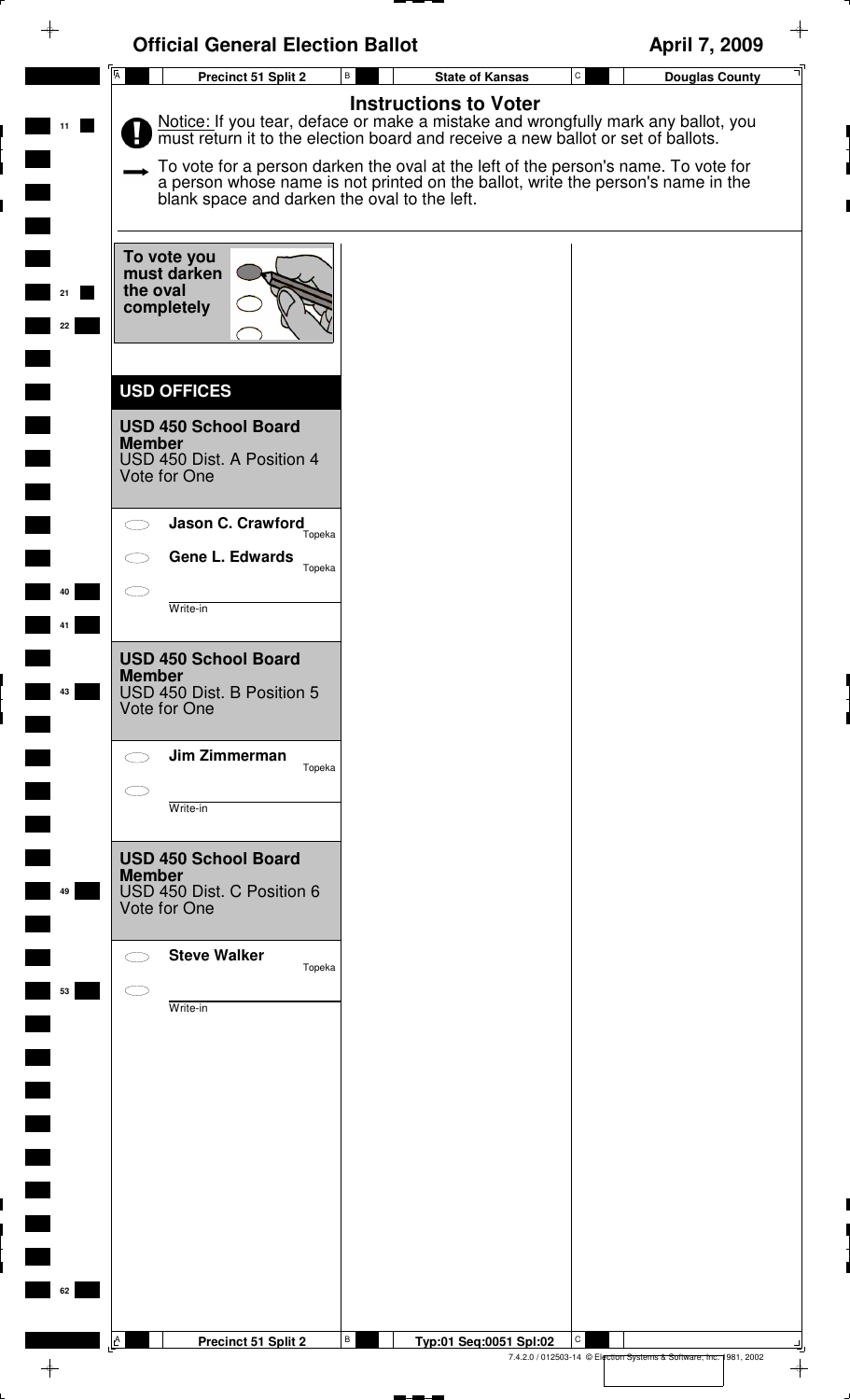| $\rightarrow$ | <b>Official General Election Ballot</b>                                                                   |                                                                                                                                                                                                    | April 7, 2009                                                                            |
|---------------|-----------------------------------------------------------------------------------------------------------|----------------------------------------------------------------------------------------------------------------------------------------------------------------------------------------------------|------------------------------------------------------------------------------------------|
|               | $\overline{A}$<br>Precinct 51 Split 3                                                                     | В<br><b>State of Kansas</b>                                                                                                                                                                        | $\mathtt{C}$<br><b>Douglas County</b>                                                    |
| 11            |                                                                                                           | <b>Instructions to Voter</b><br>Notice: If you tear, deface or make a mistake and wrongfully mark any ballot, you must return it to the election board and receive a new ballot or set of ballots. |                                                                                          |
|               | blank space and darken the oval to the left.                                                              | To vote for a person darken the oval at the left of the person's name. To vote for<br>a person whose name is not printed on the ballot, write the person's name in the                             |                                                                                          |
|               | To vote you<br>must darken<br>the oval<br>completely                                                      |                                                                                                                                                                                                    |                                                                                          |
| 23            |                                                                                                           |                                                                                                                                                                                                    |                                                                                          |
|               | <b>USD OFFICES</b><br><b>USD 497 School Board</b><br><b>Member</b><br>At-Large<br>Vote for Three or Fewer |                                                                                                                                                                                                    |                                                                                          |
|               | <b>Tom Hartley</b><br>Lawrence                                                                            |                                                                                                                                                                                                    |                                                                                          |
| 40            | <b>Thom Hepford</b><br>Lawrence                                                                           |                                                                                                                                                                                                    |                                                                                          |
| 43            | John W. Mitchell<br>Lawrence                                                                              |                                                                                                                                                                                                    |                                                                                          |
|               | <b>Michael L. Pomes</b><br>Lawrence                                                                       |                                                                                                                                                                                                    |                                                                                          |
|               | <b>Michael Riley</b><br>Lawrence                                                                          |                                                                                                                                                                                                    |                                                                                          |
| 49            | Vanessa Sanburn<br>Lawrence                                                                               |                                                                                                                                                                                                    |                                                                                          |
|               | Mark F. Bradford<br>Lawrence                                                                              |                                                                                                                                                                                                    |                                                                                          |
| 53            | <b>Robert Byers</b><br>Lawrence                                                                           |                                                                                                                                                                                                    |                                                                                          |
|               | Write-in                                                                                                  |                                                                                                                                                                                                    |                                                                                          |
|               | Write-in                                                                                                  |                                                                                                                                                                                                    |                                                                                          |
|               | Write-in                                                                                                  |                                                                                                                                                                                                    |                                                                                          |
|               |                                                                                                           |                                                                                                                                                                                                    |                                                                                          |
|               |                                                                                                           |                                                                                                                                                                                                    |                                                                                          |
|               |                                                                                                           |                                                                                                                                                                                                    |                                                                                          |
| 62            |                                                                                                           |                                                                                                                                                                                                    |                                                                                          |
|               |                                                                                                           |                                                                                                                                                                                                    |                                                                                          |
|               | A<br>Precinct 51 Split 3                                                                                  | В<br>Typ:01 Seq:0051 Spl:03                                                                                                                                                                        | C<br>7.4.2.0 / 012503-14 © Election Systems & Software, Inc. 1981, 2002<br>$\rightarrow$ |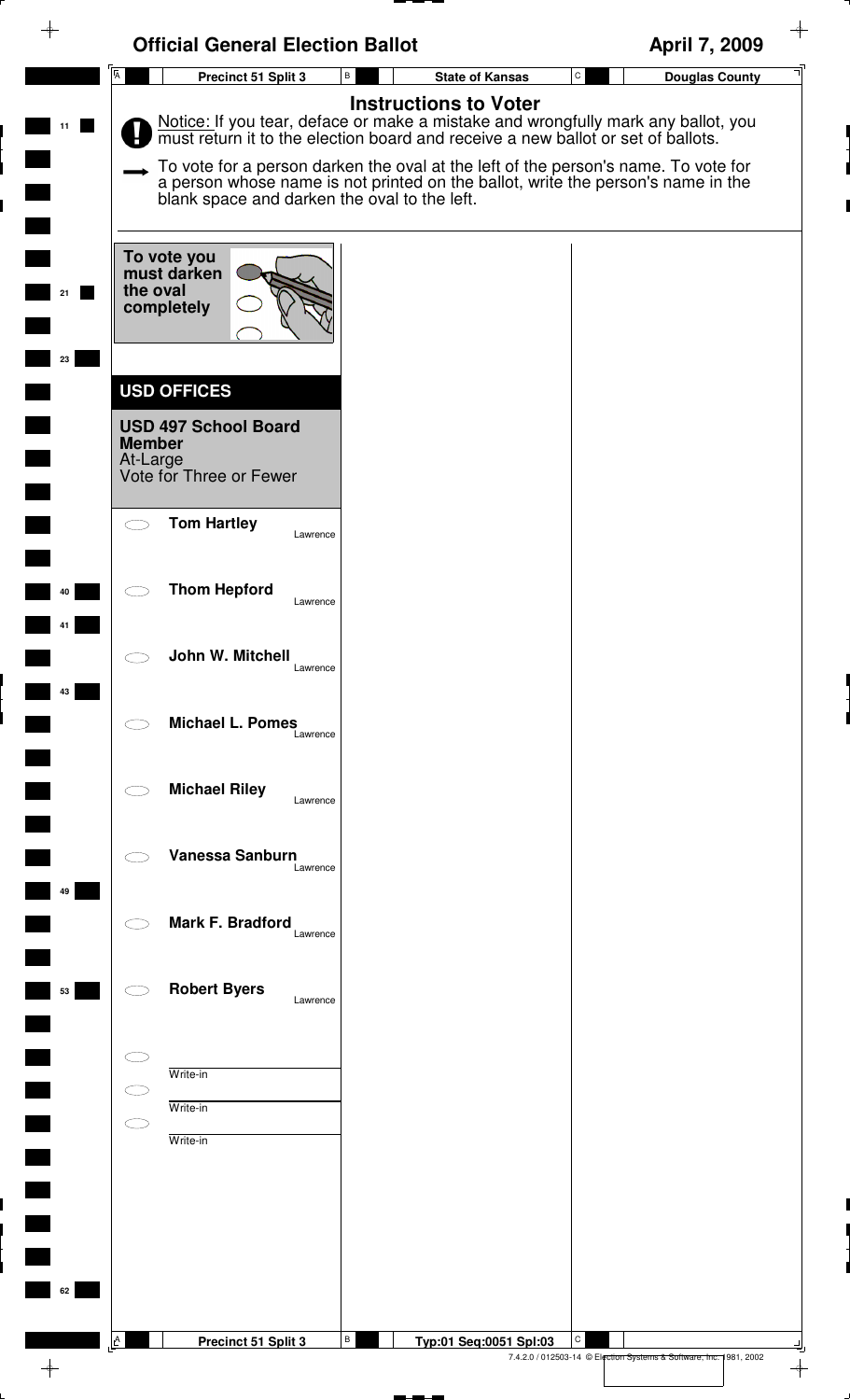|                | <b>Official General Election Ballot</b>                                                                                                                                                                                                                                                                                                                                                                                      | April 7, 2009                                                           |
|----------------|------------------------------------------------------------------------------------------------------------------------------------------------------------------------------------------------------------------------------------------------------------------------------------------------------------------------------------------------------------------------------------------------------------------------------|-------------------------------------------------------------------------|
| $\overline{A}$ | $\, {\sf B} \,$<br><b>State of Kansas</b><br>Precinct 52 Split 1                                                                                                                                                                                                                                                                                                                                                             | $\mathtt{C}$<br><b>Douglas County</b>                                   |
|                | <b>Instructions to Voter</b><br>Notice: If you tear, deface or make a mistake and wrongfully mark any ballot, you must return it to the election board and receive a new ballot or set of ballots.<br>To vote for a person darken the oval at the left of the person's name. To vote for<br>a person whose name is not printed on the ballot, write the person's name in the<br>blank space and darken the oval to the left. |                                                                         |
| 21             | To vote you<br>must darken<br>the oval<br>completely                                                                                                                                                                                                                                                                                                                                                                         |                                                                         |
|                | <b>USD OFFICES</b><br><b>USD 491 School Board</b><br><b>Member</b><br>At-Large<br>Vote for Three or Fewer                                                                                                                                                                                                                                                                                                                    |                                                                         |
|                | <b>Mike Howard</b><br>$\subset$ $\sim$<br>Eudora<br>Michael P. Kelso<br>Eudora                                                                                                                                                                                                                                                                                                                                               |                                                                         |
| 40             | <b>Keith Nowland</b><br>Eudora<br>Eric D. Votaw                                                                                                                                                                                                                                                                                                                                                                              |                                                                         |
|                | Eudora<br><b>Brenda Clark</b><br>Eudora                                                                                                                                                                                                                                                                                                                                                                                      |                                                                         |
| 43             | Daniel S. Dickerson                                                                                                                                                                                                                                                                                                                                                                                                          |                                                                         |
|                | $\subset$<br>Write-in                                                                                                                                                                                                                                                                                                                                                                                                        |                                                                         |
|                | Write-in<br>СD<br>Write-in                                                                                                                                                                                                                                                                                                                                                                                                   |                                                                         |
|                |                                                                                                                                                                                                                                                                                                                                                                                                                              |                                                                         |
| 49             |                                                                                                                                                                                                                                                                                                                                                                                                                              |                                                                         |
|                |                                                                                                                                                                                                                                                                                                                                                                                                                              |                                                                         |
|                |                                                                                                                                                                                                                                                                                                                                                                                                                              |                                                                         |
| 54             |                                                                                                                                                                                                                                                                                                                                                                                                                              |                                                                         |
|                |                                                                                                                                                                                                                                                                                                                                                                                                                              |                                                                         |
|                |                                                                                                                                                                                                                                                                                                                                                                                                                              |                                                                         |
|                |                                                                                                                                                                                                                                                                                                                                                                                                                              |                                                                         |
|                |                                                                                                                                                                                                                                                                                                                                                                                                                              |                                                                         |
|                |                                                                                                                                                                                                                                                                                                                                                                                                                              |                                                                         |
|                |                                                                                                                                                                                                                                                                                                                                                                                                                              |                                                                         |
| A              | В<br>Precinct 52 Split 1<br>Typ:01 Seq:0052 Spl:01                                                                                                                                                                                                                                                                                                                                                                           | C<br>7.4.2.0 / 012503-14 © Election Systems & Software, Inc. 1981, 2002 |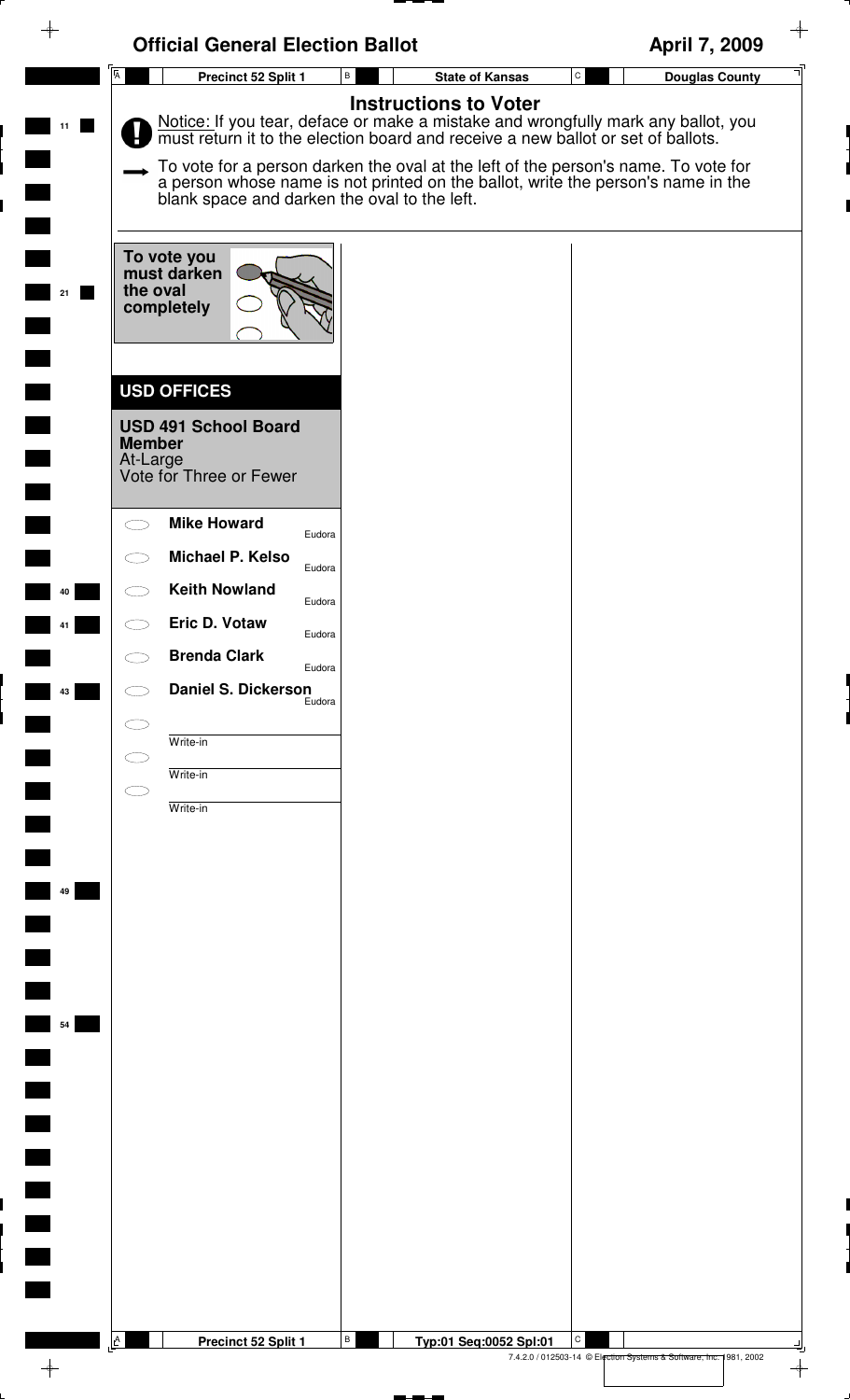| ♦        | <b>Official General Election Ballot</b>                                                                   |                                                                                                                                                                                                                                                                                                                                                                              | April 7, 2009                                                                       |
|----------|-----------------------------------------------------------------------------------------------------------|------------------------------------------------------------------------------------------------------------------------------------------------------------------------------------------------------------------------------------------------------------------------------------------------------------------------------------------------------------------------------|-------------------------------------------------------------------------------------|
|          | $\overline{A}$<br>Precinct 52 Split 2                                                                     | B<br><b>State of Kansas</b>                                                                                                                                                                                                                                                                                                                                                  | $\mathtt{C}$<br><b>Douglas County</b>                                               |
|          | blank space and darken the oval to the left.                                                              | <b>Instructions to Voter</b><br>Notice: If you tear, deface or make a mistake and wrongfully mark any ballot, you must return it to the election board and receive a new ballot or set of ballots.<br>To vote for a person darken the oval at the left of the person's name. To vote for<br>a person whose name is not printed on the ballot, write the person's name in the |                                                                                     |
| 21<br>22 | To vote you<br>must darken<br>the oval<br>completely                                                      |                                                                                                                                                                                                                                                                                                                                                                              |                                                                                     |
|          | <b>USD OFFICES</b><br><b>USD 497 School Board</b><br><b>Member</b><br>At-Large<br>Vote for Three or Fewer |                                                                                                                                                                                                                                                                                                                                                                              |                                                                                     |
|          | <b>Thom Hepford</b><br>Lawrence                                                                           |                                                                                                                                                                                                                                                                                                                                                                              |                                                                                     |
| 40       | John W. Mitchell<br>Lawrence                                                                              |                                                                                                                                                                                                                                                                                                                                                                              |                                                                                     |
| 43       | <b>Michael L. Pomes</b><br>Lawrence                                                                       |                                                                                                                                                                                                                                                                                                                                                                              |                                                                                     |
|          | <b>Michael Riley</b><br>Lawrence                                                                          |                                                                                                                                                                                                                                                                                                                                                                              |                                                                                     |
|          | Vanessa Sanburn<br>Lawrence                                                                               |                                                                                                                                                                                                                                                                                                                                                                              |                                                                                     |
| 49       | Mark F. Bradford<br>Lawrence                                                                              |                                                                                                                                                                                                                                                                                                                                                                              |                                                                                     |
|          | <b>Robert Byers</b><br>Lawrence                                                                           |                                                                                                                                                                                                                                                                                                                                                                              |                                                                                     |
| 54       | <b>Tom Hartley</b><br>Lawrence                                                                            |                                                                                                                                                                                                                                                                                                                                                                              |                                                                                     |
|          | Write-in<br>Write-in<br>Write-in                                                                          |                                                                                                                                                                                                                                                                                                                                                                              |                                                                                     |
| 62       | A<br>Precinct 52 Split 2                                                                                  | В<br>Typ:01 Seq:0052 Spl:02                                                                                                                                                                                                                                                                                                                                                  | C                                                                                   |
|          |                                                                                                           |                                                                                                                                                                                                                                                                                                                                                                              | 7.4.2.0 / 012503-14 © Election Systems & Software, Inc. 1981, 2002<br>$\rightarrow$ |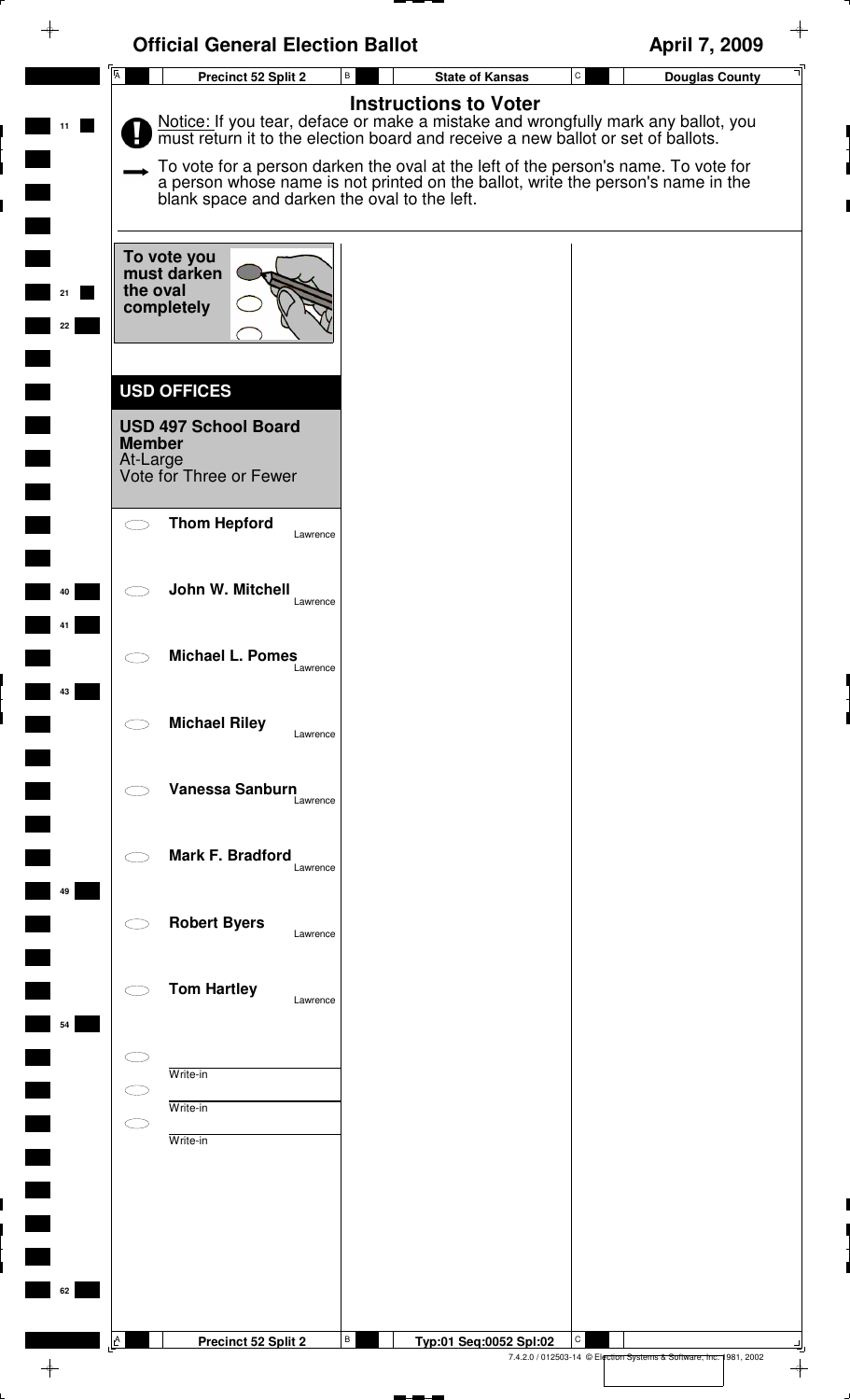| ᡨ        | <b>Official General Election Ballot</b>                                                                                                                                                |                                                                                                                                                                                                                                                                                                                                                                                 | April 7, 2009                                                                      |
|----------|----------------------------------------------------------------------------------------------------------------------------------------------------------------------------------------|---------------------------------------------------------------------------------------------------------------------------------------------------------------------------------------------------------------------------------------------------------------------------------------------------------------------------------------------------------------------------------|------------------------------------------------------------------------------------|
|          | $\overline{A}$<br>Precinct 52 Split 3                                                                                                                                                  | В<br><b>State of Kansas</b>                                                                                                                                                                                                                                                                                                                                                     | $\mathtt{C}$<br><b>Douglas County</b>                                              |
| 11       | blank space and darken the oval to the left.                                                                                                                                           | <b>Instructions to Voter</b><br>Notice: If you tear, deface or make a mistake and wrongfully mark any ballot, you<br>must return it to the election board and receive a new ballot or set of ballots.<br>To vote for a person darken the oval at the left of the person's name. To vote for<br>a person whose name is not printed on the ballot, write the person's name in the |                                                                                    |
| 23       | To vote you<br>must darken<br>the oval<br>completely                                                                                                                                   | <b>USD OFFICES</b><br><b>USD 491 School Board</b><br><b>Member</b><br>At-Large<br>Vote for Three or Fewer                                                                                                                                                                                                                                                                       |                                                                                    |
|          | <b>MUNICIPAL OFFICES</b>                                                                                                                                                               | Michael P. Kelso<br>Eudora                                                                                                                                                                                                                                                                                                                                                      |                                                                                    |
|          | <b>Eudora City Mayor</b><br>Vote for One                                                                                                                                               | <b>Keith Nowland</b><br>Eudora<br>Eric D. Votaw                                                                                                                                                                                                                                                                                                                                 |                                                                                    |
|          | <b>Scott Hopson</b><br>Eudora                                                                                                                                                          | Eudora<br><b>Brenda Clark</b><br>Eudora                                                                                                                                                                                                                                                                                                                                         |                                                                                    |
|          | <b>Tom Pyle</b><br>Eudora                                                                                                                                                              | <b>Daniel S. Dickerson</b><br>Eudora                                                                                                                                                                                                                                                                                                                                            |                                                                                    |
| 10       | <b>Jean Farmer</b><br>Eudora                                                                                                                                                           | <b>Mike Howard</b><br>Eudora                                                                                                                                                                                                                                                                                                                                                    |                                                                                    |
|          | Write-in                                                                                                                                                                               | Write-in<br>Write-in                                                                                                                                                                                                                                                                                                                                                            |                                                                                    |
| 43       | <b>Eudora City Council</b><br>Vote for Two or Fewer                                                                                                                                    | $\subset$<br>Write-in                                                                                                                                                                                                                                                                                                                                                           |                                                                                    |
| 49<br>54 | <b>Tim Reazin</b><br>Eudora<br><b>Tonya Summers</b><br>Eudora<br><b>Mike Warner</b><br>Eudora<br>William J. Whitten<br>Eudora<br><b>Brian W. Nyp</b><br>Eudora<br>Write-in<br>Write-in |                                                                                                                                                                                                                                                                                                                                                                                 |                                                                                    |
| 62       | A<br>Precinct 52 Split 3                                                                                                                                                               | В<br>Typ:01 Seq:0052 Spl:03                                                                                                                                                                                                                                                                                                                                                     | $\mathsf{C}$<br>7.4.2.0 / 012503-14 © Election Systems & Software, Inc. 1981, 2002 |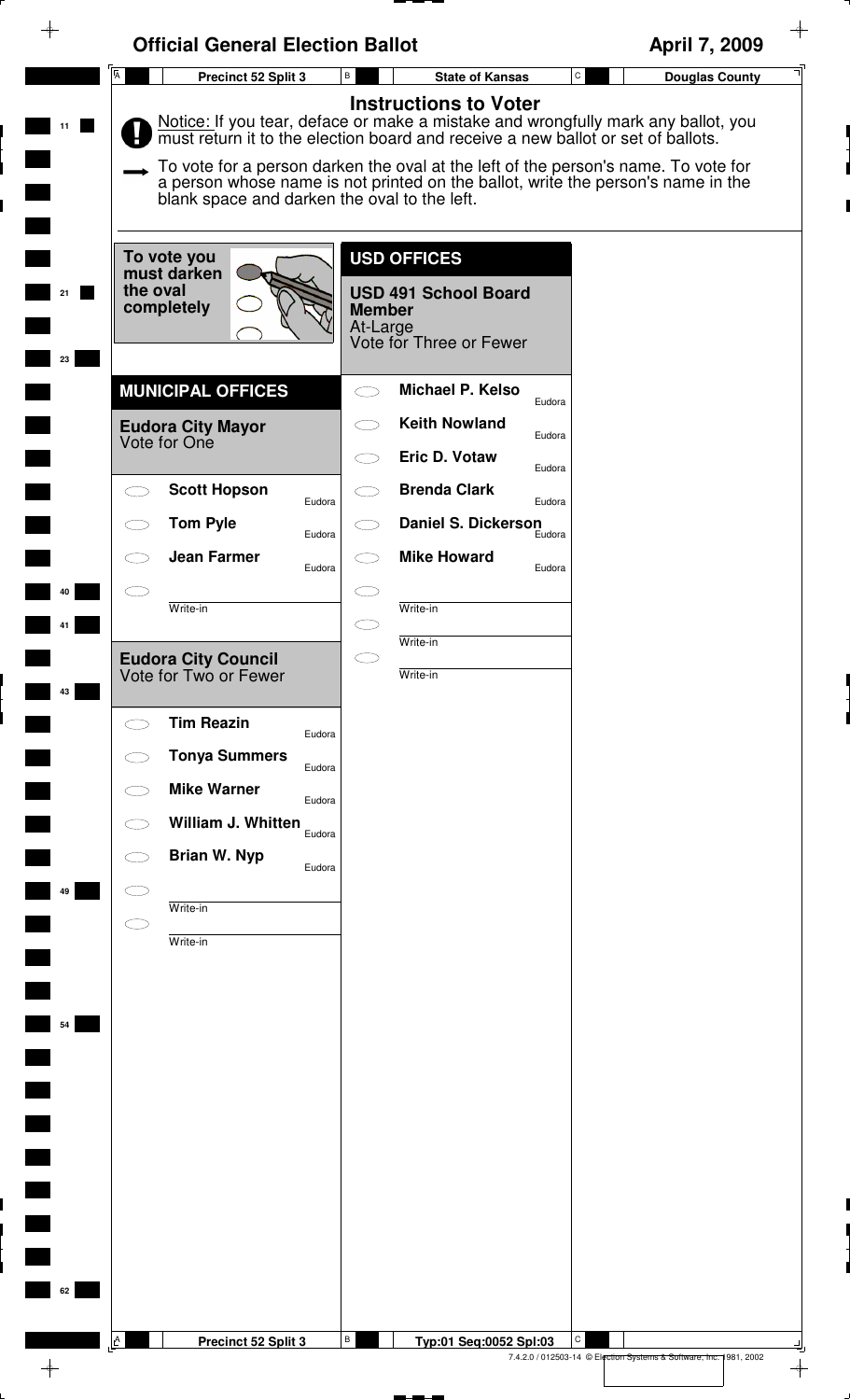| <b>Official General Election Ballot</b><br>$\overline{A}$<br>Precinct 53 Split 1 | $\, {\bf B} \,$<br><b>State of Kansas</b>                                                                                                                              | April 7, 2009<br>$\mathbf{C}$<br><b>Douglas County</b> |
|----------------------------------------------------------------------------------|------------------------------------------------------------------------------------------------------------------------------------------------------------------------|--------------------------------------------------------|
|                                                                                  | <b>Instructions to Voter</b>                                                                                                                                           |                                                        |
|                                                                                  | Notice: If you tear, deface or make a mistake and wrongfully mark any ballot, you must return it to the election board and receive a new ballot or set of ballots.     |                                                        |
| blank space and darken the oval to the left.                                     | To vote for a person darken the oval at the left of the person's name. To vote for<br>a person whose name is not printed on the ballot, write the person's name in the |                                                        |
| To vote you<br>must darken<br>the oval                                           |                                                                                                                                                                        |                                                        |
| completely                                                                       |                                                                                                                                                                        |                                                        |
| <b>USD OFFICES</b>                                                               |                                                                                                                                                                        |                                                        |
| <b>USD 348 School Board</b><br><b>Member</b><br>USD 348 Dist. 1 Position 4       |                                                                                                                                                                        |                                                        |
| Vote for One                                                                     |                                                                                                                                                                        |                                                        |
| <b>Ruth C. Barkley</b> Baldwin City<br>$\bigcirc$                                |                                                                                                                                                                        |                                                        |
| Write-in                                                                         |                                                                                                                                                                        |                                                        |
| <b>USD 348 School Board</b><br><b>Member</b>                                     |                                                                                                                                                                        |                                                        |
| USD 348 Dist. 2 Position 5<br>Vote for One                                       |                                                                                                                                                                        |                                                        |
| <b>Bill Busby</b><br>$\bigcirc$<br><b>Baldwin City</b>                           |                                                                                                                                                                        |                                                        |
| $\subset$ .<br>Write-in                                                          |                                                                                                                                                                        |                                                        |
| <b>USD 348 School Board</b><br><b>Member</b>                                     |                                                                                                                                                                        |                                                        |
| USD 348 Dist. 3 Position 6<br>Vote for One                                       |                                                                                                                                                                        |                                                        |
| <b>Ande Parks</b><br><b>Baldwin City</b><br>$\subset$ $\overline{\phantom{a}}$   |                                                                                                                                                                        |                                                        |
| Write-in                                                                         |                                                                                                                                                                        |                                                        |
|                                                                                  |                                                                                                                                                                        |                                                        |
|                                                                                  |                                                                                                                                                                        |                                                        |
|                                                                                  |                                                                                                                                                                        |                                                        |
|                                                                                  |                                                                                                                                                                        |                                                        |
|                                                                                  |                                                                                                                                                                        |                                                        |
|                                                                                  |                                                                                                                                                                        |                                                        |
|                                                                                  |                                                                                                                                                                        |                                                        |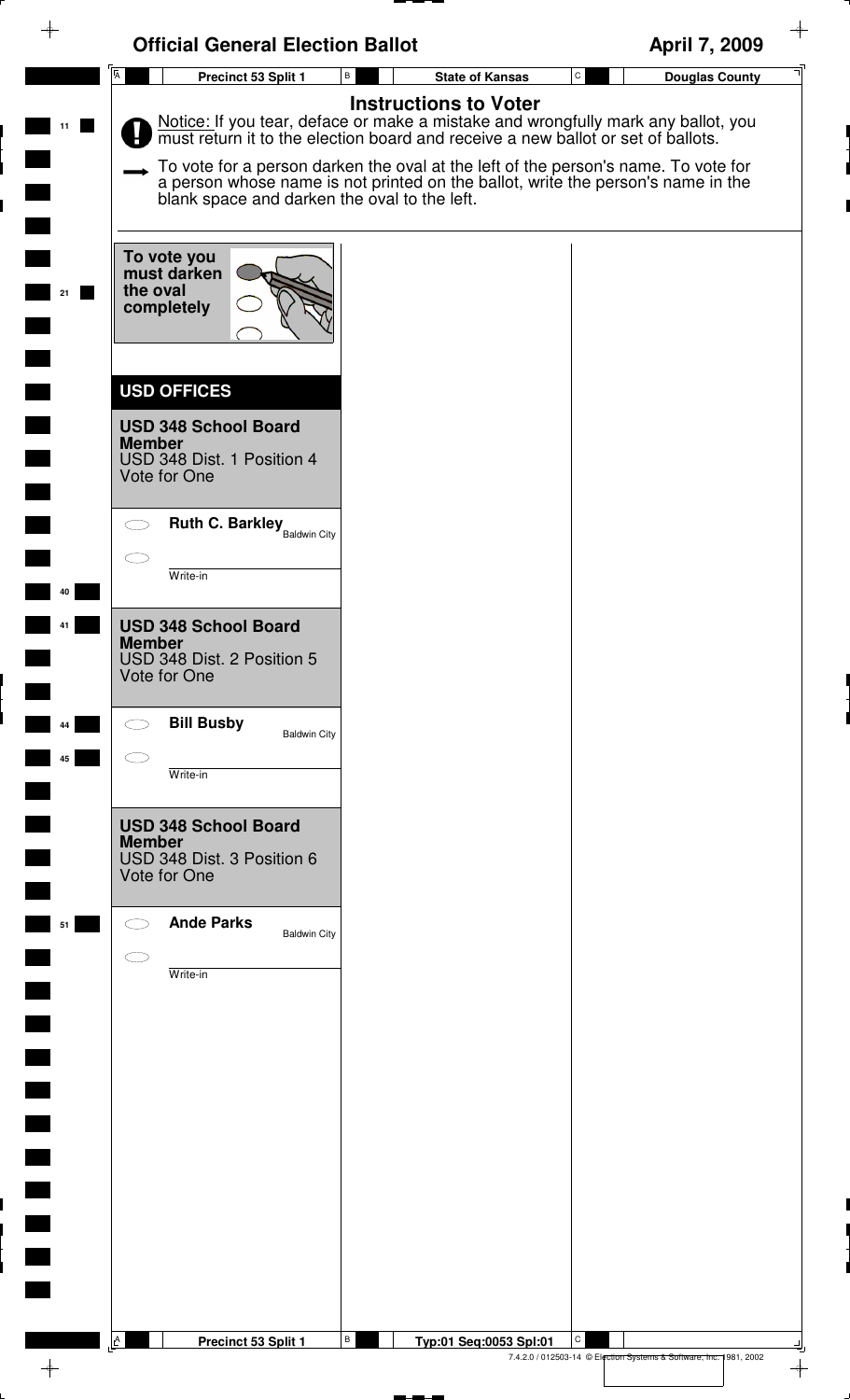|                | <b>Official General Election Ballot</b>                                                                   | April 7, 2009                                                                                                                                                                                                                                                                                                                                                                |
|----------------|-----------------------------------------------------------------------------------------------------------|------------------------------------------------------------------------------------------------------------------------------------------------------------------------------------------------------------------------------------------------------------------------------------------------------------------------------------------------------------------------------|
| $\overline{A}$ | В<br>Precinct 53 Split 2                                                                                  | ${\tt C}$<br><b>State of Kansas</b><br><b>Douglas County</b>                                                                                                                                                                                                                                                                                                                 |
| 11             | blank space and darken the oval to the left.                                                              | <b>Instructions to Voter</b><br>Notice: If you tear, deface or make a mistake and wrongfully mark any ballot, you must return it to the election board and receive a new ballot or set of ballots.<br>To vote for a person darken the oval at the left of the person's name. To vote for<br>a person whose name is not printed on the ballot, write the person's name in the |
| 21<br>22       | To vote you<br>must darken<br>the oval<br>completely                                                      |                                                                                                                                                                                                                                                                                                                                                                              |
|                | <b>USD OFFICES</b><br><b>USD 491 School Board</b><br><b>Member</b><br>At-Large<br>Vote for Three or Fewer |                                                                                                                                                                                                                                                                                                                                                                              |
|                | <b>Keith Nowland</b><br>Eudora<br>Eric D. Votaw                                                           |                                                                                                                                                                                                                                                                                                                                                                              |
| 40             | Eudora<br><b>Brenda Clark</b><br>Eudora                                                                   |                                                                                                                                                                                                                                                                                                                                                                              |
|                | <b>Daniel S. Dickerson</b><br>Eudora                                                                      |                                                                                                                                                                                                                                                                                                                                                                              |
|                | <b>Mike Howard</b><br>Eudora<br>Michael P. Kelso                                                          |                                                                                                                                                                                                                                                                                                                                                                              |
| 44             | Eudora                                                                                                    |                                                                                                                                                                                                                                                                                                                                                                              |
| 45             | Write-in<br>Write-in                                                                                      |                                                                                                                                                                                                                                                                                                                                                                              |
|                | Write-in                                                                                                  |                                                                                                                                                                                                                                                                                                                                                                              |
|                |                                                                                                           |                                                                                                                                                                                                                                                                                                                                                                              |
|                |                                                                                                           |                                                                                                                                                                                                                                                                                                                                                                              |
| 51             |                                                                                                           |                                                                                                                                                                                                                                                                                                                                                                              |
|                |                                                                                                           |                                                                                                                                                                                                                                                                                                                                                                              |
|                |                                                                                                           |                                                                                                                                                                                                                                                                                                                                                                              |
|                |                                                                                                           |                                                                                                                                                                                                                                                                                                                                                                              |
|                |                                                                                                           |                                                                                                                                                                                                                                                                                                                                                                              |
|                |                                                                                                           |                                                                                                                                                                                                                                                                                                                                                                              |
|                |                                                                                                           |                                                                                                                                                                                                                                                                                                                                                                              |
|                |                                                                                                           |                                                                                                                                                                                                                                                                                                                                                                              |
|                |                                                                                                           |                                                                                                                                                                                                                                                                                                                                                                              |
|                |                                                                                                           |                                                                                                                                                                                                                                                                                                                                                                              |
| A              | В<br>Precinct 53 Split 2                                                                                  | C<br>Typ:01 Seq:0053 Spl:02<br>7.4.2.0 / 012503-14 © Election Systems & Software, Inc. 1981, 2002                                                                                                                                                                                                                                                                            |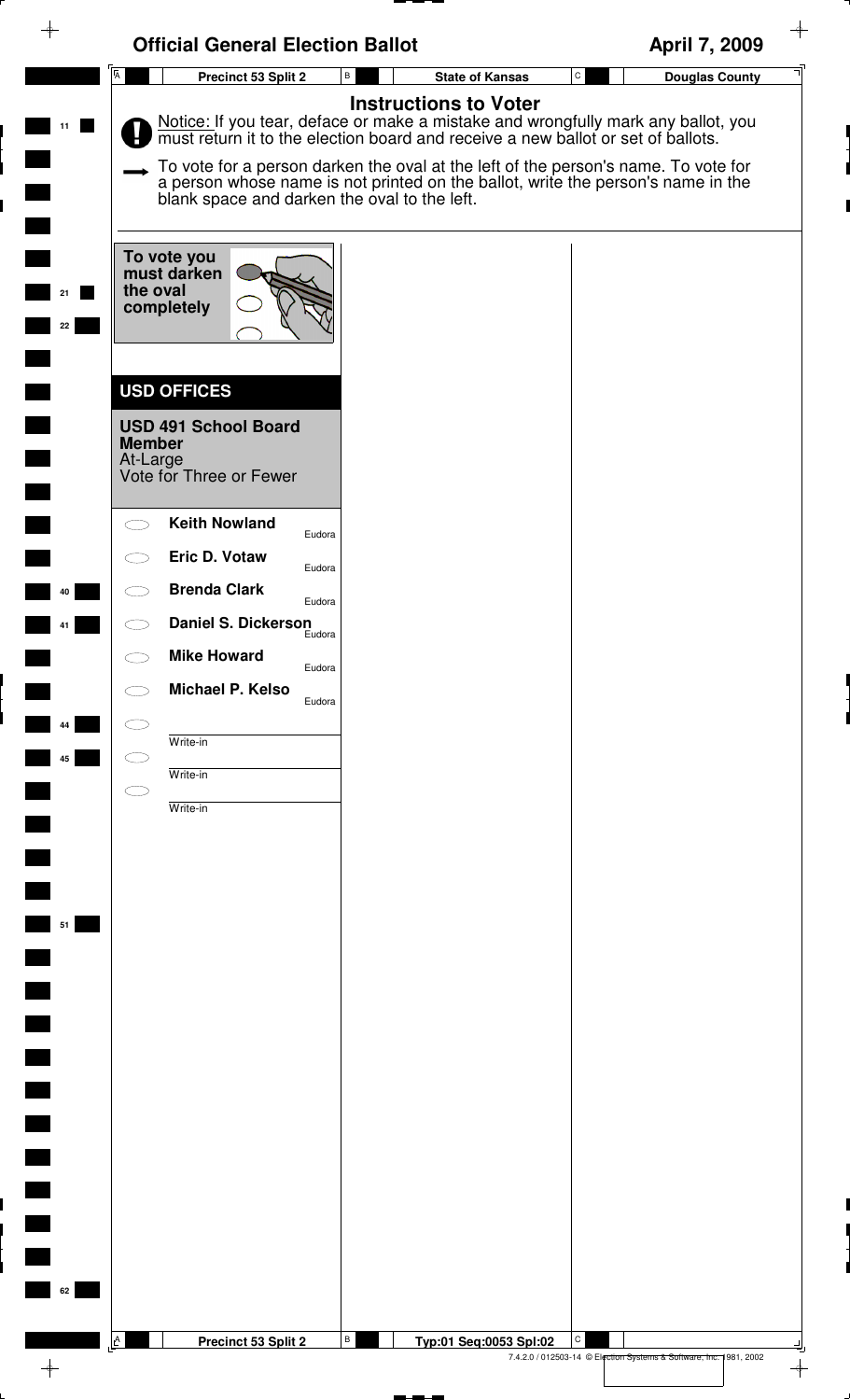| ♦                               | <b>Official General Election Ballot</b>                                                                                                                                                                                                                                                                                                                                                      |    |                              |   | April 7, 2009                                                      |
|---------------------------------|----------------------------------------------------------------------------------------------------------------------------------------------------------------------------------------------------------------------------------------------------------------------------------------------------------------------------------------------------------------------------------------------|----|------------------------------|---|--------------------------------------------------------------------|
| $\overline{\mathsf{A}}$         | Precinct 53 Split 3                                                                                                                                                                                                                                                                                                                                                                          | В  | <b>State of Kansas</b>       | C | <b>Douglas County</b>                                              |
|                                 | Notice: If you tear, deface or make a mistake and wrongfully mark any ballot, you must return it to the election board and receive a new ballot or set of ballots.<br>To vote for a person darken the oval at the left of the person's name. To vote for<br>a person whose name is not printed on the ballot, write the person's name in the<br>blank space and darken the oval to the left. |    | <b>Instructions to Voter</b> |   |                                                                    |
|                                 | To vote you<br>must darken<br>the oval<br>completely                                                                                                                                                                                                                                                                                                                                         |    |                              |   |                                                                    |
| 23<br><b>Member</b><br>At-Large | <b>USD OFFICES</b><br><b>USD 497 School Board</b><br>Vote for Three or Fewer                                                                                                                                                                                                                                                                                                                 |    |                              |   |                                                                    |
|                                 | <b>Thom Hepford</b><br>Lawrence                                                                                                                                                                                                                                                                                                                                                              |    |                              |   |                                                                    |
| 40<br>$\frown$                  | John W. Mitchell<br>Lawrence                                                                                                                                                                                                                                                                                                                                                                 |    |                              |   |                                                                    |
| 44                              | <b>Michael L. Pomes</b><br>Lawrence<br><b>Michael Riley</b><br>Lawrence                                                                                                                                                                                                                                                                                                                      |    |                              |   |                                                                    |
| 45                              | Vanessa Sanburn<br>Lawrence                                                                                                                                                                                                                                                                                                                                                                  |    |                              |   |                                                                    |
|                                 | Mark F. Bradford<br>Lawrence                                                                                                                                                                                                                                                                                                                                                                 |    |                              |   |                                                                    |
| 51                              | <b>Robert Byers</b><br>Lawrence                                                                                                                                                                                                                                                                                                                                                              |    |                              |   |                                                                    |
|                                 | <b>Tom Hartley</b><br>Lawrence                                                                                                                                                                                                                                                                                                                                                               |    |                              |   |                                                                    |
|                                 | Write-in<br>Write-in<br>Write-in                                                                                                                                                                                                                                                                                                                                                             |    |                              |   |                                                                    |
| 62                              |                                                                                                                                                                                                                                                                                                                                                                                              |    |                              |   |                                                                    |
| A                               | Precinct 53 Split 3                                                                                                                                                                                                                                                                                                                                                                          | B. | Typ:01 Seq:0053 Spl:03       | C | 7.4.2.0 / 012503-14 © Election Systems & Software, Inc. 1981, 2002 |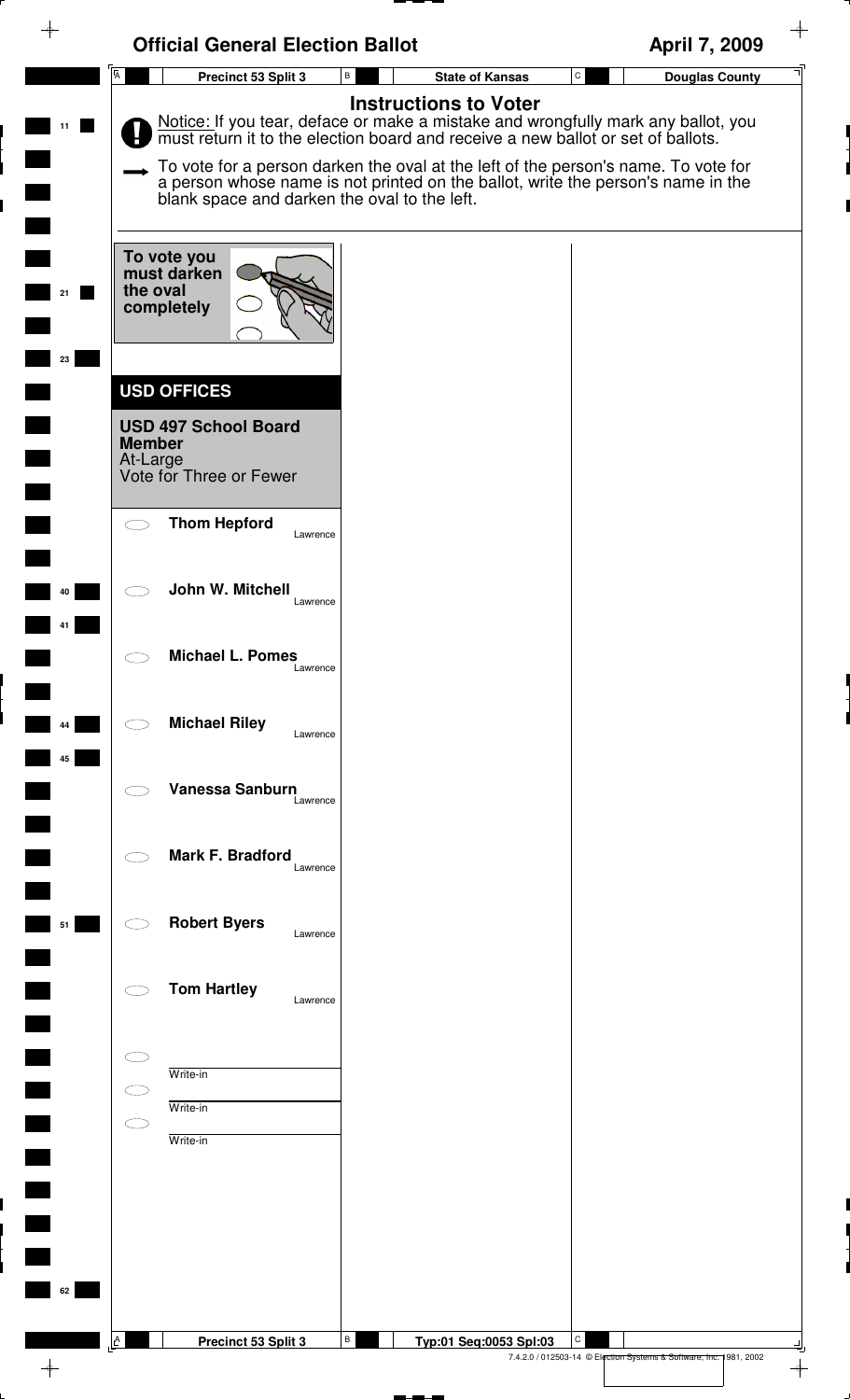| $\rightarrow$ | <b>Official General Election Ballot</b>                              |                                                                                                                                                                                                                                                                                                                                                                                 | April 7, 2009                                                           |
|---------------|----------------------------------------------------------------------|---------------------------------------------------------------------------------------------------------------------------------------------------------------------------------------------------------------------------------------------------------------------------------------------------------------------------------------------------------------------------------|-------------------------------------------------------------------------|
|               | $\overline{\mathsf{A}}$<br>Precinct 53 Split 4                       | В<br><b>State of Kansas</b>                                                                                                                                                                                                                                                                                                                                                     | $\mathtt{C}$<br><b>Douglas County</b>                                   |
| 11            | blank space and darken the oval to the left.                         | <b>Instructions to Voter</b><br>Notice: If you tear, deface or make a mistake and wrongfully mark any ballot, you<br>must return it to the election board and receive a new ballot or set of ballots.<br>To vote for a person darken the oval at the left of the person's name. To vote for<br>a person whose name is not printed on the ballot, write the person's name in the |                                                                         |
| 21            | To vote you<br>must darken<br>the oval<br>completely                 | <b>USD OFFICES</b><br><b>USD 491 School Board</b><br><b>Member</b><br>At-Large<br>Vote for Three or Fewer                                                                                                                                                                                                                                                                       |                                                                         |
| 24            | <b>MUNICIPAL OFFICES</b><br><b>Eudora City Mayor</b><br>Vote for One | <b>Eric D. Votaw</b><br>Eudora<br><b>Brenda Clark</b><br>Eudora<br><b>Daniel S. Dickerson</b><br>Eudora                                                                                                                                                                                                                                                                         |                                                                         |
|               | <b>Tom Pyle</b><br>Eudora                                            | <b>Mike Howard</b><br>Eudora                                                                                                                                                                                                                                                                                                                                                    |                                                                         |
|               | <b>Jean Farmer</b><br>Eudora<br><b>Scott Hopson</b>                  | Michael P. Kelso<br>Eudora<br><b>Keith Nowland</b>                                                                                                                                                                                                                                                                                                                              |                                                                         |
| 40            | Eudora<br>Write-in                                                   | Eudora<br>Write-in                                                                                                                                                                                                                                                                                                                                                              |                                                                         |
| 41            |                                                                      | Write-in<br>$\subset$                                                                                                                                                                                                                                                                                                                                                           |                                                                         |
|               | Eudora City Council<br>Vote for Two or Fewer                         | Write-in                                                                                                                                                                                                                                                                                                                                                                        |                                                                         |
| 44            | <b>Tonya Summers</b><br>Eudora                                       |                                                                                                                                                                                                                                                                                                                                                                                 |                                                                         |
| 45            | <b>Mike Warner</b><br>Eudora<br>William J. Whitten                   |                                                                                                                                                                                                                                                                                                                                                                                 |                                                                         |
|               | Eudora<br><b>Brian W. Nyp</b><br>Eudora                              |                                                                                                                                                                                                                                                                                                                                                                                 |                                                                         |
|               | <b>Tim Reazin</b><br>Eudora                                          |                                                                                                                                                                                                                                                                                                                                                                                 |                                                                         |
| 51            | Write-in<br>Write-in                                                 |                                                                                                                                                                                                                                                                                                                                                                                 |                                                                         |
|               |                                                                      |                                                                                                                                                                                                                                                                                                                                                                                 |                                                                         |
|               |                                                                      |                                                                                                                                                                                                                                                                                                                                                                                 |                                                                         |
|               |                                                                      |                                                                                                                                                                                                                                                                                                                                                                                 |                                                                         |
|               |                                                                      |                                                                                                                                                                                                                                                                                                                                                                                 |                                                                         |
|               |                                                                      |                                                                                                                                                                                                                                                                                                                                                                                 |                                                                         |
|               |                                                                      |                                                                                                                                                                                                                                                                                                                                                                                 |                                                                         |
| 62            |                                                                      |                                                                                                                                                                                                                                                                                                                                                                                 |                                                                         |
|               | A<br>Precinct 53 Split 4                                             | В<br>Typ:01 Seq:0053 Spl:04                                                                                                                                                                                                                                                                                                                                                     | C<br>7.4.2.0 / 012503-14 © Election Systems & Software, Inc. 1981, 2002 |
|               |                                                                      |                                                                                                                                                                                                                                                                                                                                                                                 | $\rightarrow$                                                           |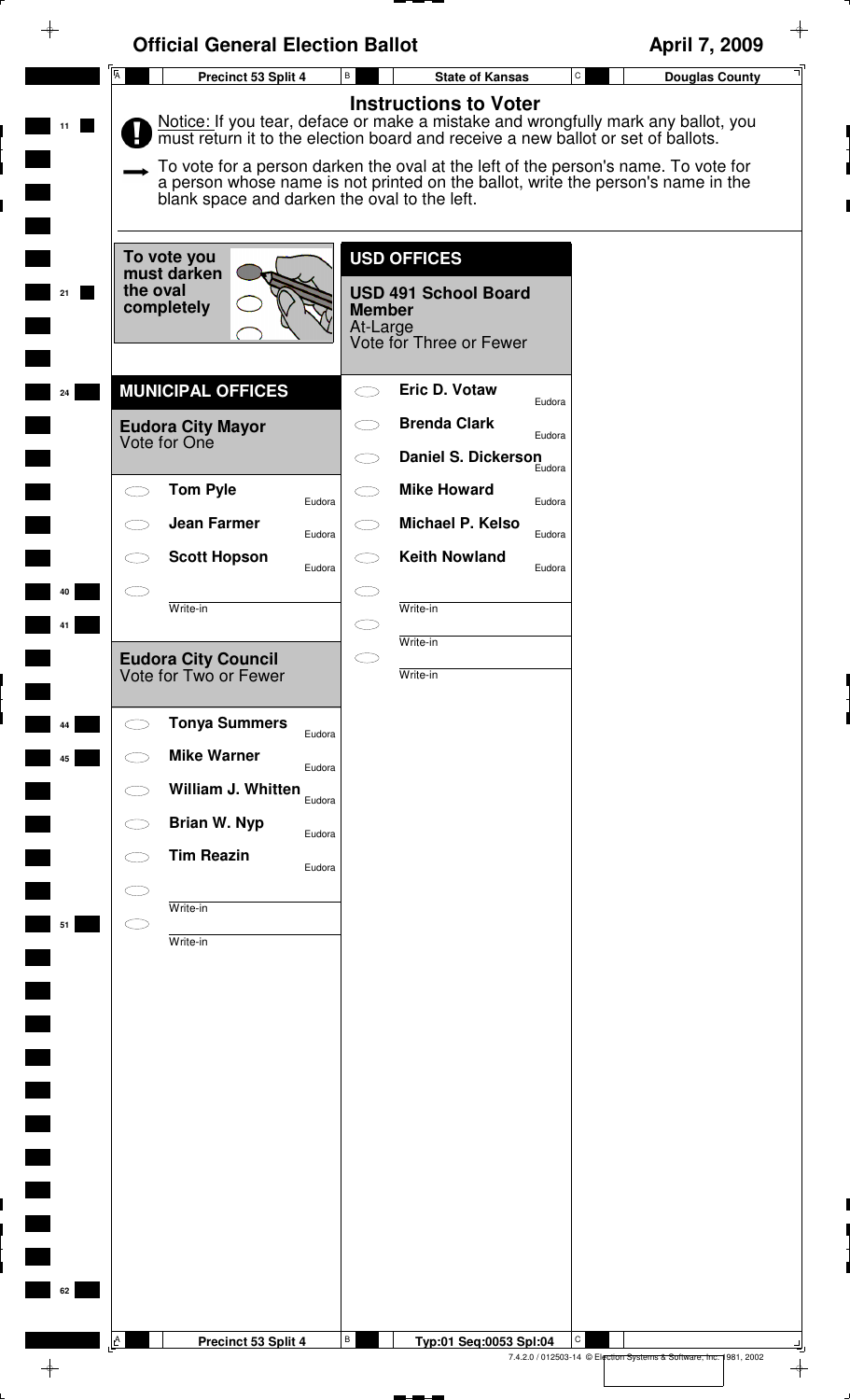|                | <b>Official General Election Ballot</b>                                                                                                                                                                                                                                                                                                                                                                                      | April 7, 2009                                                           |
|----------------|------------------------------------------------------------------------------------------------------------------------------------------------------------------------------------------------------------------------------------------------------------------------------------------------------------------------------------------------------------------------------------------------------------------------------|-------------------------------------------------------------------------|
| $\overline{A}$ | $\, {\bf B} \,$<br>Precinct 54 Split 1<br><b>State of Kansas</b>                                                                                                                                                                                                                                                                                                                                                             | $\mathtt{C}$<br><b>Douglas County</b>                                   |
|                | <b>Instructions to Voter</b><br>Notice: If you tear, deface or make a mistake and wrongfully mark any ballot, you must return it to the election board and receive a new ballot or set of ballots.<br>To vote for a person darken the oval at the left of the person's name. To vote for<br>a person whose name is not printed on the ballot, write the person's name in the<br>blank space and darken the oval to the left. |                                                                         |
| 21             | To vote you<br>must darken<br>the oval<br>completely                                                                                                                                                                                                                                                                                                                                                                         |                                                                         |
|                | <b>USD OFFICES</b><br><b>USD 491 School Board</b><br><b>Member</b><br>At-Large<br>Vote for Three or Fewer                                                                                                                                                                                                                                                                                                                    |                                                                         |
|                | <b>Brenda Clark</b><br>Eudora<br><b>Daniel S. Dickerson</b><br>Eudora                                                                                                                                                                                                                                                                                                                                                        |                                                                         |
| 40             | <b>Mike Howard</b><br>Eudora<br>Michael P. Kelso<br>Eudora<br><b>Keith Nowland</b>                                                                                                                                                                                                                                                                                                                                           |                                                                         |
| 44             | Eudora<br>Eric D. Votaw<br>Eudora<br>Write-in                                                                                                                                                                                                                                                                                                                                                                                |                                                                         |
| 45             | Write-in<br>Write-in                                                                                                                                                                                                                                                                                                                                                                                                         |                                                                         |
|                |                                                                                                                                                                                                                                                                                                                                                                                                                              |                                                                         |
| 52             |                                                                                                                                                                                                                                                                                                                                                                                                                              |                                                                         |
|                |                                                                                                                                                                                                                                                                                                                                                                                                                              |                                                                         |
|                |                                                                                                                                                                                                                                                                                                                                                                                                                              |                                                                         |
|                |                                                                                                                                                                                                                                                                                                                                                                                                                              |                                                                         |
|                |                                                                                                                                                                                                                                                                                                                                                                                                                              |                                                                         |
| A              | B<br>Precinct 54 Split 1<br>Typ:01 Seq:0054 Spl:01                                                                                                                                                                                                                                                                                                                                                                           | С<br>7.4.2.0 / 012503-14 © Election Systems & Software, Inc. 1981, 2002 |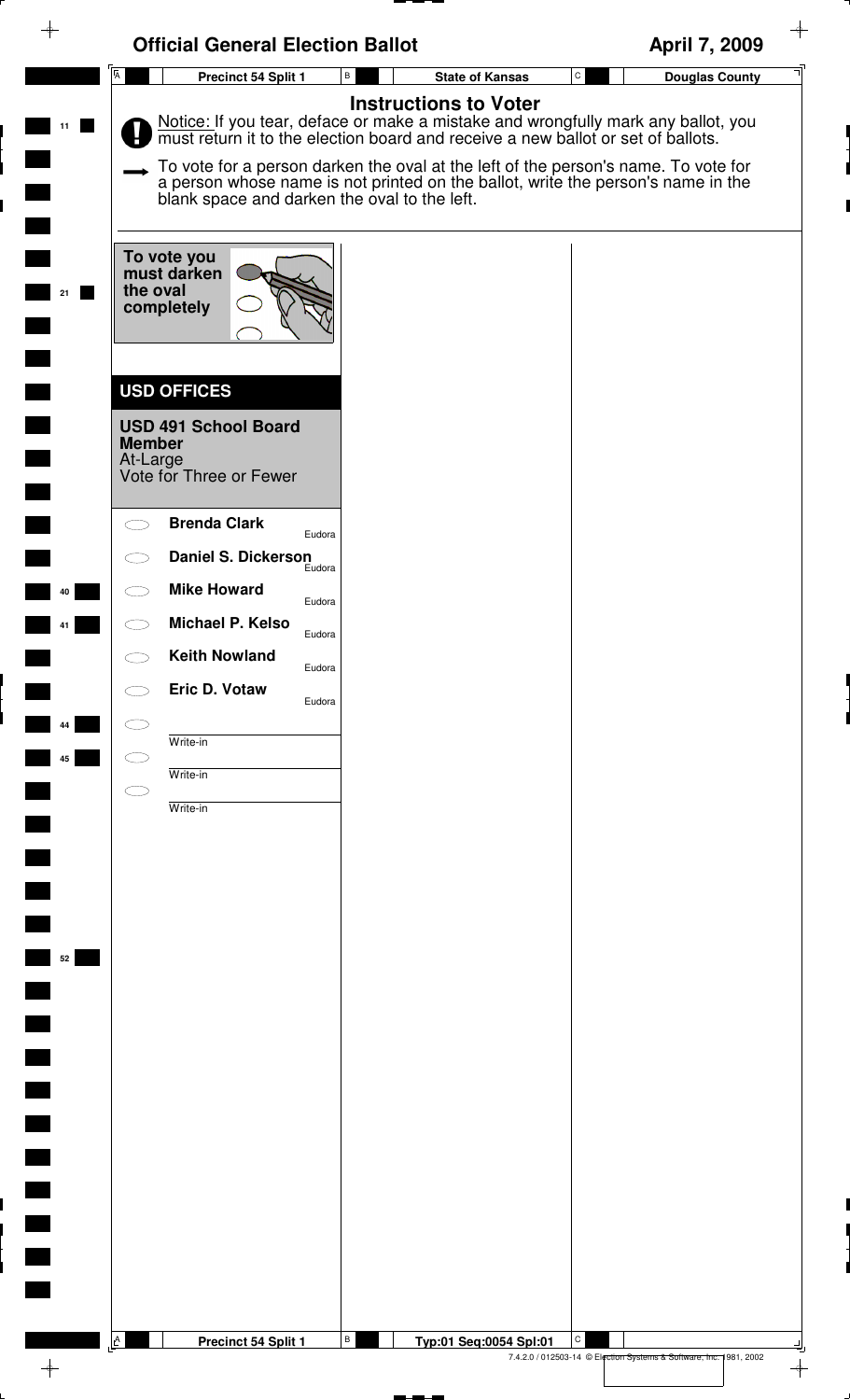| $\overline{A}$<br>$\mathtt{C}$<br>В<br><b>State of Kansas</b><br><b>Douglas County</b><br>Precinct 54 Split 2<br><b>Instructions to Voter</b><br>Notice: If you tear, deface or make a mistake and wrongfully mark any ballot, you<br>11<br>must return it to the election board and receive a new ballot or set of ballots.<br>To vote for a person darken the oval at the left of the person's name. To vote for<br>a person whose name is not printed on the ballot, write the person's name in the<br>blank space and darken the oval to the left.<br><b>USD OFFICES</b><br>To vote you<br>must darken<br>the oval<br><b>USD 491 School Board</b><br>21<br>completely<br><b>Member</b><br>At-Large<br>22<br>Vote for Three or Fewer<br><b>MUNICIPAL OFFICES</b><br><b>Daniel S. Dickerson</b><br>Eudora<br><b>Mike Howard</b><br><b>Eudora City Mayor</b><br>Eudora<br>Vote for One<br><b>Michael P. Kelso</b><br>Eudora<br><b>Jean Farmer</b><br><b>Keith Nowland</b><br>Eudora<br>Eudora<br>Eric D. Votaw<br><b>Scott Hopson</b><br>Eudora<br>Eudora<br><b>Brenda Clark</b><br><b>Tom Pyle</b><br>Eudora<br>Eudora<br>40<br>Write-in<br>Write-in<br>Write-in<br>Eudora City Council<br>Vote for Two or Fewer<br>Write-in<br><b>Mike Warner</b><br>44<br>Eudora<br>William J. Whitten<br>45<br>Eudora<br><b>Brian W. Nyp</b><br>Eudora<br><b>Tim Reazin</b><br>Eudora<br><b>Tonya Summers</b><br>Eudora<br>Write-in<br>Write-in<br>52<br>62 | $\rightarrow$ | <b>Official General Election Ballot</b> |   | April 7, 2009 |
|--------------------------------------------------------------------------------------------------------------------------------------------------------------------------------------------------------------------------------------------------------------------------------------------------------------------------------------------------------------------------------------------------------------------------------------------------------------------------------------------------------------------------------------------------------------------------------------------------------------------------------------------------------------------------------------------------------------------------------------------------------------------------------------------------------------------------------------------------------------------------------------------------------------------------------------------------------------------------------------------------------------------------------------------------------------------------------------------------------------------------------------------------------------------------------------------------------------------------------------------------------------------------------------------------------------------------------------------------------------------------------------------------------------------------------------------------|---------------|-----------------------------------------|---|---------------|
|                                                                                                                                                                                                                                                                                                                                                                                                                                                                                                                                                                                                                                                                                                                                                                                                                                                                                                                                                                                                                                                                                                                                                                                                                                                                                                                                                                                                                                                  |               |                                         |   |               |
|                                                                                                                                                                                                                                                                                                                                                                                                                                                                                                                                                                                                                                                                                                                                                                                                                                                                                                                                                                                                                                                                                                                                                                                                                                                                                                                                                                                                                                                  |               |                                         |   |               |
|                                                                                                                                                                                                                                                                                                                                                                                                                                                                                                                                                                                                                                                                                                                                                                                                                                                                                                                                                                                                                                                                                                                                                                                                                                                                                                                                                                                                                                                  |               |                                         |   |               |
|                                                                                                                                                                                                                                                                                                                                                                                                                                                                                                                                                                                                                                                                                                                                                                                                                                                                                                                                                                                                                                                                                                                                                                                                                                                                                                                                                                                                                                                  |               |                                         |   |               |
|                                                                                                                                                                                                                                                                                                                                                                                                                                                                                                                                                                                                                                                                                                                                                                                                                                                                                                                                                                                                                                                                                                                                                                                                                                                                                                                                                                                                                                                  |               |                                         |   |               |
|                                                                                                                                                                                                                                                                                                                                                                                                                                                                                                                                                                                                                                                                                                                                                                                                                                                                                                                                                                                                                                                                                                                                                                                                                                                                                                                                                                                                                                                  |               |                                         |   |               |
|                                                                                                                                                                                                                                                                                                                                                                                                                                                                                                                                                                                                                                                                                                                                                                                                                                                                                                                                                                                                                                                                                                                                                                                                                                                                                                                                                                                                                                                  |               |                                         |   |               |
|                                                                                                                                                                                                                                                                                                                                                                                                                                                                                                                                                                                                                                                                                                                                                                                                                                                                                                                                                                                                                                                                                                                                                                                                                                                                                                                                                                                                                                                  |               |                                         |   |               |
|                                                                                                                                                                                                                                                                                                                                                                                                                                                                                                                                                                                                                                                                                                                                                                                                                                                                                                                                                                                                                                                                                                                                                                                                                                                                                                                                                                                                                                                  |               |                                         |   |               |
|                                                                                                                                                                                                                                                                                                                                                                                                                                                                                                                                                                                                                                                                                                                                                                                                                                                                                                                                                                                                                                                                                                                                                                                                                                                                                                                                                                                                                                                  |               |                                         |   |               |
|                                                                                                                                                                                                                                                                                                                                                                                                                                                                                                                                                                                                                                                                                                                                                                                                                                                                                                                                                                                                                                                                                                                                                                                                                                                                                                                                                                                                                                                  |               |                                         |   |               |
|                                                                                                                                                                                                                                                                                                                                                                                                                                                                                                                                                                                                                                                                                                                                                                                                                                                                                                                                                                                                                                                                                                                                                                                                                                                                                                                                                                                                                                                  |               |                                         |   |               |
|                                                                                                                                                                                                                                                                                                                                                                                                                                                                                                                                                                                                                                                                                                                                                                                                                                                                                                                                                                                                                                                                                                                                                                                                                                                                                                                                                                                                                                                  |               |                                         |   |               |
|                                                                                                                                                                                                                                                                                                                                                                                                                                                                                                                                                                                                                                                                                                                                                                                                                                                                                                                                                                                                                                                                                                                                                                                                                                                                                                                                                                                                                                                  |               |                                         |   |               |
|                                                                                                                                                                                                                                                                                                                                                                                                                                                                                                                                                                                                                                                                                                                                                                                                                                                                                                                                                                                                                                                                                                                                                                                                                                                                                                                                                                                                                                                  |               |                                         |   |               |
|                                                                                                                                                                                                                                                                                                                                                                                                                                                                                                                                                                                                                                                                                                                                                                                                                                                                                                                                                                                                                                                                                                                                                                                                                                                                                                                                                                                                                                                  |               |                                         |   |               |
|                                                                                                                                                                                                                                                                                                                                                                                                                                                                                                                                                                                                                                                                                                                                                                                                                                                                                                                                                                                                                                                                                                                                                                                                                                                                                                                                                                                                                                                  |               |                                         |   |               |
|                                                                                                                                                                                                                                                                                                                                                                                                                                                                                                                                                                                                                                                                                                                                                                                                                                                                                                                                                                                                                                                                                                                                                                                                                                                                                                                                                                                                                                                  |               |                                         |   |               |
|                                                                                                                                                                                                                                                                                                                                                                                                                                                                                                                                                                                                                                                                                                                                                                                                                                                                                                                                                                                                                                                                                                                                                                                                                                                                                                                                                                                                                                                  |               |                                         |   |               |
|                                                                                                                                                                                                                                                                                                                                                                                                                                                                                                                                                                                                                                                                                                                                                                                                                                                                                                                                                                                                                                                                                                                                                                                                                                                                                                                                                                                                                                                  |               |                                         |   |               |
|                                                                                                                                                                                                                                                                                                                                                                                                                                                                                                                                                                                                                                                                                                                                                                                                                                                                                                                                                                                                                                                                                                                                                                                                                                                                                                                                                                                                                                                  |               |                                         |   |               |
|                                                                                                                                                                                                                                                                                                                                                                                                                                                                                                                                                                                                                                                                                                                                                                                                                                                                                                                                                                                                                                                                                                                                                                                                                                                                                                                                                                                                                                                  |               |                                         |   |               |
|                                                                                                                                                                                                                                                                                                                                                                                                                                                                                                                                                                                                                                                                                                                                                                                                                                                                                                                                                                                                                                                                                                                                                                                                                                                                                                                                                                                                                                                  |               |                                         |   |               |
|                                                                                                                                                                                                                                                                                                                                                                                                                                                                                                                                                                                                                                                                                                                                                                                                                                                                                                                                                                                                                                                                                                                                                                                                                                                                                                                                                                                                                                                  |               |                                         |   |               |
|                                                                                                                                                                                                                                                                                                                                                                                                                                                                                                                                                                                                                                                                                                                                                                                                                                                                                                                                                                                                                                                                                                                                                                                                                                                                                                                                                                                                                                                  |               |                                         |   |               |
|                                                                                                                                                                                                                                                                                                                                                                                                                                                                                                                                                                                                                                                                                                                                                                                                                                                                                                                                                                                                                                                                                                                                                                                                                                                                                                                                                                                                                                                  |               |                                         |   |               |
|                                                                                                                                                                                                                                                                                                                                                                                                                                                                                                                                                                                                                                                                                                                                                                                                                                                                                                                                                                                                                                                                                                                                                                                                                                                                                                                                                                                                                                                  |               |                                         |   |               |
|                                                                                                                                                                                                                                                                                                                                                                                                                                                                                                                                                                                                                                                                                                                                                                                                                                                                                                                                                                                                                                                                                                                                                                                                                                                                                                                                                                                                                                                  |               |                                         |   |               |
| A<br>Typ:01 Seq:0054 Spl:02                                                                                                                                                                                                                                                                                                                                                                                                                                                                                                                                                                                                                                                                                                                                                                                                                                                                                                                                                                                                                                                                                                                                                                                                                                                                                                                                                                                                                      |               | Precinct 54 Split 2                     | В | C             |

P.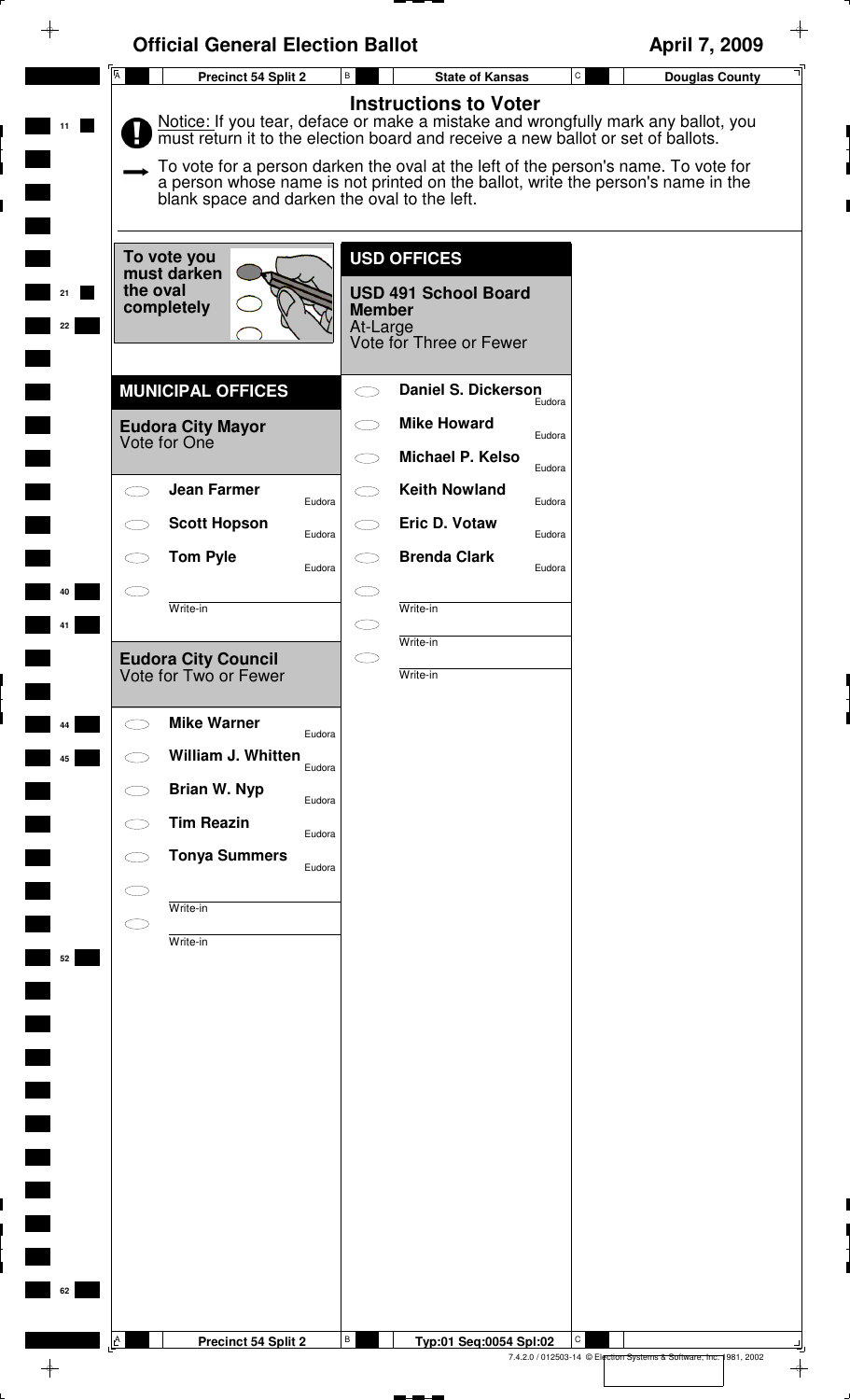| ↬                        | <b>Official General Election Ballot</b>                                                                   |                                                                                                                                                                                                                                                                                                                                                                              | April 7, 2009                                                                |
|--------------------------|-----------------------------------------------------------------------------------------------------------|------------------------------------------------------------------------------------------------------------------------------------------------------------------------------------------------------------------------------------------------------------------------------------------------------------------------------------------------------------------------------|------------------------------------------------------------------------------|
|                          | $\overline{A}$<br>Precinct 55                                                                             | B<br><b>State of Kansas</b>                                                                                                                                                                                                                                                                                                                                                  | ${\tt C}$<br><b>Douglas County</b>                                           |
|                          | blank space and darken the oval to the left.                                                              | <b>Instructions to Voter</b><br>Notice: If you tear, deface or make a mistake and wrongfully mark any ballot, you must return it to the election board and receive a new ballot or set of ballots.<br>To vote for a person darken the oval at the left of the person's name. To vote for<br>a person whose name is not printed on the ballot, write the person's name in the |                                                                              |
| 21                       | To vote you<br>must darken<br>the oval<br>completely                                                      |                                                                                                                                                                                                                                                                                                                                                                              |                                                                              |
|                          | <b>USD OFFICES</b><br><b>USD 497 School Board</b><br><b>Member</b><br>At-Large<br>Vote for Three or Fewer |                                                                                                                                                                                                                                                                                                                                                                              |                                                                              |
|                          | <b>Michael L. Pomes</b><br>Lawrence                                                                       |                                                                                                                                                                                                                                                                                                                                                                              |                                                                              |
| 40                       | <b>Michael Riley</b><br>Lawrence                                                                          |                                                                                                                                                                                                                                                                                                                                                                              |                                                                              |
|                          | Vanessa Sanburn<br>Lawrence                                                                               |                                                                                                                                                                                                                                                                                                                                                                              |                                                                              |
| 44<br>45                 | Mark F. Bradford<br>Lawrence                                                                              |                                                                                                                                                                                                                                                                                                                                                                              |                                                                              |
|                          | <b>Robert Byers</b><br>Lawrence                                                                           |                                                                                                                                                                                                                                                                                                                                                                              |                                                                              |
|                          | <b>Tom Hartley</b><br>Lawrence                                                                            |                                                                                                                                                                                                                                                                                                                                                                              |                                                                              |
|                          | <b>Thom Hepford</b><br>Lawrence                                                                           |                                                                                                                                                                                                                                                                                                                                                                              |                                                                              |
| 53                       | John W. Mitchell<br>Lawrence                                                                              |                                                                                                                                                                                                                                                                                                                                                                              |                                                                              |
|                          | Write-in<br>Write-in<br>Write-in                                                                          |                                                                                                                                                                                                                                                                                                                                                                              |                                                                              |
|                          |                                                                                                           |                                                                                                                                                                                                                                                                                                                                                                              |                                                                              |
|                          | $\mathbf{A}$<br>Precinct 55                                                                               | В<br>Typ:01 Seq:0055 Spl:01                                                                                                                                                                                                                                                                                                                                                  | С                                                                            |
| $\overline{\phantom{a}}$ |                                                                                                           |                                                                                                                                                                                                                                                                                                                                                                              | 7.4.2.0 / 012503-14 © Election Systems & Software, Inc. 1981, 2002<br>$\div$ |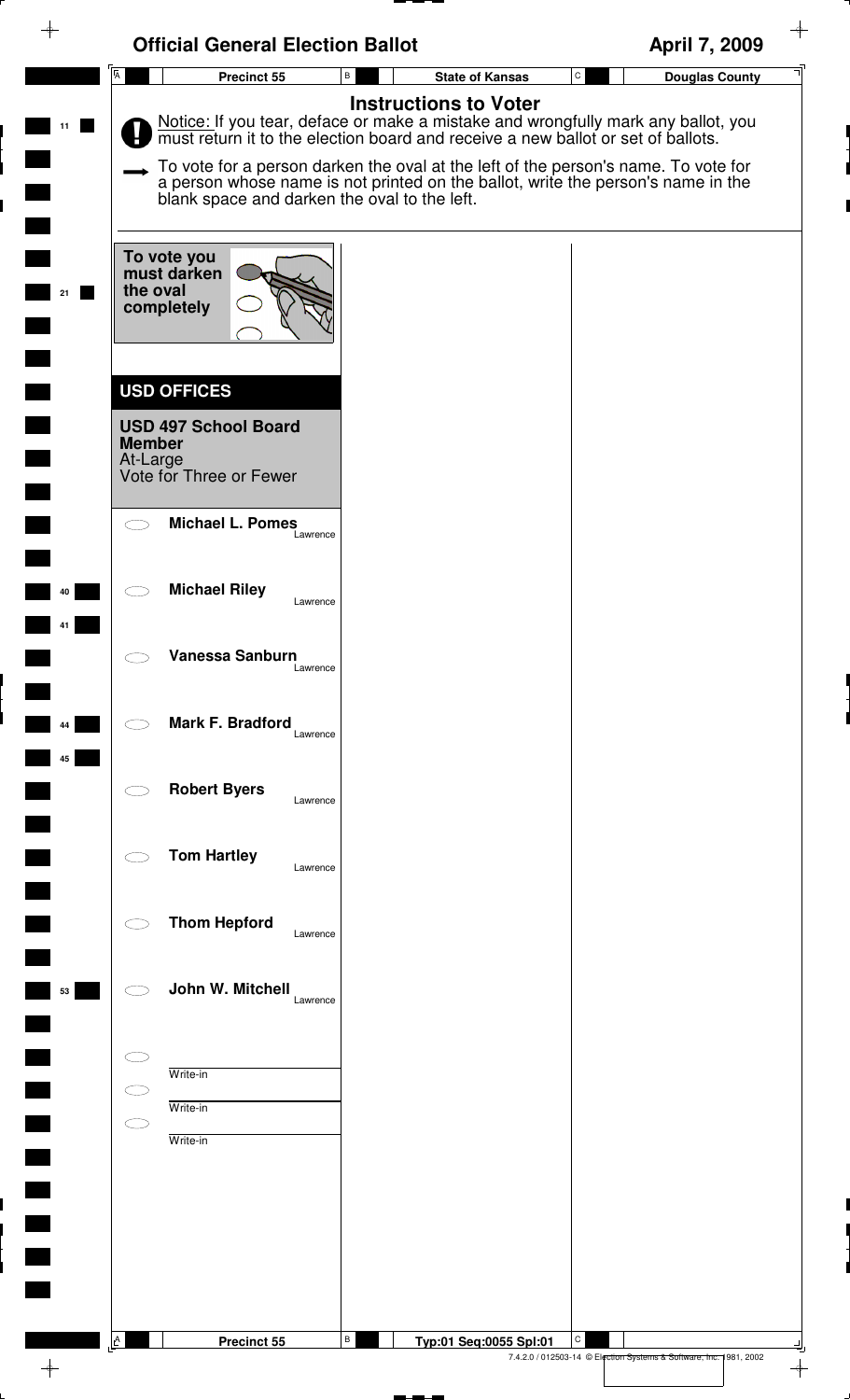| $\rightarrow$  | <b>Official General Election Ballot</b>                                                                                                                                                                                                                                                  | April 7, 2009                         |
|----------------|------------------------------------------------------------------------------------------------------------------------------------------------------------------------------------------------------------------------------------------------------------------------------------------|---------------------------------------|
| $\overline{A}$ | Precinct 56 Split 1<br>В<br><b>State of Kansas</b>                                                                                                                                                                                                                                       | $\mathtt{C}$<br><b>Douglas County</b> |
|                | <b>Instructions to Voter</b><br>Notice: If you tear, deface or make a mistake and wrongfully mark any ballot, you must return it to the election board and receive a new ballot or set of ballots.<br>To vote for a person darken the oval at the left of the person's name. To vote for |                                       |
|                | a person whose name is not printed on the ballot, write the person's name in the<br>blank space and darken the oval to the left.                                                                                                                                                         |                                       |
| 21             | To vote you<br>must darken<br>the oval<br>completely                                                                                                                                                                                                                                     |                                       |
|                | <b>USD OFFICES</b>                                                                                                                                                                                                                                                                       |                                       |
|                | <b>USD 343 School Board</b><br><b>Member</b><br>USD 343 Position 4<br>Vote for One                                                                                                                                                                                                       |                                       |
|                | <b>Kevin Morgison</b><br>Perry                                                                                                                                                                                                                                                           |                                       |
| 40             | Write-in                                                                                                                                                                                                                                                                                 |                                       |
|                | <b>USD 343 School Board</b><br><b>Member</b><br>USD 343 Position 5<br>Vote for One                                                                                                                                                                                                       |                                       |
| 44             | Joshua R. Meyer<br>Perry                                                                                                                                                                                                                                                                 |                                       |
| 45             | <b>Michael Miller</b><br>Perry<br><b>Monicka Remboldt</b>                                                                                                                                                                                                                                |                                       |
|                | Perry                                                                                                                                                                                                                                                                                    |                                       |
|                | Write-in                                                                                                                                                                                                                                                                                 |                                       |
|                | <b>USD 343 School Board</b><br><b>Member</b><br>USD 343 Position 6<br>Vote for One                                                                                                                                                                                                       |                                       |
| 54             | Write-in                                                                                                                                                                                                                                                                                 |                                       |
|                |                                                                                                                                                                                                                                                                                          |                                       |
|                |                                                                                                                                                                                                                                                                                          |                                       |
|                |                                                                                                                                                                                                                                                                                          |                                       |
|                |                                                                                                                                                                                                                                                                                          |                                       |
|                |                                                                                                                                                                                                                                                                                          |                                       |
| A              | В<br>Precinct 56 Split 1<br>Typ:01 Seq:0056 Spl:01                                                                                                                                                                                                                                       | C                                     |

 $\rightarrow$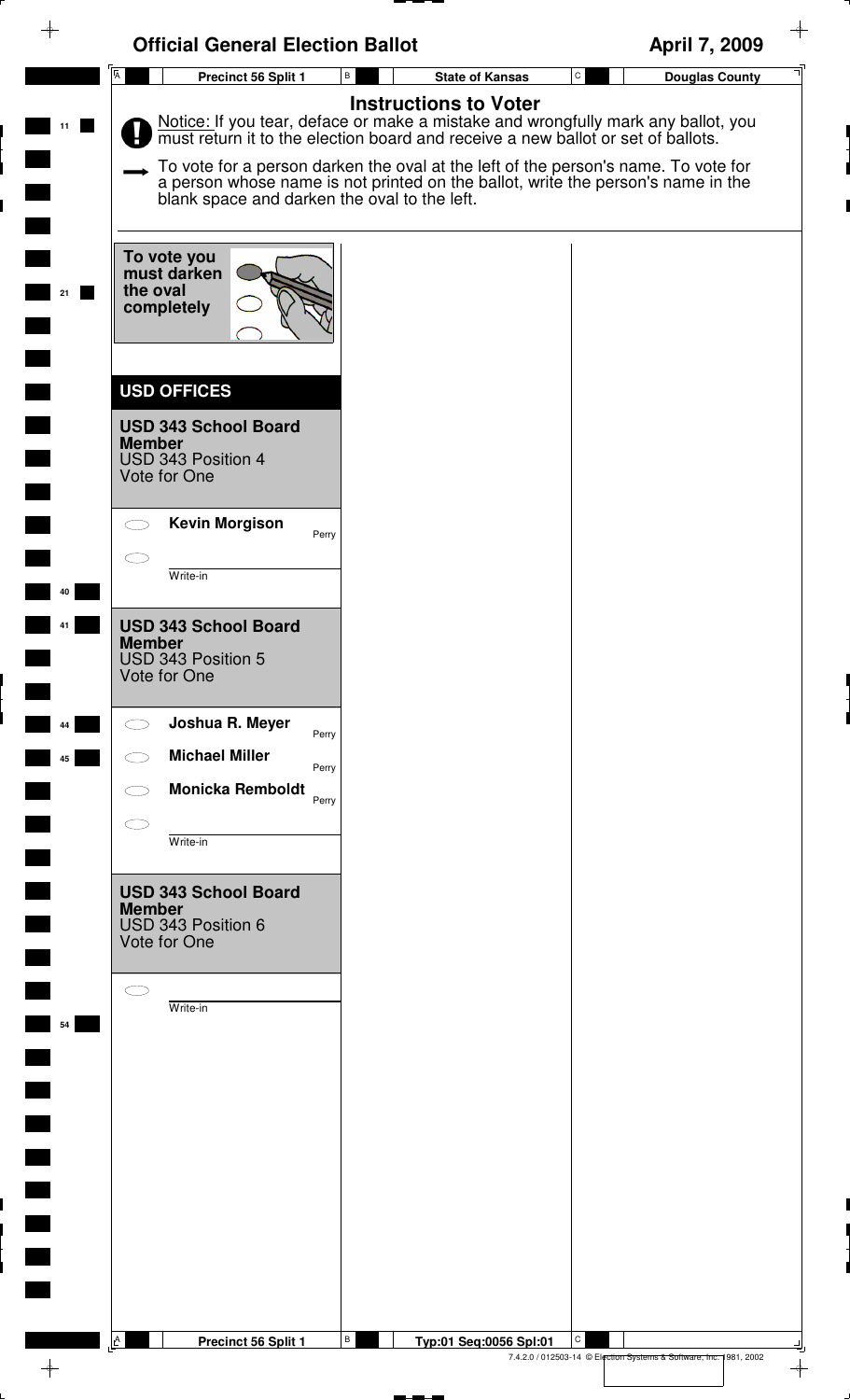| $\overline{A}$<br>${\tt C}$<br>$\, {\bf B} \,$<br>Precinct 56 Split 2<br><b>State of Kansas</b><br><b>Douglas County</b><br><b>Instructions to Voter</b><br>Notice: If you tear, deface or make a mistake and wrongfully mark any ballot, you<br>must return it to the election board and receive a new ballot or set of ballots.<br>To vote for a person darken the oval at the left of the person's name. To vote for<br>a person whose name is not printed on the ballot, write the person's name in the<br>blank space and darken the oval to the left.<br>To vote you<br>must darken<br>the oval<br>completely<br>22<br><b>USD OFFICES</b><br><b>USD 450 School Board</b><br><b>Member</b><br>USD 450 Dist. A Position 4<br>Vote for One<br><b>Gene L. Edwards</b><br>Topeka<br>Jason C. Crawford<br>Topeka<br>4Λ<br>Write-in<br><b>USD 450 School Board</b><br><b>Member</b><br>USD 450 Dist. B Position 5<br>Vote for One<br>44<br>Jim Zimmerman<br>45<br>Topeka<br>Write-in<br><b>USD 450 School Board</b><br><b>Member</b><br>USD 450 Dist. C Position 6<br>Vote for One<br><b>Steve Walker</b><br>Topeka<br>Write-in<br>54<br>62 | $\rightarrow$ | <b>Official General Election Ballot</b> | April 7, 2009 |
|--------------------------------------------------------------------------------------------------------------------------------------------------------------------------------------------------------------------------------------------------------------------------------------------------------------------------------------------------------------------------------------------------------------------------------------------------------------------------------------------------------------------------------------------------------------------------------------------------------------------------------------------------------------------------------------------------------------------------------------------------------------------------------------------------------------------------------------------------------------------------------------------------------------------------------------------------------------------------------------------------------------------------------------------------------------------------------------------------------------------------------------------|---------------|-----------------------------------------|---------------|
|                                                                                                                                                                                                                                                                                                                                                                                                                                                                                                                                                                                                                                                                                                                                                                                                                                                                                                                                                                                                                                                                                                                                            |               |                                         |               |
|                                                                                                                                                                                                                                                                                                                                                                                                                                                                                                                                                                                                                                                                                                                                                                                                                                                                                                                                                                                                                                                                                                                                            |               |                                         |               |
|                                                                                                                                                                                                                                                                                                                                                                                                                                                                                                                                                                                                                                                                                                                                                                                                                                                                                                                                                                                                                                                                                                                                            |               |                                         |               |
|                                                                                                                                                                                                                                                                                                                                                                                                                                                                                                                                                                                                                                                                                                                                                                                                                                                                                                                                                                                                                                                                                                                                            |               |                                         |               |
|                                                                                                                                                                                                                                                                                                                                                                                                                                                                                                                                                                                                                                                                                                                                                                                                                                                                                                                                                                                                                                                                                                                                            |               |                                         |               |
|                                                                                                                                                                                                                                                                                                                                                                                                                                                                                                                                                                                                                                                                                                                                                                                                                                                                                                                                                                                                                                                                                                                                            |               |                                         |               |
|                                                                                                                                                                                                                                                                                                                                                                                                                                                                                                                                                                                                                                                                                                                                                                                                                                                                                                                                                                                                                                                                                                                                            |               |                                         |               |
|                                                                                                                                                                                                                                                                                                                                                                                                                                                                                                                                                                                                                                                                                                                                                                                                                                                                                                                                                                                                                                                                                                                                            |               |                                         |               |
|                                                                                                                                                                                                                                                                                                                                                                                                                                                                                                                                                                                                                                                                                                                                                                                                                                                                                                                                                                                                                                                                                                                                            |               |                                         |               |
|                                                                                                                                                                                                                                                                                                                                                                                                                                                                                                                                                                                                                                                                                                                                                                                                                                                                                                                                                                                                                                                                                                                                            |               |                                         |               |
|                                                                                                                                                                                                                                                                                                                                                                                                                                                                                                                                                                                                                                                                                                                                                                                                                                                                                                                                                                                                                                                                                                                                            |               |                                         |               |
| В<br>C<br>$\mathbf{A}$<br>Precinct 56 Split 2<br>Typ:01 Seq:0056 Spl:02                                                                                                                                                                                                                                                                                                                                                                                                                                                                                                                                                                                                                                                                                                                                                                                                                                                                                                                                                                                                                                                                    |               |                                         |               |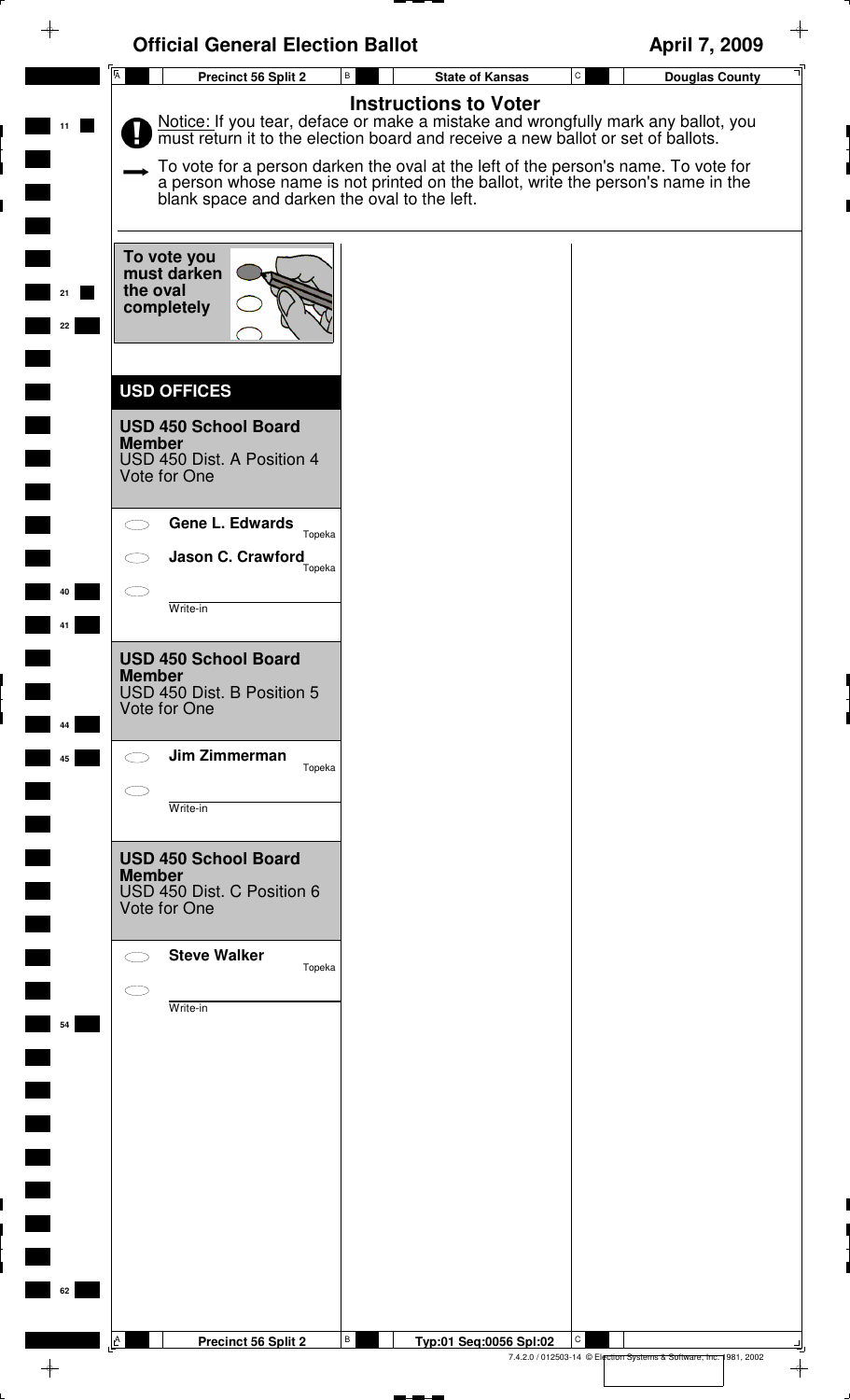| $\rightarrow$ | <b>Official General Election Ballot</b>                                                                   |                                                                                                                                                                                                                                                                                                                                                                              | $\color{red} \diamond$<br>April 7, 2009                                                  |
|---------------|-----------------------------------------------------------------------------------------------------------|------------------------------------------------------------------------------------------------------------------------------------------------------------------------------------------------------------------------------------------------------------------------------------------------------------------------------------------------------------------------------|------------------------------------------------------------------------------------------|
|               | A <sup>l</sup><br>Precinct 56 Split 3                                                                     | В<br><b>State of Kansas</b>                                                                                                                                                                                                                                                                                                                                                  | $\mathtt{C}$<br><b>Douglas County</b>                                                    |
| 11            | blank space and darken the oval to the left.                                                              | <b>Instructions to Voter</b><br>Notice: If you tear, deface or make a mistake and wrongfully mark any ballot, you must return it to the election board and receive a new ballot or set of ballots.<br>To vote for a person darken the oval at the left of the person's name. To vote for<br>a person whose name is not printed on the ballot, write the person's name in the |                                                                                          |
|               | To vote you<br>must darken<br>the oval<br>completely                                                      |                                                                                                                                                                                                                                                                                                                                                                              |                                                                                          |
| 23            | <b>USD OFFICES</b><br><b>USD 497 School Board</b><br><b>Member</b><br>At-Large<br>Vote for Three or Fewer |                                                                                                                                                                                                                                                                                                                                                                              |                                                                                          |
| 40            | <b>Michael Riley</b><br>Lawrence<br>Vanessa Sanburn                                                       |                                                                                                                                                                                                                                                                                                                                                                              |                                                                                          |
|               | Lawrence<br>Mark F. Bradford<br>Lawrence                                                                  |                                                                                                                                                                                                                                                                                                                                                                              |                                                                                          |
| 44<br>45      | <b>Robert Byers</b><br>Lawrence                                                                           |                                                                                                                                                                                                                                                                                                                                                                              |                                                                                          |
|               | <b>Tom Hartley</b><br>Lawrence                                                                            |                                                                                                                                                                                                                                                                                                                                                                              |                                                                                          |
|               | <b>Thom Hepford</b><br>Lawrence<br>John W. Mitchell<br>Lawrence                                           |                                                                                                                                                                                                                                                                                                                                                                              |                                                                                          |
| 54            | <b>Michael L. Pomes</b><br>Lawrence                                                                       |                                                                                                                                                                                                                                                                                                                                                                              |                                                                                          |
|               | Write-in<br>Write-in<br>Write-in                                                                          |                                                                                                                                                                                                                                                                                                                                                                              |                                                                                          |
| 62            |                                                                                                           |                                                                                                                                                                                                                                                                                                                                                                              |                                                                                          |
|               | A<br>Precinct 56 Split 3                                                                                  | В<br>Typ:01 Seq:0056 Spl:03                                                                                                                                                                                                                                                                                                                                                  | С<br>7.4.2.0 / 012503-14 © Election Systems & Software, Inc. 1981, 2002<br>$\rightarrow$ |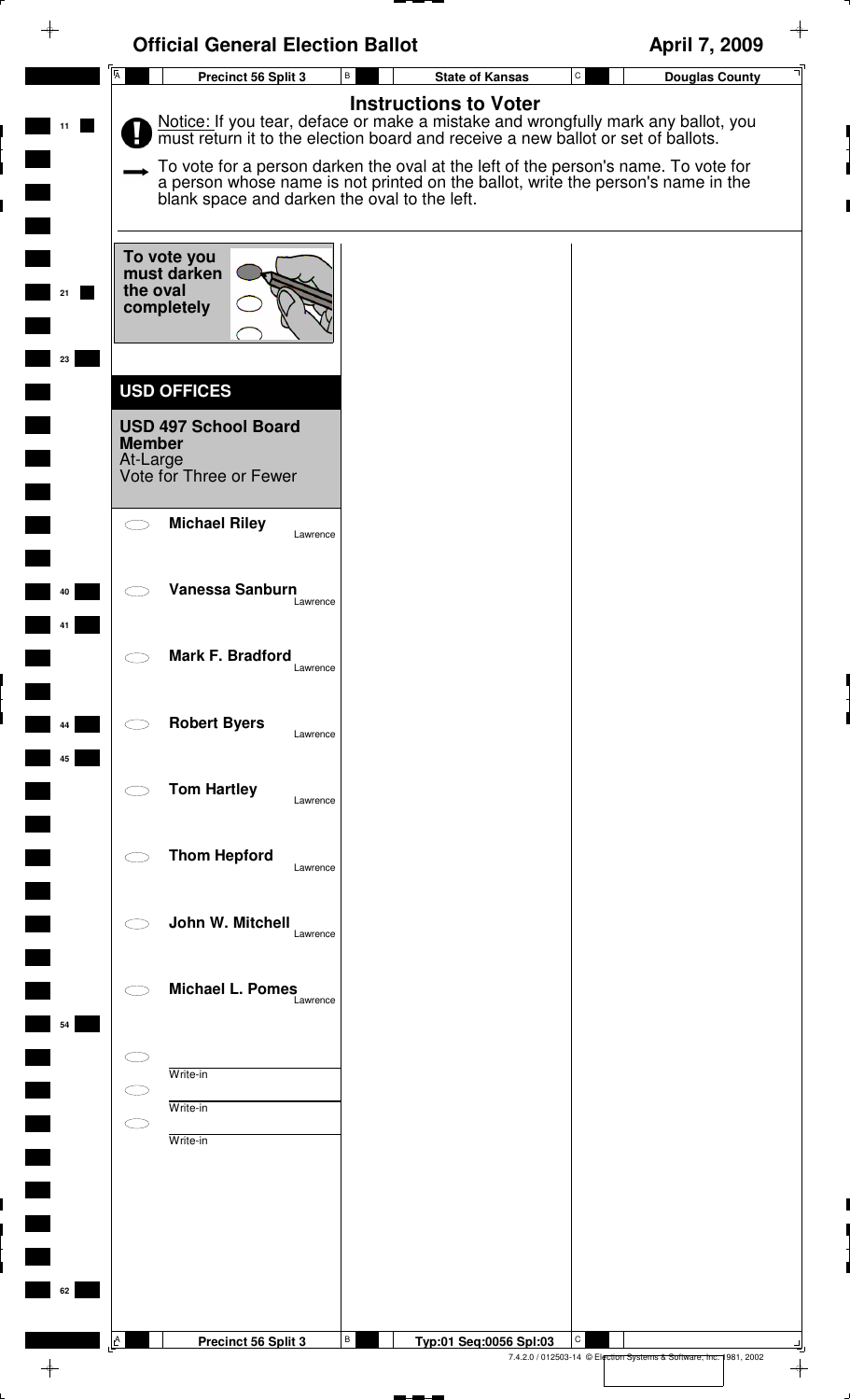| <b>Official General Election Ballot</b>                                                                                                                                                                                                                                                                                                                                                      | April 7, 2009                                                           |
|----------------------------------------------------------------------------------------------------------------------------------------------------------------------------------------------------------------------------------------------------------------------------------------------------------------------------------------------------------------------------------------------|-------------------------------------------------------------------------|
| $\overline{A}$<br>Precinct 57 Split 1<br>В<br><b>State of Kansas</b><br><b>Instructions to Voter</b>                                                                                                                                                                                                                                                                                         | $\mathtt{C}$<br><b>Douglas County</b>                                   |
| Notice: If you tear, deface or make a mistake and wrongfully mark any ballot, you must return it to the election board and receive a new ballot or set of ballots.<br>To vote for a person darken the oval at the left of the person's name. To vote for<br>a person whose name is not printed on the ballot, write the person's name in the<br>blank space and darken the oval to the left. |                                                                         |
| To vote you<br>must darken<br>the oval<br>21<br>completely                                                                                                                                                                                                                                                                                                                                   |                                                                         |
| <b>USD OFFICES</b><br><b>USD 343 School Board</b><br><b>Member</b><br>USD 343 Position 4<br>Vote for One                                                                                                                                                                                                                                                                                     |                                                                         |
| <b>Kevin Morgison</b><br>Perry                                                                                                                                                                                                                                                                                                                                                               |                                                                         |
| Write-in<br>40<br><b>USD 343 School Board</b>                                                                                                                                                                                                                                                                                                                                                |                                                                         |
| <b>Member</b><br>USD 343 Position 5<br>Vote for One                                                                                                                                                                                                                                                                                                                                          |                                                                         |
| <b>Michael Miller</b><br>44<br>Perry<br><b>Monicka Remboldt</b>                                                                                                                                                                                                                                                                                                                              |                                                                         |
| Perry<br>Joshua R. Meyer<br>46<br>Perry                                                                                                                                                                                                                                                                                                                                                      |                                                                         |
| Write-in                                                                                                                                                                                                                                                                                                                                                                                     |                                                                         |
| <b>USD 343 School Board</b><br><b>Member</b><br>USD 343 Position 6<br>51<br>Vote for One                                                                                                                                                                                                                                                                                                     |                                                                         |
| Write-in                                                                                                                                                                                                                                                                                                                                                                                     |                                                                         |
|                                                                                                                                                                                                                                                                                                                                                                                              |                                                                         |
|                                                                                                                                                                                                                                                                                                                                                                                              |                                                                         |
|                                                                                                                                                                                                                                                                                                                                                                                              |                                                                         |
|                                                                                                                                                                                                                                                                                                                                                                                              |                                                                         |
|                                                                                                                                                                                                                                                                                                                                                                                              |                                                                         |
| $\mathbf{A}$<br>В<br>Precinct 57 Split 1<br>Typ:01 Seq:0057 Spl:01                                                                                                                                                                                                                                                                                                                           | C<br>7.4.2.0 / 012503-14 © Election Systems & Software, Inc. 1981, 2002 |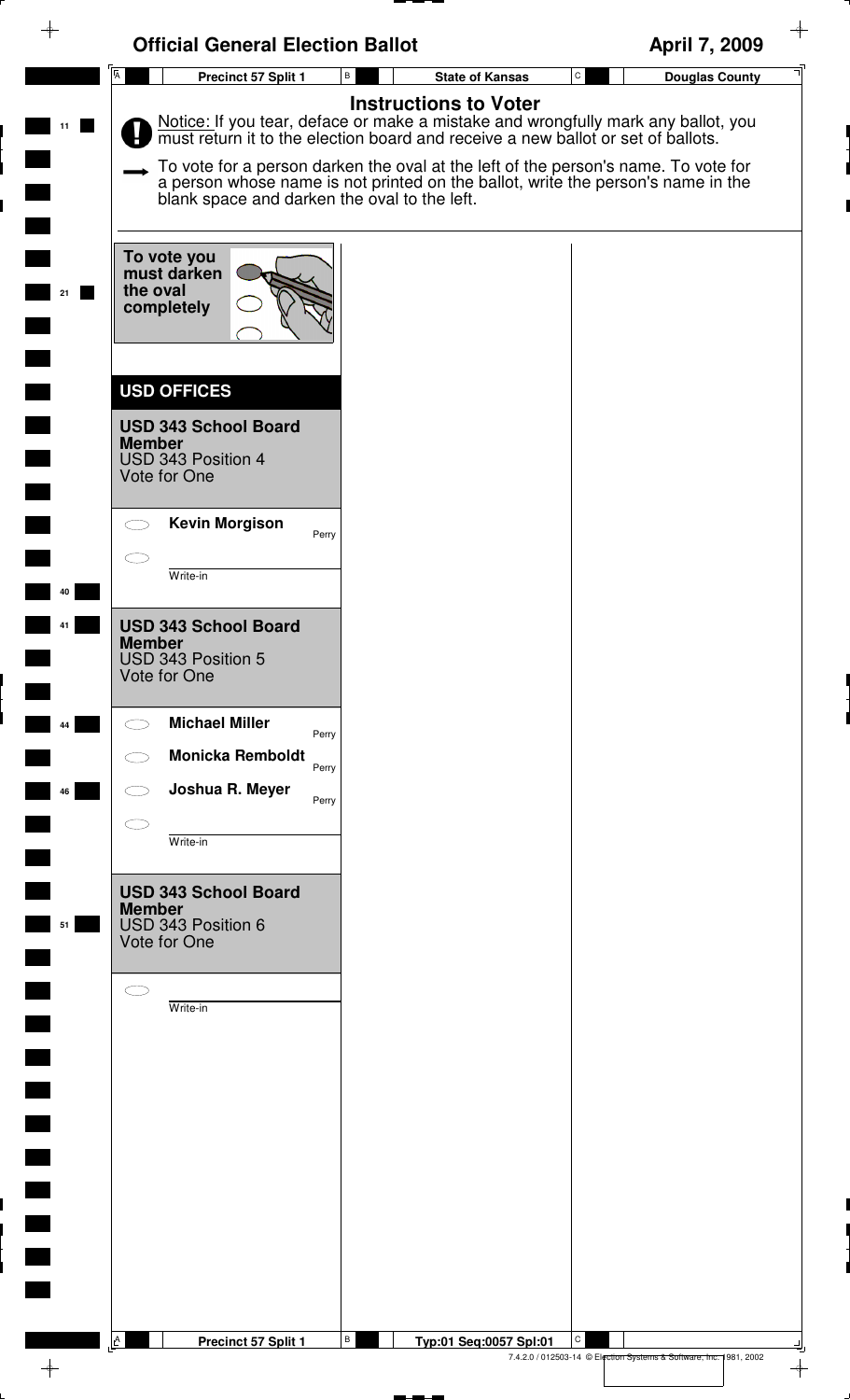|                          | <b>Official General Election Ballot</b>                            |                                                                                                                                                                                                       | April 7, 2009                                                           |
|--------------------------|--------------------------------------------------------------------|-------------------------------------------------------------------------------------------------------------------------------------------------------------------------------------------------------|-------------------------------------------------------------------------|
|                          | A<br><b>Precinct 57 Split 2</b>                                    | В<br><b>State of Kansas</b>                                                                                                                                                                           | $\mathtt{C}$<br><b>Douglas County</b>                                   |
|                          |                                                                    | <b>Instructions to Voter</b><br>Notice: If you tear, deface or make a mistake and wrongfully mark any ballot, you<br>must return it to the election board and receive a new ballot or set of ballots. |                                                                         |
|                          | blank space and darken the oval to the left.                       | To vote for a person darken the oval at the left of the person's name. To vote for<br>a person whose name is not printed on the ballot, write the person's name in the                                |                                                                         |
|                          | To vote you<br>must darken<br>the oval                             | <b>USD OFFICES</b>                                                                                                                                                                                    |                                                                         |
| 22                       | completely                                                         | <b>USD 343 School Board</b><br><b>Member</b><br>USD 343 Position 6<br>Vote for One                                                                                                                    |                                                                         |
|                          | <b>MUNICIPAL OFFICES</b>                                           | CΞ<br>Write-in                                                                                                                                                                                        |                                                                         |
|                          | <b>Lecompton City Mayor</b><br>Vote for One                        |                                                                                                                                                                                                       |                                                                         |
|                          | <b>Roy Paslay</b><br>Lecompton                                     |                                                                                                                                                                                                       |                                                                         |
|                          | Write-in                                                           |                                                                                                                                                                                                       |                                                                         |
|                          | <b>Lecompton City Council</b><br>Vote for Two or Fewer             |                                                                                                                                                                                                       |                                                                         |
|                          | Tim J. McNish<br>Lecompton                                         |                                                                                                                                                                                                       |                                                                         |
|                          | <b>Mark L Tunstall</b><br>Lecompton                                |                                                                                                                                                                                                       |                                                                         |
| 44                       | Write-in                                                           |                                                                                                                                                                                                       |                                                                         |
| 46                       | Write-in                                                           |                                                                                                                                                                                                       |                                                                         |
|                          | <b>USD OFFICES</b><br><b>USD 343 School Board</b>                  |                                                                                                                                                                                                       |                                                                         |
| 51                       | <b>Member</b><br>USD 343 Position 4<br>Vote for One                |                                                                                                                                                                                                       |                                                                         |
|                          | <b>Kevin Morgison</b><br>Perry                                     |                                                                                                                                                                                                       |                                                                         |
|                          | Write-in                                                           |                                                                                                                                                                                                       |                                                                         |
|                          | <b>USD 343 School Board</b><br><b>Member</b><br>USD 343 Position 5 |                                                                                                                                                                                                       |                                                                         |
| $\overline{\phantom{a}}$ | Vote for One                                                       |                                                                                                                                                                                                       |                                                                         |
| $\Box$                   | <b>Monicka Remboldt</b><br>Perry<br>Joshua R. Meyer                |                                                                                                                                                                                                       |                                                                         |
|                          | Perry<br><b>Michael Miller</b><br>Perry                            |                                                                                                                                                                                                       |                                                                         |
|                          | Write-in                                                           |                                                                                                                                                                                                       |                                                                         |
|                          |                                                                    |                                                                                                                                                                                                       |                                                                         |
|                          | $\underline{\mathsf{L}}^{\mathsf{A}}$<br>Precinct 57 Split 2       | В<br>Typ:01 Seq:0057 Spl:02                                                                                                                                                                           | С<br>7.4.2.0 / 012503-14 © Election Systems & Software, Inc. 1981, 2002 |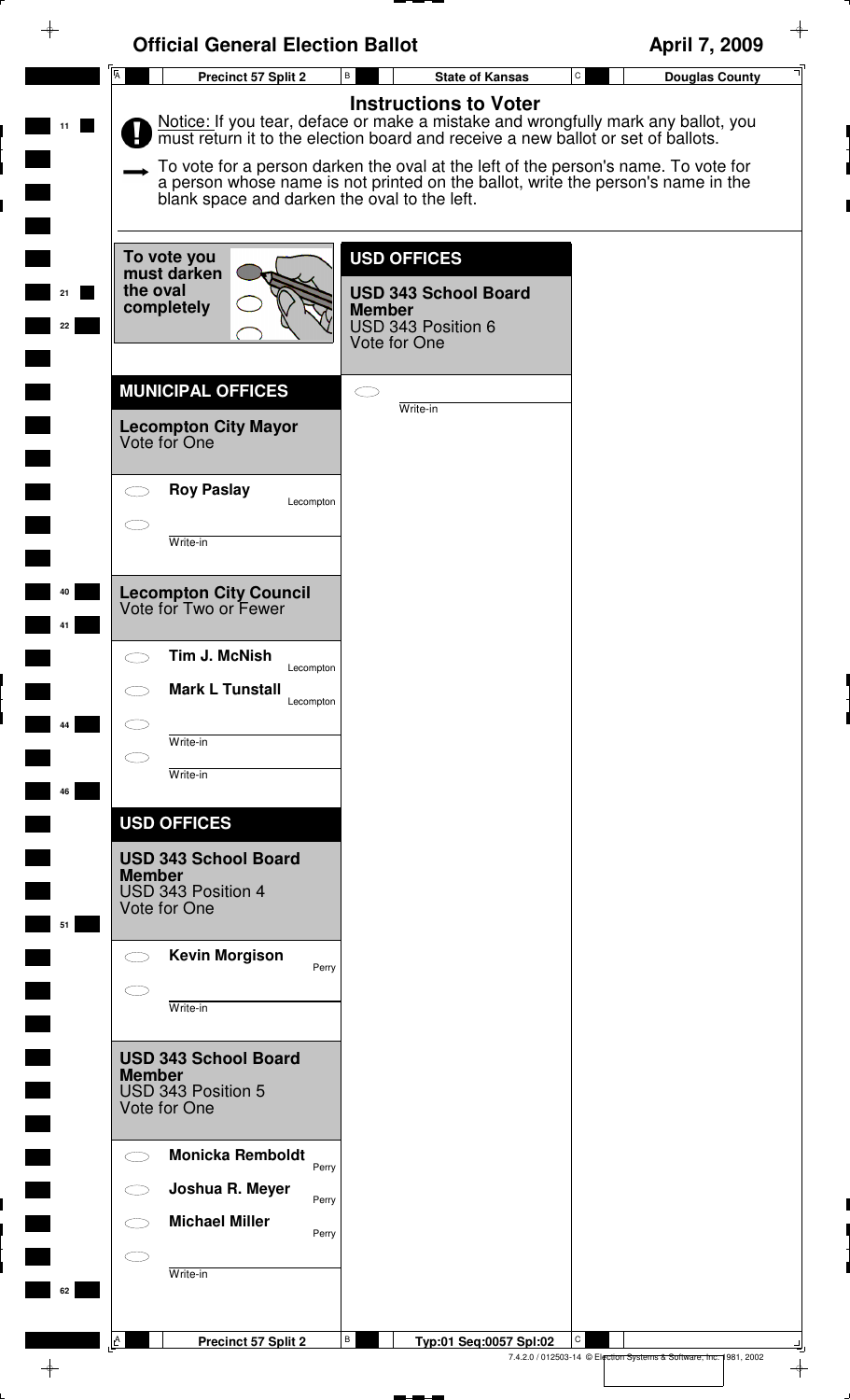| $\rightarrow$        | <b>Official General Election Ballot</b>                                                                  |                                                                                                                                                                                                                                                                                                                                                                              | $\color{red} \rightarrow$<br>April 7, 2009                              |
|----------------------|----------------------------------------------------------------------------------------------------------|------------------------------------------------------------------------------------------------------------------------------------------------------------------------------------------------------------------------------------------------------------------------------------------------------------------------------------------------------------------------------|-------------------------------------------------------------------------|
|                      | $\overline{A}$<br>Precinct 57 Split 3                                                                    | В<br><b>State of Kansas</b>                                                                                                                                                                                                                                                                                                                                                  | $\mathtt{C}$<br><b>Douglas County</b>                                   |
| 11                   | blank space and darken the oval to the left.                                                             | <b>Instructions to Voter</b><br>Notice: If you tear, deface or make a mistake and wrongfully mark any ballot, you must return it to the election board and receive a new ballot or set of ballots.<br>To vote for a person darken the oval at the left of the person's name. To vote for<br>a person whose name is not printed on the ballot, write the person's name in the |                                                                         |
| 23                   | To vote you<br>must darken<br>the oval<br>completely                                                     |                                                                                                                                                                                                                                                                                                                                                                              |                                                                         |
|                      | <b>USD OFFICES</b><br><b>USD 343 School Board</b><br><b>Member</b><br>USD 343 Position 4<br>Vote for One |                                                                                                                                                                                                                                                                                                                                                                              |                                                                         |
| 40                   | <b>Kevin Morgison</b><br>Perry<br>Write-in                                                               |                                                                                                                                                                                                                                                                                                                                                                              |                                                                         |
|                      | <b>USD 343 School Board</b><br><b>Member</b><br>USD 343 Position 5<br>Vote for One                       |                                                                                                                                                                                                                                                                                                                                                                              |                                                                         |
| 44                   | Joshua R. Meyer<br>Perry<br><b>Michael Miller</b><br>Perry                                               |                                                                                                                                                                                                                                                                                                                                                                              |                                                                         |
| 46                   | <b>Monicka Remboldt</b><br>Perry<br>Write-in                                                             |                                                                                                                                                                                                                                                                                                                                                                              |                                                                         |
| 51                   | <b>USD 343 School Board</b><br><b>Member</b><br>USD 343 Position 6<br>Vote for One                       |                                                                                                                                                                                                                                                                                                                                                                              |                                                                         |
|                      | Write-in                                                                                                 |                                                                                                                                                                                                                                                                                                                                                                              |                                                                         |
| $\blacksquare$<br>62 | $\mathbf{A}$<br>Precinct 57 Split 3                                                                      | В<br>Typ:01 Seq:0057 Spl:03                                                                                                                                                                                                                                                                                                                                                  | C<br>7.4.2.0 / 012503-14 © Election Systems & Software, Inc. 1981, 2002 |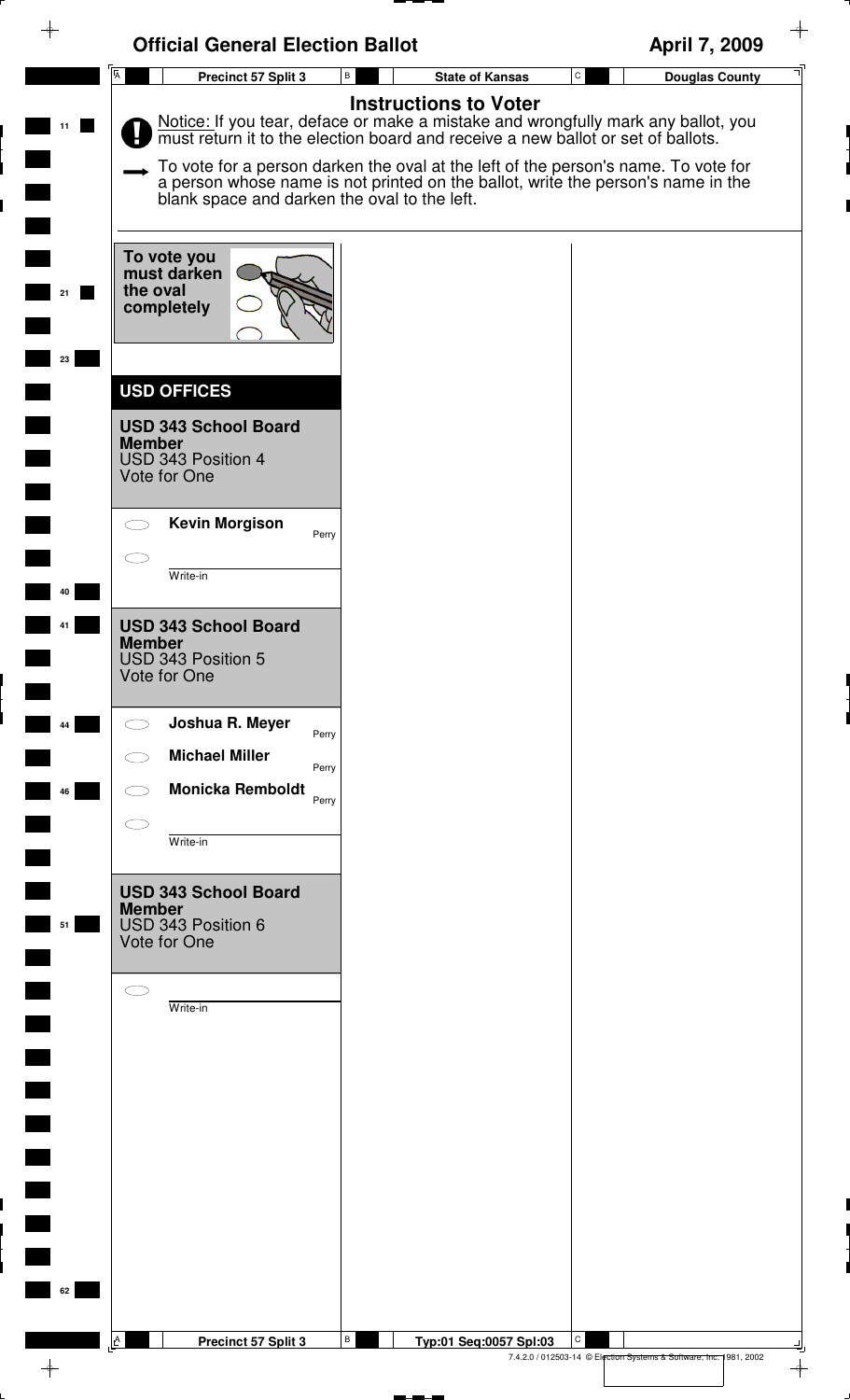|                | <b>Official General Election Ballot</b>                                                                                                                                                                                | April 7, 2009                         |
|----------------|------------------------------------------------------------------------------------------------------------------------------------------------------------------------------------------------------------------------|---------------------------------------|
| $\overline{A}$ | Precinct 58 Split 1<br>В<br><b>State of Kansas</b><br><b>Instructions to Voter</b>                                                                                                                                     | $\mathtt{C}$<br><b>Douglas County</b> |
|                | Notice: If you tear, deface or make a mistake and wrongfully mark any ballot, you must return it to the election board and receive a new ballot or set of ballots.                                                     |                                       |
|                | To vote for a person darken the oval at the left of the person's name. To vote for<br>a person whose name is not printed on the ballot, write the person's name in the<br>blank space and darken the oval to the left. |                                       |
| 21             | To vote you<br>must darken<br>the oval<br>completely                                                                                                                                                                   |                                       |
|                | <b>USD OFFICES</b>                                                                                                                                                                                                     |                                       |
|                | <b>USD 343 School Board</b><br><b>Member</b><br>USD 343 Position 4<br>Vote for One                                                                                                                                     |                                       |
|                | <b>Kevin Morgison</b><br>Perry                                                                                                                                                                                         |                                       |
|                | Write-in                                                                                                                                                                                                               |                                       |
| 40             | <b>USD 343 School Board</b>                                                                                                                                                                                            |                                       |
|                | <b>Member</b><br>USD 343 Position 5<br>Vote for One                                                                                                                                                                    |                                       |
| 44             | <b>Michael Miller</b><br>Perry                                                                                                                                                                                         |                                       |
| 46             | <b>Monicka Remboldt</b><br>Perry<br>Joshua R. Meyer                                                                                                                                                                    |                                       |
|                | Perry                                                                                                                                                                                                                  |                                       |
|                | Write-in                                                                                                                                                                                                               |                                       |
| 52             | <b>USD 343 School Board</b><br><b>Member</b><br>USD 343 Position 6<br>Vote for One                                                                                                                                     |                                       |
|                |                                                                                                                                                                                                                        |                                       |
|                | Write-in                                                                                                                                                                                                               |                                       |
|                |                                                                                                                                                                                                                        |                                       |
|                |                                                                                                                                                                                                                        |                                       |
|                |                                                                                                                                                                                                                        |                                       |
|                |                                                                                                                                                                                                                        |                                       |
|                |                                                                                                                                                                                                                        |                                       |
|                |                                                                                                                                                                                                                        |                                       |
|                |                                                                                                                                                                                                                        |                                       |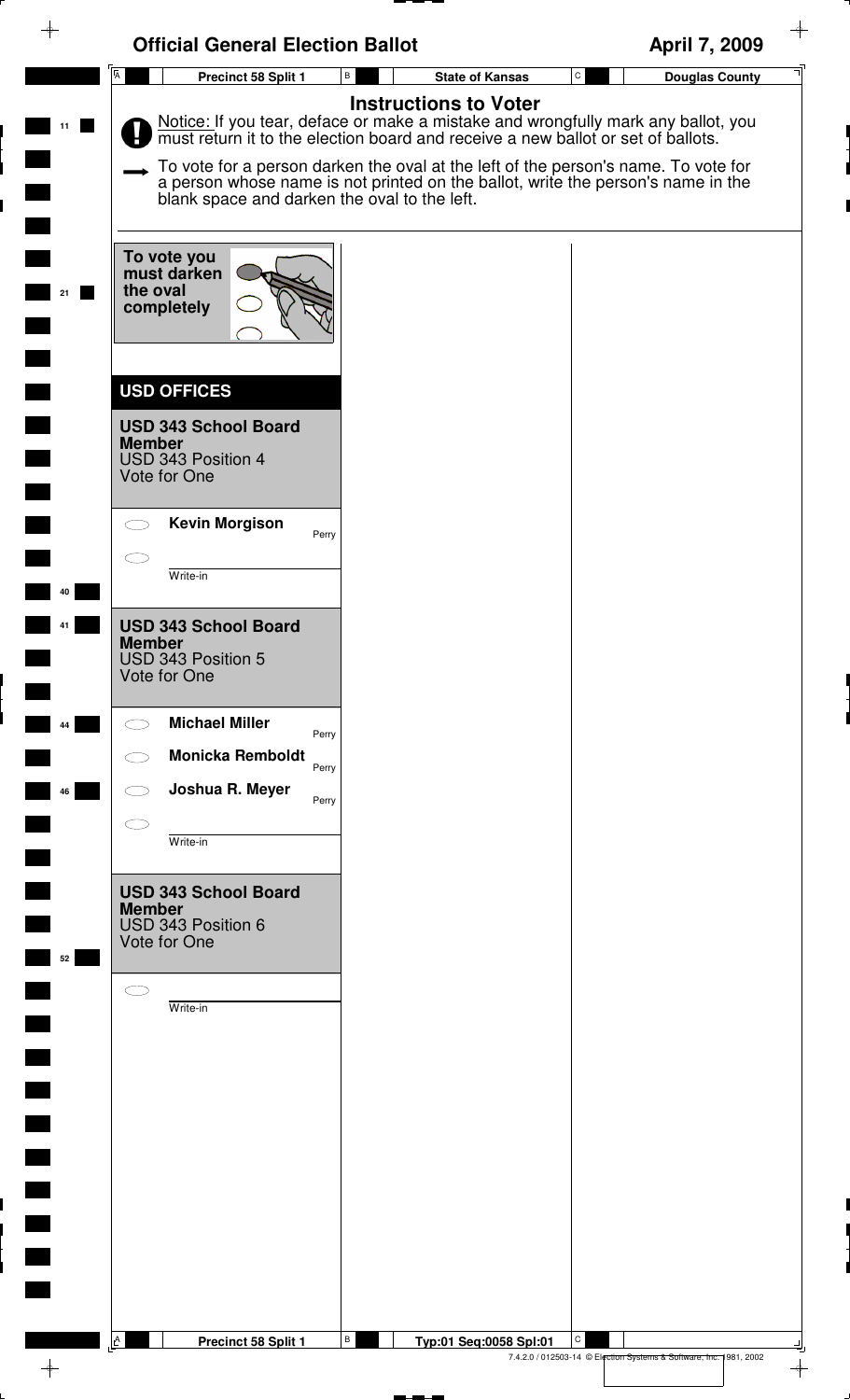|               | <b>Official General Election Ballot</b>                                                                          |                                                                                                                                                                                                                                                                                                                                                                              | April 7, 2009                                                      |
|---------------|------------------------------------------------------------------------------------------------------------------|------------------------------------------------------------------------------------------------------------------------------------------------------------------------------------------------------------------------------------------------------------------------------------------------------------------------------------------------------------------------------|--------------------------------------------------------------------|
|               | $\overline{A}$<br>В<br>Precinct 58 Split 2                                                                       | $\mathtt{C}$<br><b>State of Kansas</b>                                                                                                                                                                                                                                                                                                                                       | <b>Douglas County</b>                                              |
|               | blank space and darken the oval to the left.                                                                     | <b>Instructions to Voter</b><br>Notice: If you tear, deface or make a mistake and wrongfully mark any ballot, you must return it to the election board and receive a new ballot or set of ballots.<br>To vote for a person darken the oval at the left of the person's name. To vote for<br>a person whose name is not printed on the ballot, write the person's name in the |                                                                    |
| 21<br>22      | To vote you<br>must darken<br>the oval<br>completely                                                             |                                                                                                                                                                                                                                                                                                                                                                              |                                                                    |
|               | <b>USD OFFICES</b><br><b>USD 450 School Board</b><br><b>Member</b><br>USD 450 Dist. A Position 4<br>Vote for One |                                                                                                                                                                                                                                                                                                                                                                              |                                                                    |
|               | Jason C. Crawford<br>Topeka<br>Gene L. Edwards<br>Topeka                                                         |                                                                                                                                                                                                                                                                                                                                                                              |                                                                    |
| 40            | Write-in                                                                                                         |                                                                                                                                                                                                                                                                                                                                                                              |                                                                    |
| 44            | <b>USD 450 School Board</b><br><b>Member</b><br>USD 450 Dist. B Position 5<br>Vote for One                       |                                                                                                                                                                                                                                                                                                                                                                              |                                                                    |
| 46            | Jim Zimmerman<br>Topeka<br>Write-in                                                                              |                                                                                                                                                                                                                                                                                                                                                                              |                                                                    |
|               | <b>USD 450 School Board</b><br><b>Member</b><br>USD 450 Dist. C Position 6<br>Vote for One                       |                                                                                                                                                                                                                                                                                                                                                                              |                                                                    |
| 52            | <b>Steve Walker</b><br>Topeka<br>Write-in                                                                        |                                                                                                                                                                                                                                                                                                                                                                              |                                                                    |
| $\Box$        |                                                                                                                  |                                                                                                                                                                                                                                                                                                                                                                              |                                                                    |
|               |                                                                                                                  |                                                                                                                                                                                                                                                                                                                                                                              |                                                                    |
| 62            |                                                                                                                  |                                                                                                                                                                                                                                                                                                                                                                              |                                                                    |
| $\rightarrow$ | В<br>A<br>Precinct 58 Split 2                                                                                    | C<br>Typ:01 Seq:0058 Spl:02                                                                                                                                                                                                                                                                                                                                                  | 7.4.2.0 / 012503-14 © Election Systems & Software, Inc. 1981, 2002 |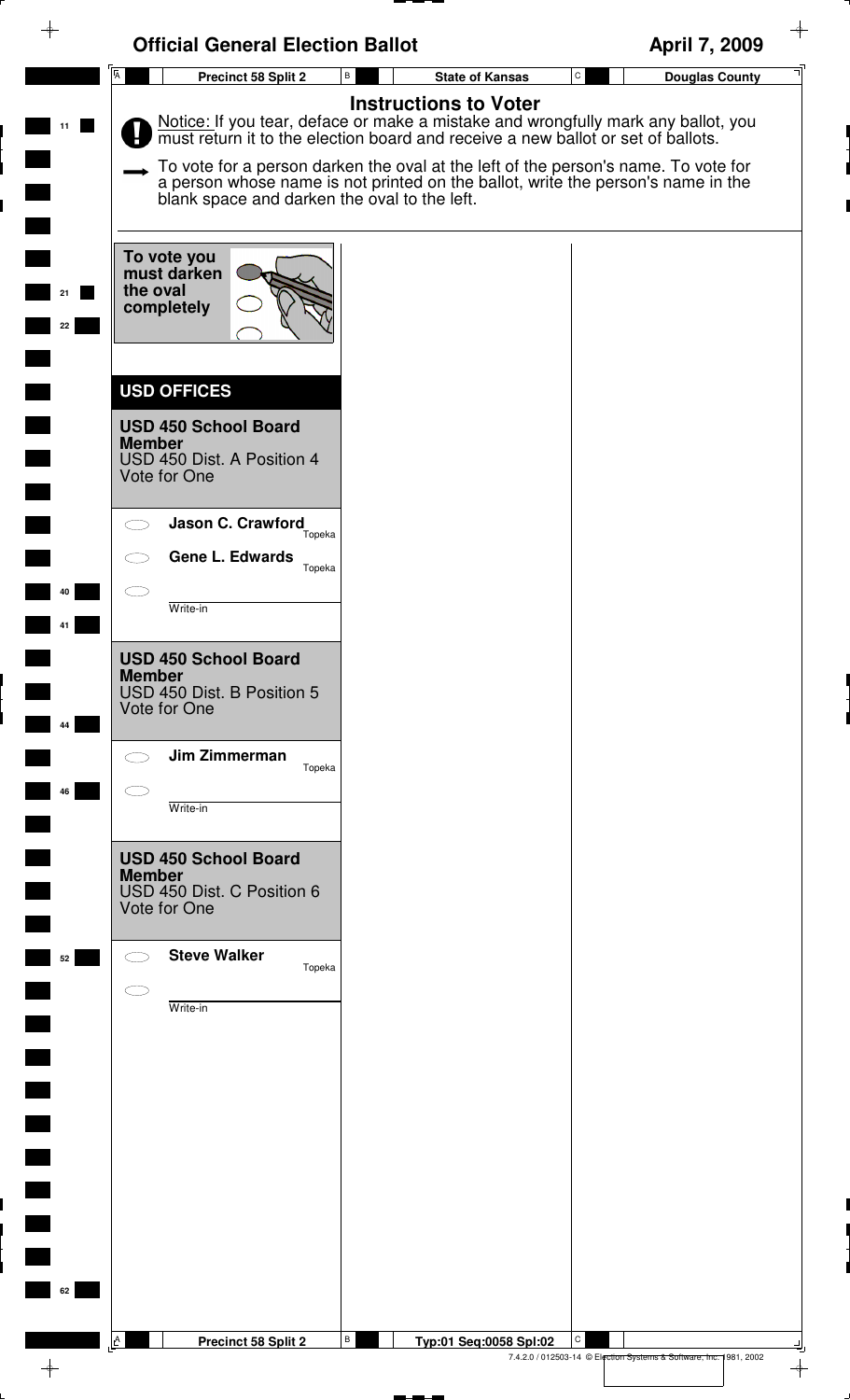|          | <b>Official General Election Ballot</b>                                                                                                                                                                                                                                                                                                                                                                                      | April 7, 2009                         |
|----------|------------------------------------------------------------------------------------------------------------------------------------------------------------------------------------------------------------------------------------------------------------------------------------------------------------------------------------------------------------------------------------------------------------------------------|---------------------------------------|
|          | $\overline{A}$<br>$\, {\bf B} \,$<br>Precinct 59 Split 1&4<br><b>State of Kansas</b>                                                                                                                                                                                                                                                                                                                                         | $\mathtt{C}$<br><b>Douglas County</b> |
| 11       | <b>Instructions to Voter</b><br>Notice: If you tear, deface or make a mistake and wrongfully mark any ballot, you must return it to the election board and receive a new ballot or set of ballots.<br>To vote for a person darken the oval at the left of the person's name. To vote for<br>a person whose name is not printed on the ballot, write the person's name in the<br>blank space and darken the oval to the left. |                                       |
| 21       | To vote you<br>must darken<br>the oval<br>completely                                                                                                                                                                                                                                                                                                                                                                         |                                       |
|          | <b>USD OFFICES</b><br><b>USD 348 School Board</b><br><b>Member</b><br>USD 348 Dist. 1 Position 4<br>Vote for One                                                                                                                                                                                                                                                                                                             |                                       |
| 40       | <b>Ruth C. Barkley</b> Baldwin City<br>$\bigcirc$<br>Write-in                                                                                                                                                                                                                                                                                                                                                                |                                       |
|          | <b>USD 348 School Board</b><br><b>Member</b><br>USD 348 Dist. 2 Position 5<br>Vote for One                                                                                                                                                                                                                                                                                                                                   |                                       |
| 44<br>46 | <b>Bill Busby</b><br>$\bigcirc$<br><b>Baldwin City</b><br>Write-in                                                                                                                                                                                                                                                                                                                                                           |                                       |
|          | <b>USD 348 School Board</b><br><b>Member</b><br>USD 348 Dist. 3 Position 6<br>Vote for One                                                                                                                                                                                                                                                                                                                                   |                                       |
| 53       | <b>Ande Parks</b><br><b>Baldwin City</b><br>Write-in                                                                                                                                                                                                                                                                                                                                                                         |                                       |
|          |                                                                                                                                                                                                                                                                                                                                                                                                                              |                                       |
|          |                                                                                                                                                                                                                                                                                                                                                                                                                              |                                       |
|          |                                                                                                                                                                                                                                                                                                                                                                                                                              |                                       |
|          |                                                                                                                                                                                                                                                                                                                                                                                                                              |                                       |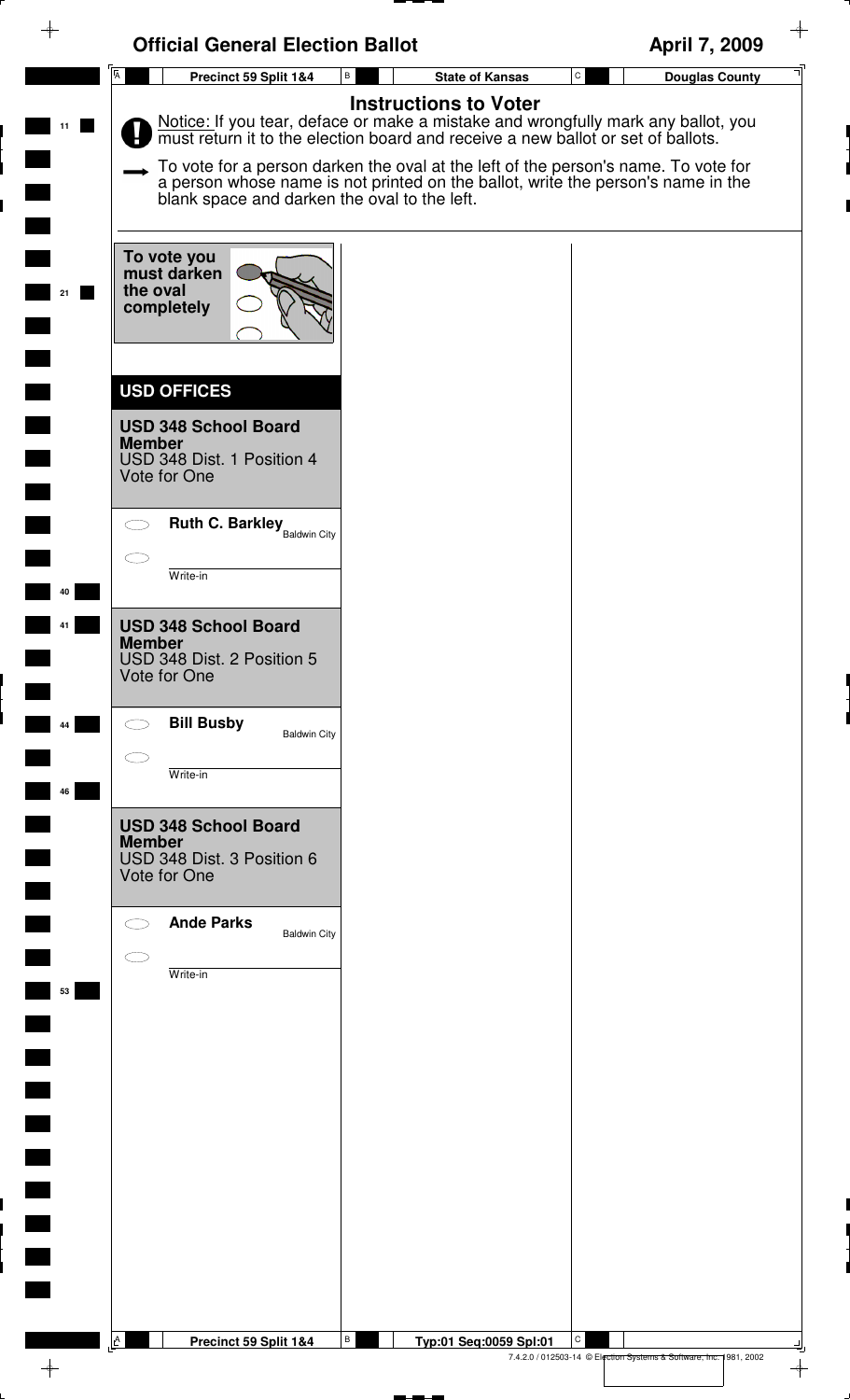|                | <b>Official General Election Ballot</b>                                                                                                                                |                                                                                                                                                                                                                                                                                                                                                                              | April 7, 2009                                                           |
|----------------|------------------------------------------------------------------------------------------------------------------------------------------------------------------------|------------------------------------------------------------------------------------------------------------------------------------------------------------------------------------------------------------------------------------------------------------------------------------------------------------------------------------------------------------------------------|-------------------------------------------------------------------------|
| $\overline{A}$ | Precinct 59 Split 2                                                                                                                                                    | В<br><b>State of Kansas</b>                                                                                                                                                                                                                                                                                                                                                  | ${\tt C}$<br><b>Douglas County</b>                                      |
| 11             | blank space and darken the oval to the left.                                                                                                                           | <b>Instructions to Voter</b><br>Notice: If you tear, deface or make a mistake and wrongfully mark any ballot, you must return it to the election board and receive a new ballot or set of ballots.<br>To vote for a person darken the oval at the left of the person's name. To vote for<br>a person whose name is not printed on the ballot, write the person's name in the |                                                                         |
| 21<br>22       | To vote you<br>must darken<br>the oval<br>completely<br><b>USD OFFICES</b>                                                                                             |                                                                                                                                                                                                                                                                                                                                                                              |                                                                         |
|                | <b>USD 434 School Board</b><br><b>Member</b><br>USD 434 Position 4<br>Vote for One<br><b>Brad Fischer</b><br>Overbrook<br>Zachary J.C. Anshutz<br><sub>Overbrook</sub> |                                                                                                                                                                                                                                                                                                                                                                              |                                                                         |
| 40             | Write-in                                                                                                                                                               |                                                                                                                                                                                                                                                                                                                                                                              |                                                                         |
| 44             | <b>USD 434 School Board</b><br><b>Member</b><br>USD 434 Position 5<br>Vote for One                                                                                     |                                                                                                                                                                                                                                                                                                                                                                              |                                                                         |
| 46             | <b>Randy Boudeman</b><br>Carbondale<br>Write-in                                                                                                                        |                                                                                                                                                                                                                                                                                                                                                                              |                                                                         |
| <u>ra</u>      | <b>USD 434 School Board</b><br><b>Member</b><br>USD 434 Position 6<br>Vote for One                                                                                     |                                                                                                                                                                                                                                                                                                                                                                              |                                                                         |
| 53             | <b>Shandy L. Vollrath</b><br>Scranton<br><b>Chris Kendall</b><br>Scranton<br>Write-in                                                                                  |                                                                                                                                                                                                                                                                                                                                                                              |                                                                         |
| $\blacksquare$ |                                                                                                                                                                        |                                                                                                                                                                                                                                                                                                                                                                              |                                                                         |
| $\blacksquare$ |                                                                                                                                                                        |                                                                                                                                                                                                                                                                                                                                                                              |                                                                         |
| 62<br><b>A</b> | Precinct 59 Split 2                                                                                                                                                    | В<br>Typ:01 Seq:0059 Spl:02                                                                                                                                                                                                                                                                                                                                                  | С<br>7.4.2.0 / 012503-14 © Election Systems & Software, Inc. 1981, 2002 |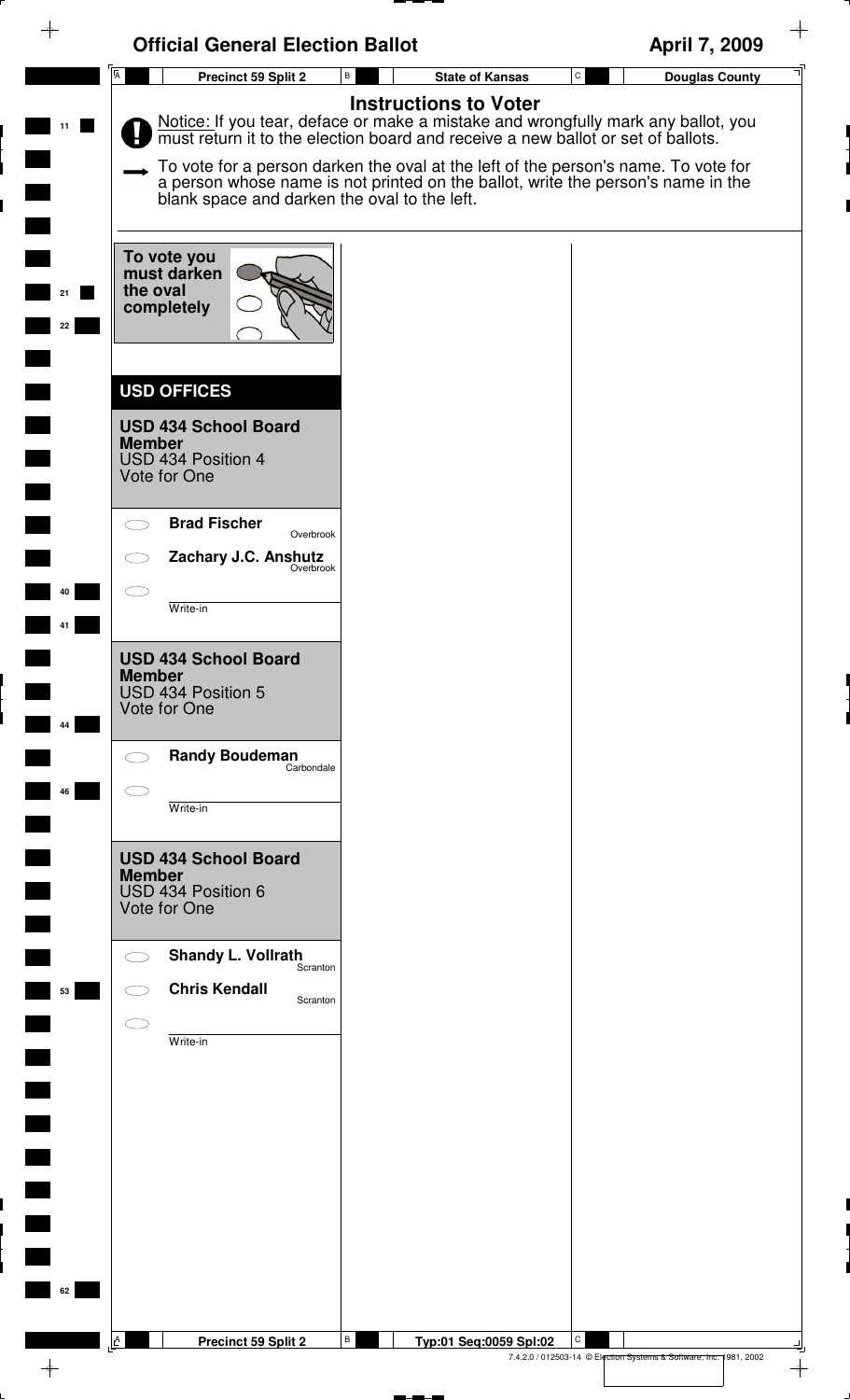| ♦  | <b>Official General Election Ballot</b>                                             |                                                                                                                                                                                                    | April 7, 2009                                                                            |
|----|-------------------------------------------------------------------------------------|----------------------------------------------------------------------------------------------------------------------------------------------------------------------------------------------------|------------------------------------------------------------------------------------------|
|    | $\overline{A}$<br>Precinct 59 Split 3                                               | <b>State of Kansas</b><br>В                                                                                                                                                                        | $\mathtt{C}$<br><b>Douglas County</b>                                                    |
|    |                                                                                     | <b>Instructions to Voter</b><br>Notice: If you tear, deface or make a mistake and wrongfully mark any ballot, you must return it to the election board and receive a new ballot or set of ballots. |                                                                                          |
|    | blank space and darken the oval to the left.                                        | To vote for a person darken the oval at the left of the person's name. To vote for<br>a person whose name is not printed on the ballot, write the person's name in the                             |                                                                                          |
| 23 | To vote you<br>must darken<br>the oval<br>completely                                |                                                                                                                                                                                                    |                                                                                          |
|    | <b>USD OFFICES</b>                                                                  |                                                                                                                                                                                                    |                                                                                          |
|    | <b>USD 497 School Board</b><br><b>Member</b><br>At-Large<br>Vote for Three or Fewer |                                                                                                                                                                                                    |                                                                                          |
|    | Vanessa Sanburn<br>Lawrence                                                         |                                                                                                                                                                                                    |                                                                                          |
| 40 | Mark F. Bradford<br>Lawrence                                                        |                                                                                                                                                                                                    |                                                                                          |
|    | <b>Robert Byers</b><br>$\bigcirc$<br>Lawrence                                       |                                                                                                                                                                                                    |                                                                                          |
| 44 | <b>Tom Hartley</b><br>Lawrence                                                      |                                                                                                                                                                                                    |                                                                                          |
| 46 | <b>Thom Hepford</b><br>Lawrence                                                     |                                                                                                                                                                                                    |                                                                                          |
|    | John W. Mitchell<br>Lawrence                                                        |                                                                                                                                                                                                    |                                                                                          |
|    | <b>Michael L. Pomes</b><br>Lawrence                                                 |                                                                                                                                                                                                    |                                                                                          |
| 53 | <b>Michael Riley</b><br>Lawrence                                                    |                                                                                                                                                                                                    |                                                                                          |
|    | Write-in<br>Write-in                                                                |                                                                                                                                                                                                    |                                                                                          |
|    | Write-in                                                                            |                                                                                                                                                                                                    |                                                                                          |
|    |                                                                                     |                                                                                                                                                                                                    |                                                                                          |
| 62 |                                                                                     |                                                                                                                                                                                                    |                                                                                          |
|    | $\lfloor A \rfloor$<br>Precinct 59 Split 3                                          | В<br>Typ:01 Seq:0059 Spl:03                                                                                                                                                                        | C<br>7.4.2.0 / 012503-14 © Election Systems & Software, Inc. 1981, 2002<br>$\rightarrow$ |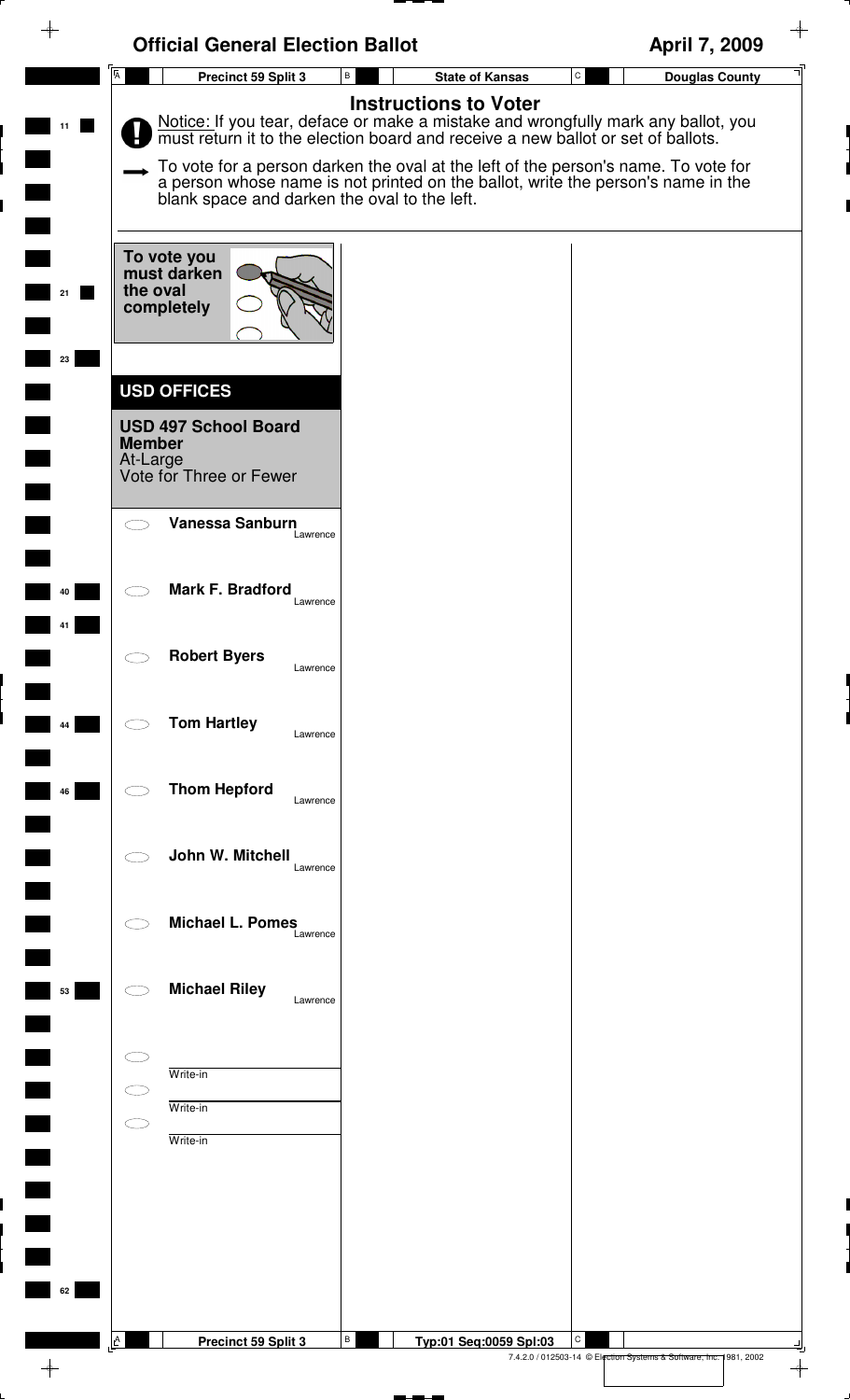|    | <b>Official General Election Ballot</b>                                                                          |                                                                                                                                                                                                                                                                                                                                                                              | $\rightarrow$<br>April 7, 2009                                                           |
|----|------------------------------------------------------------------------------------------------------------------|------------------------------------------------------------------------------------------------------------------------------------------------------------------------------------------------------------------------------------------------------------------------------------------------------------------------------------------------------------------------------|------------------------------------------------------------------------------------------|
|    | $\overline{A}$<br>Precinct 60 Split 1                                                                            | В<br><b>State of Kansas</b>                                                                                                                                                                                                                                                                                                                                                  | $\mathtt{C}$<br><b>Douglas County</b>                                                    |
| 11 | blank space and darken the oval to the left.                                                                     | <b>Instructions to Voter</b><br>Notice: If you tear, deface or make a mistake and wrongfully mark any ballot, you must return it to the election board and receive a new ballot or set of ballots.<br>To vote for a person darken the oval at the left of the person's name. To vote for<br>a person whose name is not printed on the ballot, write the person's name in the |                                                                                          |
| 21 | To vote you<br>must darken<br>the oval<br>completely                                                             |                                                                                                                                                                                                                                                                                                                                                                              |                                                                                          |
|    | <b>USD OFFICES</b><br><b>USD 348 School Board</b><br><b>Member</b><br>USD 348 Dist. 1 Position 4<br>Vote for One |                                                                                                                                                                                                                                                                                                                                                                              |                                                                                          |
|    | <b>Ruth C. Barkley</b> Baldwin City<br>Write-in                                                                  |                                                                                                                                                                                                                                                                                                                                                                              |                                                                                          |
| 40 | <b>USD 348 School Board</b><br><b>Member</b><br>USD 348 Dist. 2 Position 5<br>Vote for One                       |                                                                                                                                                                                                                                                                                                                                                                              |                                                                                          |
|    | <b>Bill Busby</b><br><b>Baldwin City</b>                                                                         |                                                                                                                                                                                                                                                                                                                                                                              |                                                                                          |
| 46 | Write-in                                                                                                         |                                                                                                                                                                                                                                                                                                                                                                              |                                                                                          |
|    | <b>USD 348 School Board</b><br><b>Member</b><br>USD 348 Dist. 3 Position 6<br>Vote for One                       |                                                                                                                                                                                                                                                                                                                                                                              |                                                                                          |
|    | <b>Ande Parks</b><br><b>Baldwin City</b>                                                                         |                                                                                                                                                                                                                                                                                                                                                                              |                                                                                          |
| 54 | Write-in                                                                                                         |                                                                                                                                                                                                                                                                                                                                                                              |                                                                                          |
|    |                                                                                                                  |                                                                                                                                                                                                                                                                                                                                                                              |                                                                                          |
|    |                                                                                                                  |                                                                                                                                                                                                                                                                                                                                                                              |                                                                                          |
|    |                                                                                                                  |                                                                                                                                                                                                                                                                                                                                                                              |                                                                                          |
|    | A<br>Precinct 60 Split 1                                                                                         | В<br>Typ:01 Seq:0060 Spl:01                                                                                                                                                                                                                                                                                                                                                  | C<br>7.4.2.0 / 012503-14 © Election Systems & Software, Inc. 1981, 2002<br>$\rightarrow$ |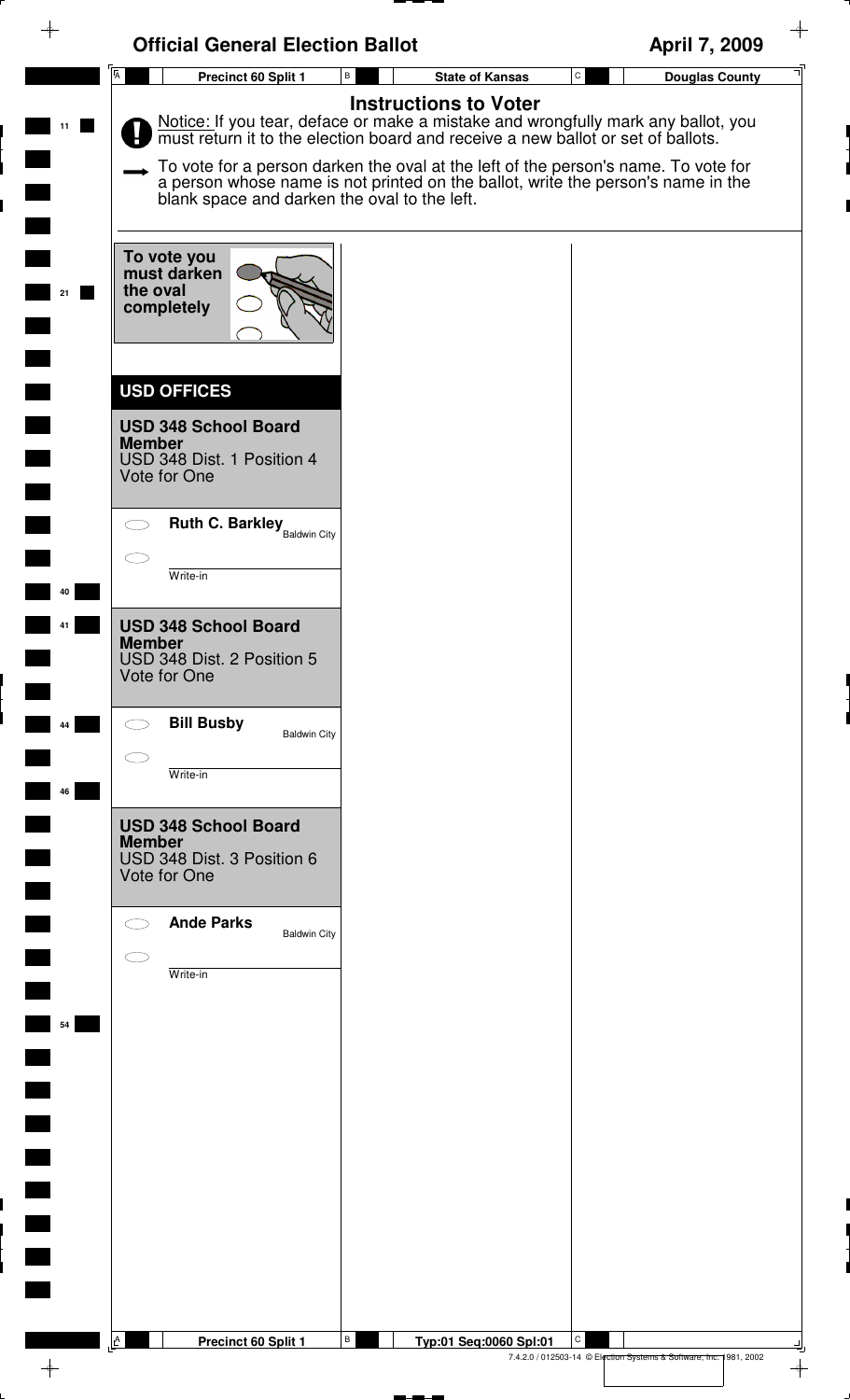| $\rightarrow$ | <b>Official General Election Ballot</b>                                                                                          |                                                                                                                                                                                                                                                                                                                                                                                 | April 7, 2009                                                                            |
|---------------|----------------------------------------------------------------------------------------------------------------------------------|---------------------------------------------------------------------------------------------------------------------------------------------------------------------------------------------------------------------------------------------------------------------------------------------------------------------------------------------------------------------------------|------------------------------------------------------------------------------------------|
|               | $\overline{A}$<br>Precinct 60 Split 2&3                                                                                          | В<br><b>State of Kansas</b>                                                                                                                                                                                                                                                                                                                                                     | $\mathtt{C}$<br><b>Douglas County</b>                                                    |
| 11            | blank space and darken the oval to the left.                                                                                     | <b>Instructions to Voter</b><br>Notice: If you tear, deface or make a mistake and wrongfully mark any ballot, you<br>must return it to the election board and receive a new ballot or set of ballots.<br>To vote for a person darken the oval at the left of the person's name. To vote for<br>a person whose name is not printed on the ballot, write the person's name in the |                                                                                          |
| 21<br>22      | To vote you<br>must darken<br>the oval<br>completely                                                                             | <b>USD OFFICES</b><br><b>USD 348 School Board</b><br><b>Member</b><br>USD 348 Dist. 2 Position 5<br>Vote for One                                                                                                                                                                                                                                                                |                                                                                          |
|               | <b>MUNICIPAL OFFICES</b><br><b>Baldwin City Mayor</b><br>Vote for One                                                            | <b>Bill Busby</b><br><b>Baldwin City</b><br>Write-in                                                                                                                                                                                                                                                                                                                            |                                                                                          |
|               | George A. McCrary<br>Baldwin City<br>Gary L. Walbridge<br>Baldwin City<br><b>Ken Wagner</b><br><b>Baldwin City</b>               | <b>USD 348 School Board</b><br><b>Member</b><br>USD 348 Dist. 3 Position 6<br>Vote for One                                                                                                                                                                                                                                                                                      |                                                                                          |
| 40            | Write-in                                                                                                                         | <b>Ande Parks</b><br><b>Baldwin City</b><br>Write-in                                                                                                                                                                                                                                                                                                                            |                                                                                          |
|               | <b>Baldwin City Council</b><br>Vote for Two or Fewer                                                                             |                                                                                                                                                                                                                                                                                                                                                                                 |                                                                                          |
| 44            | <b>Tom Farmer</b><br><b>Baldwin City</b><br><b>Ric Gere</b><br><b>Baldwin City</b>                                               |                                                                                                                                                                                                                                                                                                                                                                                 |                                                                                          |
| 46            | <b>Russ Gill</b><br><b>Baldwin City</b><br><b>Chris Nichols</b><br><b>Baldwin City</b><br><b>Bonnie Plumberg</b><br>Baldwin City |                                                                                                                                                                                                                                                                                                                                                                                 |                                                                                          |
|               | Write-in<br>Write-in                                                                                                             |                                                                                                                                                                                                                                                                                                                                                                                 |                                                                                          |
| 54            | <b>USD OFFICES</b><br><b>USD 348 School Board</b><br><b>Member</b><br>USD 348 Dist. 1 Position 4<br>Vote for One                 |                                                                                                                                                                                                                                                                                                                                                                                 |                                                                                          |
|               | <b>Ruth C. Barkley</b> Baldwin City<br>Write-in                                                                                  |                                                                                                                                                                                                                                                                                                                                                                                 |                                                                                          |
| 62            |                                                                                                                                  |                                                                                                                                                                                                                                                                                                                                                                                 |                                                                                          |
|               | A<br>Precinct 60 Split 2&3                                                                                                       | В<br>Typ:01 Seq:0060 Spl:02                                                                                                                                                                                                                                                                                                                                                     | C<br>7.4.2.0 / 012503-14 © Election Systems & Software, Inc. 1981, 2002<br>$\rightarrow$ |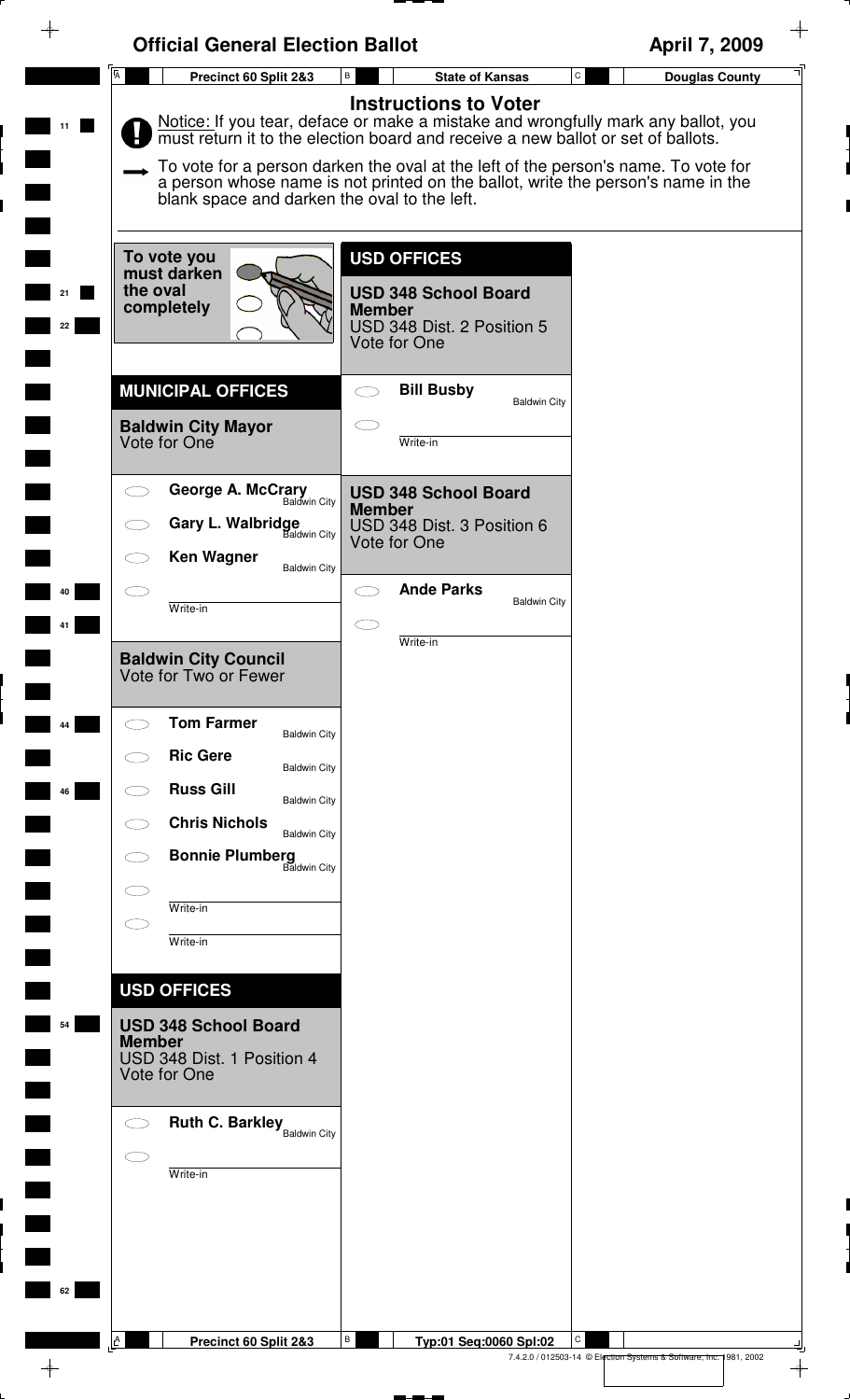|                | <b>Official General Election Ballot</b>                                                                                                                                                                                |                              | April 7, 2009                      |
|----------------|------------------------------------------------------------------------------------------------------------------------------------------------------------------------------------------------------------------------|------------------------------|------------------------------------|
| $\overline{A}$ | $\, {\bf B} \,$<br>Precinct 61 Split 1                                                                                                                                                                                 | <b>State of Kansas</b>       | ${\tt C}$<br><b>Douglas County</b> |
| 11             | Notice: If you tear, deface or make a mistake and wrongfully mark any ballot, you must return it to the election board and receive a new ballot or set of ballots.                                                     | <b>Instructions to Voter</b> |                                    |
|                | To vote for a person darken the oval at the left of the person's name. To vote for<br>a person whose name is not printed on the ballot, write the person's name in the<br>blank space and darken the oval to the left. |                              |                                    |
| 21             | To vote you<br>must darken<br>the oval<br>completely                                                                                                                                                                   |                              |                                    |
|                | <b>USD OFFICES</b>                                                                                                                                                                                                     |                              |                                    |
|                | <b>USD 289 School Board</b><br><b>Member</b><br>USD 289 Position 4<br>Vote for One                                                                                                                                     |                              |                                    |
|                | <b>Ron Bloss</b><br>Wellsville                                                                                                                                                                                         |                              |                                    |
| 40             | Write-in                                                                                                                                                                                                               |                              |                                    |
| 41             | <b>USD 289 School Board</b><br><b>Member</b><br>USD 289 Position 5<br>Vote for One                                                                                                                                     |                              |                                    |
| 44             | <b>Clyde Coons</b><br>Wellsville                                                                                                                                                                                       |                              |                                    |
|                | <b>Lou Meyer</b><br>Wellsville                                                                                                                                                                                         |                              |                                    |
| 47             | Write-in                                                                                                                                                                                                               |                              |                                    |
| 51             | <b>USD 289 School Board</b><br><b>Member</b><br>USD 289 Position 6<br>Vote for One                                                                                                                                     |                              |                                    |
|                | Juanita Peckham<br>Wellsville                                                                                                                                                                                          |                              |                                    |
|                | $\subset$ $\bar{ }$<br>Write-in                                                                                                                                                                                        |                              |                                    |
|                |                                                                                                                                                                                                                        |                              |                                    |
|                |                                                                                                                                                                                                                        |                              |                                    |
|                |                                                                                                                                                                                                                        |                              |                                    |
|                |                                                                                                                                                                                                                        |                              |                                    |
|                |                                                                                                                                                                                                                        |                              |                                    |
|                |                                                                                                                                                                                                                        |                              |                                    |
| A              | В<br>Precinct 61 Split 1                                                                                                                                                                                               | Typ:01 Seq:0061 Spl:01       |                                    |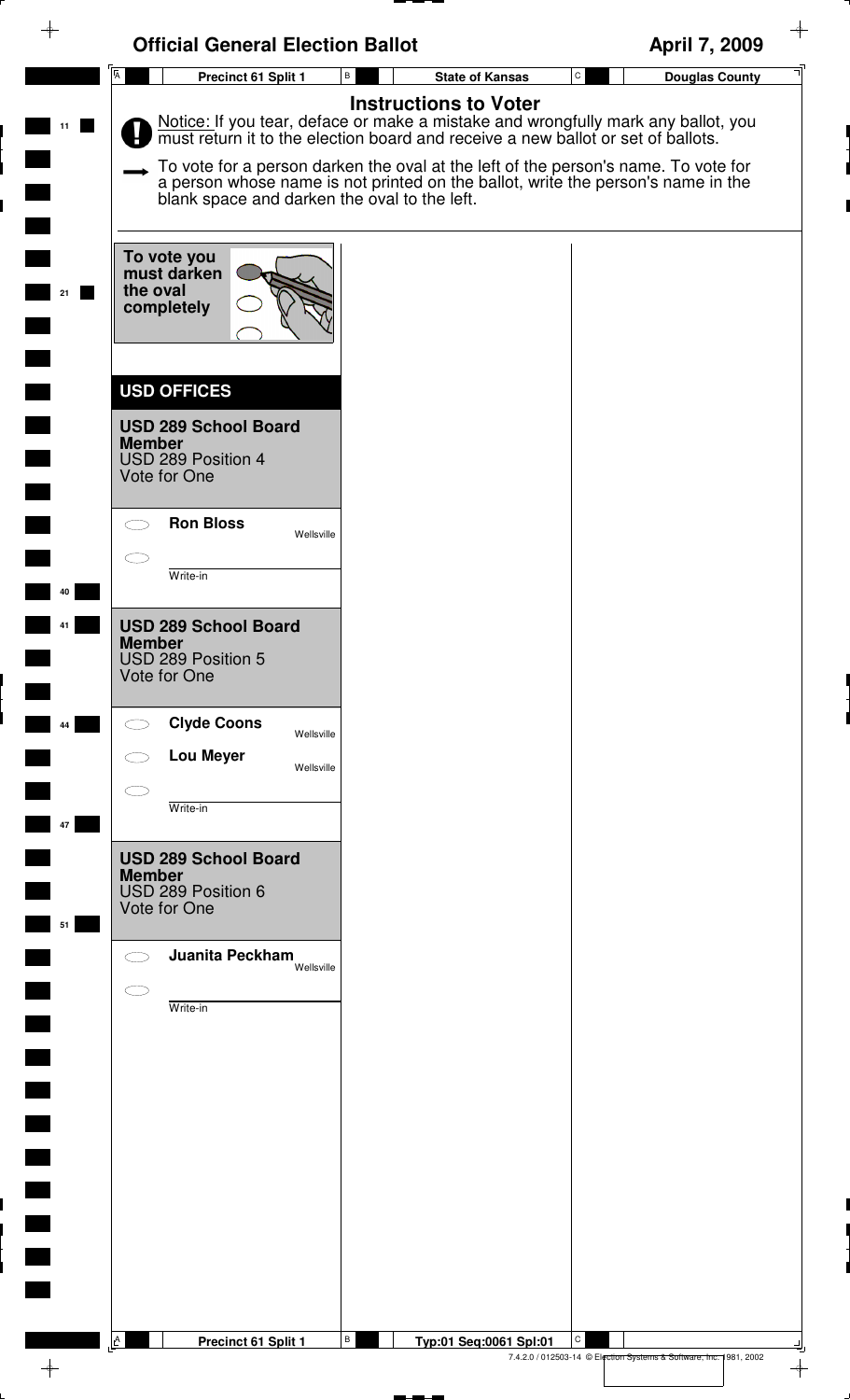| $\rightarrow$                     | <b>Official General Election Ballot</b>                                                                          |                                                                                                                                                                                                    | ┿<br>April 7, 2009                                                                  |
|-----------------------------------|------------------------------------------------------------------------------------------------------------------|----------------------------------------------------------------------------------------------------------------------------------------------------------------------------------------------------|-------------------------------------------------------------------------------------|
|                                   | $\overline{A}$<br>Precinct 61 Split 2                                                                            | В<br><b>State of Kansas</b>                                                                                                                                                                        | ${\tt C}$<br><b>Douglas County</b>                                                  |
| 11                                |                                                                                                                  | <b>Instructions to Voter</b><br>Notice: If you tear, deface or make a mistake and wrongfully mark any ballot, you must return it to the election board and receive a new ballot or set of ballots. |                                                                                     |
|                                   | blank space and darken the oval to the left.                                                                     | To vote for a person darken the oval at the left of the person's name. To vote for<br>a person whose name is not printed on the ballot, write the person's name in the                             |                                                                                     |
| 22                                | To vote you<br>must darken<br>the oval<br>completely                                                             |                                                                                                                                                                                                    |                                                                                     |
|                                   | <b>USD OFFICES</b><br><b>USD 348 School Board</b><br><b>Member</b><br>USD 348 Dist. 1 Position 4<br>Vote for One |                                                                                                                                                                                                    |                                                                                     |
|                                   | <b>Ruth C. Barkley</b> Baldwin City                                                                              |                                                                                                                                                                                                    |                                                                                     |
| 40                                | Write-in                                                                                                         |                                                                                                                                                                                                    |                                                                                     |
|                                   | <b>USD 348 School Board</b><br><b>Member</b><br>USD 348 Dist. 2 Position 5<br>Vote for One                       |                                                                                                                                                                                                    |                                                                                     |
| 44                                | <b>Bill Busby</b><br><b>Baldwin City</b>                                                                         |                                                                                                                                                                                                    |                                                                                     |
|                                   | Write-in                                                                                                         |                                                                                                                                                                                                    |                                                                                     |
| 47<br>$\mathcal{L}^{\mathcal{L}}$ | <b>USD 348 School Board</b><br><b>Member</b><br>USD 348 Dist. 3 Position 6<br>Vote for One                       |                                                                                                                                                                                                    |                                                                                     |
| 51                                | <b>Ande Parks</b><br><b>Baldwin City</b>                                                                         |                                                                                                                                                                                                    |                                                                                     |
|                                   | Write-in                                                                                                         |                                                                                                                                                                                                    |                                                                                     |
|                                   |                                                                                                                  |                                                                                                                                                                                                    |                                                                                     |
|                                   |                                                                                                                  |                                                                                                                                                                                                    |                                                                                     |
|                                   |                                                                                                                  |                                                                                                                                                                                                    |                                                                                     |
|                                   |                                                                                                                  |                                                                                                                                                                                                    |                                                                                     |
| 62                                |                                                                                                                  |                                                                                                                                                                                                    |                                                                                     |
|                                   | A<br>Precinct 61 Split 2                                                                                         | B<br>Typ:01 Seq:0061 Spl:02                                                                                                                                                                        | C                                                                                   |
| $\rightarrow$                     |                                                                                                                  |                                                                                                                                                                                                    | 7.4.2.0 / 012503-14 © Election Systems & Software, Inc. 1981, 2002<br>$\rightarrow$ |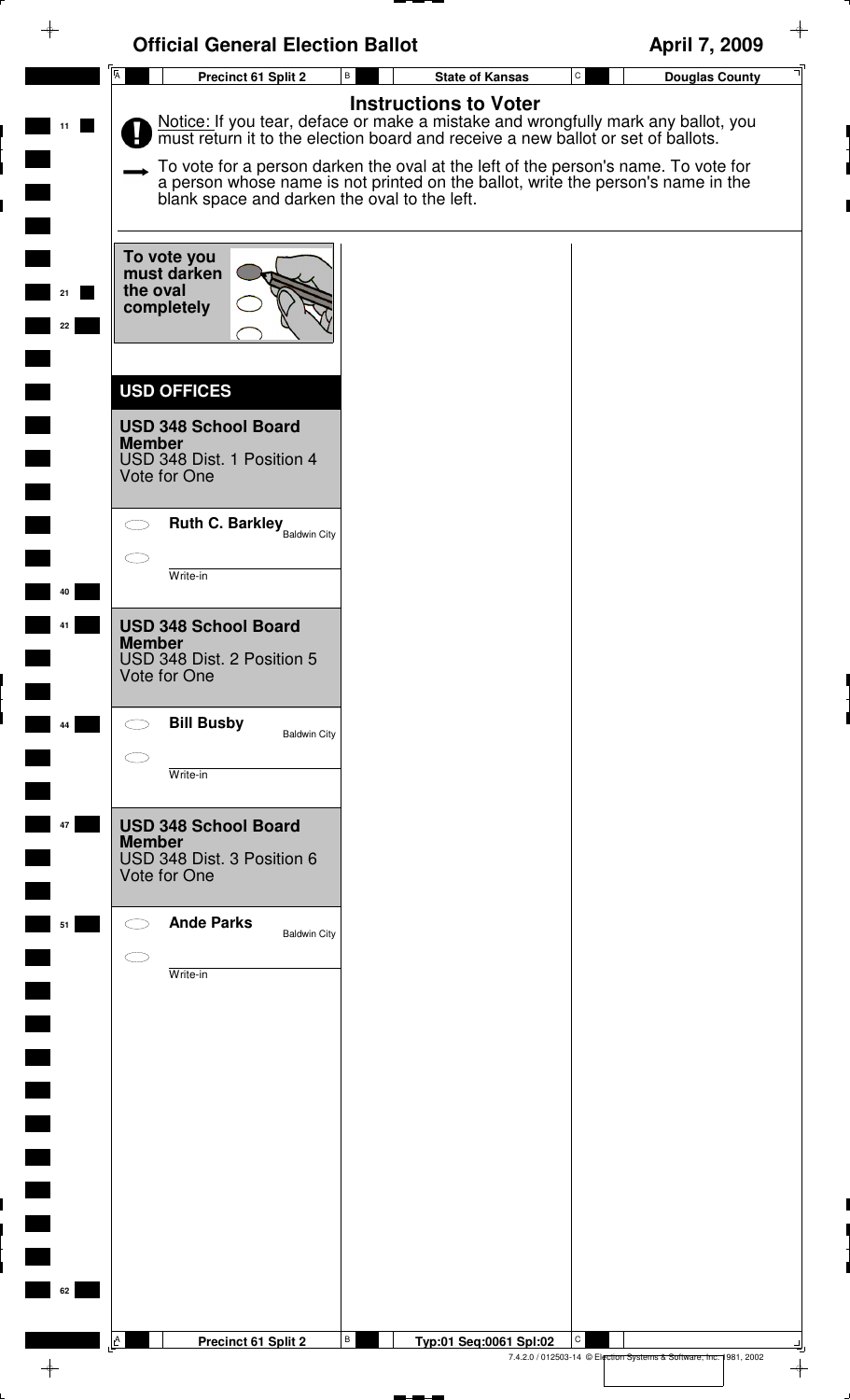| প  | <b>Official General Election Ballot</b>                                                                                          |                                                                                                                                                                                                                                                                                                                                                                              | April 7, 2009                                                                  |
|----|----------------------------------------------------------------------------------------------------------------------------------|------------------------------------------------------------------------------------------------------------------------------------------------------------------------------------------------------------------------------------------------------------------------------------------------------------------------------------------------------------------------------|--------------------------------------------------------------------------------|
|    | $\overline{A}$<br>Precinct 61 Split 3&4                                                                                          | В<br><b>State of Kansas</b>                                                                                                                                                                                                                                                                                                                                                  | ${\tt C}$<br><b>Douglas County</b>                                             |
|    | blank space and darken the oval to the left.                                                                                     | <b>Instructions to Voter</b><br>Notice: If you tear, deface or make a mistake and wrongfully mark any ballot, you must return it to the election board and receive a new ballot or set of ballots.<br>To vote for a person darken the oval at the left of the person's name. To vote for<br>a person whose name is not printed on the ballot, write the person's name in the |                                                                                |
| 23 | To vote you<br>must darken<br>the oval<br>completely                                                                             | <b>USD OFFICES</b><br><b>USD 348 School Board</b><br><b>Member</b><br>USD 348 Dist. 2 Position 5<br>Vote for One                                                                                                                                                                                                                                                             |                                                                                |
|    | <b>MUNICIPAL OFFICES</b><br><b>Baldwin City Mayor</b><br>Vote for One                                                            | <b>Bill Busby</b><br><b>Baldwin City</b><br>Write-in                                                                                                                                                                                                                                                                                                                         |                                                                                |
|    | <b>Gary L. Walbridge</b><br><b>Baldwin City</b><br><b>Ken Wagner</b><br><b>Baldwin City</b><br>George A. McCrary<br>Baldwin City | <b>USD 348 School Board</b><br><b>Member</b><br>USD 348 Dist. 3 Position 6<br>Vote for One                                                                                                                                                                                                                                                                                   |                                                                                |
|    | Write-in                                                                                                                         | <b>Ande Parks</b><br><b>Baldwin City</b><br>Write-in                                                                                                                                                                                                                                                                                                                         |                                                                                |
|    | <b>Baldwin City Council</b><br>Vote for Two or Fewer<br><b>Ric Gere</b>                                                          |                                                                                                                                                                                                                                                                                                                                                                              |                                                                                |
| 44 | <b>Baldwin City</b><br><b>Russ Gill</b><br><b>Baldwin City</b><br><b>Chris Nichols</b><br><b>Baldwin City</b>                    |                                                                                                                                                                                                                                                                                                                                                                              |                                                                                |
| 47 | <b>Bonnie Plumberg</b><br>Baldwin City<br><b>Tom Farmer</b><br><b>Baldwin City</b>                                               |                                                                                                                                                                                                                                                                                                                                                                              |                                                                                |
| 51 | Write-in<br>Write-in                                                                                                             |                                                                                                                                                                                                                                                                                                                                                                              |                                                                                |
|    | <b>USD OFFICES</b><br><b>USD 348 School Board</b><br><b>Member</b><br>USD 348 Dist. 1 Position 4<br>Vote for One                 |                                                                                                                                                                                                                                                                                                                                                                              |                                                                                |
|    | <b>Ruth C. Barkley</b> Baldwin City<br>Write-in                                                                                  |                                                                                                                                                                                                                                                                                                                                                                              |                                                                                |
| 62 |                                                                                                                                  |                                                                                                                                                                                                                                                                                                                                                                              |                                                                                |
|    | $\mathbb{A}$<br>Precinct 61 Split 3&4                                                                                            | В<br>Typ:01 Seq:0061 Spl:03                                                                                                                                                                                                                                                                                                                                                  | C<br>7.4.2.0 / 012503-14 © Election Systems & Software, Inc. 1981, 2002<br>╼ᠹ═ |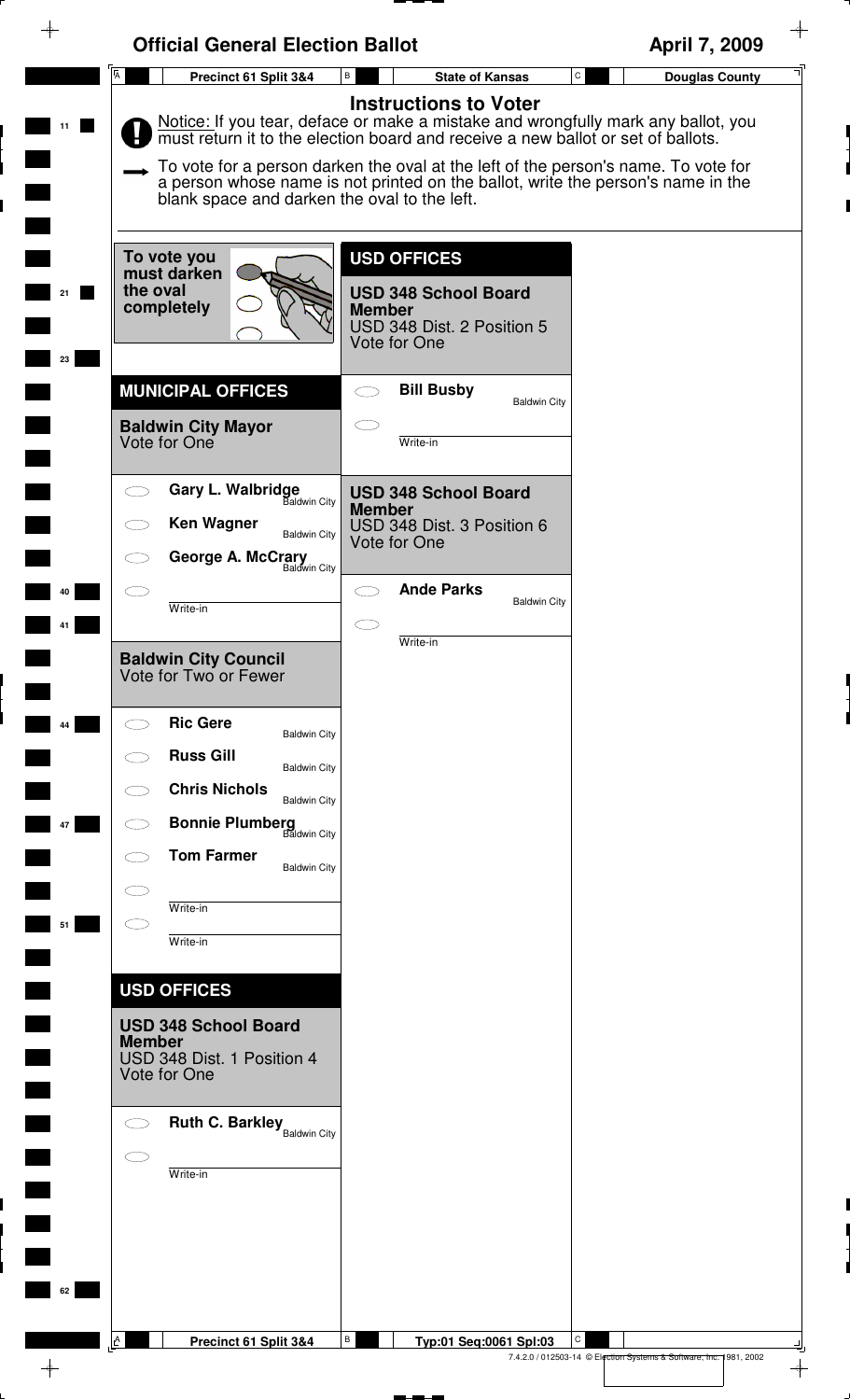| <b>Official General Election Ballot</b>                                                                                                                                                                                | April 7, 2009                      |
|------------------------------------------------------------------------------------------------------------------------------------------------------------------------------------------------------------------------|------------------------------------|
| $\overline{A}$<br>$\, {\bf B} \,$<br>Precinct 62 Split 1<br><b>State of Kansas</b>                                                                                                                                     | ${\tt C}$<br><b>Douglas County</b> |
| <b>Instructions to Voter</b><br>Notice: If you tear, deface or make a mistake and wrongfully mark any ballot, you must return it to the election board and receive a new ballot or set of ballots.<br>11               |                                    |
| To vote for a person darken the oval at the left of the person's name. To vote for<br>a person whose name is not printed on the ballot, write the person's name in the<br>blank space and darken the oval to the left. |                                    |
| To vote you<br>must darken<br>the oval<br>21<br>completely                                                                                                                                                             |                                    |
| <b>USD OFFICES</b>                                                                                                                                                                                                     |                                    |
| <b>USD 289 School Board</b><br><b>Member</b><br>USD 289 Position 4<br>Vote for One                                                                                                                                     |                                    |
| <b>Ron Bloss</b><br>Wellsville                                                                                                                                                                                         |                                    |
| Write-in<br>40                                                                                                                                                                                                         |                                    |
| <b>USD 289 School Board</b><br><b>Member</b><br>USD 289 Position 5<br>Vote for One                                                                                                                                     |                                    |
| <b>Lou Meyer</b><br>44<br>Wellsville                                                                                                                                                                                   |                                    |
| <b>Clyde Coons</b><br>Wellsville                                                                                                                                                                                       |                                    |
| Write-in<br>47                                                                                                                                                                                                         |                                    |
| <b>USD 289 School Board</b><br><b>Member</b><br>USD 289 Position 6<br>Vote for One                                                                                                                                     |                                    |
| Juanita Peckham<br>52<br>Wellsville                                                                                                                                                                                    |                                    |
| Write-in                                                                                                                                                                                                               |                                    |
|                                                                                                                                                                                                                        |                                    |
|                                                                                                                                                                                                                        |                                    |
|                                                                                                                                                                                                                        |                                    |
|                                                                                                                                                                                                                        |                                    |
|                                                                                                                                                                                                                        |                                    |
|                                                                                                                                                                                                                        |                                    |
| В<br>A<br>Precinct 62 Split 1<br>Typ:01 Seq:0062 Spl:01                                                                                                                                                                | С                                  |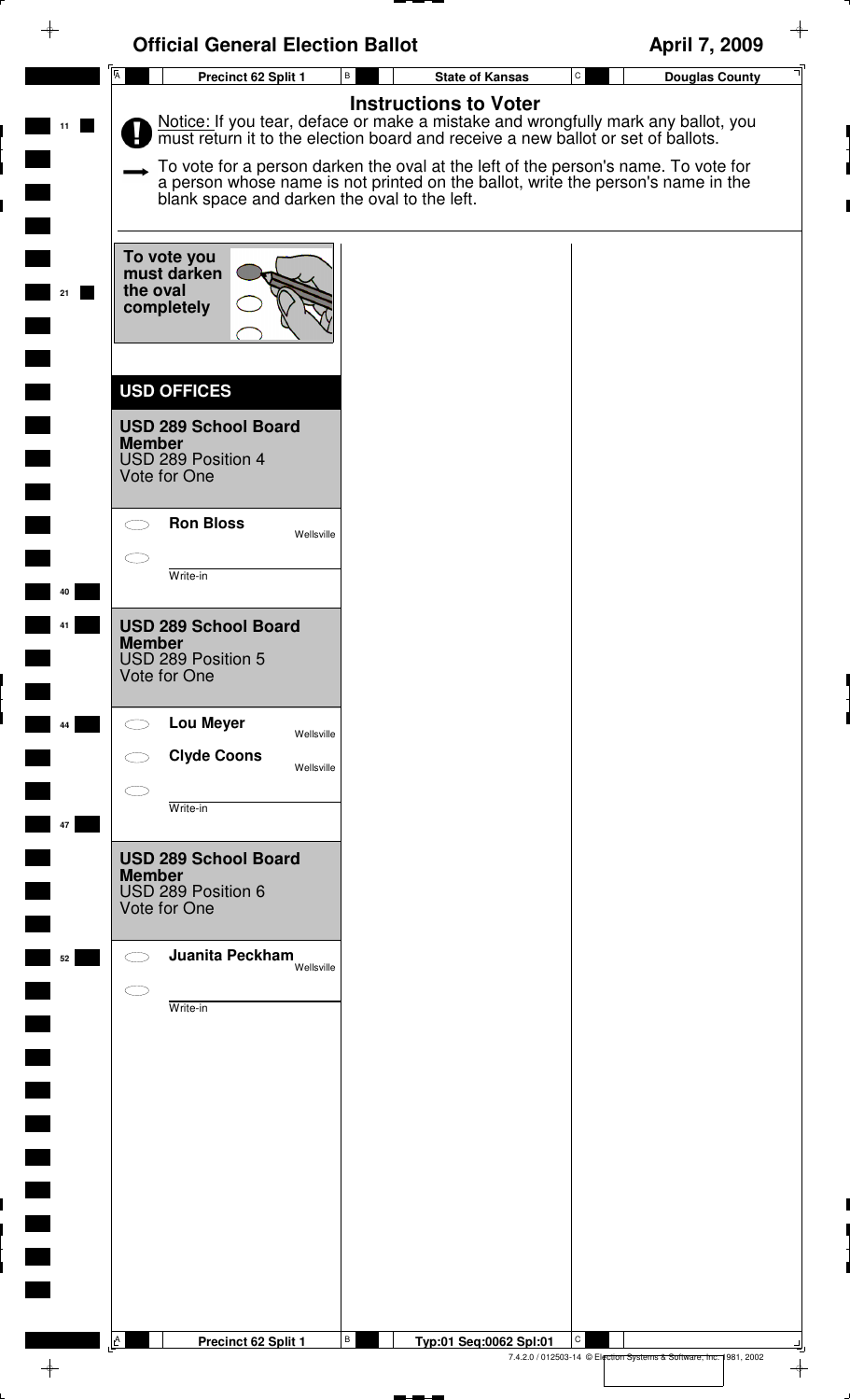| ⊕<br><b>Official General Election Ballot</b>                                                                     |                                                                                                                                                                                                                                                                                                                                                                              | April 7, 2009                                                      |
|------------------------------------------------------------------------------------------------------------------|------------------------------------------------------------------------------------------------------------------------------------------------------------------------------------------------------------------------------------------------------------------------------------------------------------------------------------------------------------------------------|--------------------------------------------------------------------|
| $\overline{A}$<br>Precinct 62 Split 2&4                                                                          | В<br><b>State of Kansas</b>                                                                                                                                                                                                                                                                                                                                                  | $\mathtt{C}$<br><b>Douglas County</b>                              |
|                                                                                                                  | <b>Instructions to Voter</b><br>Notice: If you tear, deface or make a mistake and wrongfully mark any ballot, you must return it to the election board and receive a new ballot or set of ballots.<br>To vote for a person darken the oval at the left of the person's name. To vote for<br>a person whose name is not printed on the ballot, write the person's name in the |                                                                    |
| blank space and darken the oval to the left.<br>To vote you<br>must darken<br>the oval<br>completely<br>22       |                                                                                                                                                                                                                                                                                                                                                                              |                                                                    |
| <b>USD OFFICES</b><br><b>USD 348 School Board</b><br><b>Member</b><br>USD 348 Dist. 1 Position 4<br>Vote for One |                                                                                                                                                                                                                                                                                                                                                                              |                                                                    |
| <b>Ruth C. Barkley</b> Baldwin City<br>Write-in<br>40                                                            |                                                                                                                                                                                                                                                                                                                                                                              |                                                                    |
| <b>USD 348 School Board</b><br><b>Member</b><br>USD 348 Dist. 2 Position 5<br>Vote for One                       |                                                                                                                                                                                                                                                                                                                                                                              |                                                                    |
| <b>Bill Busby</b><br>44<br><b>Baldwin City</b>                                                                   |                                                                                                                                                                                                                                                                                                                                                                              |                                                                    |
| Write-in                                                                                                         |                                                                                                                                                                                                                                                                                                                                                                              |                                                                    |
| <b>USD 348 School Board</b><br>47<br><b>Member</b><br>USD 348 Dist. 3 Position 6<br>Vote for One                 |                                                                                                                                                                                                                                                                                                                                                                              |                                                                    |
| <b>Ande Parks</b><br><b>Baldwin City</b><br>52<br>Write-in                                                       |                                                                                                                                                                                                                                                                                                                                                                              |                                                                    |
|                                                                                                                  |                                                                                                                                                                                                                                                                                                                                                                              |                                                                    |
| $\blacksquare$                                                                                                   |                                                                                                                                                                                                                                                                                                                                                                              |                                                                    |
|                                                                                                                  |                                                                                                                                                                                                                                                                                                                                                                              |                                                                    |
| $\overline{\phantom{0}}$                                                                                         |                                                                                                                                                                                                                                                                                                                                                                              |                                                                    |
| 62                                                                                                               |                                                                                                                                                                                                                                                                                                                                                                              |                                                                    |
|                                                                                                                  | В                                                                                                                                                                                                                                                                                                                                                                            | С                                                                  |
| A<br>Precinct 62 Split 2&4<br>$\rightarrow$                                                                      | Typ:01 Seq:0062 Spl:02                                                                                                                                                                                                                                                                                                                                                       | 7.4.2.0 / 012503-14 © Election Systems & Software, Inc. 1981, 2002 |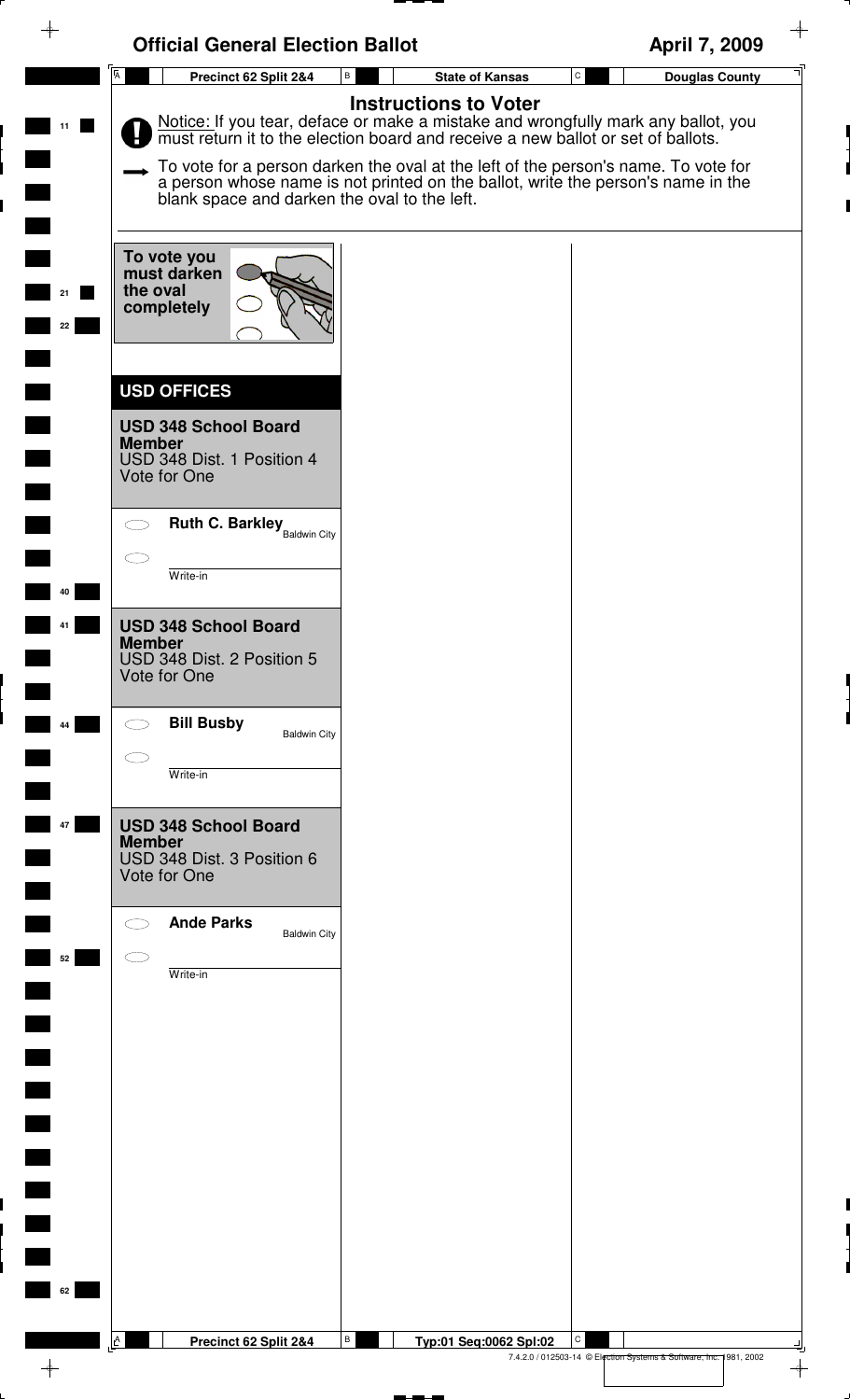| $\rightarrow$ | <b>Official General Election Ballot</b>                                                                                           |                                                                                                                                                                                                                                                                                                                                                                                 | April 7, 2009                                                                            |
|---------------|-----------------------------------------------------------------------------------------------------------------------------------|---------------------------------------------------------------------------------------------------------------------------------------------------------------------------------------------------------------------------------------------------------------------------------------------------------------------------------------------------------------------------------|------------------------------------------------------------------------------------------|
|               | Ā<br>Precinct 62 Split 3&5                                                                                                        | В<br><b>State of Kansas</b>                                                                                                                                                                                                                                                                                                                                                     | $\mathtt{C}$<br><b>Douglas County</b>                                                    |
| 11            | blank space and darken the oval to the left.                                                                                      | <b>Instructions to Voter</b><br>Notice: If you tear, deface or make a mistake and wrongfully mark any ballot, you<br>must return it to the election board and receive a new ballot or set of ballots.<br>To vote for a person darken the oval at the left of the person's name. To vote for<br>a person whose name is not printed on the ballot, write the person's name in the |                                                                                          |
| 23            | To vote you<br>must darken<br>the oval<br>completely                                                                              | <b>USD OFFICES</b><br><b>USD 348 School Board</b><br><b>Member</b><br>USD 348 Dist. 2 Position 5<br>Vote for One                                                                                                                                                                                                                                                                |                                                                                          |
|               | <b>MUNICIPAL OFFICES</b><br><b>Baldwin City Mayor</b><br>Vote for One                                                             | <b>Bill Busby</b><br><b>Baldwin City</b><br>Write-in                                                                                                                                                                                                                                                                                                                            |                                                                                          |
|               | <b>Ken Wagner</b><br><b>Baldwin City</b><br>George A. McCrary<br>Baldwin City<br><b>Gary L. Walbridge</b><br>Baldwin City         | <b>USD 348 School Board</b><br><b>Member</b><br>USD 348 Dist. 3 Position 6<br>Vote for One                                                                                                                                                                                                                                                                                      |                                                                                          |
|               | Write-in<br><b>Baldwin City Council</b>                                                                                           | <b>Ande Parks</b><br><b>Baldwin City</b><br>Write-in                                                                                                                                                                                                                                                                                                                            |                                                                                          |
| 44            | Vote for Two or Fewer<br><b>Russ Gill</b><br><b>Baldwin City</b><br><b>Chris Nichols</b><br><b>Baldwin City</b>                   |                                                                                                                                                                                                                                                                                                                                                                                 |                                                                                          |
| 47            | <b>Bonnie Plumberg</b><br>Baldwin City<br><b>Tom Farmer</b><br><b>Baldwin City</b><br><b>Ric Gere</b><br><b>Baldwin City</b>      |                                                                                                                                                                                                                                                                                                                                                                                 |                                                                                          |
| 52            | Write-in<br>Write-in<br><b>USD OFFICES</b>                                                                                        |                                                                                                                                                                                                                                                                                                                                                                                 |                                                                                          |
|               | <b>USD 348 School Board</b><br><b>Member</b><br>USD 348 Dist. 1 Position 4<br>Vote for One<br><b>Ruth C. Barkley</b> Baldwin City |                                                                                                                                                                                                                                                                                                                                                                                 |                                                                                          |
|               | Write-in                                                                                                                          |                                                                                                                                                                                                                                                                                                                                                                                 |                                                                                          |
| 62            |                                                                                                                                   |                                                                                                                                                                                                                                                                                                                                                                                 |                                                                                          |
|               | A<br>Precinct 62 Split 3&5                                                                                                        | В<br>Typ:01 Seq:0062 Spl:03                                                                                                                                                                                                                                                                                                                                                     | C<br>7.4.2.0 / 012503-14 © Election Systems & Software, Inc. 1981, 2002<br>$\rightarrow$ |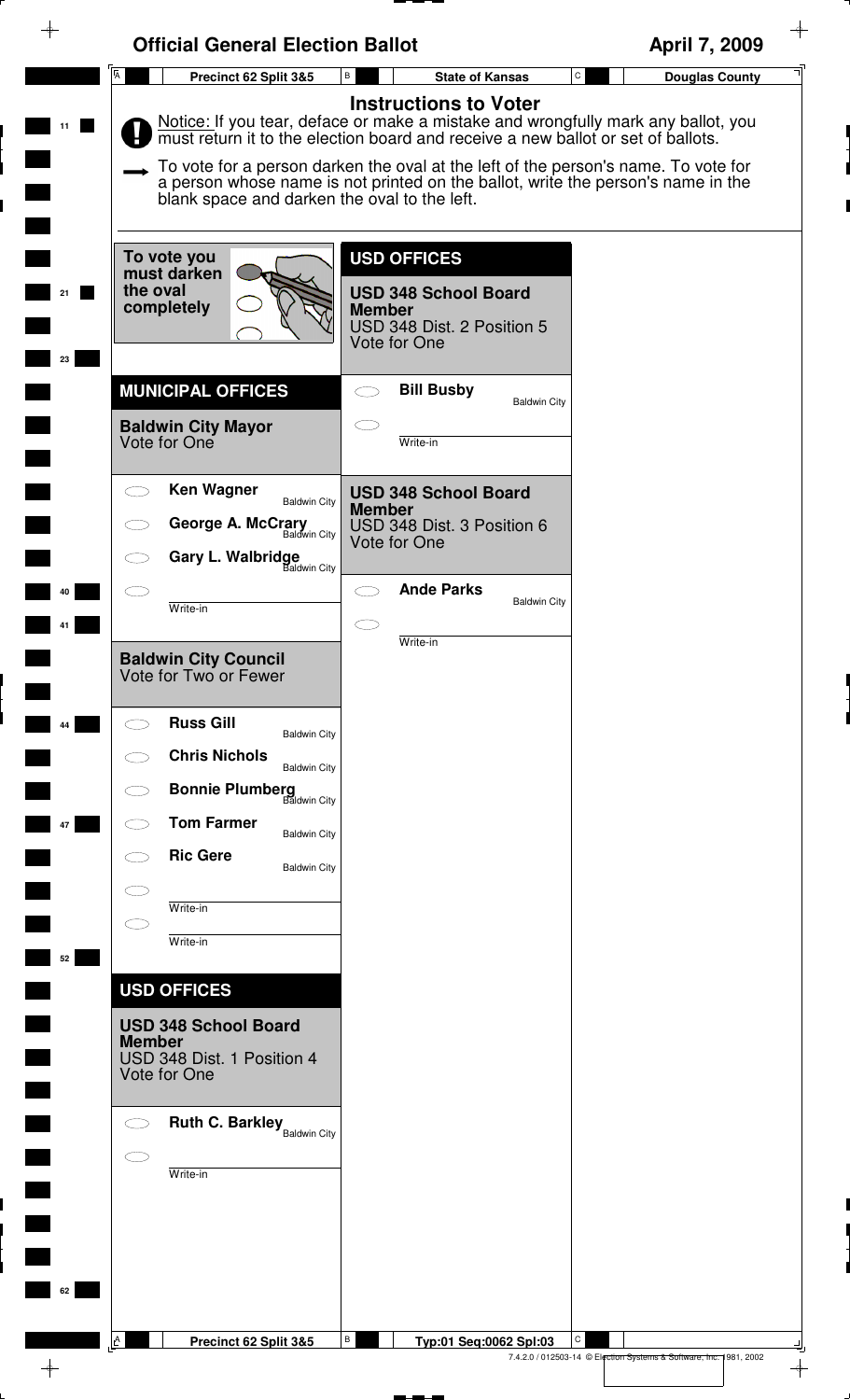| ✦                        | <b>Official General Election Ballot</b>                                                                  |                                                                                                                                                                                                                                                                                                                                                                              | April 7, 2009                                                           |
|--------------------------|----------------------------------------------------------------------------------------------------------|------------------------------------------------------------------------------------------------------------------------------------------------------------------------------------------------------------------------------------------------------------------------------------------------------------------------------------------------------------------------------|-------------------------------------------------------------------------|
|                          | $\overline{A}$<br>Precinct 63 Split 1                                                                    | $\, {\bf B} \,$<br><b>State of Kansas</b>                                                                                                                                                                                                                                                                                                                                    | $\mathtt{C}$<br><b>Douglas County</b>                                   |
| 11                       | blank space and darken the oval to the left.                                                             | <b>Instructions to Voter</b><br>Notice: If you tear, deface or make a mistake and wrongfully mark any ballot, you must return it to the election board and receive a new ballot or set of ballots.<br>To vote for a person darken the oval at the left of the person's name. To vote for<br>a person whose name is not printed on the ballot, write the person's name in the |                                                                         |
| 21                       | To vote you<br>must darken<br>the oval<br>completely                                                     |                                                                                                                                                                                                                                                                                                                                                                              |                                                                         |
|                          | <b>USD OFFICES</b><br><b>USD 289 School Board</b><br><b>Member</b><br>USD 289 Position 4<br>Vote for One |                                                                                                                                                                                                                                                                                                                                                                              |                                                                         |
| 40                       | <b>Ron Bloss</b><br>$\subset$ $\bar{\phantom{a}}$<br>Wellsville<br>Write-in                              |                                                                                                                                                                                                                                                                                                                                                                              |                                                                         |
|                          | <b>USD 289 School Board</b><br><b>Member</b><br>USD 289 Position 5<br>Vote for One                       |                                                                                                                                                                                                                                                                                                                                                                              |                                                                         |
| 44                       | <b>Clyde Coons</b><br>Wellsville<br><b>Lou Meyer</b><br>Wellsville                                       |                                                                                                                                                                                                                                                                                                                                                                              |                                                                         |
| 47                       | Write-in                                                                                                 |                                                                                                                                                                                                                                                                                                                                                                              |                                                                         |
|                          | <b>USD 289 School Board</b><br><b>Member</b><br>USD 289 Position 6<br>Vote for One                       |                                                                                                                                                                                                                                                                                                                                                                              |                                                                         |
| 53                       | Juanita Peckham<br>Wellsville<br>$\subset$<br>Write-in                                                   |                                                                                                                                                                                                                                                                                                                                                                              |                                                                         |
|                          |                                                                                                          |                                                                                                                                                                                                                                                                                                                                                                              |                                                                         |
|                          |                                                                                                          |                                                                                                                                                                                                                                                                                                                                                                              |                                                                         |
|                          |                                                                                                          |                                                                                                                                                                                                                                                                                                                                                                              |                                                                         |
|                          |                                                                                                          |                                                                                                                                                                                                                                                                                                                                                                              |                                                                         |
| $\overline{\phantom{a}}$ | $\mathbf{A}$<br>Precinct 63 Split 1                                                                      | $\, {\bf B} \,$<br>Typ:01 Seq:0063 Spl:01                                                                                                                                                                                                                                                                                                                                    | C<br>7.4.2.0 / 012503-14 © Election Systems & Software, Inc. 1981, 2002 |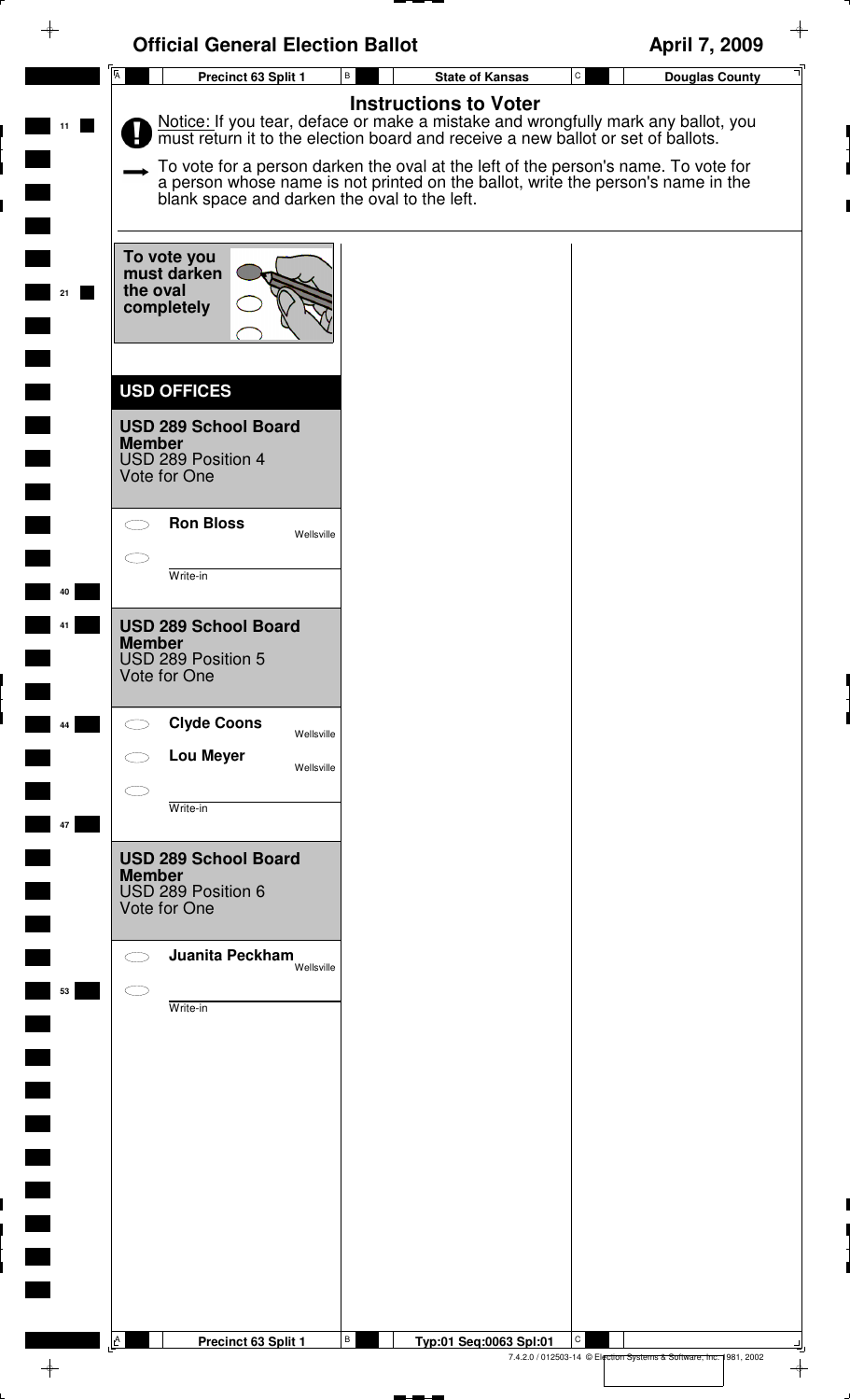| $\overline{A}$<br>$\mathtt{C}$<br>В<br><b>State of Kansas</b><br>Precinct 63 Split 2&3<br><b>Douglas County</b><br><b>Instructions to Voter</b><br>Notice: If you tear, deface or make a mistake and wrongfully mark any ballot, you must return it to the election board and receive a new ballot or set of ballots.<br>To vote for a person darken the oval at the left of the person's name. To vote for<br>a person whose name is not printed on the ballot, write the person's name in the<br>blank space and darken the oval to the left.<br>To vote you<br>must darken<br>the oval<br>completely<br>22<br><b>USD OFFICES</b><br><b>USD 348 School Board</b><br><b>Member</b><br>USD 348 Dist. 1 Position 4<br>Vote for One<br><b>Ruth C. Barkley</b> Baldwin City<br>Write-in<br>40<br><b>USD 348 School Board</b><br><b>Member</b><br>USD 348 Dist. 2 Position 5<br>Vote for One<br><b>Bill Busby</b><br>44<br><b>Baldwin City</b><br>Write-in<br><b>USD 348 School Board</b><br>47<br><b>Member</b><br>USD 348 Dist. 3 Position 6<br>Vote for One<br><b>Ande Parks</b><br><b>Baldwin City</b><br>Write-in<br>53<br>$\Box$<br>$\overline{\phantom{0}}$<br>62<br>A<br>В<br>С | ⊕ | <b>Official General Election Ballot</b> |                        | April 7, 2009 |
|-------------------------------------------------------------------------------------------------------------------------------------------------------------------------------------------------------------------------------------------------------------------------------------------------------------------------------------------------------------------------------------------------------------------------------------------------------------------------------------------------------------------------------------------------------------------------------------------------------------------------------------------------------------------------------------------------------------------------------------------------------------------------------------------------------------------------------------------------------------------------------------------------------------------------------------------------------------------------------------------------------------------------------------------------------------------------------------------------------------------------------------------------------------------------------------|---|-----------------------------------------|------------------------|---------------|
|                                                                                                                                                                                                                                                                                                                                                                                                                                                                                                                                                                                                                                                                                                                                                                                                                                                                                                                                                                                                                                                                                                                                                                                     |   |                                         |                        |               |
|                                                                                                                                                                                                                                                                                                                                                                                                                                                                                                                                                                                                                                                                                                                                                                                                                                                                                                                                                                                                                                                                                                                                                                                     |   |                                         |                        |               |
|                                                                                                                                                                                                                                                                                                                                                                                                                                                                                                                                                                                                                                                                                                                                                                                                                                                                                                                                                                                                                                                                                                                                                                                     |   |                                         |                        |               |
|                                                                                                                                                                                                                                                                                                                                                                                                                                                                                                                                                                                                                                                                                                                                                                                                                                                                                                                                                                                                                                                                                                                                                                                     |   |                                         |                        |               |
|                                                                                                                                                                                                                                                                                                                                                                                                                                                                                                                                                                                                                                                                                                                                                                                                                                                                                                                                                                                                                                                                                                                                                                                     |   |                                         |                        |               |
|                                                                                                                                                                                                                                                                                                                                                                                                                                                                                                                                                                                                                                                                                                                                                                                                                                                                                                                                                                                                                                                                                                                                                                                     |   |                                         |                        |               |
|                                                                                                                                                                                                                                                                                                                                                                                                                                                                                                                                                                                                                                                                                                                                                                                                                                                                                                                                                                                                                                                                                                                                                                                     |   |                                         |                        |               |
|                                                                                                                                                                                                                                                                                                                                                                                                                                                                                                                                                                                                                                                                                                                                                                                                                                                                                                                                                                                                                                                                                                                                                                                     |   |                                         |                        |               |
|                                                                                                                                                                                                                                                                                                                                                                                                                                                                                                                                                                                                                                                                                                                                                                                                                                                                                                                                                                                                                                                                                                                                                                                     |   |                                         |                        |               |
|                                                                                                                                                                                                                                                                                                                                                                                                                                                                                                                                                                                                                                                                                                                                                                                                                                                                                                                                                                                                                                                                                                                                                                                     |   |                                         |                        |               |
|                                                                                                                                                                                                                                                                                                                                                                                                                                                                                                                                                                                                                                                                                                                                                                                                                                                                                                                                                                                                                                                                                                                                                                                     |   |                                         |                        |               |
|                                                                                                                                                                                                                                                                                                                                                                                                                                                                                                                                                                                                                                                                                                                                                                                                                                                                                                                                                                                                                                                                                                                                                                                     |   |                                         |                        |               |
|                                                                                                                                                                                                                                                                                                                                                                                                                                                                                                                                                                                                                                                                                                                                                                                                                                                                                                                                                                                                                                                                                                                                                                                     |   |                                         |                        |               |
|                                                                                                                                                                                                                                                                                                                                                                                                                                                                                                                                                                                                                                                                                                                                                                                                                                                                                                                                                                                                                                                                                                                                                                                     |   |                                         |                        |               |
|                                                                                                                                                                                                                                                                                                                                                                                                                                                                                                                                                                                                                                                                                                                                                                                                                                                                                                                                                                                                                                                                                                                                                                                     |   | Precinct 63 Split 2&3                   | Typ:01 Seq:0063 Spl:02 |               |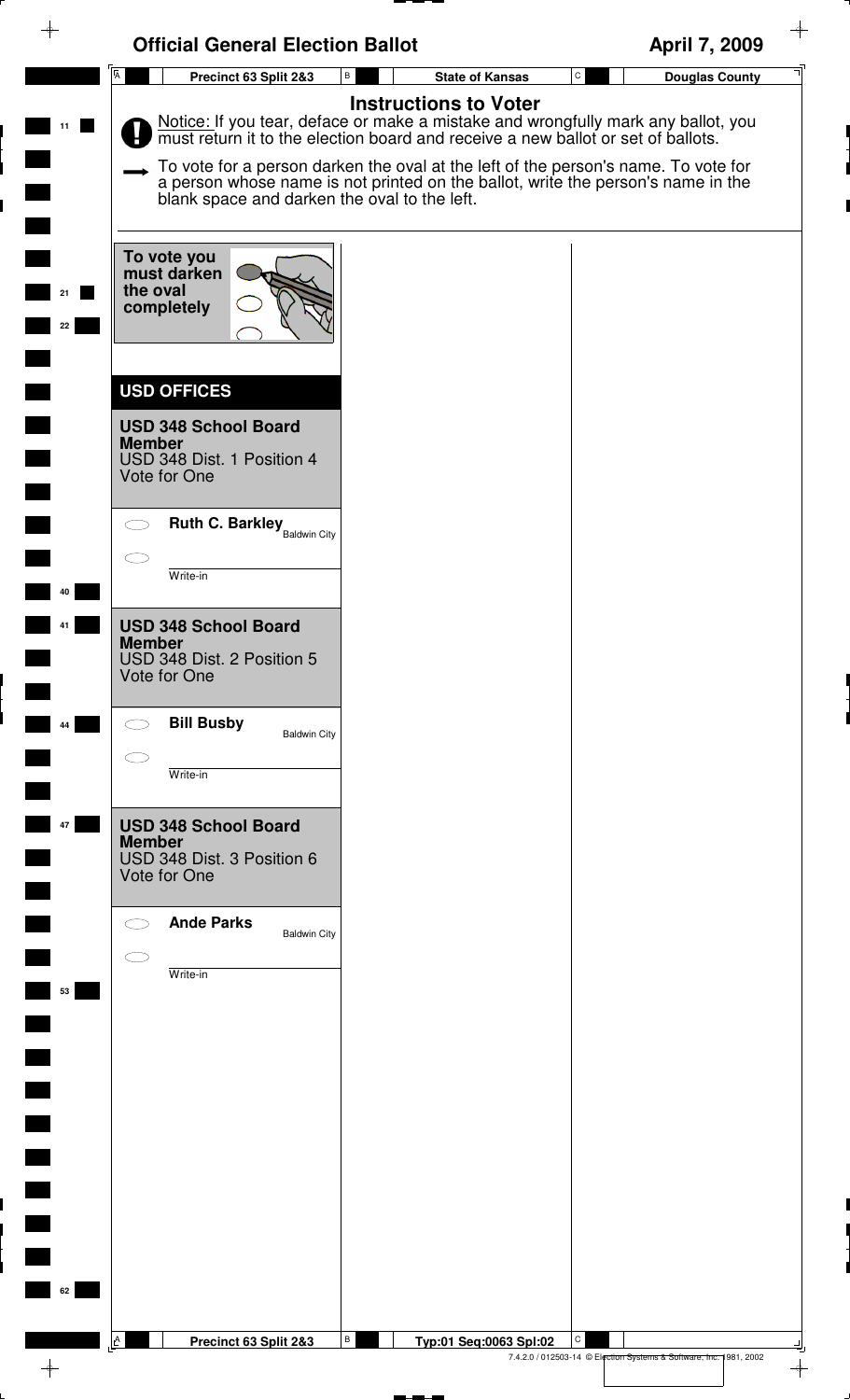| <b>Official General Election Ballot</b>                                            |                                                                                                                                                                                                                        | April 7, 2009                                                           |
|------------------------------------------------------------------------------------|------------------------------------------------------------------------------------------------------------------------------------------------------------------------------------------------------------------------|-------------------------------------------------------------------------|
| $\overline{A}$<br>Precinct 64 Split 1                                              | В<br><b>State of Kansas</b><br><b>Instructions to Voter</b>                                                                                                                                                            | $\mathtt{C}$<br><b>Douglas County</b>                                   |
|                                                                                    | Notice: If you tear, deface or make a mistake and wrongfully mark any ballot, you must return it to the election board and receive a new ballot or set of ballots.                                                     |                                                                         |
|                                                                                    | To vote for a person darken the oval at the left of the person's name. To vote for<br>a person whose name is not printed on the ballot, write the person's name in the<br>blank space and darken the oval to the left. |                                                                         |
| To vote you<br>must darken<br>the oval<br>21<br>completely                         |                                                                                                                                                                                                                        |                                                                         |
| <b>USD OFFICES</b>                                                                 |                                                                                                                                                                                                                        |                                                                         |
| <b>USD 343 School Board</b><br><b>Member</b><br>USD 343 Position 4<br>Vote for One |                                                                                                                                                                                                                        |                                                                         |
| <b>Kevin Morgison</b>                                                              | Perry                                                                                                                                                                                                                  |                                                                         |
| Write-in<br>40                                                                     |                                                                                                                                                                                                                        |                                                                         |
| <b>USD 343 School Board</b><br><b>Member</b><br>USD 343 Position 5<br>Vote for One |                                                                                                                                                                                                                        |                                                                         |
| <b>Monicka Remboldt</b><br>44                                                      | Perry                                                                                                                                                                                                                  |                                                                         |
| Joshua R. Meyer                                                                    | Perry                                                                                                                                                                                                                  |                                                                         |
| <b>Michael Miller</b><br>47                                                        | Perry                                                                                                                                                                                                                  |                                                                         |
| Write-in                                                                           |                                                                                                                                                                                                                        |                                                                         |
| <b>USD 343 School Board</b><br><b>Member</b><br>USD 343 Position 6<br>Vote for One |                                                                                                                                                                                                                        |                                                                         |
| Write-in                                                                           |                                                                                                                                                                                                                        |                                                                         |
| 54                                                                                 |                                                                                                                                                                                                                        |                                                                         |
|                                                                                    |                                                                                                                                                                                                                        |                                                                         |
|                                                                                    |                                                                                                                                                                                                                        |                                                                         |
|                                                                                    |                                                                                                                                                                                                                        |                                                                         |
|                                                                                    |                                                                                                                                                                                                                        |                                                                         |
|                                                                                    |                                                                                                                                                                                                                        |                                                                         |
|                                                                                    |                                                                                                                                                                                                                        |                                                                         |
| A<br>Precinct 64 Split 1                                                           | В<br>Typ:01 Seq:0064 Spl:01                                                                                                                                                                                            | C<br>7.4.2.0 / 012503-14 © Election Systems & Software, Inc. 1981, 2002 |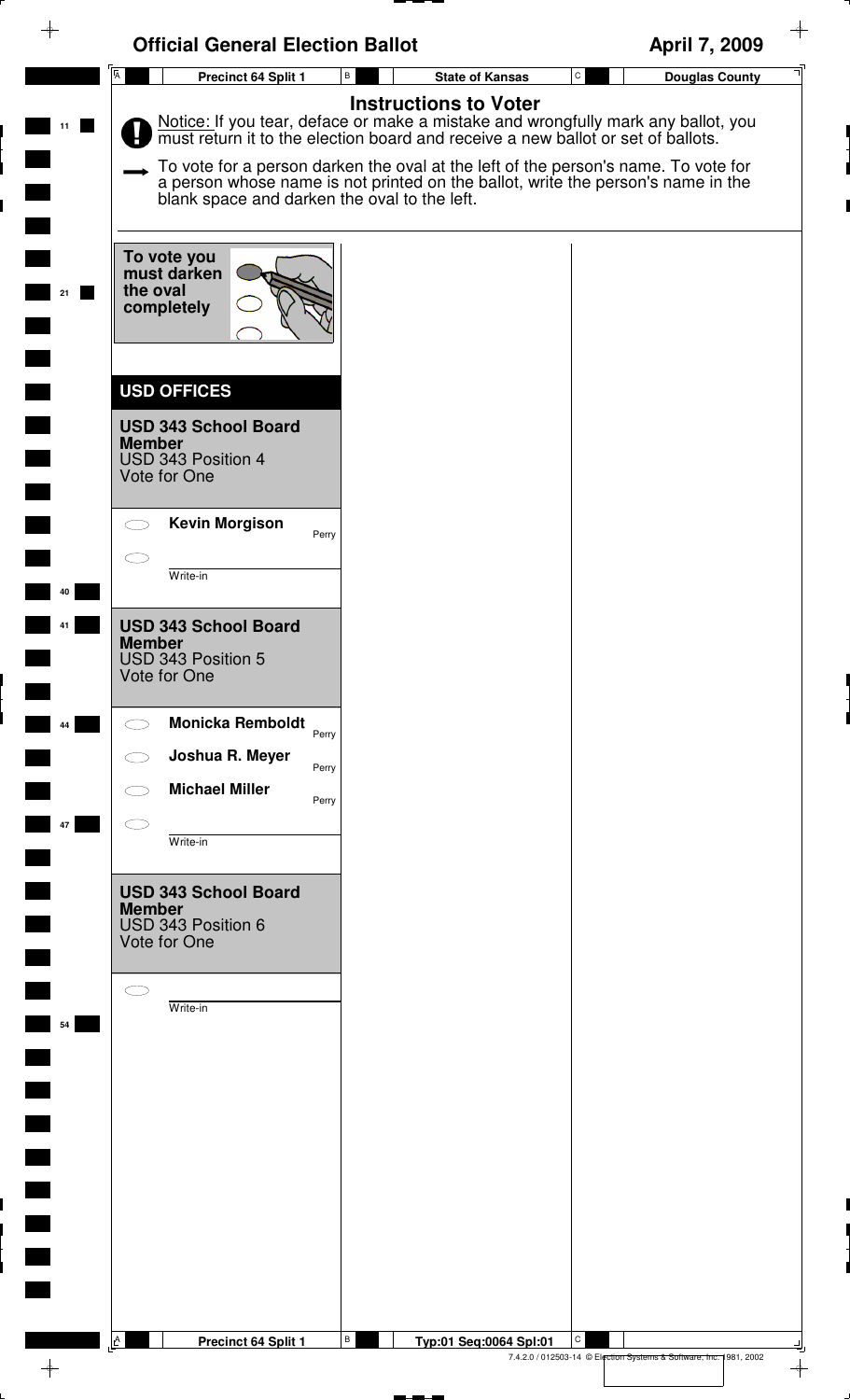| ♦        | <b>Official General Election Ballot</b>                                                                   |                                                                                                                                                                                                                                                                                                                                                                              | April 7, 2009                                                                            |
|----------|-----------------------------------------------------------------------------------------------------------|------------------------------------------------------------------------------------------------------------------------------------------------------------------------------------------------------------------------------------------------------------------------------------------------------------------------------------------------------------------------------|------------------------------------------------------------------------------------------|
|          | $\overline{A}$<br><b>Precinct 64 Split 2</b>                                                              | $\mathsf{B}$<br><b>State of Kansas</b>                                                                                                                                                                                                                                                                                                                                       | $\mathtt{C}$<br><b>Douglas County</b>                                                    |
|          | blank space and darken the oval to the left.                                                              | <b>Instructions to Voter</b><br>Notice: If you tear, deface or make a mistake and wrongfully mark any ballot, you must return it to the election board and receive a new ballot or set of ballots.<br>To vote for a person darken the oval at the left of the person's name. To vote for<br>a person whose name is not printed on the ballot, write the person's name in the |                                                                                          |
| 21<br>22 | To vote you<br>must darken<br>the oval<br>completely                                                      |                                                                                                                                                                                                                                                                                                                                                                              |                                                                                          |
|          | <b>USD OFFICES</b><br><b>USD 497 School Board</b><br><b>Member</b><br>At-Large<br>Vote for Three or Fewer |                                                                                                                                                                                                                                                                                                                                                                              |                                                                                          |
|          | Mark F. Bradford<br>Lawrence                                                                              |                                                                                                                                                                                                                                                                                                                                                                              |                                                                                          |
| 40       | <b>Robert Byers</b><br>Lawrence                                                                           |                                                                                                                                                                                                                                                                                                                                                                              |                                                                                          |
|          | <b>Tom Hartley</b><br>Lawrence                                                                            |                                                                                                                                                                                                                                                                                                                                                                              |                                                                                          |
| 44       | <b>Thom Hepford</b><br>Lawrence                                                                           |                                                                                                                                                                                                                                                                                                                                                                              |                                                                                          |
| 47       | John W. Mitchell<br>Lawrence                                                                              |                                                                                                                                                                                                                                                                                                                                                                              |                                                                                          |
|          | <b>Michael L. Pomes</b><br>Lawrence<br><b>Michael Riley</b>                                               |                                                                                                                                                                                                                                                                                                                                                                              |                                                                                          |
|          | Lawrence<br>Vanessa Sanburn                                                                               |                                                                                                                                                                                                                                                                                                                                                                              |                                                                                          |
| 54       | Lawrence                                                                                                  |                                                                                                                                                                                                                                                                                                                                                                              |                                                                                          |
|          | Write-in<br>Write-in<br>Write-in                                                                          |                                                                                                                                                                                                                                                                                                                                                                              |                                                                                          |
|          |                                                                                                           |                                                                                                                                                                                                                                                                                                                                                                              |                                                                                          |
| 62       |                                                                                                           |                                                                                                                                                                                                                                                                                                                                                                              |                                                                                          |
|          | A<br>Precinct 64 Split 2                                                                                  | В<br>Typ:01 Seq:0064 Spl:02                                                                                                                                                                                                                                                                                                                                                  | С<br>7.4.2.0 / 012503-14 © Election Systems & Software, Inc. 1981, 2002<br>$\rightarrow$ |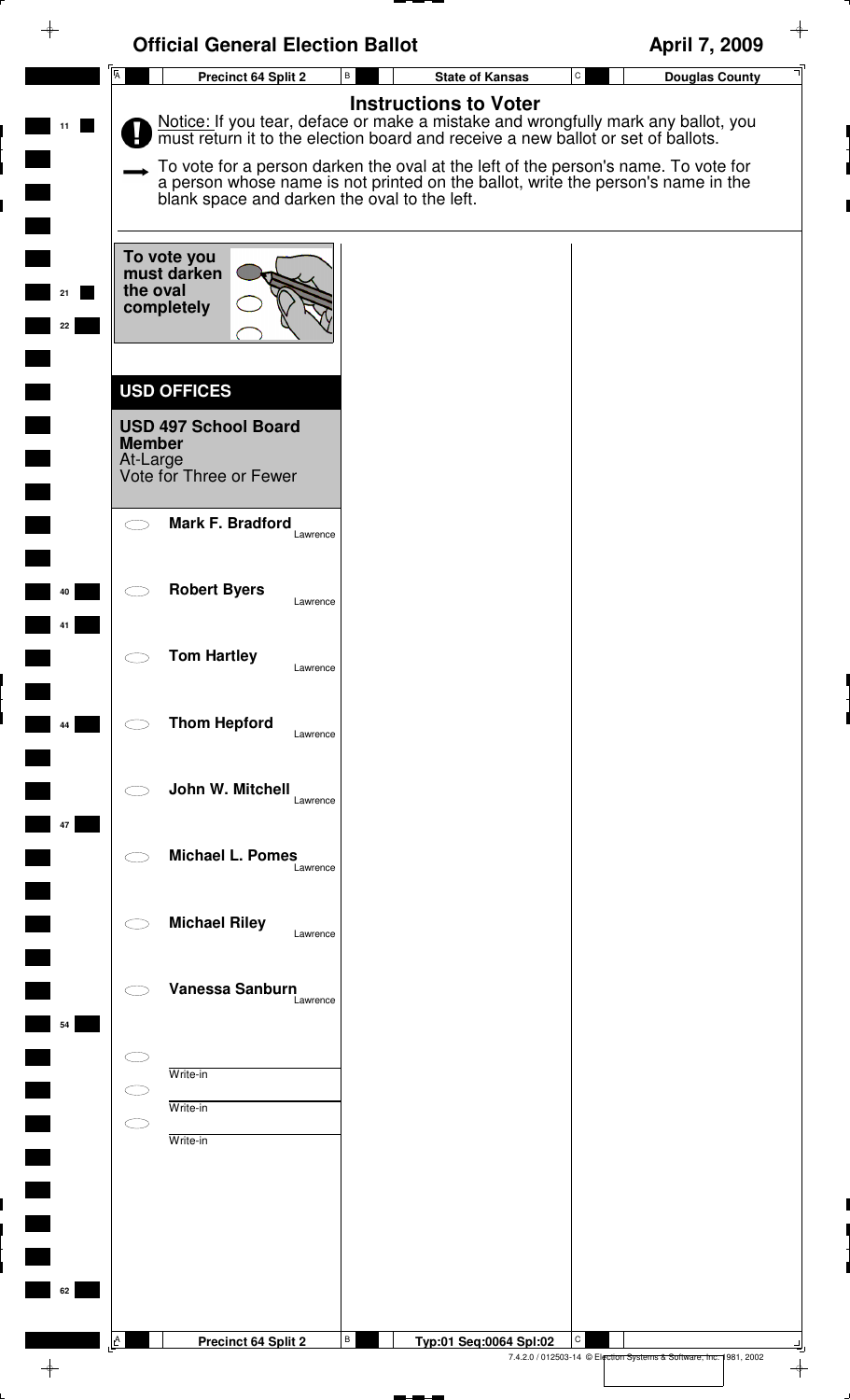| $\rightarrow$ | <b>Official General Election Ballot</b>                                                                                                                                                                                                                                                                                                                                                      |                              | April 7, 2009                                                           |
|---------------|----------------------------------------------------------------------------------------------------------------------------------------------------------------------------------------------------------------------------------------------------------------------------------------------------------------------------------------------------------------------------------------------|------------------------------|-------------------------------------------------------------------------|
|               | $\overline{A}$<br>$\, {\bf B} \,$<br>Precinct 65 Split 1&4                                                                                                                                                                                                                                                                                                                                   | <b>State of Kansas</b>       | $\mathtt{C}$<br><b>Douglas County</b>                                   |
|               | Notice: If you tear, deface or make a mistake and wrongfully mark any ballot, you must return it to the election board and receive a new ballot or set of ballots.<br>To vote for a person darken the oval at the left of the person's name. To vote for<br>a person whose name is not printed on the ballot, write the person's name in the<br>blank space and darken the oval to the left. | <b>Instructions to Voter</b> |                                                                         |
|               | To vote you<br>must darken<br>the oval<br>completely                                                                                                                                                                                                                                                                                                                                         |                              |                                                                         |
|               | <b>USD OFFICES</b><br><b>USD 348 School Board</b><br><b>Member</b><br>USD 348 Dist. 1 Position 4<br>Vote for One                                                                                                                                                                                                                                                                             |                              |                                                                         |
|               | <b>Ruth C. Barkley</b> Baldwin City<br>Write-in                                                                                                                                                                                                                                                                                                                                              |                              |                                                                         |
|               | <b>USD 348 School Board</b><br><b>Member</b><br>USD 348 Dist. 2 Position 5<br>Vote for One                                                                                                                                                                                                                                                                                                   |                              |                                                                         |
| 44            | <b>Bill Busby</b><br><b>Baldwin City</b><br>Write-in                                                                                                                                                                                                                                                                                                                                         |                              |                                                                         |
| 48            | <b>USD 348 School Board</b><br><b>Member</b><br>USD 348 Dist. 3 Position 6<br>Vote for One                                                                                                                                                                                                                                                                                                   |                              |                                                                         |
| 51            | <b>Ande Parks</b><br><b>Baldwin City</b><br>Write-in                                                                                                                                                                                                                                                                                                                                         |                              |                                                                         |
|               |                                                                                                                                                                                                                                                                                                                                                                                              |                              |                                                                         |
|               |                                                                                                                                                                                                                                                                                                                                                                                              |                              |                                                                         |
|               |                                                                                                                                                                                                                                                                                                                                                                                              |                              |                                                                         |
|               | $\, {\bf B} \,$<br><u>A</u><br>Precinct 65 Split 1&4                                                                                                                                                                                                                                                                                                                                         | Typ:01 Seq:0065 Spl:01       | C<br>7.4.2.0 / 012503-14 © Election Systems & Software, Inc. 1981, 2002 |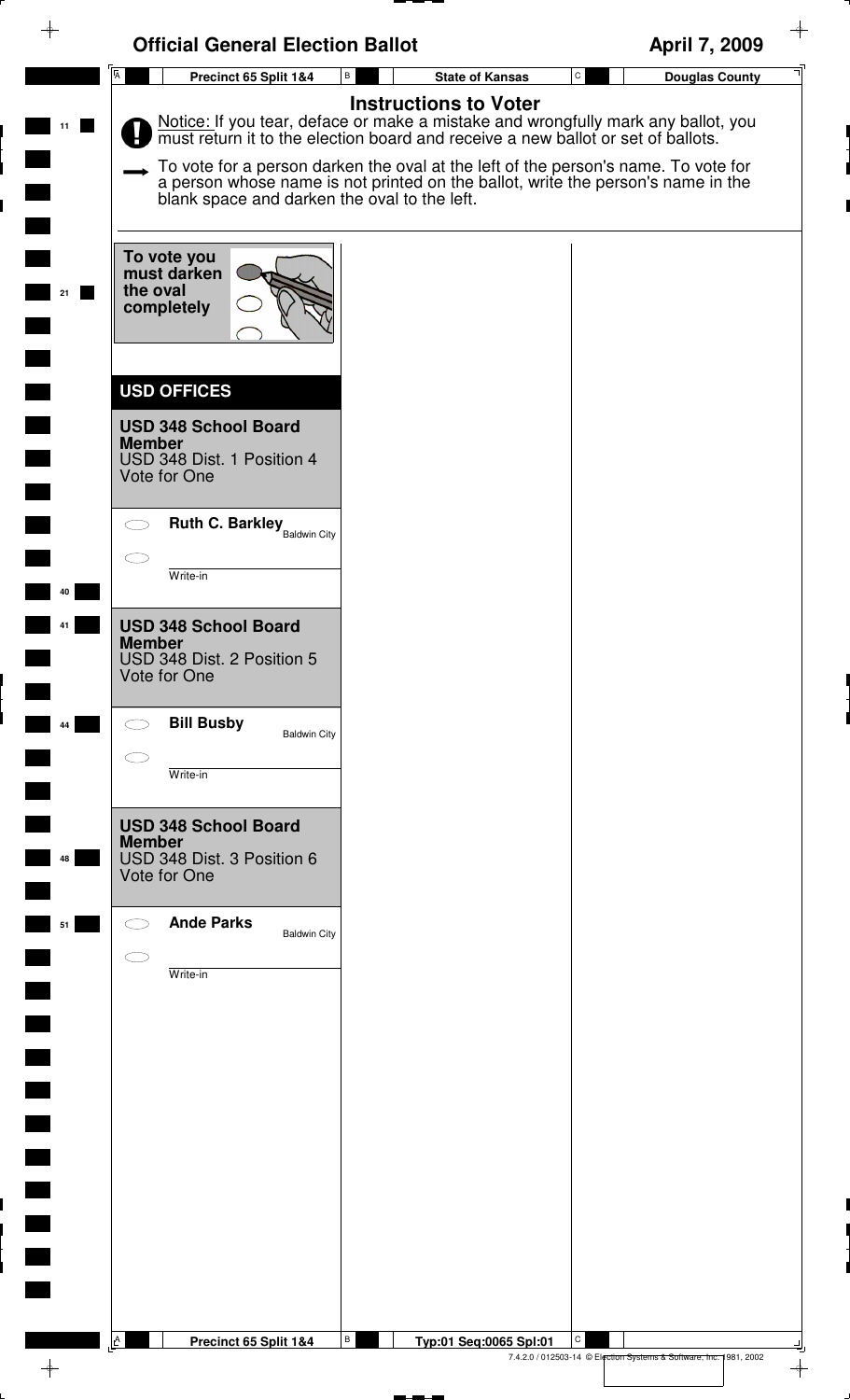| ♦              | <b>Official General Election Ballot</b>                            |                                                                                                                                                                                                    | April 7, 2009                                                           |
|----------------|--------------------------------------------------------------------|----------------------------------------------------------------------------------------------------------------------------------------------------------------------------------------------------|-------------------------------------------------------------------------|
| $\overline{A}$ | Precinct 65 Split 2&3                                              | В<br><b>State of Kansas</b>                                                                                                                                                                        | $\mathtt{C}$<br><b>Douglas County</b>                                   |
|                |                                                                    | <b>Instructions to Voter</b><br>Notice: If you tear, deface or make a mistake and wrongfully mark any ballot, you must return it to the election board and receive a new ballot or set of ballots. |                                                                         |
|                | blank space and darken the oval to the left.                       | To vote for a person darken the oval at the left of the person's name. To vote for<br>a person whose name is not printed on the ballot, write the person's name in the                             |                                                                         |
| 21<br>22       | To vote you<br>must darken<br>the oval<br>completely               |                                                                                                                                                                                                    |                                                                         |
|                | <b>USD OFFICES</b><br><b>USD 497 School Board</b><br><b>Member</b> |                                                                                                                                                                                                    |                                                                         |
|                | At-Large<br>Vote for Three or Fewer                                |                                                                                                                                                                                                    |                                                                         |
|                | <b>Robert Byers</b><br>Lawrence                                    |                                                                                                                                                                                                    |                                                                         |
| 40             | <b>Tom Hartley</b><br>Lawrence                                     |                                                                                                                                                                                                    |                                                                         |
|                | <b>Thom Hepford</b><br>$\bigcirc$<br>Lawrence                      |                                                                                                                                                                                                    |                                                                         |
| 44             | John W. Mitchell<br>Lawrence                                       |                                                                                                                                                                                                    |                                                                         |
|                | <b>Michael L. Pomes</b><br>Lawrence                                |                                                                                                                                                                                                    |                                                                         |
| 48             | <b>Michael Riley</b><br>Lawrence                                   |                                                                                                                                                                                                    |                                                                         |
| 51             | Vanessa Sanburn<br>Lawrence                                        |                                                                                                                                                                                                    |                                                                         |
|                | Mark F. Bradford<br>Lawrence                                       |                                                                                                                                                                                                    |                                                                         |
|                | Write-in                                                           |                                                                                                                                                                                                    |                                                                         |
|                | Write-in                                                           |                                                                                                                                                                                                    |                                                                         |
|                | Write-in                                                           |                                                                                                                                                                                                    |                                                                         |
|                |                                                                    |                                                                                                                                                                                                    |                                                                         |
|                |                                                                    |                                                                                                                                                                                                    |                                                                         |
| 62             |                                                                    |                                                                                                                                                                                                    |                                                                         |
| $\mathbf{A}$   | Precinct 65 Split 2&3                                              | В<br>Typ:01 Seq:0065 Spl:02                                                                                                                                                                        | C<br>7.4.2.0 / 012503-14 © Election Systems & Software, Inc. 1981, 2002 |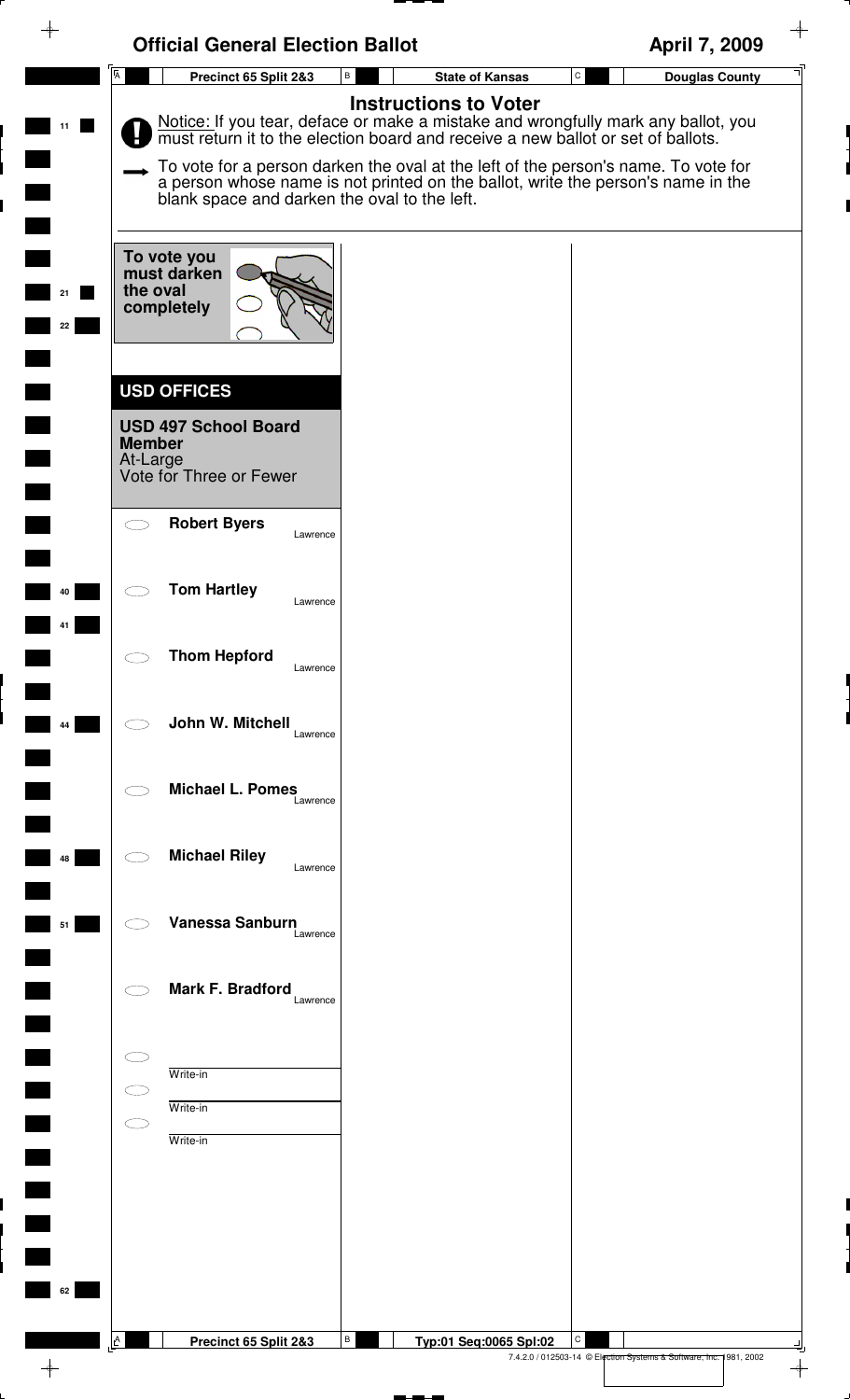|    | <b>Official General Election Ballot</b>                                                                                                                                                                                                                                                                                                                                                      |                              | ✦<br>April 7, 2009                                                      |
|----|----------------------------------------------------------------------------------------------------------------------------------------------------------------------------------------------------------------------------------------------------------------------------------------------------------------------------------------------------------------------------------------------|------------------------------|-------------------------------------------------------------------------|
|    | $\overline{\mathbf{A}}$<br>$\, {\bf B} \,$<br>Precinct 66 Split 1&2&3                                                                                                                                                                                                                                                                                                                        | <b>State of Kansas</b>       | $\mathtt{C}$<br><b>Douglas County</b>                                   |
| 11 | Notice: If you tear, deface or make a mistake and wrongfully mark any ballot, you must return it to the election board and receive a new ballot or set of ballots.<br>To vote for a person darken the oval at the left of the person's name. To vote for<br>a person whose name is not printed on the ballot, write the person's name in the<br>blank space and darken the oval to the left. | <b>Instructions to Voter</b> |                                                                         |
| 21 | To vote you<br>must darken<br>the oval<br>completely                                                                                                                                                                                                                                                                                                                                         |                              |                                                                         |
|    | <b>USD OFFICES</b><br><b>USD 497 School Board</b><br><b>Member</b><br>At-Large<br>Vote for Three or Fewer                                                                                                                                                                                                                                                                                    |                              |                                                                         |
|    | John W. Mitchell<br>$\subset$ $\bar{\ }$<br>Lawrence                                                                                                                                                                                                                                                                                                                                         |                              |                                                                         |
| 40 | <b>Michael L. Pomes</b><br>Lawrence                                                                                                                                                                                                                                                                                                                                                          |                              |                                                                         |
|    | <b>Michael Riley</b><br>Lawrence                                                                                                                                                                                                                                                                                                                                                             |                              |                                                                         |
| 44 | Vanessa Sanburn<br>Lawrence                                                                                                                                                                                                                                                                                                                                                                  |                              |                                                                         |
|    | Mark F. Bradford<br>Lawrence                                                                                                                                                                                                                                                                                                                                                                 |                              |                                                                         |
| 48 | <b>Robert Byers</b><br>Lawrence                                                                                                                                                                                                                                                                                                                                                              |                              |                                                                         |
| 52 | <b>Tom Hartley</b><br>Lawrence                                                                                                                                                                                                                                                                                                                                                               |                              |                                                                         |
|    | <b>Thom Hepford</b><br>Lawrence                                                                                                                                                                                                                                                                                                                                                              |                              |                                                                         |
|    | Write-in<br>Write-in<br>C J<br>Write-in                                                                                                                                                                                                                                                                                                                                                      |                              |                                                                         |
|    |                                                                                                                                                                                                                                                                                                                                                                                              |                              |                                                                         |
|    |                                                                                                                                                                                                                                                                                                                                                                                              |                              |                                                                         |
|    | B<br>$\mathbf{A}$<br>Precinct 66 Split 1&2&3                                                                                                                                                                                                                                                                                                                                                 | Typ:01 Seq:0066 Spl:01       | С<br>7.4.2.0 / 012503-14 © Election Systems & Software, Inc. 1981, 2002 |
|    |                                                                                                                                                                                                                                                                                                                                                                                              |                              | $\overline{\phantom{a}}$                                                |

 $\downarrow$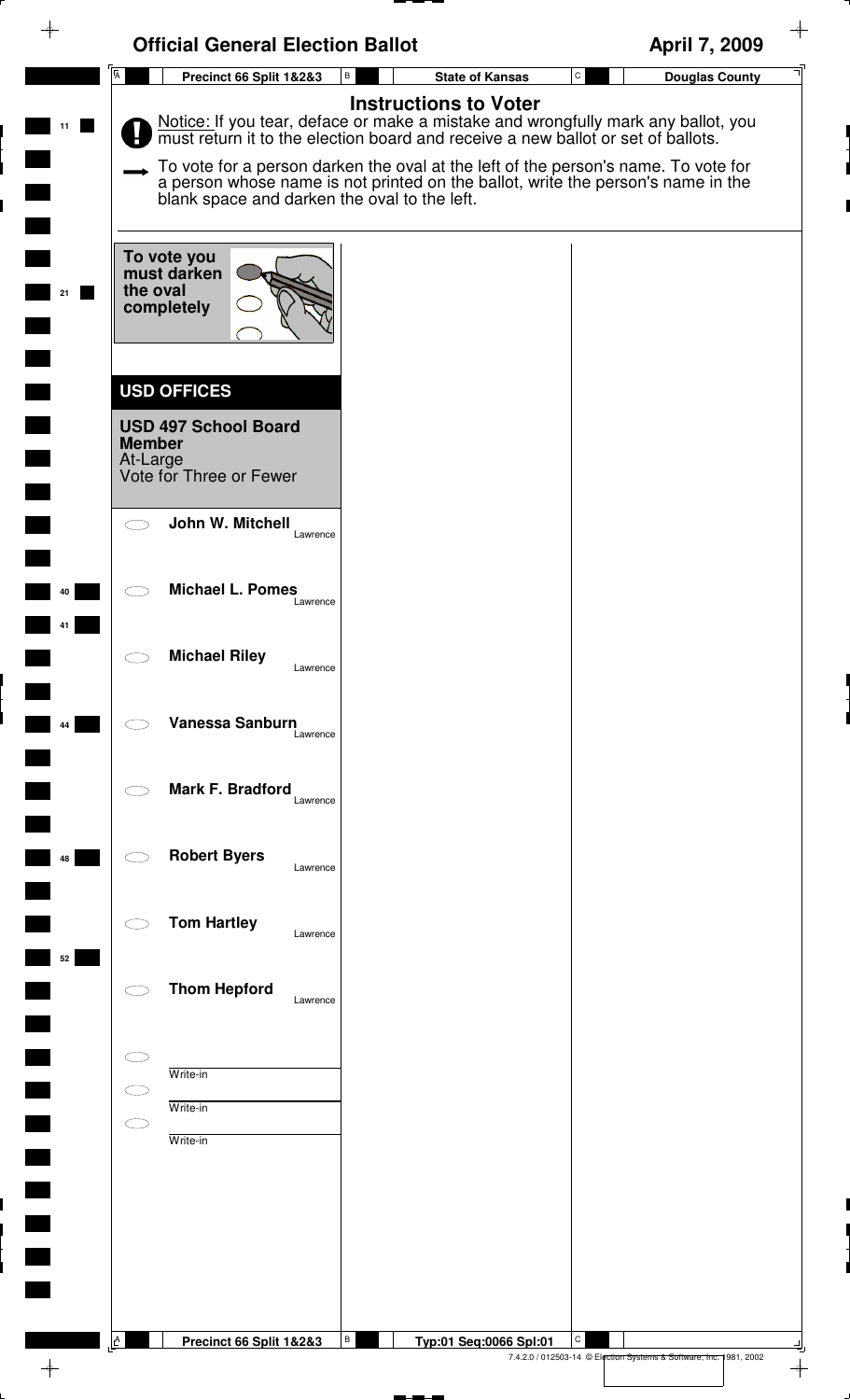|          | <b>Official General Election Ballot</b>                                                                                                                                                                                                                                                                                                                                                                                      |                                        | April 7, 2009         |
|----------|------------------------------------------------------------------------------------------------------------------------------------------------------------------------------------------------------------------------------------------------------------------------------------------------------------------------------------------------------------------------------------------------------------------------------|----------------------------------------|-----------------------|
|          | $\overline{A}$<br>$\, {\bf B} \,$<br>Precinct 67 Split 1&2                                                                                                                                                                                                                                                                                                                                                                   | $\mathtt{C}$<br><b>State of Kansas</b> | <b>Douglas County</b> |
| 11       | <b>Instructions to Voter</b><br>Notice: If you tear, deface or make a mistake and wrongfully mark any ballot, you must return it to the election board and receive a new ballot or set of ballots.<br>To vote for a person darken the oval at the left of the person's name. To vote for<br>a person whose name is not printed on the ballot, write the person's name in the<br>blank space and darken the oval to the left. |                                        |                       |
| 21       | To vote you<br>must darken<br>the oval<br>completely                                                                                                                                                                                                                                                                                                                                                                         |                                        |                       |
|          | <b>USD OFFICES</b><br><b>USD 348 School Board</b><br><b>Member</b><br>USD 348 Dist. 1 Position 4<br>Vote for One                                                                                                                                                                                                                                                                                                             |                                        |                       |
|          | <b>Ruth C. Barkley</b> Baldwin City<br>$\bigcirc$<br>Write-in                                                                                                                                                                                                                                                                                                                                                                |                                        |                       |
| 40<br>41 | <b>USD 348 School Board</b><br><b>Member</b><br>USD 348 Dist. 2 Position 5<br>Vote for One                                                                                                                                                                                                                                                                                                                                   |                                        |                       |
| 44       | <b>Bill Busby</b><br>$\bigcirc$<br><b>Baldwin City</b><br>Write-in                                                                                                                                                                                                                                                                                                                                                           |                                        |                       |
| 48       | <b>USD 348 School Board</b><br><b>Member</b><br>USD 348 Dist. 3 Position 6<br>Vote for One                                                                                                                                                                                                                                                                                                                                   |                                        |                       |
| 53       | <b>Ande Parks</b><br><b>Baldwin City</b><br>Write-in                                                                                                                                                                                                                                                                                                                                                                         |                                        |                       |
|          |                                                                                                                                                                                                                                                                                                                                                                                                                              |                                        |                       |
|          |                                                                                                                                                                                                                                                                                                                                                                                                                              |                                        |                       |
|          |                                                                                                                                                                                                                                                                                                                                                                                                                              |                                        |                       |
|          | В<br>$\mathbf{A}$<br>Precinct 67 Split 1&2                                                                                                                                                                                                                                                                                                                                                                                   | С<br>Typ:01 Seq:0067 Spl:01            |                       |